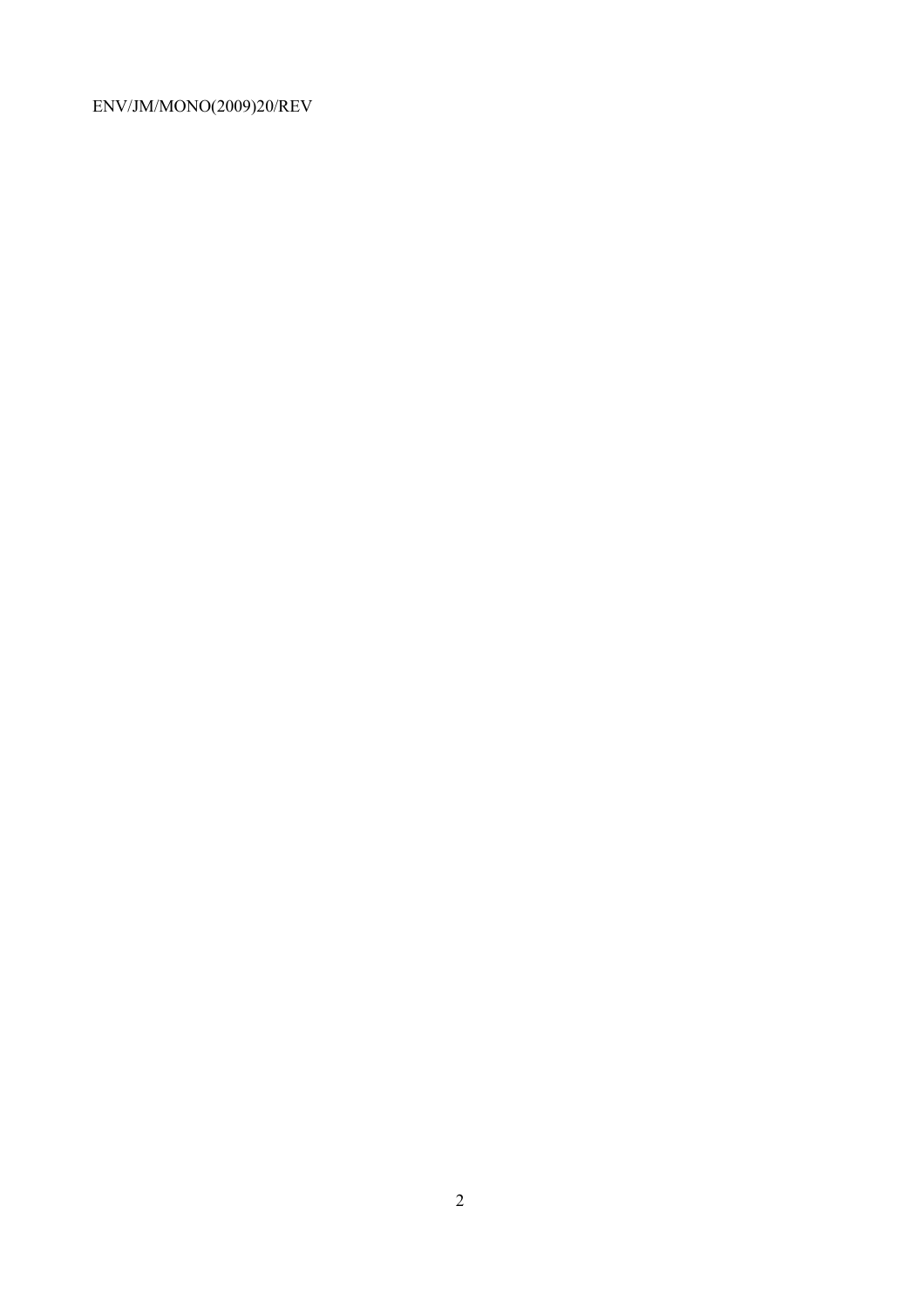**OECD Environment, Health and Safety Publications Series on the Safety of Manufactured Nanomaterials** 

**No. 25** 

# **GUIDANCE MANUAL FOR THE TESTING OF MANUFACTURED NANOMATERIALS: OECD SPONSORSHIP PROGRAMME**



INTER-ORGANIZATION PROGRAMME FOR THE SOUND MANAGEMENT OF CHEMICALS

A cooperative agreement among UNEP, ILO, FAO, WHO, UNIDO, UNITAR and OECD

**Environment Directorate** 

**ORGANISATION FOR ECONOMIC CO-OPERATION AND DEVELOPMENT** 

**Paris 20**1**0**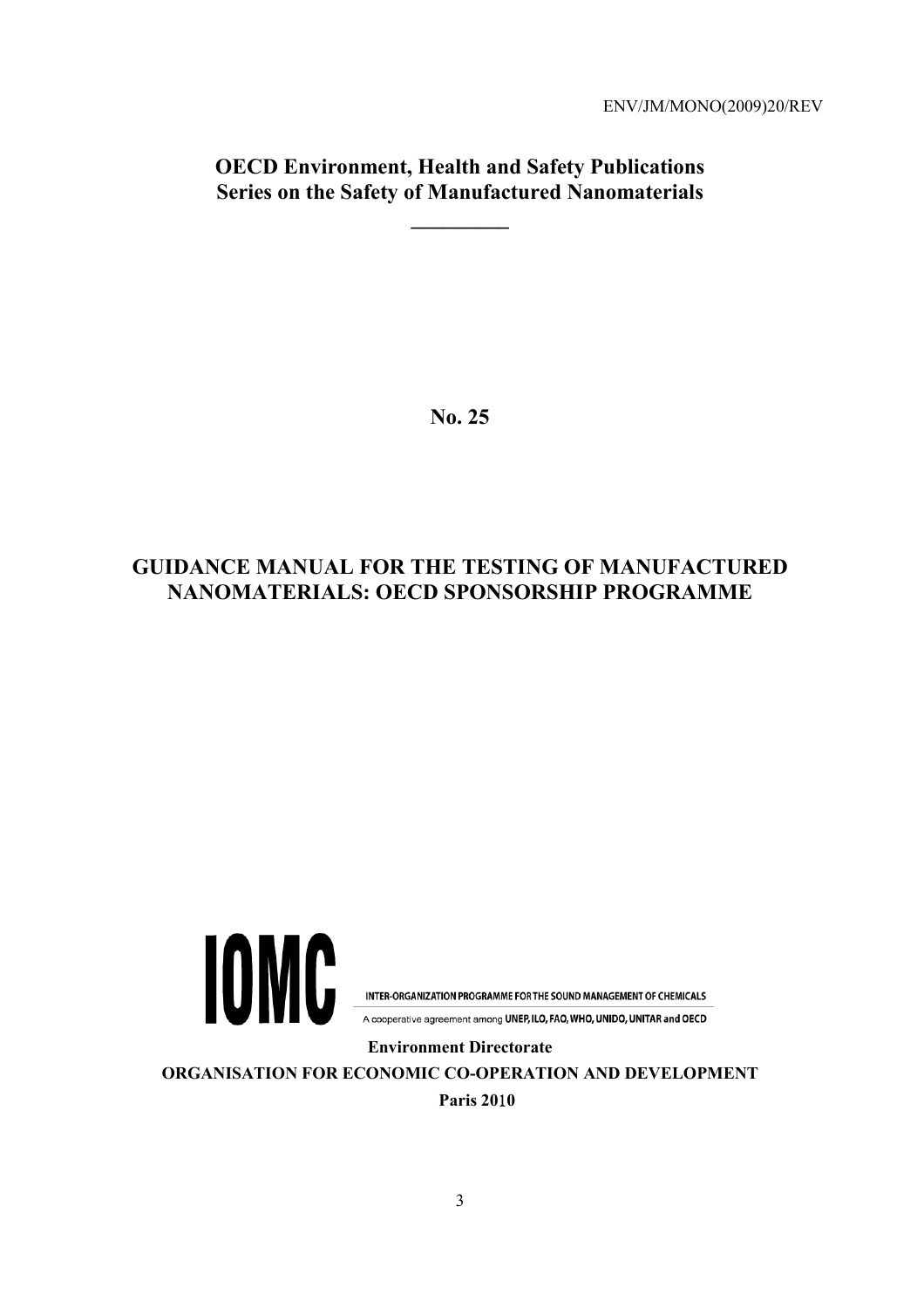# *Also published in the Series of Safety of Manufactured Nanomaterials:*

No. 1, *Report of the OECD Workshop on the Safety of Manufactured Nanomaterials: Building Co-operation, Co-ordination and Communication (2006)* 

No. 2, *Current Developments/ Activities on the Safety of Manufactured Nanomaterials: Tour de table at the 1st Meeting of the Working Party on Manufactured Nanomaterials (2006)* 

No. 3, *Current Developments/ Activities on the Safety of Manufactured Nanomaterials: Tour de table at the 2nd Meeting of the Working Party on Manufactured Nanomaterials (2007)*

No. 4, *Manufactured Nanomaterials: Programme of Work 2006-2008 (2008)* 

No. 5, *Current Developments/ Activities on the Safety of Manufactured Nanomaterials: Tour de table at the 3rd Meeting of the Working Party on Manufactured Nanomaterials (2008)* 

No. 6, *List of Manufactured Nanomaterials and List of Endpoints for Phase One of the OECD Testing Programme (2008)* 

No. 7*, Current Developments/ Activities on the Safety of Manufactured Nanomaterials: Tour de table at the 4th Meeting of the Working Party on Manufactured Nanomaterials (2008)* 

No. 8, *Preliminary Analysis of Exposure Measurement and Exposure Mitigation in Occupationa l Settings: Manufactured Nanomaterials (2009)* 

No. 9, *EHS Research Strategies On Manufactured Nanomaterials: Compilation Of Outputs (2009)* 

 No.10*, Identification, Compilation and Analysis of Guidance Information for Exposure Measurement and Exposure Mitigation: Manufactured Nanomaterials (2009)* 

No.11*, Emission Assessment for the Identification of Sources and Release of Airborne Manufactured Nanomaterials in the Workplace: Compilation of Existing Guidance (2009)* 

No.12, *Comparison of Guidance on Selection of Skin Protective Equipment and Respirators for Use in the Workplace: Manufactured Nanomaterials (2009)* 

 No. 13, *Report of an OECD Workshop on Exposure Assessment and Exposure Mitigation: Manufactured Nanomaterials (2009)* 

No. 14*, Guidance Manual for the Testing of Manufactured Nanomaterials: OECD Sponsorship Programme (2009)* 

No. 15*, Preliminary Review of OECD Test Guidelines for their Applicability to Manufactured Nanomaterials (2009)*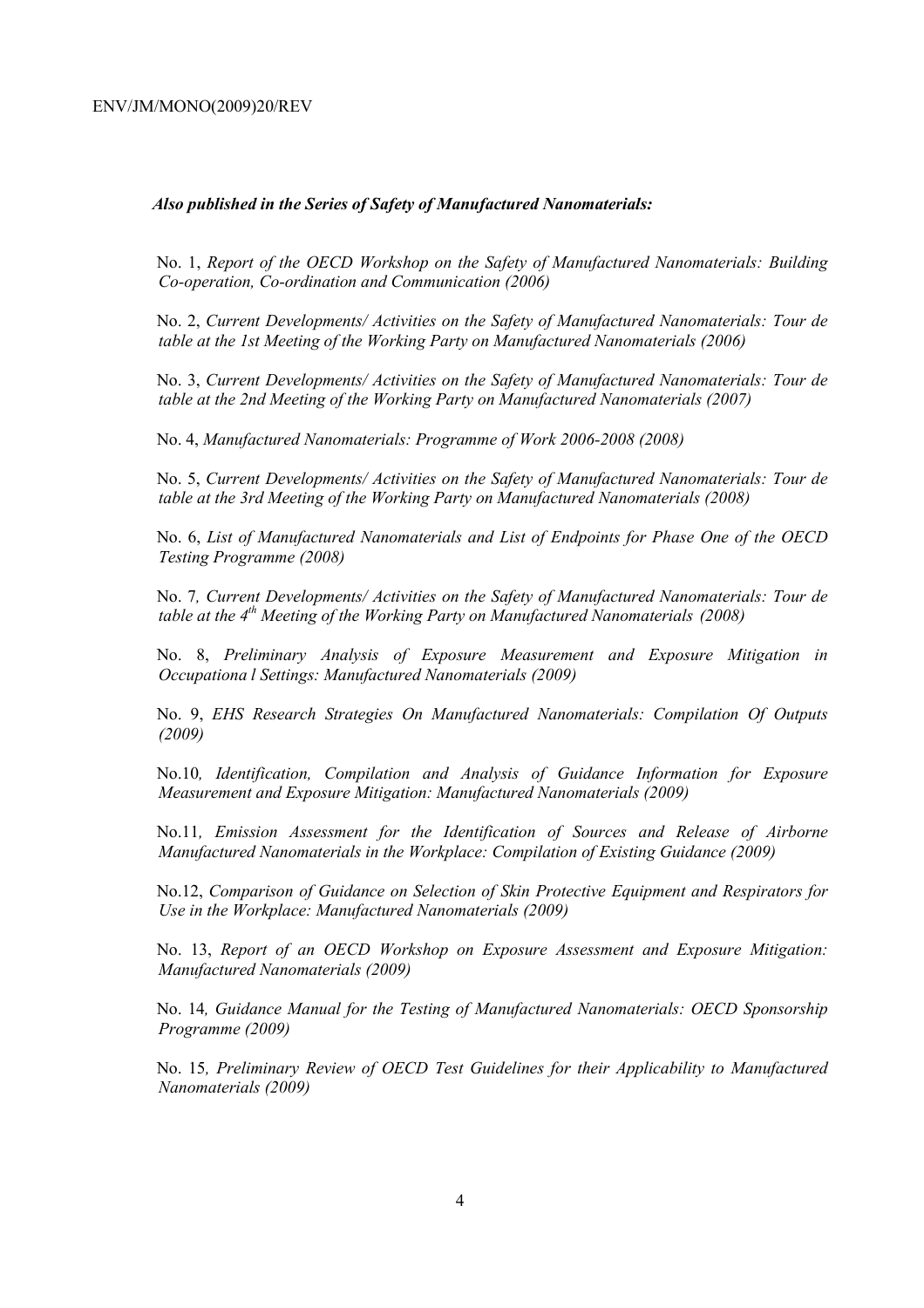No. 16*, Manufactured Nanomaterials: Work Programme 2009-2012 (2009)* 

 No. 17, *Current Developments in Delegations and other International Organisations on the Safety*  of Manufactured Nanomaterials- Tour de Table at the 5<sup>th</sup> Meeting of the Working Party on *Manufactured Nanomaterials(2009)* 

No. 18, *Manufactured Nanomaterials: Roadmap for Activities during 2009 and 2010 (2009)* 

No. 19, *Analysis of Information Gathering Initiatives on Manufactured Nanomaterials (2009)* 

No. 20, *Current Development/ Activities on the Safety of Manufactured Nanomaterials: Tour de Table at the 6th Meeting of the Working Party on Manufactured Nanomaterials (2010)* 

No. 21, *Report of the Workshop on Risk Assessment of Manufactured Nanomaterials in a Regulatory Context (2010)* 

No. 22, *OECD Programme on the Safety of Manufactured Nanomaterials 2009-2012: Operational Plans of the Projects (2010)* 

No. 23, *Report of the Questionnaire on Regulatory Regimes for Manufactured Nanomaterials (2010)* 

No. 24, *Preliminary Guidance Notes on Sample Preparation and Dosimetry for the Safety of Manufactured Nanomaterials (2010)* 

## **© OECD 2010**

Applications for permission to reproduce or translate all or part of this material should be made to: Head of Publications Service, OECD, 2 rue André-Pascal, 75775 Paris Cedex 16, France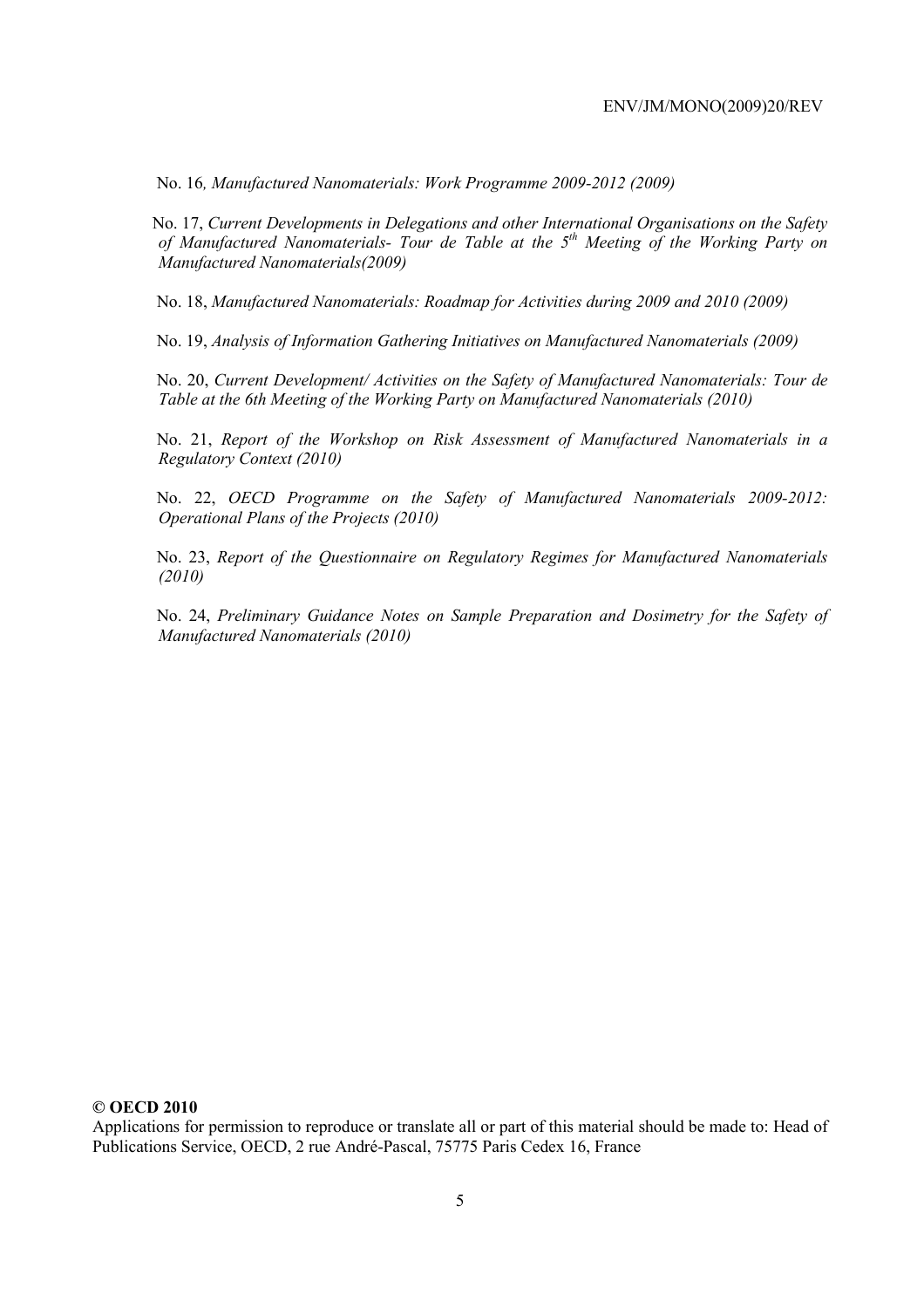#### **ABOUT THE OECD**

The Organisation for Economic Co-operation and Development (OECD) is an intergovernmental organisation in which representatives of 31 industrialised countries in North America, Europe and the Asia and Pacific region, as well as the European Commission, meet to co-ordinate and harmonise policies, discuss issues of mutual concern, and work together to respond to international problems. Most of the OECD's work is carried out by more than 200 specialised committees and working groups composed of member country delegates. Observers from several countries with special status at the OECD, and from interested international organisations, attend many of the OECD's workshops and other meetings. Committees and working groups are served by the OECD Secretariat, located in Paris, France, which is organised into directorates and divisions.

The Environment, Health and Safety Division publishes free-of-charge documents in ten different series: Testing and Assessment; Good Laboratory Practice and Compliance Monitoring; Pesticides and Biocides; Risk Management; Harmonisation of Regulatory Oversight in Biotechnology; Safety of Novel Foods and Feeds; Chemical Accidents; Pollutant Release and Transfer Registers; Emission Scenario Documents; and the Safety of Manufactured Nanomaterials. More information about the Environment, Health and Safety Programme and EHS publications is available on the OECD's World Wide Web site (http://www.oecd.org/ehs).

**This publication was developed in the IOMC context. The contents do not necessarily reflect the views or stated policies of individual IOMC Participating Organisations.** 

**The Inter-Organisation Programme for the Sound Management of Chemicals (IOMC) was established in 1995 following recommendations made by the 1992 UN Conference on Environment and Development to strengthen co-operation and increase international coordination in the field of chemical safety. The participating organisations are FAO, ILO, OECD, UNEP, UNIDO, UNITAR and WHO. The World Bank and UNDP are observers. The purpose of the IOMC is to promote co-ordination of the policies and activities pursued by the Participating Organisations, jointly or separately, to achieve the sound management of chemicals in relation to human health and the environment.**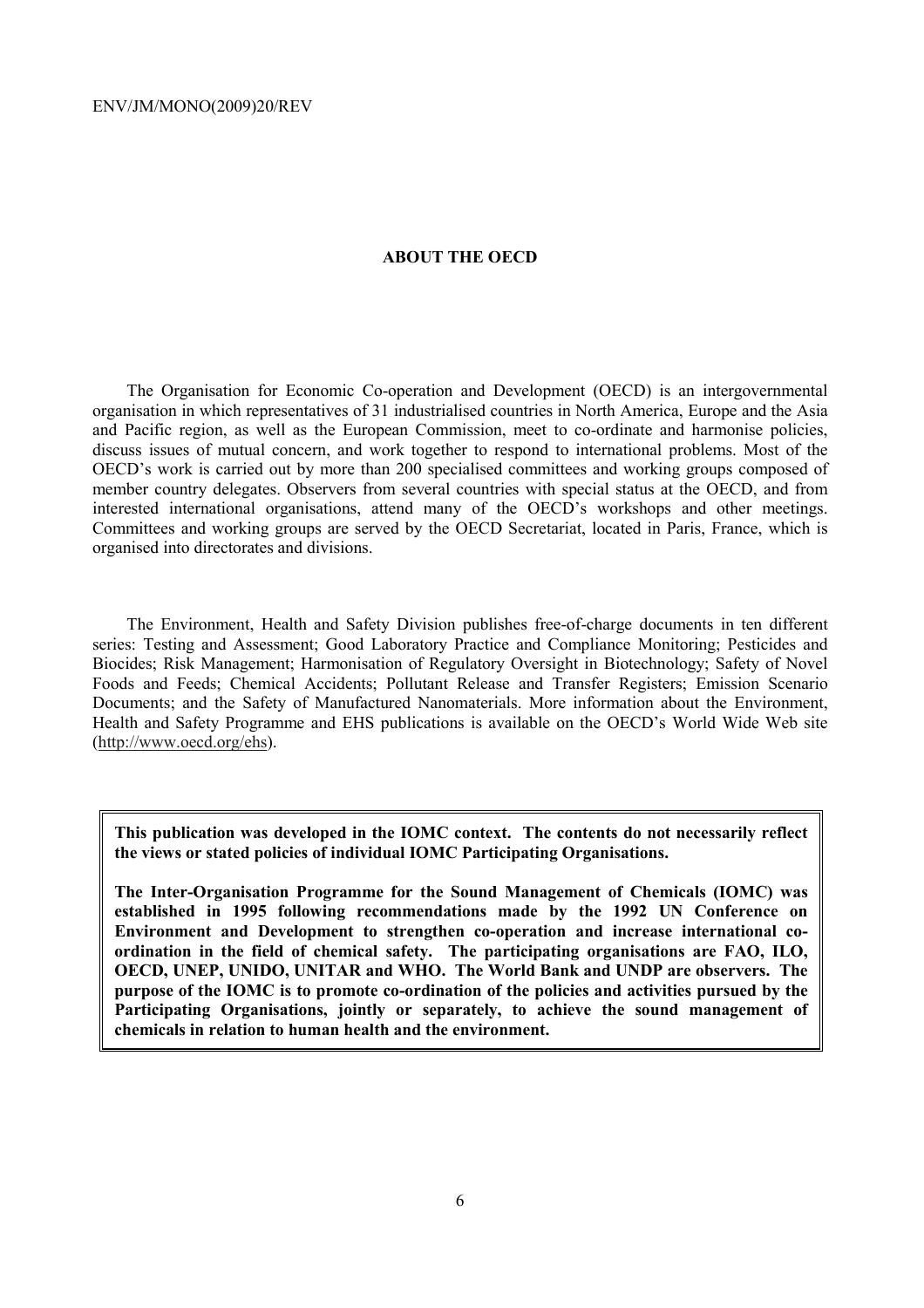**This publication is available electronically, at no charge.** 

**For this and many other Environment, Health and Safety publications, consult the OECD's World Wide Web site (www.oecd.org/ehs/)** 

**or contact:** 

**OECD Environment Directorate, Environment, Health and Safety Division**

> **2 rue André-Pascal 75775 Paris Cedex 16 France**

**Fax: (33-1) 44 30 61 80** 

**E-mail: ehscont@oecd.org**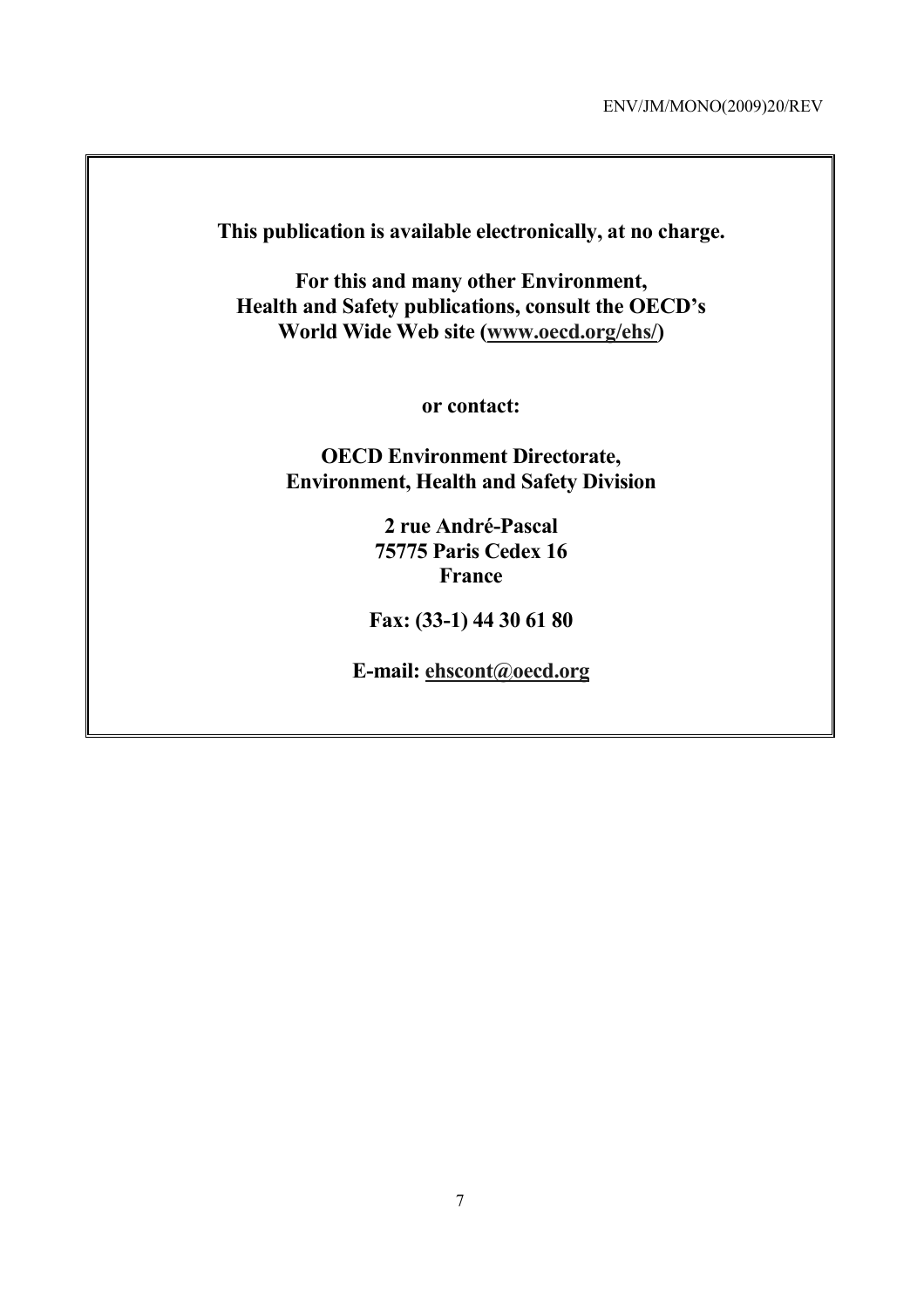#### **FOREWORD**

The OECD Joint Meeting of the Chemicals Committee and Working Party on Chemicals, Pesticides and Biotechnology (the Joint Meeting) held a Special Session on the Potential Implications of Manufactured Nanomaterials for Human Health and Environmental Safety (June 2005). This was the first opportunity for OECD member countries, together with observers and invited experts, to begin to identify human health and environmental safety related aspects of manufactured nanomaterials. The scope of this session was intended to address the chemicals sector.

As a follow-up, the Joint Meeting decided to hold a Workshop on the Safety of Manufactured Nanomaterials in December 2005, in Washington, D.C. The main objective was to determine the "state of the art" for the safety assessment of manufactured nanomaterials with a particular focus on identifying future needs for risk assessment within a regulatory context.

Based on the conclusions and recommendations of the Workshop [ENV/JM/MONO(2006)19] it was recognised as essential to ensure the efficient assessment of manufactured nanomaterials so as to avoid adverse effects from the use of these materials in the short, medium and longer term. With this in mind, the OECD Council established the OECD Working Party on Manufactured Nanomaterials (WPMN) as a subsidiary body of the OECD Chemicals Committee. This programme concentrates on human health and environmental safety implications of manufactured nanomaterials (limited mainly to the chemicals sector), and aims to ensure that the approach to hazard, exposure and risk assessment is of a high, science-based, and internationally harmonised standard. This programme promotes international co-operation on the human health and environmental safety of manufactured nanomaterials, and involves the safety testing and risk assessment of manufactured nanomaterials.

The objective of this document, *Guidance Manual for the Testing of Manufactured Nanomaterials*, is to assist sponsors in the development of *Dossier Development Plans* (DDPs) which describes the testing programme for specified Manufactured Nanomaterials. It is intended to ensure that the information collected from this testing programme be reliable, accurate and consistent. It is important to note that this *Guidance Manual*, is a "living document" and as such, it is expected to be updated and amended in an iterative manner based upon knowledge accumulation, evolving communication and coordination needs as the testing programme and work on the DDPs progress. More information on the testing programme 'the Sponsorship Programme" is available in the Executive Summary and Chapter II of this document.

The WPMN finalised a first version of this document, which was published in 2009 with the agreement of the Joint Meeting. As a follow-up, the WPMN developed a *Data Sharing Template Format* for its inclusion in this guidance document as Annex III. In addition, another annex, Annex IV, has been included in this document which covers *Alternative Methods in the Sponsorship Programme*. Accordingly, this updated document replaces the publication number [ENV/JM/MONO(2009)20].

This document is published on the responsibility of the Joint Meeting of the Chemicals Committee and the Working Party on Chemicals, Pesticides and Biotechnology of the OECD.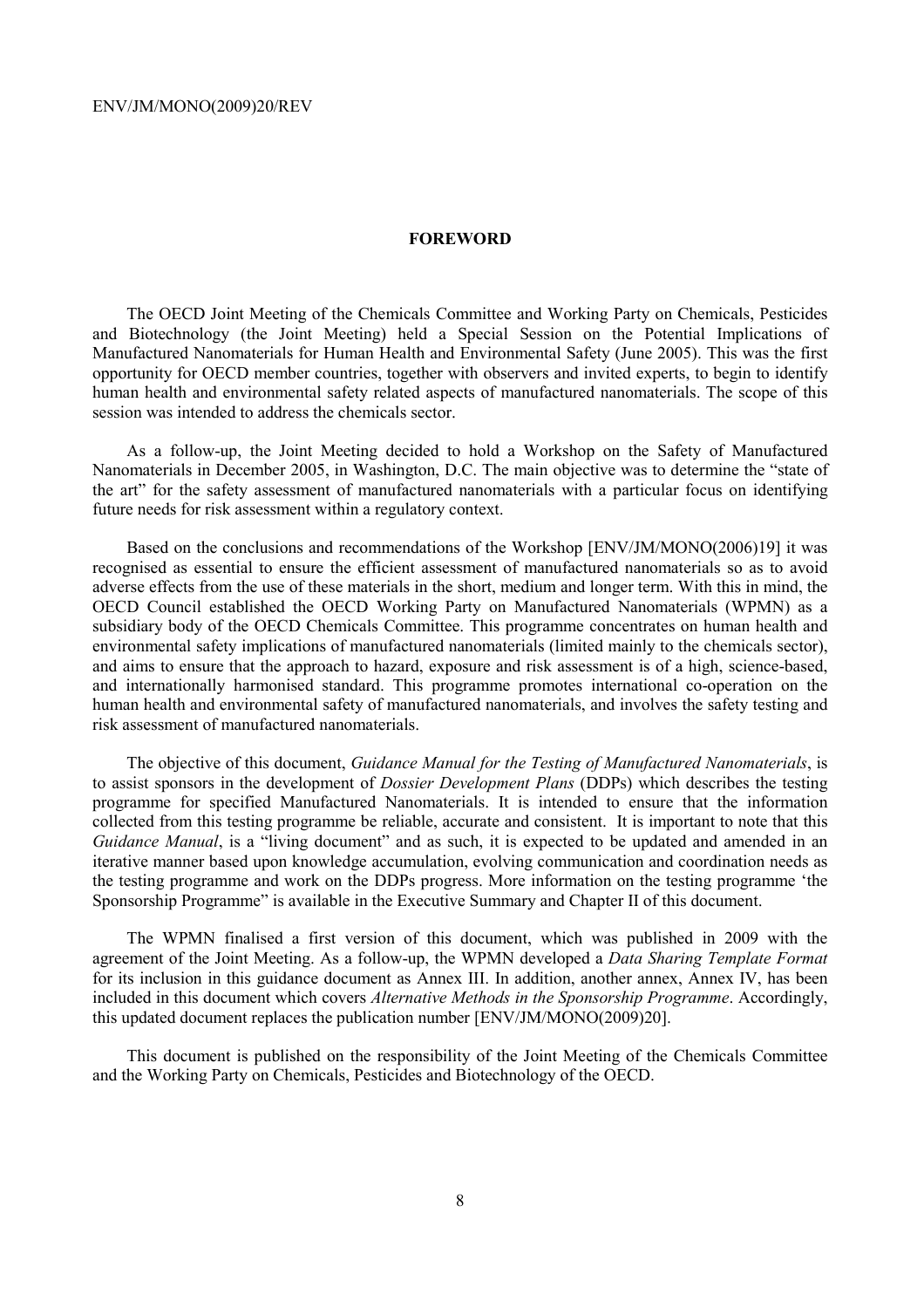# **TABLE OF CONTENTS**

| THE WORKING PARTY ON MANUFACTURED NANOMATERIALS (WPMN) 12 |  |
|-----------------------------------------------------------|--|
|                                                           |  |
|                                                           |  |
|                                                           |  |
|                                                           |  |
|                                                           |  |
|                                                           |  |
|                                                           |  |
|                                                           |  |
|                                                           |  |
|                                                           |  |
|                                                           |  |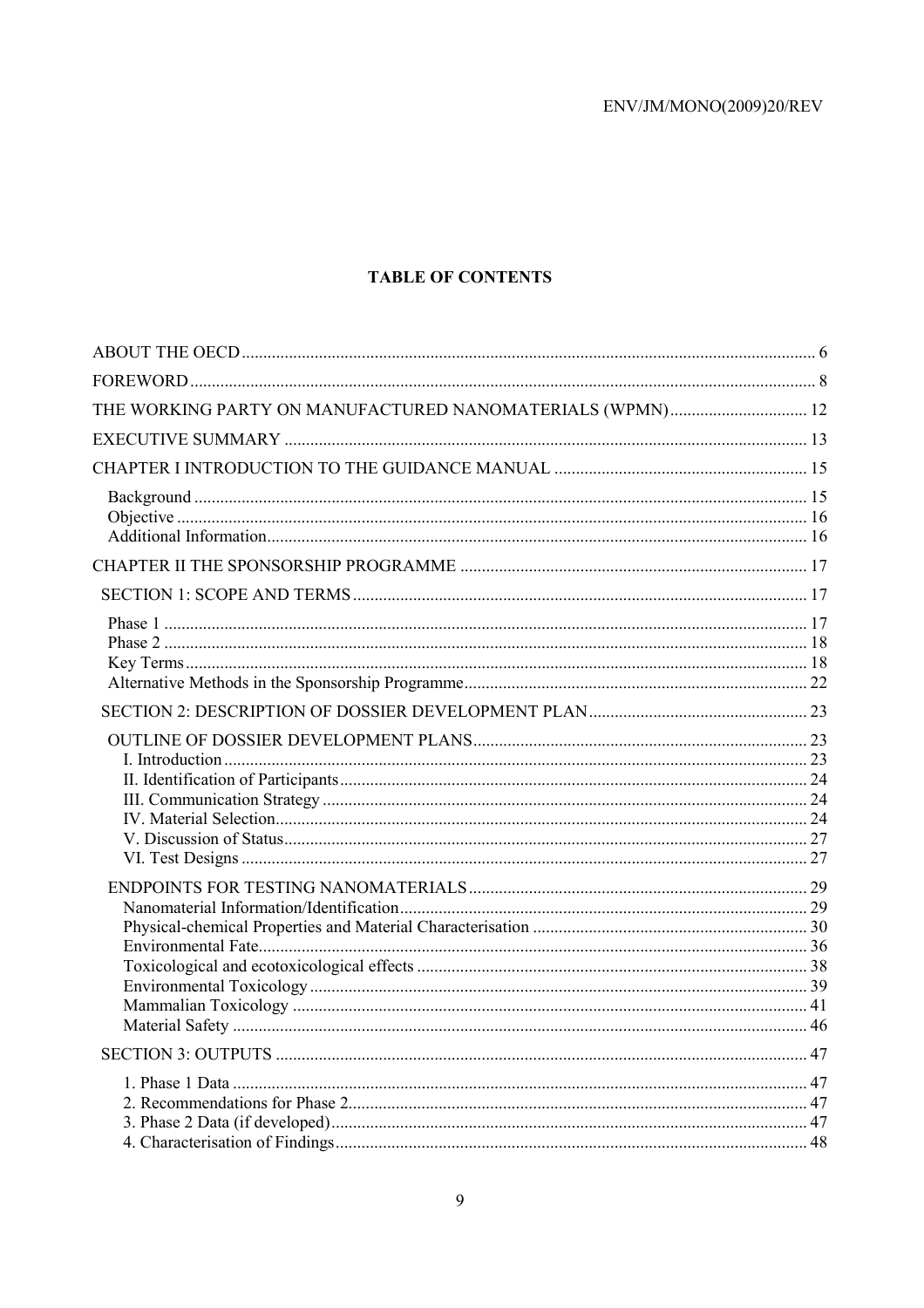| ANNEX I. LIST OF MANUFACTURED NANOMATERIALS AND LIST OF ENDPOINTS FOR |  |
|-----------------------------------------------------------------------|--|
|                                                                       |  |
| ANNEX II. DEFINITIONS AND ADDITIONAL GUIDANCE FOR PHYSICAL-CHEMICAL   |  |
|                                                                       |  |
|                                                                       |  |
|                                                                       |  |
|                                                                       |  |
|                                                                       |  |
|                                                                       |  |
|                                                                       |  |
|                                                                       |  |
|                                                                       |  |
|                                                                       |  |
|                                                                       |  |
|                                                                       |  |
|                                                                       |  |
|                                                                       |  |
|                                                                       |  |
|                                                                       |  |
|                                                                       |  |
|                                                                       |  |
|                                                                       |  |
|                                                                       |  |
|                                                                       |  |
|                                                                       |  |
|                                                                       |  |
|                                                                       |  |
|                                                                       |  |
| PART III: DRAFT PROPOSAL FOR DATA SHARING FORMAT FOR NON-STANDARDISED |  |
|                                                                       |  |
|                                                                       |  |
|                                                                       |  |
|                                                                       |  |
|                                                                       |  |
|                                                                       |  |
|                                                                       |  |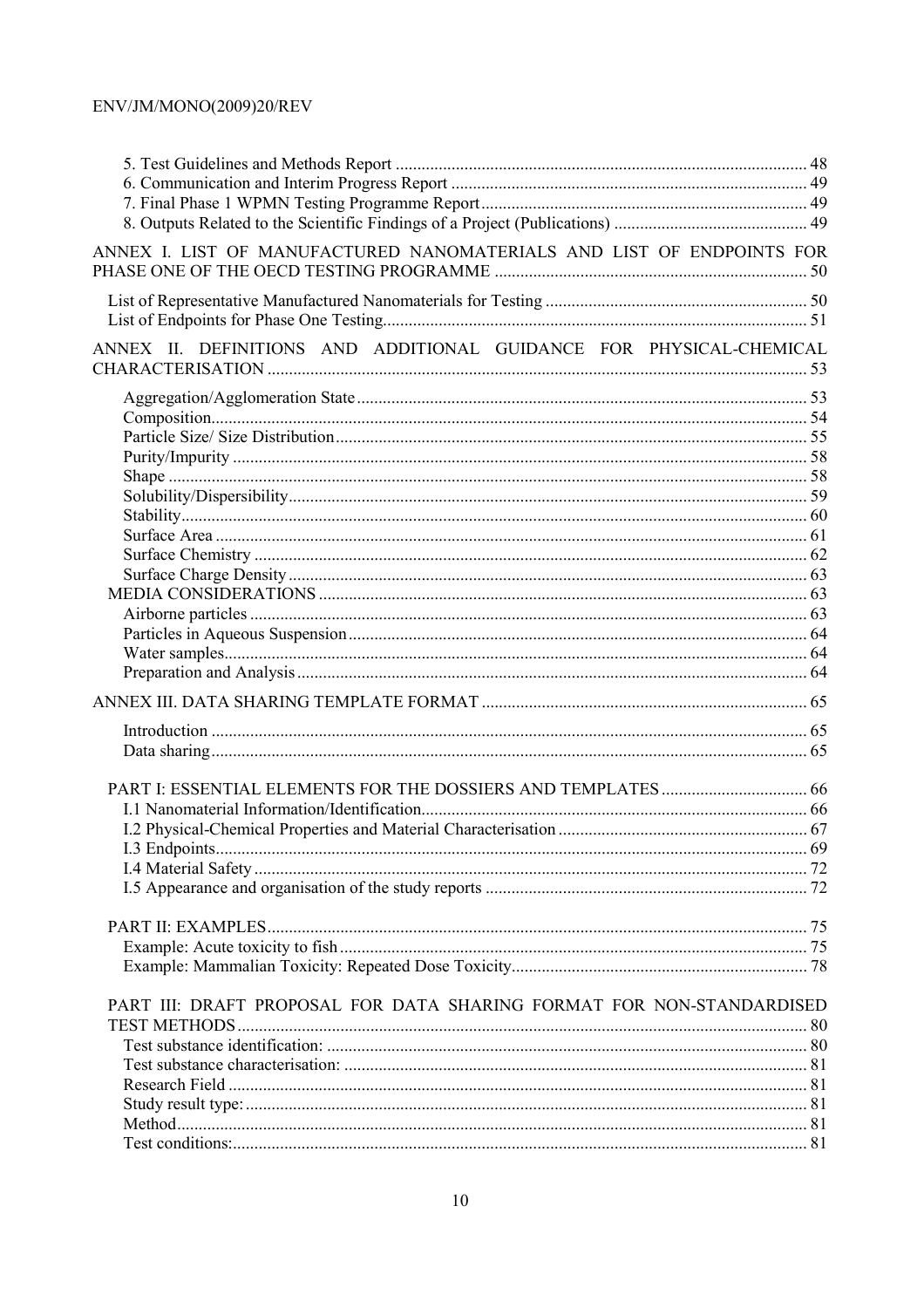# **Boxes**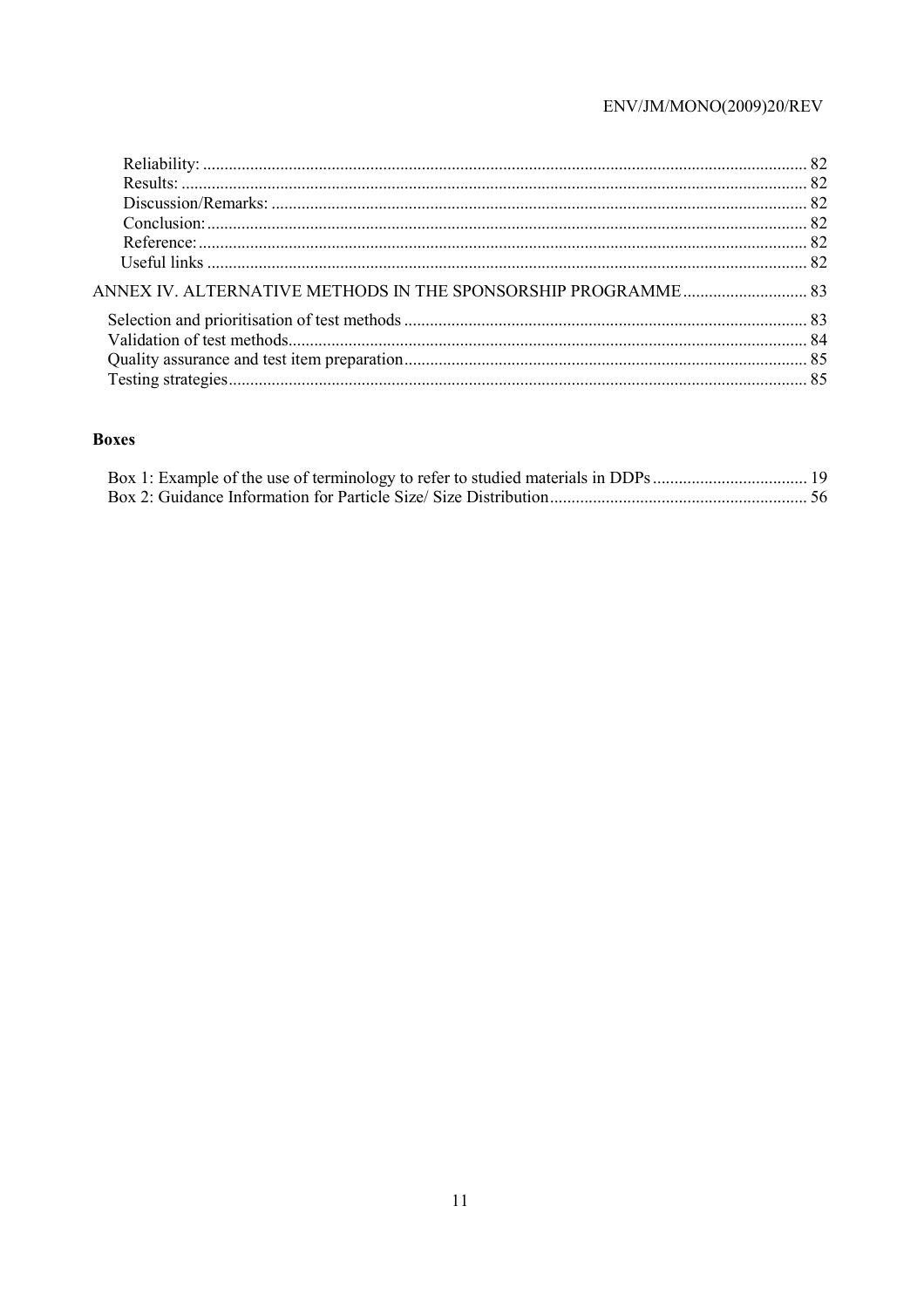#### **THE WORKING PARTY ON MANUFACTURED NANOMATERIALS (WPMN)**

The Working Party on Manufactured Nanomaterials was established in 2006 to help member countries efficiently and effectively address the safety challenges of nanomaterials. OECD has a wealth of experience in developing methods for the safety testing and assessment of chemical products.

The Working Party brings together more than 100 experts from governments and other stakeholders from: a) OECD Countries; b) non-member economies such as China, the Russian Federation, Singapore, South Africa, and Thailand; and c) observers and invited experts from UNITAR, FAO, UNEP, WHO, ISO,  $B I AC<sup>1</sup>$ , TUAC<sup>2</sup>, and environmental NGOs.

Although OECD member countries appreciate the many potential benefits from the use of nanomaterials, they wished to engage, at an early stage, in addressing the possible safety implications at the same time as research on new applications is being undertaken.

The Working Party is implementing its work through specific projects to further develop appropriate methods and strategies to help ensure human health and environmental safety:

- OECD Database on Manufactured Nanomaterials to Inform and Analyse EHS Research Activities;
- Safety Testing of a Representative Set of Manufactured Nanomaterials;
- Manufactured Nanomaterials and Test Guidelines;
- Co-operation on Voluntary Schemes and Regulatory Programmes;
- Co-operation on Risk Assessment;
- The Role of Alternative Methods in Nanotoxicology;
- Exposure Measurement and Exposure Mitigation; and
- Environmentally Sustainable Use of Nanotechnology.

Each project is being managed by a steering group, which comprises members of the WPMN, with support from the Secretariat. Each steering group implements its respective "operational plans", each with their specific objectives and timelines. The results of each project are then evaluated and endorsed by the entire WPMN.

More information about the work of the WPMN, as well as publications and updates on efforts of governments and other stakeholders to address safety issues of nanomaterials is available at http://www.oecd.org/env/nanosafety.

 $\overline{a}$ 

<sup>&</sup>lt;sup>1.</sup> The Business and Industry Advisory Committee to the OECD

<sup>2.</sup> Trade Union Advisory Committee to OECD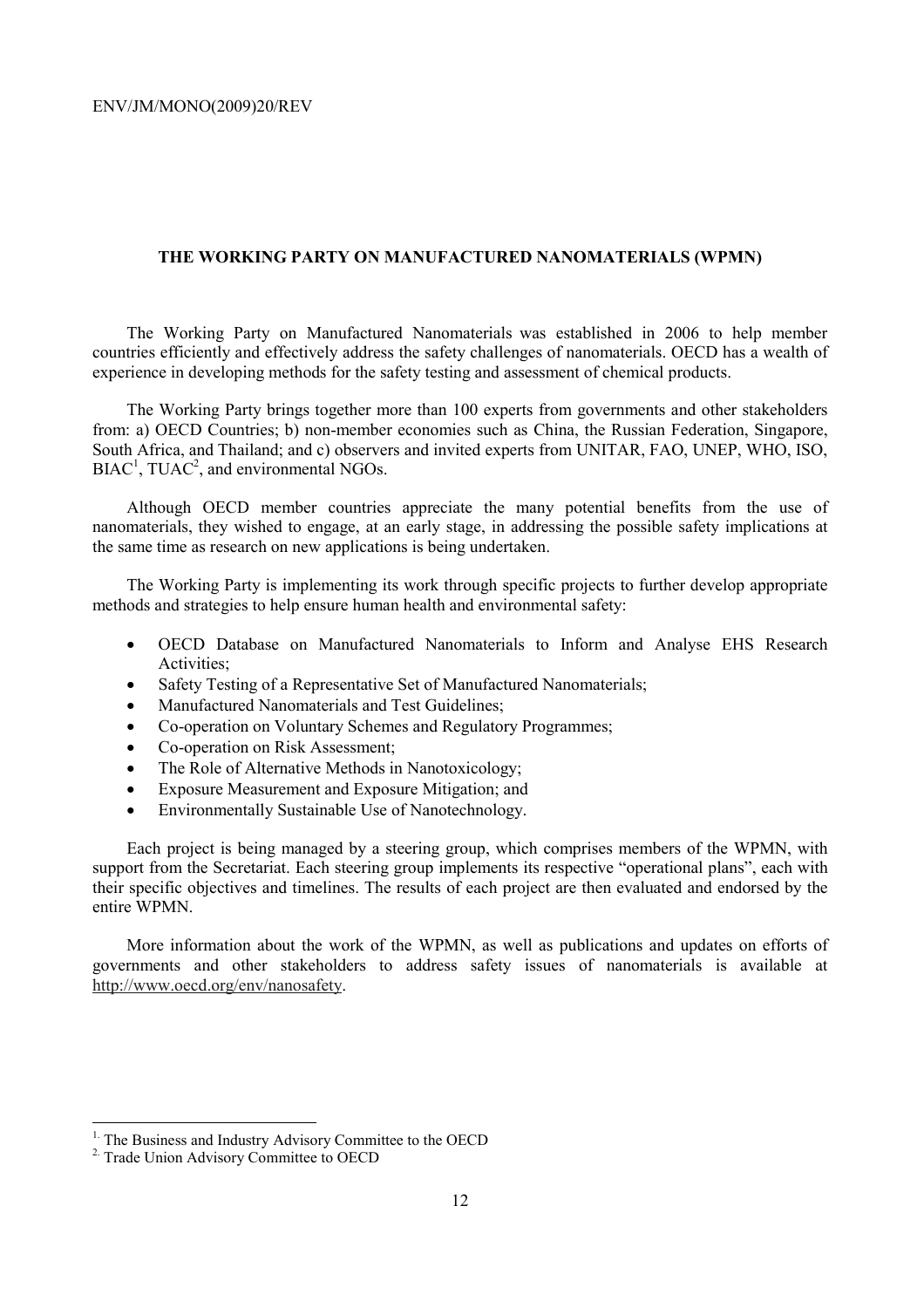## **EXECUTIVE SUMMARY**

The WPMN project *Safety Testing of a Representative Set of Manufactured Nanomaterials* builds upon the concept that much valuable information on the safety of manufactured nanomaterials (MNs), as well as the methods to assess safety, can be derived by testing certain nanomaterials for human health and environmental safety related effects. This project led to a Sponsorship Programme for testing a set of manufactured nanomaterials using appropriate test methods, which would include OECD Test Guidelines or other internationally agreed methods.

As a first step, the WPMN agreed a list of fourteen representative manufactured nanomaterials and a list of endpoints including nanomaterial information/identification, physical-chemical properties and material characterisation, environmental fate, environmental toxicology, mammalian toxicology and material safety, which would be addressed for the hazard assessment of those nanomaterials. As a second stage, the WPMN launched the *OECD's Sponsorship Programme on the Testing on Manufactured Nanomaterials*, to generate information on the safety of the specific manufactured nanomaterials through testing for human health and environmental safety endpoints $3$ .

The "Sponsorship Programme" is a process to conduct, as appropriate, specific tests for manufactured nanomaterials. It involves OECD member countries, as well as some non-member economies and other stakeholders solely or in partnership with other entities, to pool expertise and to fund the safety testing of specific Manufactured Nanomaterials (MNs).

In order to assist sponsors in the development of *dossier development plans* (DDPs) which describes the testing programme for a specified MN, the WPMN agreed to develop this *Guidance Manual*. It is intended to ensure that the information collected from the Sponsorship Programme be reliable, accurate and consistent.

The *Guidance Manual* builds upon the work already achieved by the WPMN. The work of the WPMN project on the *Safety Testing of a Representative Set of Manufactured Nanomaterials* (SG3) was complemented by other WPMN projects. In particular, by the projects on: *Manufactured Nanomaterials and Test Guidelines* (SG4); and *The Role of Alternative Methods in Nano Toxicology* (SG7).

- *Project 4: Manufactured Nanomaterials and Test Guidelines*: This project addresses whether existing test guidelines (used for "traditional chemicals") can be successfully applied to manufactured nanomaterials. Thus, this project is reviewing existing test guidelines [especially the OECD Test Guidelines (TGs)] with view to establishing whether they are suitable for manufactured nanomaterials. Test Guidelines include: physical chemical properties; effects on biotic systems; degradation and accumulation; and health effects. In addition, a document, *Preliminary Review of OECD Test Guidelines for their Applicability to Manufactured Nanomaterials,* was published in 2009 and another document, *Preliminary Guidance Notes on Sample Preparation and Dosimetry for the Safety Testing of Manufactured Nanomaterials,* has also been recently published in 2010, as an outcome of this project.
- *Project 7: The Role of Alternative Methods in Nanotoxicology*: This project is looking into alternative test methods (to reduce the use of animals in the hazard evaluation of nanomaterials) and will analyse how they might be used in an overall assessment plan for hazard testing of

<sup>3</sup> It is worth noticing that it is not expected that the all endpoints included in the list will be suitable to test all of the MNs. However, based on the practical results obtained from the first phase of the testing programme, it is expected that a clear indication will be provided on the appropriateness of the listed endpoints for those selected manufactured nanomaterials, as well as the need for further testing involving additional endpoints.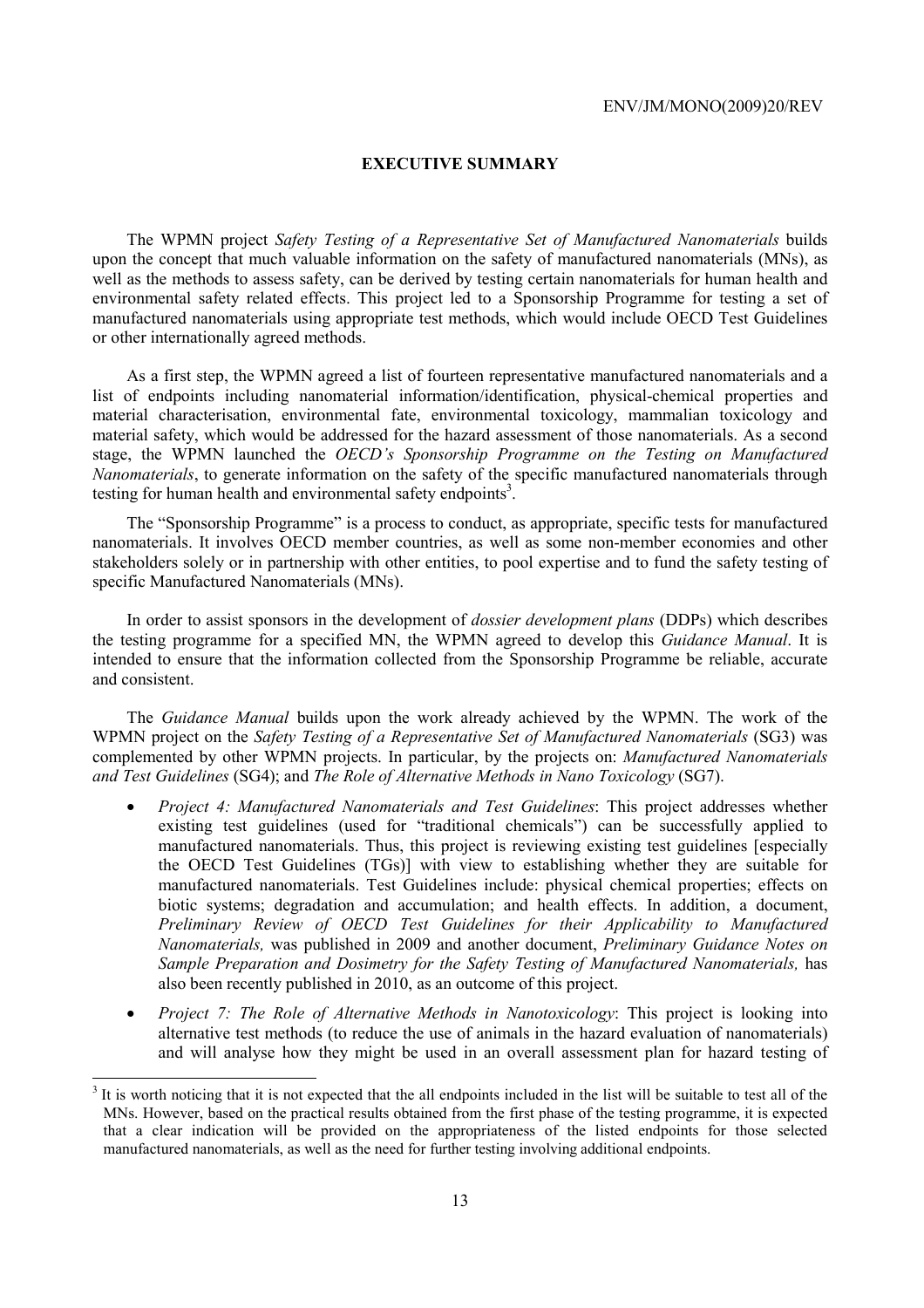manufactured nanomaterials. In addition, this project is developing text on testing strategies and *in vitro* methods for human health hazard identification to complement the Guidance Manual.

This Guidance Manual includes the appropriate protocols and methodologies. It also: i) describes the three modes of sponsorship involvement (lead-Sponsors, co-Sponsors and Contributors); ii) explains the distinction between a Phase 1 (exploratory) and a Phase 2 of the Sponsorship Programme; iii) provides considerations on how to develop a sufficient set of information to address endpoints; iv) outlines the WPMN review and oversight approaches, including a two-year review; and v) outlines those expected outputs from the testing programmes of each sponsored manufactured nanomaterial (MN).

This document was first developed by a Task Group on Guidance Manual for Sponsors, which was established under the projects *Safety Testing of a Representative Set of Manufactured Nanomaterials (SG3)* and *Manufactured Nanomaterials and Test Guidelines (SG4)*. Also, the project on *The Role of Alternative Methods in Nanotoxicology (SG7)* provided specific inputs regarding *in vitro* methods for human health hazard identification. More information is available on *Alternative Methods in the Sponsorship Programme* in Annex IV. Finally, the main text was prepared in an iterative manner with sponsors as the work progressed and was endorsed by the WPMN at its 5th meeting in March 2009. A *Data Sharing Template Format* was finalised at the  $6<sup>th</sup>$  meeting in October 2009 and it was agreed to its inclusion to this document as an annex (Annex III).

**It is important to note that this** *Guidance Manual for the Testing of Manufactured Nanomaterials*  **will continue to be updated and amended in an iterative manner based upon the accumulation of knowledge, as well as evolving communication and coordination needs as the testing programme and the development of DDPs moves forward.**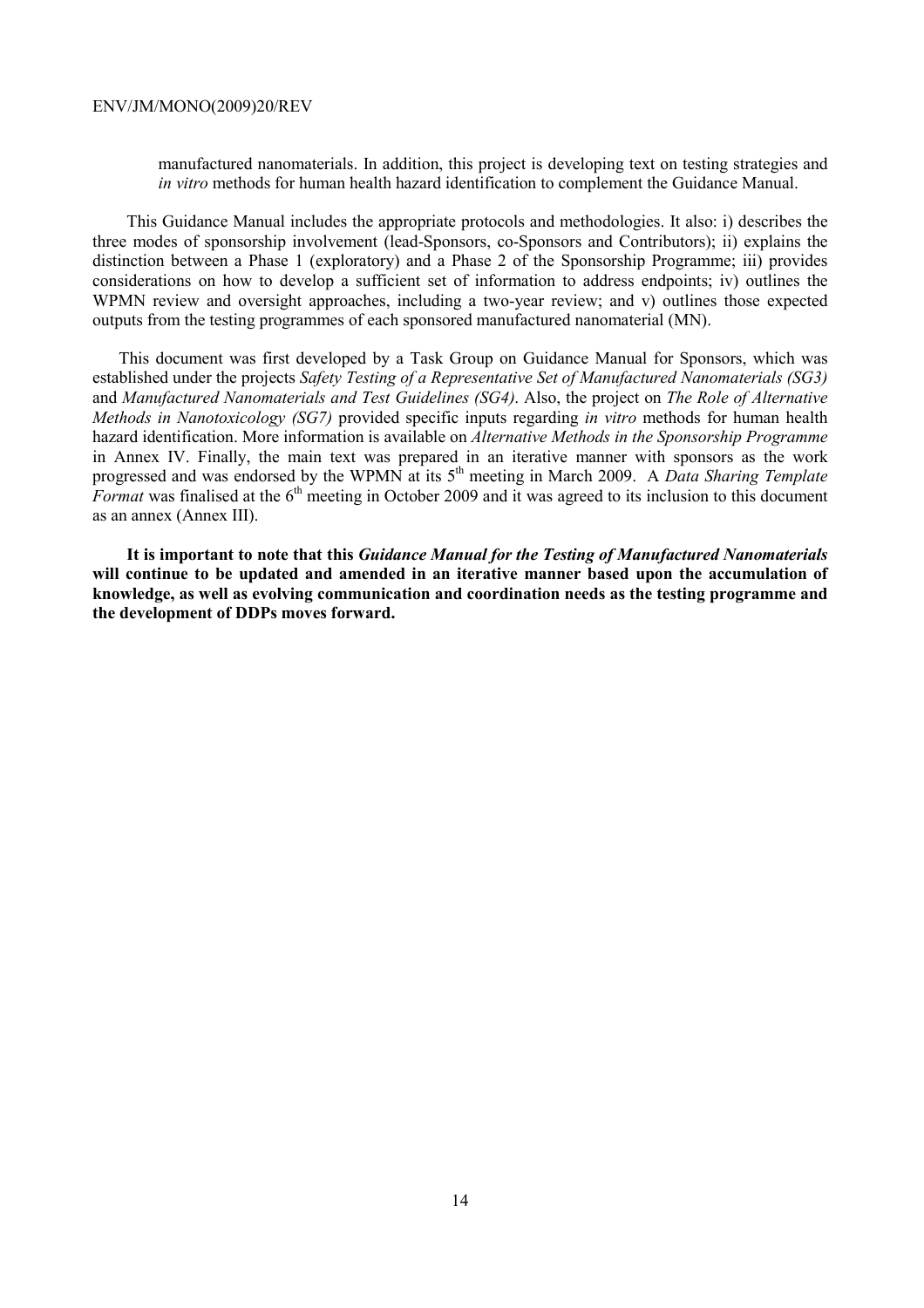# **CHAPTER I INTRODUCTION TO THE GUIDANCE MANUAL**

#### **BACKGROUND**

 $\overline{a}$ 

 OECD's Working Party on Manufactured Nanomaterials (WPMN) established a project entitled "Safety Testing of a Representative Set of Manufactured Nanomaterials" (SG3) to identify and test a representative set of manufactured nanomaterials using appropriate test methods that would include OECD Test Guidelines or other internationally agreed methods.

 The WPMN agreed that the project would move forward in two stages, the first stage being to develop and agree to a priority list of representative Manufactured Nanomaterials (MNs)<sup>4</sup> for inclusion in a set of reference nanomaterials for which development of data would support characterisation, measurement, toxicological and ecotoxicological testing, and risk assessment or safety evaluation of MNs. The second stage will develop a programme to create a better understanding of MNs that may be relevant for exposure and effects of nanomaterials by testing representative nanomaterials for human health and environmental effects, as well as physical-chemical properties and environmental fate for a specific set of endpoints. It was agreed that the dataset developed through this programme would be of an exploratory nature. This programme would also be science-based, open to all stakeholders and without pre-defined regulatory consequences for any datasets.

 At the third meeting of the WPMN (November 2007), the list of representative MNs and list of endpoints were adopted and recommended to be declassified by the Chemicals Committee (see Annex I). At the same time, the WPMN agreed to a recommendation for launching a "sponsorship" testing programme<sup>5</sup> for certain MNs. Such a "Sponsorship Programme" establishes a process to conduct, as appropriate, specific tests for those endpoints on those MNs agreed by the WPMN, which will be described in Dossier Development Plans for each MN.

 To aid Sponsors in the testing programme and to build upon the work already achieved by the WPMN projects on: i) the Safety Testing of a Representative Set of Manufactured Nanomaterials (SG3); and ii) on Manufactured Nanomaterials and Test Guidelines (SG4); it was agreed that a guidance manual for sponsors would be useful. Accordingly, in February 2008, a Task Group was established to develop the Guidance Manual. It was agreed that the Guidance Manual should be a document which enables the drafting of Dossier Development Plans and the Sponsorship Programme itself to be reliable, accurate and

<sup>&</sup>lt;sup>4</sup> The phrase "representative manufactured nanomaterials" was intended to mean those manufactured nanomaterials (MNs) now or soon to enter into commerce. It was not intended to mean representative of class or category of manufactured nanomaterials.

 $<sup>5</sup>$  As referred to here a "sponsorship" involves individual entities, such as members of the OECD WPMN solely or in</sup> partnership with other entities, developing and carrying out information-development programmes (such as conducting data analyses or developing data using appropriated characterisation or toxicity tests) to address the endpoints as identified in this Guidance Manual for one or more representative MNs of Annex I. The "Sponsorship Programme" refers to the overall organisation of the OECD testing programme for MNs within which sponsors will conduct and report the results of their information development programmes.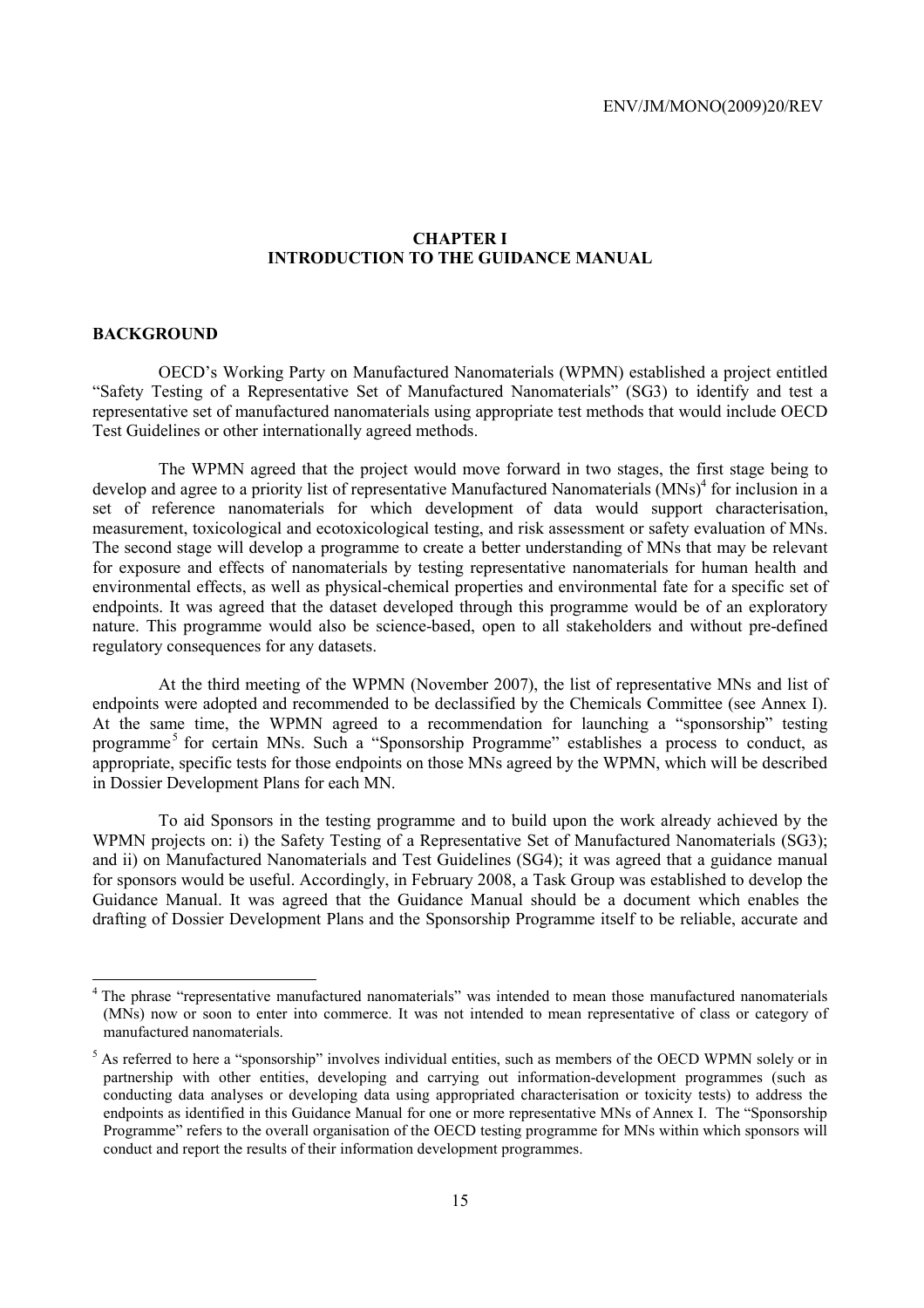consistent. There was agreement that the appropriate protocols and methodologies should be included in the Guidance Manual.

#### **OBJECTIVE**

 The objective of the Guidance Manual is to assist Sponsors in the development of comprehensive and consistent Dossier Development Plans (DDPs). A DDP is a core document describing the testing programme for a specified MN including the identification of all participants, selection of the test materials, and test designs to address<sup>6</sup> all endpoints. A DDP also communicates the state of understanding for each endpoint and the plans for completion of addressing each endpoint in consideration of that understanding. A draft dossier for a specified MN will be developed to present the outcomes and results of testing for each endpoint.

 In addition to aiding those participating in the Sponsorship Programme, the Guidance Manual will also serve as an informational source for those seeking information on the goals and objectives of Phase 1 of the Sponsorship Programme and provide a basis for the WPMN to review DDPs.

# **ADDITIONAL INFORMATION**

 In this Guidance Manual, testing methods for certain endpoints are subject "to be determined (TBD)" see Section 2 under *Endpoints for Testing Nanomaterials*. This is because the WPMN recognises that there are no testing methods for the endpoints to recommend at the time of development of this document. The WPMN will keep abreast of developments in the area to update Sponsors. The WPMN also expects that the Sponsorship Programme itself will fill the gaps of undeveloped testing methods. At this time, the sponsorship programme is less a data development programme and more a methods development programme than the WPMN had originally anticipated.

 A *Data Sharing Template Format* has been developed (See Annex III). It is intended to provide guidance on how to report results within the programme.

 A text on *Alternative Methods* in the Sponsorship Programme is found at ANNEX IV. As with other sections of this document, this annex is a "living" text and will be updated with future revisions.

 It is expected that the *Guidance Manual* will continue to be updated and amended, as needed, based upon knowledge accumulation, evolving communication and coordination needs.

<sup>6</sup> See "Phase 1" on page 17 for the definition of "address". Note that for some endpoints (for example, solubility) it is specified that the endpoint must be "completed". In such instances "completed" means that all Dossiers will be providing this endpoint information. To improve confidence in reported data round-robin testing or other approaches may be performed.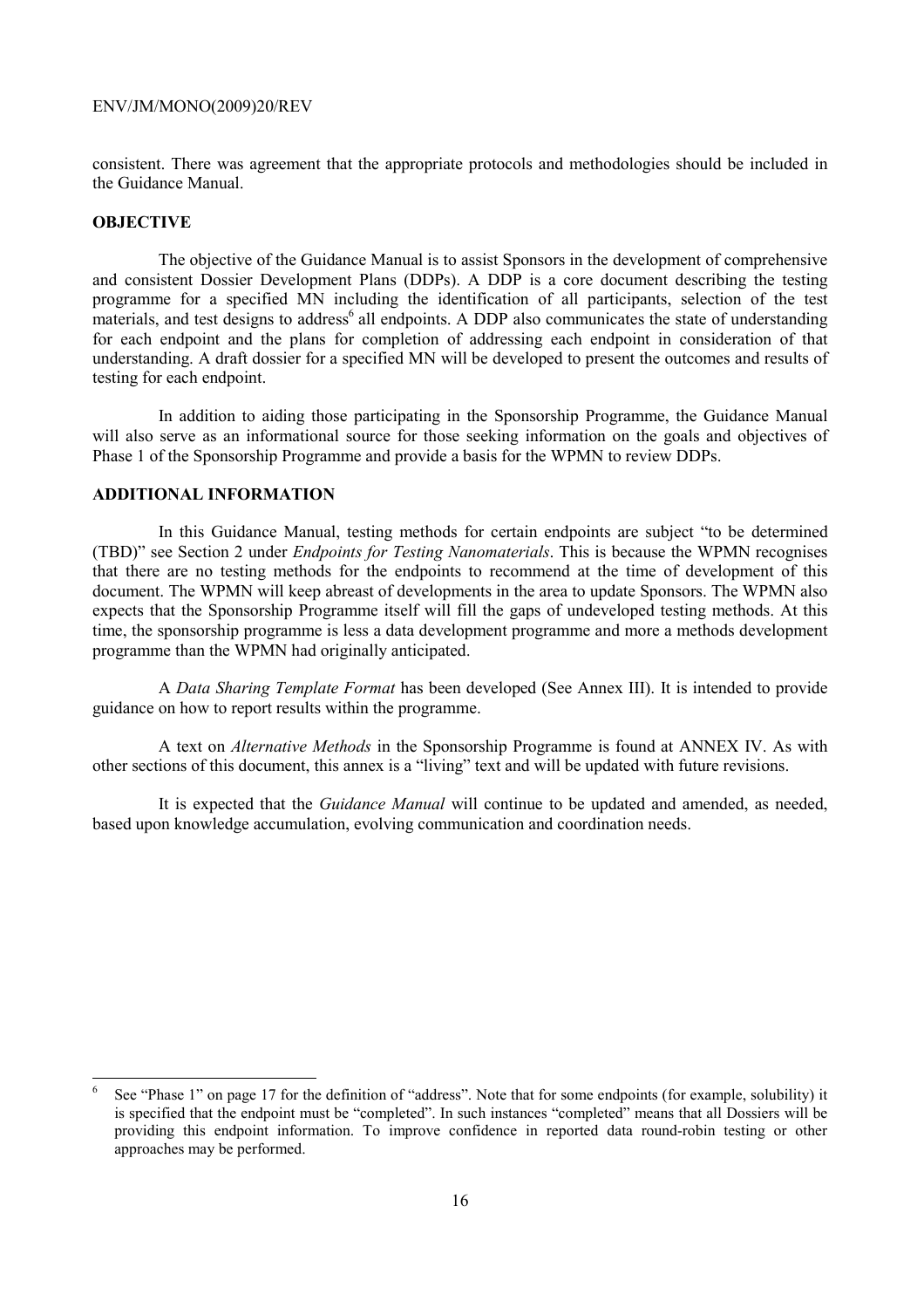# **CHAPTER II THE SPONSORSHIP PROGRAMME**

# **SECTION 1: SCOPE AND TERMS**

 The Sponsorship Programme is based upon the belief that valuable and relevant information on the safety of MNs and the methods used to assess safety can be derived by appropriately testing a representative set of MNs for identified human health and environmental safety endpoints. The WPMN has determined that the programme is intended to develop the data that will improve the understanding of MNs, and, if possible, to understand what information may be generalised across different MNs or classes of MN.

The Sponsorship Programme is being organised in two phases.

#### **Phase 1**

In Phase 1, the WPMN has invited WPMN participants (including all stakeholders) to volunteer to sponsor the testing of one or more of the MNs on the list of representative MN, shown in Annex I. Sponsors have been asked to prepare a Dossier Development Plan (DDP) for the testing of the MN. The DDP will be reviewed by the WPMN. Based upon the reviewed DDP, Sponsors would complete Phase 1 by addressing those endpoints in Annex I appropriate for the material. The scope of Phase 1 is to provide a dataset by addressing the endpoints listed in Annex I. This includes, where appropriate, the utilisation of existing relevant information, the generation of new information or the rational why the information is not needed. Also where specified in the Guidance Manual, "address" includes the term "completed" which provides that all dossiers will contain the identified endpoint information.

An MN-intrinsic property is a property of a MN that is unique to the nanoscale features of that material. An MN-intrinsic property generally would not be expressed in particles or other features of the material that are not in the nanoscale range. The term "MN-intrinsic" is not meant to define scope for this guidance because properties that are "MN-intrinsic" cannot be comprehensively defined *a priori*, so data development efforts cannot be limited to them. The development of data for the Sponsorship Programme will generally be directed toward properties of MNs for the listed endpoints. MN-intrinsic properties will become better understood through the development of these datasets.

In any case, where it is not feasible or not appropriate to develop test data for an endpoint, a rationale for not testing must be provided. Phase 1 is exploratory in nature as the testing methodology and strategy may need to be developed and might evolve during Phase 1 testing. With regards to test methodology, the Phase 1 testing should also serve to inform test guideline development within the work activities of the WPMN SG4. Further, as far as possible and appropriate, a full dataset shall be generated for each MN independent from decision logic based on risk management considerations. The sum of datasets generated by Phase 1 testing together with the methodology developed and experiences gained will help to understand properties specific to the nanoscale features of MNs and to identify data to be developed in Phase 2 testing.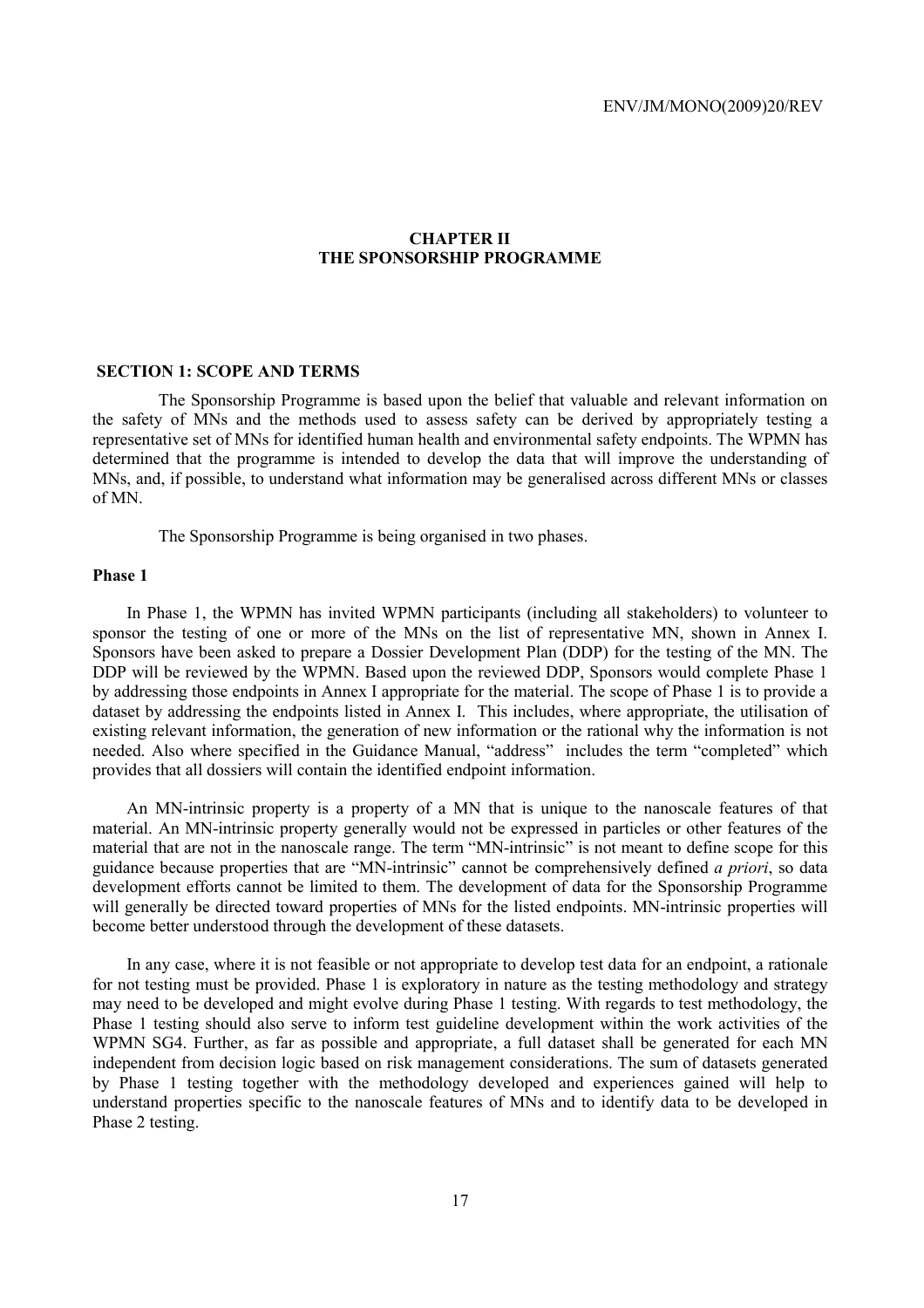#### **Phase 2**

As informed through addressing endpoints in Phase 1, Sponsors would determine additional appropriate and feasible testing needed and develop the dossier plans as needed for Phase 2 testing. Note that it is not the intention that initiation of Phase 2 must be delayed until all of Phase 1 is complete. As Phase 1 and 2 are distinct commitments, the Sponsors for Phase 2 may or may not be the same as in Phase 1. The scope of Phase 2 is to address additional endpoints that are necessary to gain understanding of the hazard potential of the respective sponsored MN. The combined data provided by Phase 1 and Phase 2 testing will allow, but not necessarily be entirely sufficient for, application to risk assessment paradigms as considered for specific sponsored MN applications (given that adequate exposure data are available). Phase 2 would also be where such aspects as life cycle of MNs and evaluation of by-products of the use of nanomaterials could be considered in greater depth and specificity than may be possible in Phase 1. Thus, Phase 2 testing may be guided by risk related decision logic.

 This Guidance Manual is intended to cover only Phase 1 of the Sponsorship Programme, but will necessarily include reference to some items that may be considered in Phase 2 testing.

 The "exploratory nature" of Phase 1 of the Sponsorship Programme, as described by the WPMN, determines the intention and the nature of testing but not the scope with regard to completion or approximate time and effort involved. Furthermore, it is recognised that some test methods will need to be developed in a research framework in order to address endpoints; however, it is not the intention of WPMN that the Sponsorship Programme becomes an open ended research programme. Therefore, as a practical approach to diminish this potential for open-ended research, it is proposed that a 2-year time frame (roughly two months prior to the  $8<sup>th</sup>$  meeting of the WPMN in early  $2011$ ) be set at which time an interim assessment step of Phase 1 will be undertaken. A report regarding status of the programme would be presented to the WPMN at that time. This Guidance Manual and the individual DDPs will form the basis for organisation of the interim status assessment.

 At the conclusion of this two-year period of time, the WPMN and Sponsors would consider the following:

- 1. The status, need for, and coordination of further test methods development;
- 2. Assessing of the state of understanding of MN-intrinsic properties;
- 3. Whether and what to begin moving to the Phase 2 testing and Programme
- 4. What is needed and what the timeline is for completing Phase 1.

#### **Key Terms**

 The Sponsorship Programme has three levels of participation available. The three levels of participation are lead Sponsors, co-Sponsors and Contributors. The responsibilities for each level of participant are as follows:

- **A Lead Sponsor** assumes responsibility for conducting **or co-ordinating** all of the testing determined to be appropriate and feasible to address the endpoints of Phase 1 for a listed MN. In some cases, considering the degree of participation committed toward addressing endpoints, "joint lead" arrangements may be developed where appropriate. In this Guidance Manual, the Lead Sponsor and joint lead arrangements are generally referred to as the "Sponsor."
- **A Co-Sponsor** conducts some of the testing determined to be appropriate and feasible to address the endpoints of Phase 1 for a specific listed MN.
- A **Contributor** provides test data, reference or testing materials or other relevant information to the lead and co-Sponsors.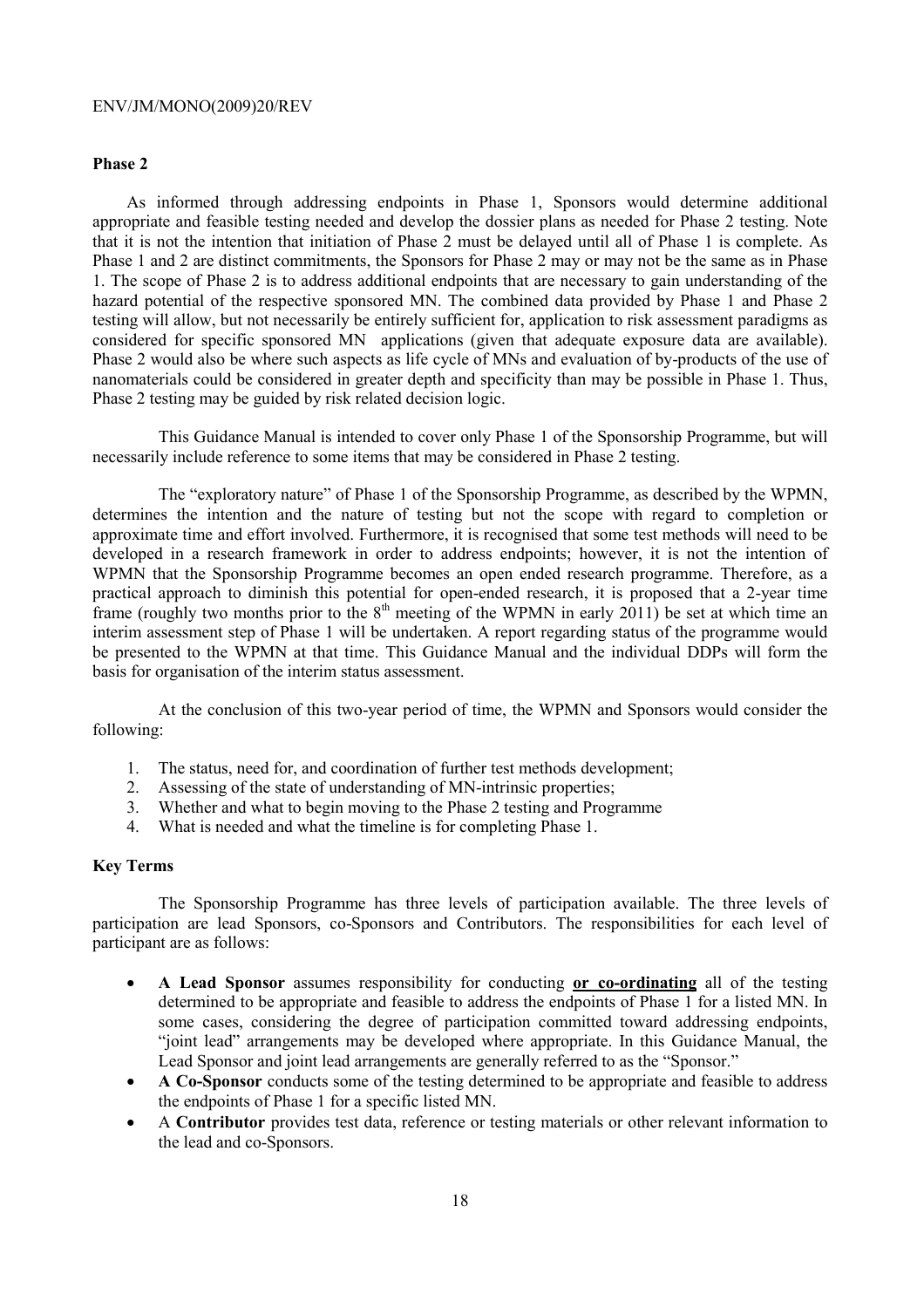Note that whereas the Lead Sponsor(s) have the ultimate responsibility for development of the testing dossier, being a Co-Sponsor also allows participants to have an active role in preparing the DDP. Contributors, by request of Lead Sponsors, could participate in developing DDPs. It is expected that the Lead Sponsors for each of the selected MNs will communicate and share information among them as appropriate. An overall Communication Strategy should be developed as part of the DDP.

MNs referred to in this document can be conceptually categorised into:

- A MN as a general term to refer to all MNs.
- A "representative MN" refers to a MN that is on the list in Annex I and is now or soon to be in commerce.
- A specific MN variation or "sponsored MN" within the variations possible for "representative MNs" in Annex I, such as a single-walled carbon nanotube made by a specific process and with defined physical characteristics. A specific MN variation is selected by Sponsors as the material for which they will address the endpoints in Annex I during Phase 1.

The following terms should be used for description of study materials in DDPs,

- Principal nanomaterial refers to sponsored MN(s) tested on for all endpoints
- Alternate nanomaterial refers to sponsored  $MN(s)$  that are tested on some, but not all endpoints
- Control refers to comparison non-nanomaterials, such as coarse materials, ionic material (e.g. ionic silver when compared to nanoscale silver particles), or impurities (such as nickel catalyst for single-walled carbon nanotubes).
- The elements identified in Annex II must be **Completed** for each principal nanomaterial, alternate nanomaterials and control material.

#### **Box 1: Example of the use of terminology to refer to studied materials in DDPs**

Three MNs are proposed for testing within the MWCNT DDP as presented at the Busan Workshop in November 2008. The three MNs are:

- 1. Nikkiso MWCNT (Manufacturer: Nikkiso Co., Ltd.)
- 2. Graphistrength C100 (Manufacturer: Arkema France)
- 3. Mitsui MWCNT (Manufacturer: Nano Carbon Technologies Co., Ltd.)

The MWCNT DDP proposes to address all endpoints in Annex I of this guidance for the first MN, and so this MN should be termed a "principal" MN in the DDP and in the reporting template (see page 47). Additional "principal" MNs could be included in DDPs in general if all endpoints were also addressed for those additional MNs.

The MWCNT DDP further proposes to conduct tests for the second and third MNs listed here, but does not propose to test all endpoints. The information developed from the testing of the second and third MNs would add to the information used to address some endpoints, but it would not be sufficient on its own to address those endpoints (in the absence of information from the "principal" MN). The second and third MNs should be termed "alternate" MNs in the DDP and in the reporting template (see page 47).

For DDPs that propose testing of a coarse variation of the material in terms of size of particles (for example, the metal oxides with particle sizes ranging in the micron scale), the coarse material should be referred to as a "control" material in the DDP. If DDPs were to propose testing a predominant contaminant of the MNs, then that test material would also be called a "control" material.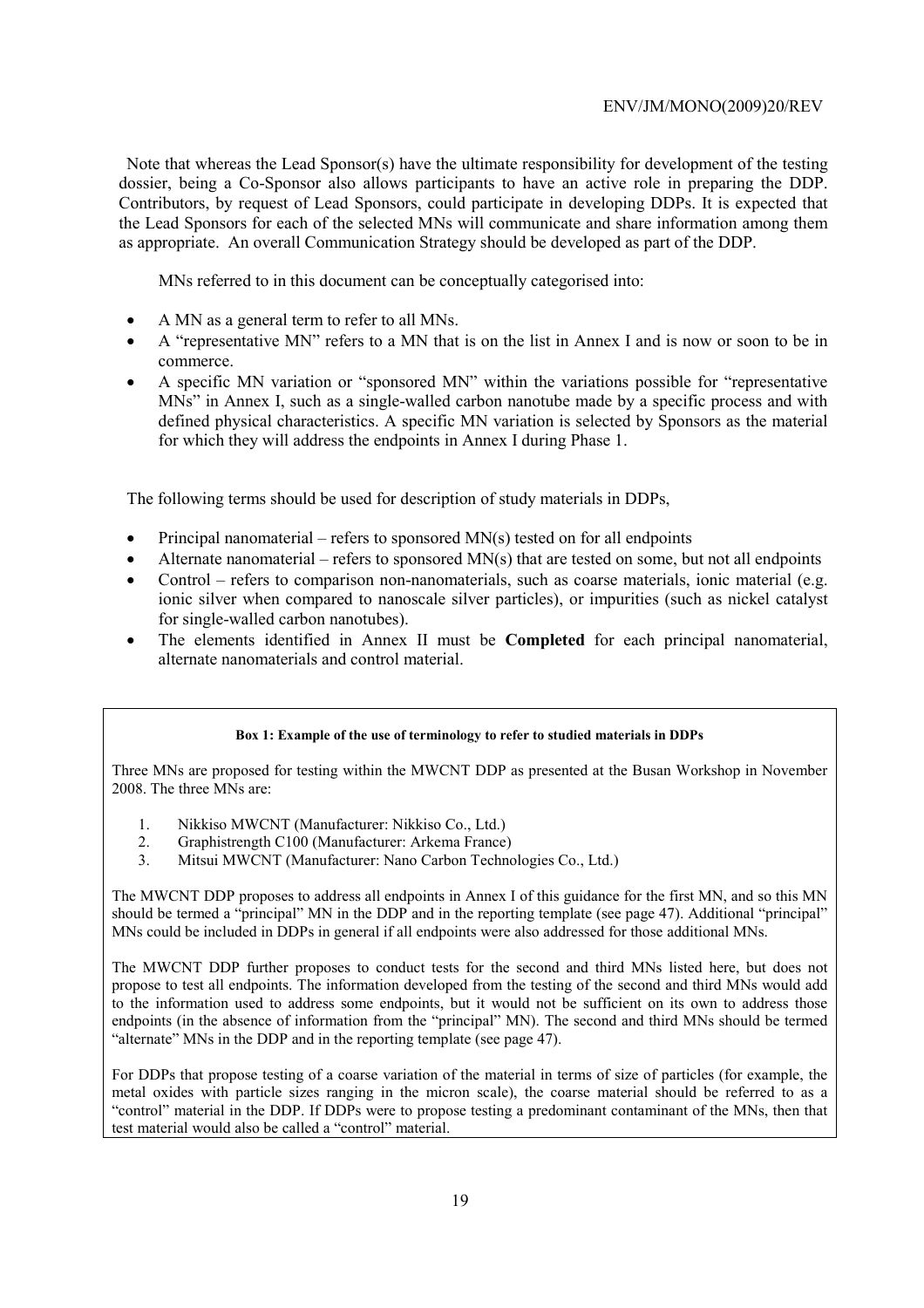# *Definition of terms related to "Addressing" an endpoint:*

 All endpoints must be 'addressed'. Possible ways to 'address' an endpoint are: 'not relevant'; 'not measurable'; 'read-across'; and 'data provided'. Data must be provided for endpoints indicated as 'this element must be completed' (i.e. 'completed' = 'data on principal material provided'). The term "Addressed" means that the endpoint can be satisfied by providing information that explains why the endpoint is:

- Not Relevant For example, aerobic biodegradability is Not Relevant for metal oxides as they are already completely oxidised.
- Not Measurable For example, the Space Group of an amorphous material such as amorphous silica is Not Measurable.
- Read-Across Information Read-Across Information is the transfer of property or toxicological information of one nanomaterial to another with a similar structure or composition. For example, data for the porosity for an MN may be able to be Read-Across for a surface treated version of the same material.
- Data Provided Data is provided that specifically applies to the principal MN.

The term "Completed" means that the endpoint can only be satisfied by Data Provided. The endpoints that must be **Completed** are those included in Annex II.

 There is a preference for *exploration of sponsored MN properties* in Phase 1 testing rather than developing specific data for *risk management purpose***s**. It is not the intention that addressing the endpoints in Phase 1 will support development of a risk estimate. Rather, specific properties relevant to characterising risk are becoming clearer through exploratory research. Therefore, further research of an exploratory nature is needed in order to inform the development of test methodologies and choices for which sponsored MN variations would potentially be carried forward to Phase 2 testing so that the resulting data developed in Phase 2 are relevant to risk management purposes.

 The information used to address an endpoint can come from a variety of sources, and it is the intention of WPMN that this guidance should be flexible enough to allow incorporation of existing information and ongoing test programmes where feasible. Whether developed by Sponsors or contributed from other sources, ensuring that data are generated in accordance with Good Laboratory Practices<sup>7</sup>, where applicable, will help ensure that information used to address endpoints is reproducible and of high quality. Also with respect to reproducibility, for some endpoints the utility of round-robin testing may be considered.

 Information used to address endpoints can include the use of tests or test batteries to develop new data that employ OECD test guidelines such as those for chemicals, existing non-OECD tests (for example, assays promulgated through standard development organisations (SDOs) or scientific research development programmes, or tests that have been newly developed for the purpose of this Sponsorship Programme. In all cases the use of tests should be communicated between Sponsors so that similar methods can be used and similar reporting elements can be assured (through adoption of similar methods and instrumentation wherever feasible) in the resulting data sets. This will facilitate consistency and harmonisation in methods use and data generation across sponsorship programmes for different MNs and cross-MN comparisons so that the most can be gained from structure-activity relationship modelling and other extrapolation and integration activities that may arise from the test programme.

<sup>7</sup> http://www.oecd.org/env/glp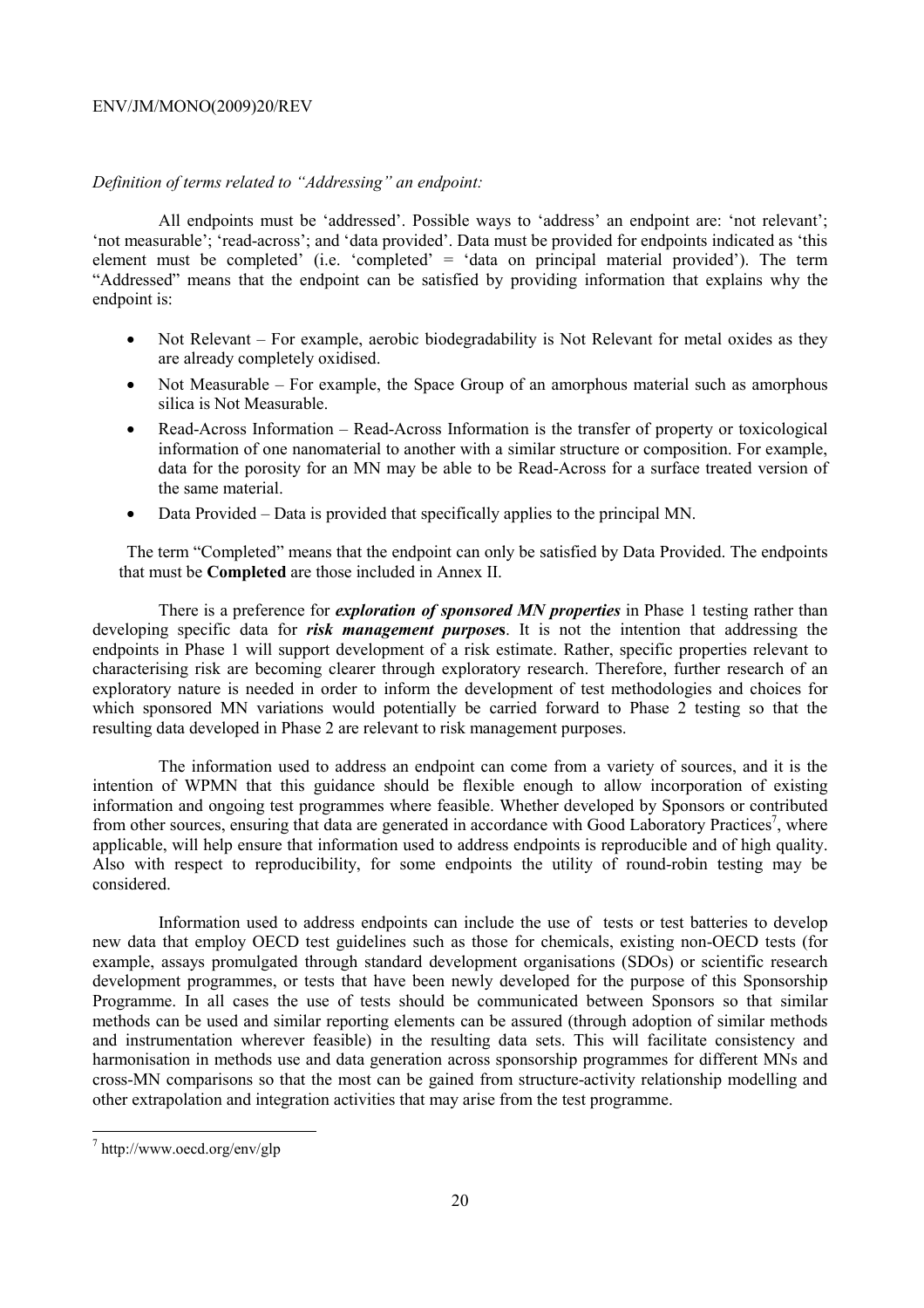Information used to address endpoints can also include use of existing published data. However, use of such data should be restricted to those cases where data are deemed relevant and of appropriate quality including but not limited to consideration of:

- Thorough characterisation of the tested material as available in the studies cited or as provided in subsequent reports;
- Peer-reviewed methodologies are used where available and appropriate;
- Standardised procedures/assays/models are used where available and appropriate;
- Whether the material tested is the same as the sponsored MN or aids in addressing an endpoint by improving understanding of the sponsored MN.

 Consistent reporting of the data used to address endpoints will facilitate comparisons within and between Sponsor programs so that the most can be gained from data integration and extrapolation efforts that may arise from the test programme. Information from published studies should also be robust<sup>8</sup> with respect to exploration of properties<sup>9</sup>.

 Information used to address endpoints can also include weight of evidence and expert opinion to evaluate data sets. For example, comparison of test results for a sponsored MN to test results for other forms of the material (non-nanoscale forms) will be informative to the understanding of the "MN-intrinsic" properties of the sponsored MN. Such comparisons to non-nanoscale forms will also reduce the likelihood that false positive results with respect to the nanoscale form are inferred from studies of the sponsored MN. In other words, if a result is seen for the nanoscale and non-nanoscale forms, then the result is not necessarily a function of the nanoscale elements of the sponsored MN. Such comparisons of information from nanoscale and non-nanoscale forms of a material should be made at the discretion of the Sponsors in addressing the goal of improving the understanding of the sponsored MN for particular endpoints in Annex I. The information should be made available in a robust study report.

 Phase 1 commitment by Sponsors means addressing the entire list of endpoints of Annex I for a sponsored MN. It is anticipated that interim evaluation phases would be undertaken by Sponsors in collaboration with other Sponsors and OECD. In those interim evaluations, a Sponsor would identify gaps in information needed to address the endpoints and data and methods development plans to address the gaps, if any.

 It is also anticipated that, during initial phases of addressing endpoints, Sponsors will need to evaluate what methods are appropriate to explore the properties of the sponsored MN for a given endpoint. This evaluation may result in plans to perform "round robin" testing; identification of needs to develop new test methods and instrumentation; and the description and initiation of programmes to develop methods needed to address endpoints.

 Methods development within the Sponsorship Programme is likely to be an ongoing and iterative process, involving research and development, and new understanding. Furthermore, methods for one sponsored MN will be informed by those for other sponsored MNs. Therefore Sponsors for different sponsored MNs are encouraged to communicate test method development plans and needs with other Sponsors and other relevant parties (national testing programmes, alternate methods validation entities, standard development organisations) so that, where feasible, efficiencies of scale and consistency across

<sup>8.</sup> 8. The term "robust" means that study results can be readily repeated using the information provided and so are not likely to be subject to uncontrolled, unmeasured, and unreported variables. Given that there are reports of difficulty in repeating studies so that the same results are achieved, one means to assure that results are robust would be to conduct "round robin" repeating of a given test.<br><sup>9.</sup> Manual for Investigation of HPV chemicals should be referred to here to aid in transparency of data utility

decisions.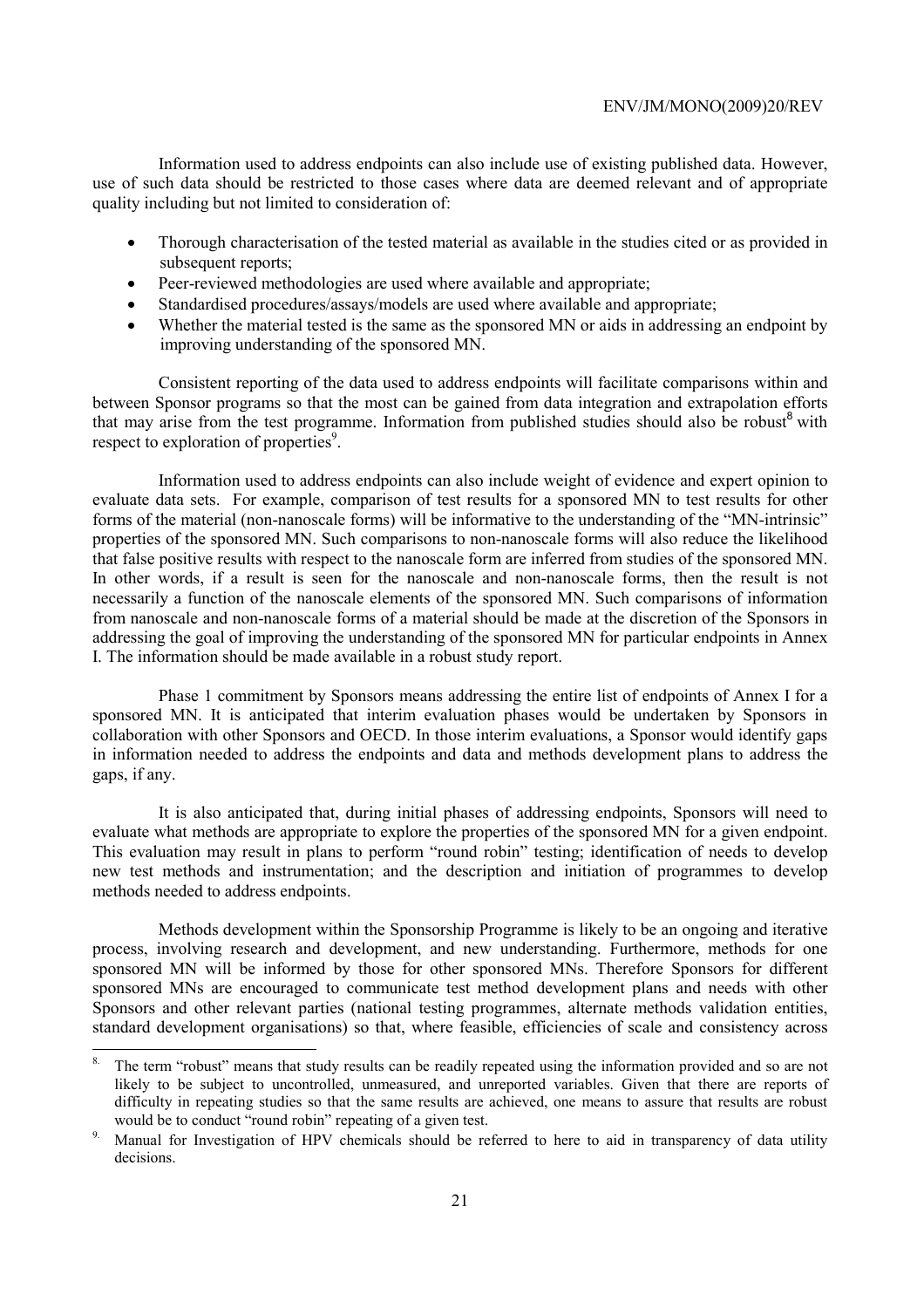sponsored MNs can be achieved. Workshops on endpoints or sets of similar endpoints should be initiated to accomplish the intention to promote consistency.

 The methodology used for addressing a specific endpoint will be determined at the discretion of the Sponsor. Full information on methodology should be supplied to the Secretariat. In general, OECD test guidelines, as reviewed by the WPMN are preferred<sup>10</sup>. Methods developed by Standards Development Organisations (SDOs) should also be considered if OECD methods are either inadequate or not available.<sup>11</sup> Methods from non-SDOs may be appropriate in some instances. In some cases, adaptation of existing methods will be necessary for their use with nanomaterials. However, given the exploratory nature of the testing programme it is anticipated that new methods will be developed in some cases for which similar or adaptable OECD or other standardised methods are not available. It will be particularly important to ensure that study designs, data availability, and reports provide sufficient information so that the studies can be independently repeated.

#### **Alternative Methods in the Sponsorship Programme**

 Alternative methods are an integral part of the WPMN's work in the Sponsorship Programme. This will be particularly relevant as the work of the WPMN project *The Role of Alternative Methods in Nanotoxicology* (SG7) evolves. It is foreseen that this section is developed in parallel with OECD's Working Group of the National Coordinators of the Test Guidelines Programme (WNT)<sup>12</sup> activities on the validation of the test guidelines and forms a part of the development of an overall strategy for reducing the use of animals in the hazard evaluation of nanomaterials.

 An alternative method is a test that: (i) reduces the number of animals required; (ii) refines procedures to lessen or eliminate pain or distress to animals, or enhances animal well-being; (iii) or replaces animals with non-animal systems or with less sentient species. This refers directly to the 3Rs principle of refinement, reduction and replacement, which should be respected in the sponsorship programme. Modern toxicology makes use of integrated testing strategies (ITS). This includes application of a weight-of-evidence (WoE) approach for certain toxicological and ecotoxicological endpoints or information requirements. This WoE takes into account all available sources of information and types or formats of data. ANNEX IV, *Alternative Methods* in the Sponsorship Programme is an initial text, which will be updated with future revisions of the document.

 $\overline{a}$ 

<sup>&</sup>lt;sup>10.</sup> The WPMN conducted a "Preliminary Review of OECD Test Guidelines for their Applicability to Manufactured

Nanomaterials" and the document is available for the use of Sponsors.<br><sup>11.</sup> Currently the following standards development organisations are active: <u>ISO/TC229 – Nanotechnologies</u>, ASTM E56 Nanotechnologies, CEN/TC352, There are several programmes which focuses on the test methodology development as follows: NanoInteract, NanoDerm, and the NCI Nanotechnology Characterisation Laboratory 12. http://www.oecd.org/env/testguidelines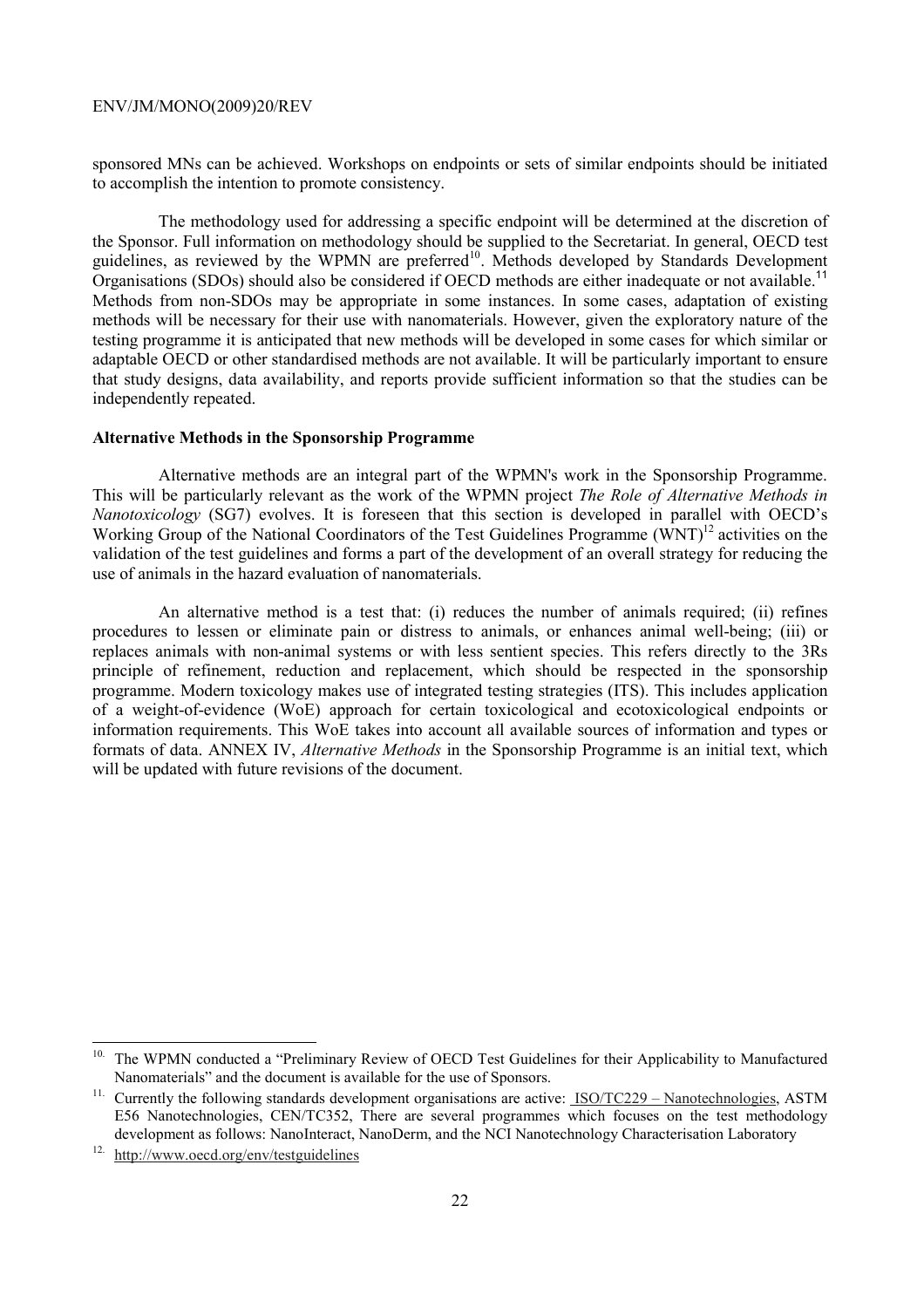#### **SECTION 2: DESCRIPTION OF DOSSIER DEVELOPMENT PLAN**

 This section of the Guidance Manual describes the content of the DDPs. The goal of this section is to assist Sponsors in preparing the DDP, and to ensure that DDPs are comprehensive, consistent and comparable among Sponsor groups. In the DDP, Sponsors will describe all aspects of the Phase 1 exploratory research including identification of sponsorship participants and their responsibilities, selection of test materials, specific endpoints to be addressed, methods and approaches for addressing endpoints, justifications for not using OECD Test Guidelines, experimental design, and an approximation of timelines for reporting results. It is requested that Sponsors be concise and as brief as possible in writing the DDP.

 The *Introduction* section of the DDP will provide a thorough, but brief review of the existing literature pertinent to addressing the endpoints in Annex I for the selected test nanomaterials. This section should be viewed as a key component of the DDP and the eventual dossier, as it provides a knowledge base that will be used by all OECD nanomaterial Sponsors, reviewers of the DDP within WPMN, and steering groups and task groups within the WPMN.

 The organisation of this guidance document follows the intended section organisation of the DDPs that would be developed based on it. Critical decision elements are identified and described within each section and it expected that Sponsors will explain and justify the rationale used for making each decision. In a manner consistent with guidance in this document on the meaning of the term "address", Sponsors are expected to identify and justify the use of existing data to address endpoints, as well as identify why existing data is considered inadequate and additional testing required. Decision elements in this case include, in part, applicability to understanding the properties of the sponsored MN, reliability, and consistency across studies for the sponsored MN endpoint and across studies used for other sponsored MNs in the OECD test programme of these existing data.

#### **OUTLINE OF DOSSIER DEVELOPMENT PLANS**

#### *I. Introduction*

 The introduction should include a thorough but concise review of information available for the specific nanomaterial sponsored. The purpose of the *Introduction* section is to provide those reviewing DDPs with background information for the review process, to demonstrate a thorough understanding of existing information concerning the nanomaterials to be tested, and to add information to the WPMN database on nanomaterials. This overview will also briefly describe in an overall sense the state of available information for the selected nanomaterial relative to the list of sponsorship endpoints. Particular attention will be given to identifying where adequate endpoint information exists as well as where and why existing information is considered inadequate for the Sponsorship Programme. Detailed discussion of whether and how an endpoint is addressed would occur at the point in the DDP where research plans and existing data for endpoints are presented in turn.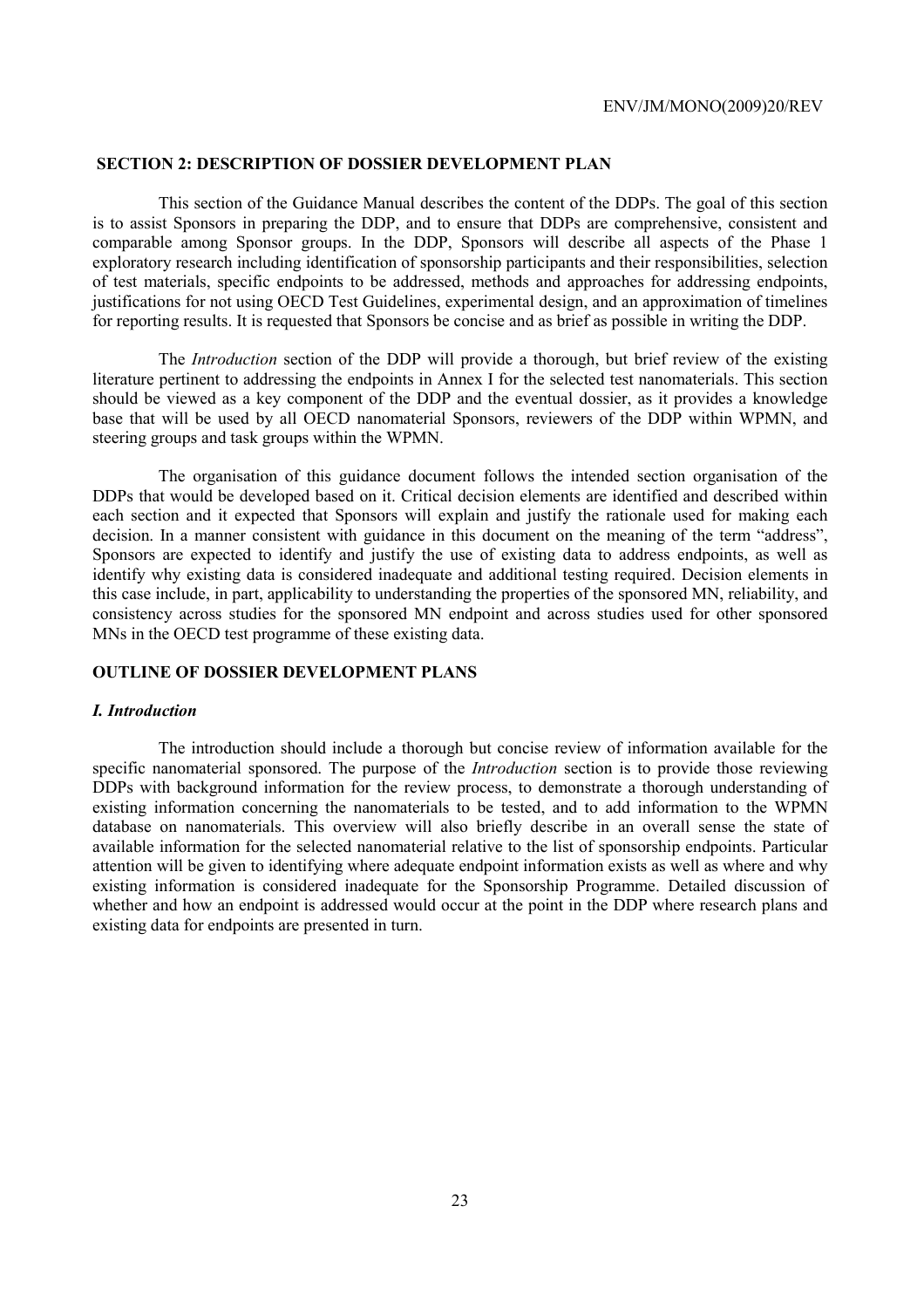# *II. Identification of Participants*

 In this section, all sponsorship participants will be identified and their affiliations, contact information provided. The sponsorship lead or co-leads will be identified. The logistics of Sponsor interaction will be discussed, and will include:

- Which technical/scientific competence and laboratory management quality criteria or indicators will be used when searching/selecting/evaluating candidate participants for the tests;
- How tests will be coordinated and who will run and be responsible for them;
- When and how Sponsor meetings will be held;
- How information will be exchanged among sponsorship participants;
- How data and other information will be sent to the WPMN clearinghouse; and
- Who will be responsible for final reports to the WPMN.

#### *III. Communication Strategy*

 Sponsors will outline their communication plan in accordance with the work programme, timeline, deliverables and milestones of each Sponsor's and Contributor's research plan; alignment of the individual research plan elements within a single agreed communication plan will form the *Communication Strategy* of a given representative material. The Communication Strategy should describe the following aspects:

- Communication plan between Lead Sponsor(s) and the OECD WPMN (including format, timeline, deliverables, and milestones)
- Communication plan between Co-Lead Sponsors (including form of agreements, agreement processes, final responsibilities of communication of consolidated results to the OECD WPMN)
- Communication plan between Lead Sponsors, Co-Sponsors, and Contributors, (including format, timeline, deliverables, and milestones)

#### *IV. Material Selection*

 In this section, Sponsors will describe all aspects of the material selection process in consideration of the guidance in this document. While much of the background information on the selected nanomaterial will be discussed in the *Introduction* section, Sponsors will thoroughly describe their rationale for decisions regarding material selection. These decisions will be described in subsections including:

#### *Rationale for material selection*

 Sponsors will explain their rationale for selection of specific materials. This will include discussion of the bases of decisions on such issues as selection of a specific nanomaterial production method, level of purity, level of functionalisation, etc. These decisions might be based on levels of hazard indicated in the scientific literature, potential for exposure (i.e., production volume or specific product use), how representative a specific material is to nanomaterials in general, and other information which should be thoroughly discussed.

 A DDP should at a minimum address all endpoints for one nanomaterial (the "sponsored MN") but may include plans to develop information using any number of other nanomaterials or other materials. The sponsored MN samples or batches used in the tests used to address endpoints should be as close to being "identical" as can be reasonably ascertained using relevant characterisation tests, including those in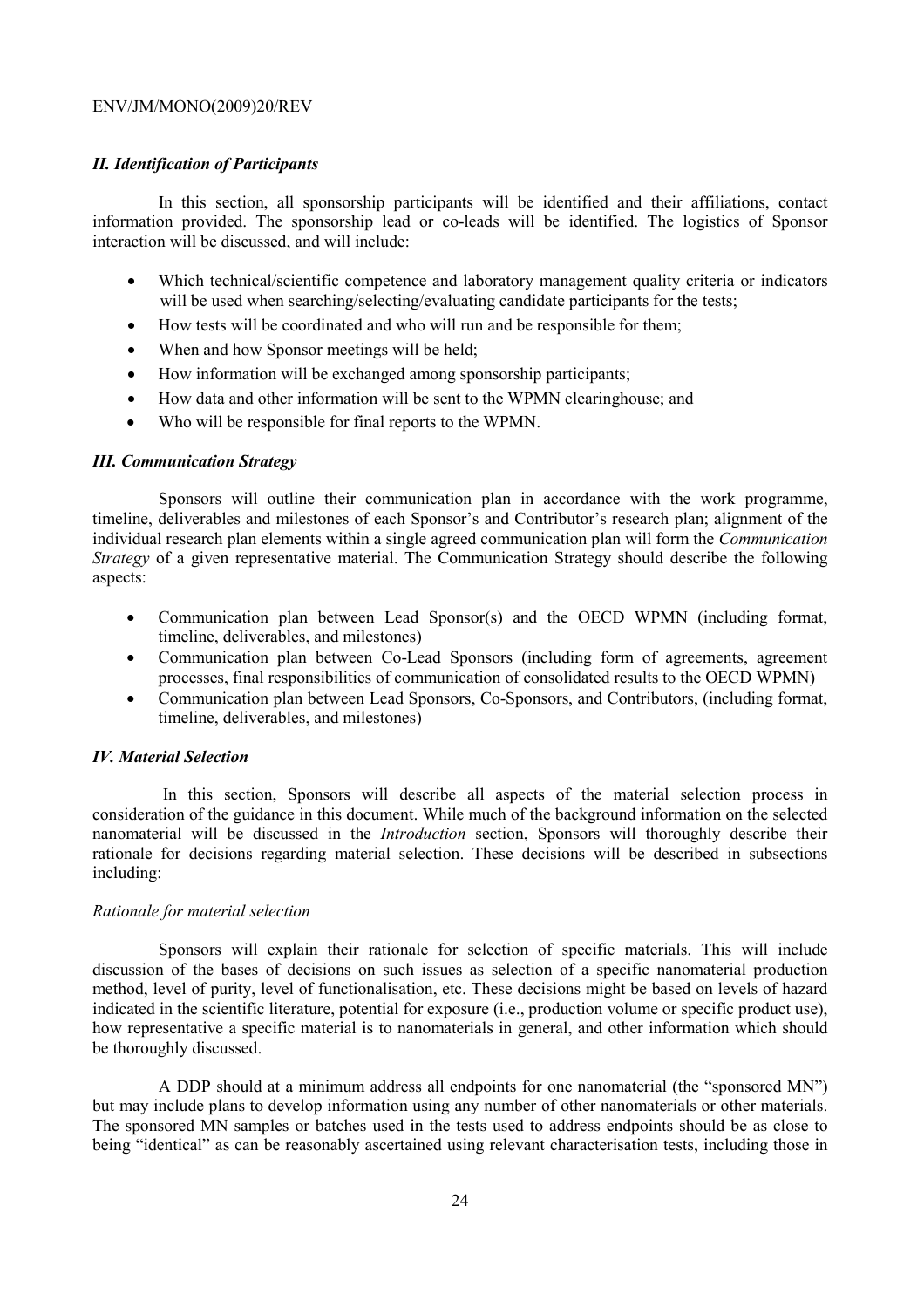Annex I under "Nanomaterial Information/Identification and Physical-chemical Properties and Material Characterisation"13. To aid in assuring the identical nature of the sponsored MN, the material used in different tests should be obtained preferably in a single lot, and stored and manipulated in comparable, if not identical procedures. It should be noted, however, that Sponsors might choose to test and develop DDPs for two (or more) similar sponsored MNs, for example, single-walled carbon nanotubes produced by different methods.

 It is anticipated that some Sponsors will choose to test other MNs in addition to the sponsored MN when exploring the effect of variation in properties on an endpoint. For example, the effect of changes in size distribution in the nanoscale range might be explored for zinc oxide by testing more than one variety of nanoscale zinc oxide in an acute toxicity assay. In doing so, sponsors may wish to consider exposure scenarios throughout a life cycle of a MN.

#### *Identification, source, logistics of distribution*

 $\overline{a}$ 

 Sponsors will identify the source of test nanomaterials, including all known aspects of material production, the manufacturer, facility location, lot number, and any other pertinent information as noted in Annex I "Nanomaterial Information/Identification". The goal of this section is to aid in the comparison of other tests performed on the material, acknowledging the probability that materials can differ among production runs or lots. The logistics of material distribution among Sponsor laboratories will be described, as will approaches to all aspects of handling and storage that might introduce material variation into the Sponsors activities.

 The following points should be considered and reasons for decisions documented as a minimum set of consideration and are not exclusive; other considerations the Sponsors want to introduce are welcome:

- a) The sponsored MN selected for the work programme is part of the list of representative MN identified by the WPMN and contained in Annex I or its revisions.
- b) It is "representative" in terms of production volume (present or expected), and/or in terms of potential environmental or human exposure.
- c) The programme proposed takes into account the existing available background information and knowledge concerning the product in nanoscale and non-nanoscale forms. In particular, it identifies the tests already performed and knowledge gaps to be addressed. In the case of nonnanoscale forms, information on production volumes issues may affect choices of sponsored MNs that are most likely to provide data relevant to MNs likely to be used in commerce and to which exposures may occur. Known toxicities of non-nanoscale forms, based for example on the chemistry or physical properties of those materials, may also influence choices of sponsored MNs.
- d) The sponsored MN can be made available to the Sponsors, co-Sponsors and Contributors, based on agreement with suppliers in a manner that is satisfactory to the understanding of the materials properties for the OECD test programme (for example, in consideration of confidential business information with regard to production of the material and reporting of its properties). The involvement of the supplier in the Sponsorship Programme is recommended in order to benefit from the supplier's established knowledge concerning the product and its properties, and their possible evolution. In particular, benefits hereunder will be envisaged as advantages of such suppliers involvement:

<sup>&</sup>lt;sup>13</sup> Also note ISO Guide 35:2006 - Reference materials -- General and statistical principles for certification, or Linsinger et al., Accred. Qual. Assur., 6, 20-25 (2001)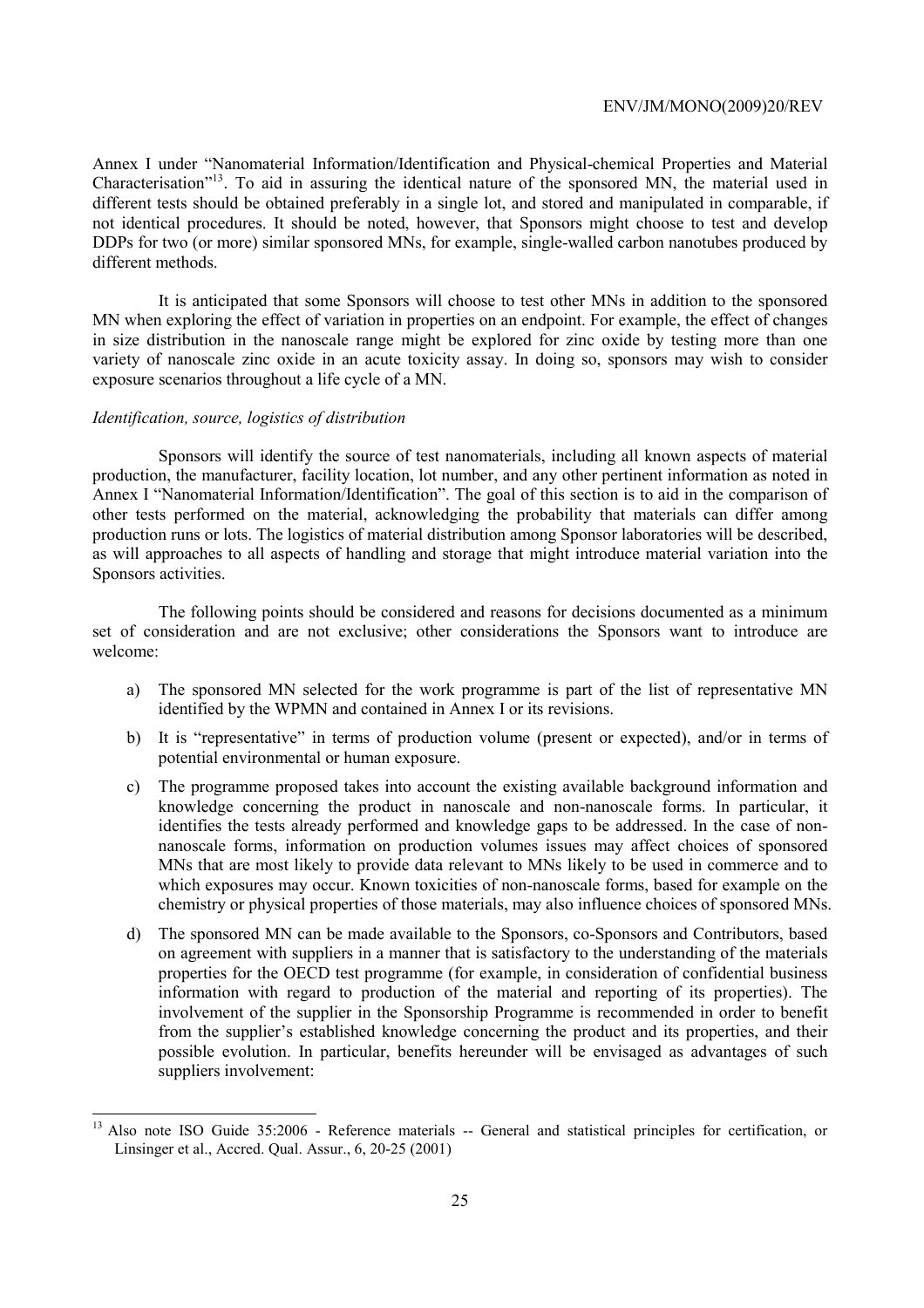- The sponsored MN is consistently and readily available from cost and timeframe point of view;
- A "master batch" of a sufficient quantity for Phase 1 can be made available to ensure a constant supply of the same sponsored MN in consistent quality during all the testing phase. By "consistent quality", we intend homogeneity in properties and consistent sampling procedure; the homogeneity of the material should be assessed in dedicated homogeneity tests for a number of critical properties;
- The supplier is able to provide, with each batch of the sponsored MN delivered, a basic set of properties to be checked immediately prior to the delivery, to ensure a consistent supply with time;
- The sponsored MN can also easily be produced in smaller batches for specific tests of variants such as coatings, labelling, high purity material or any change in physical-chemical properties needed to understand the mechanisms of toxicity;
- The storage conditions are such as not to lead to significant changes in the sponsored MN properties with time. The stability of the material, both under conditions of transport and distribution (short-term) as under conditions of storage (long term) should be assessed in dedicated stability tests for critical properties, including those in Annex I under "Physicalchemical Properties and Material Characterisation"<sup>14</sup>. Traceability and history of the sponsored MN are ensured;
- The conditions of production take into account potential biological contamination that could alter the test results. The eventual decontamination processes are documented and can be implemented without changing the basic properties of the batches, lots, or aliquots of the sponsored MN; and
- Production and characterisation information for the sponsored MN can be adequately determined, in consideration of intellectual property and confidential business information concerns.
- e) The possibility of testing variations in the properties of the sponsored MN (for example in "shallow" testing of particular endpoints using a representative MN that is different from the sponsored MN) is taken into account to foresee the potential variability of the product on the market:
	- Close variations of the sponsored MN are available from other producers and/or can be produced by other processes (e.g., wet/dry processes, mechanical/chemical, etc…).
	- The potential variants of the sponsored MN (for example, shape, crystal phase, composition) are documented and can be produced in a controlled and reproducible way.

 $14$ Also note ISO Guide 35:2006 - Reference materials -- General and statistical principles for certification, or Linsinger et al., Accred. Qual. Assur., 6, 20-25 (2001).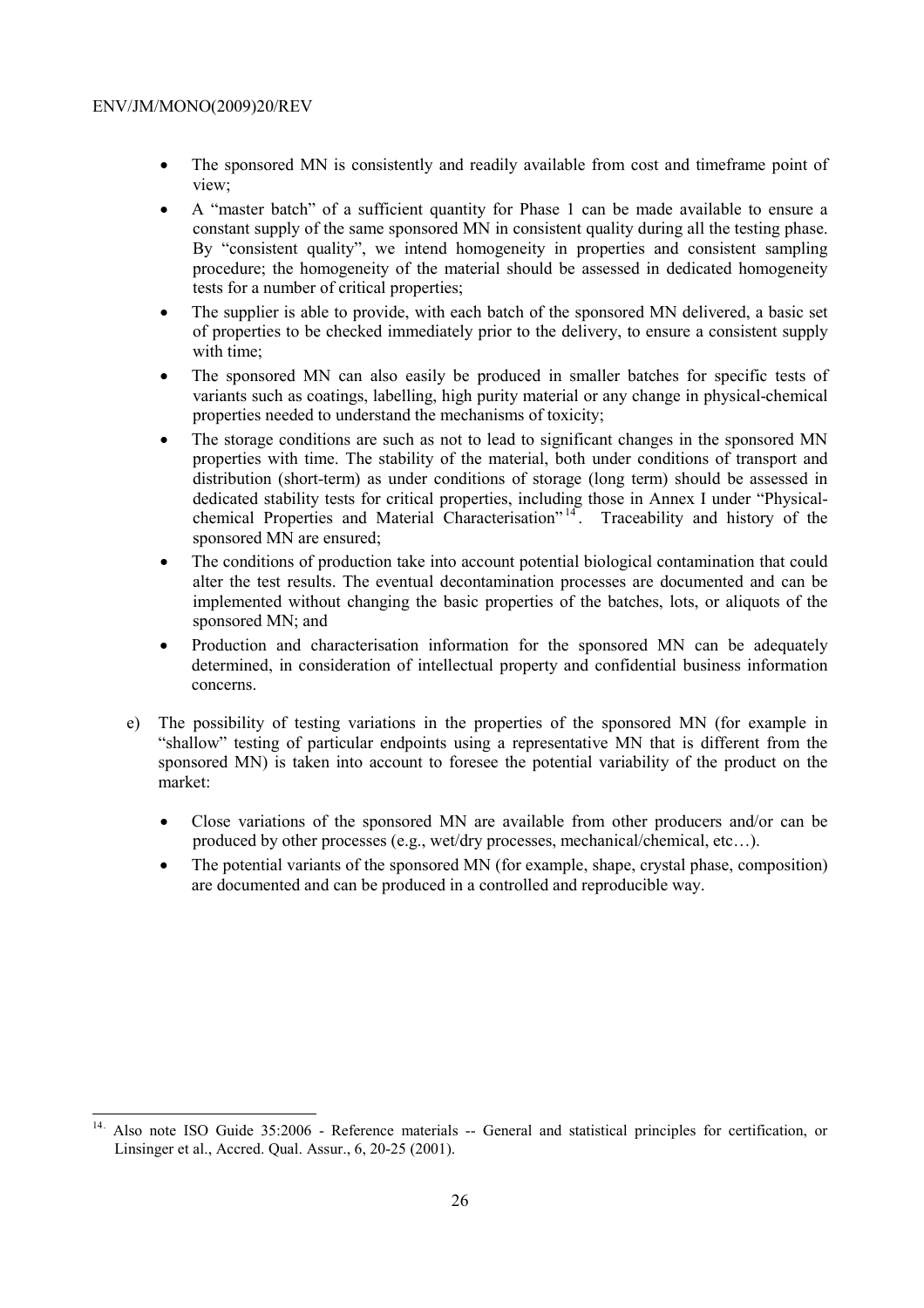- f) Standard operating procedures (SOPs) for sample preparation and testing have to be agreed upon between the Lead Sponsors and Co-Sponsors and the descriptions of the procedures should also be made available to the Contributors for their use. Contributors can furthermore participate in the agreement of SOP in terms of contributions they provide.
	- Each SOP for sample preparation should result in minimal product transformation;
	- The different surfactants/solvents and administration or dosing media are tested and have to be agreed upon between the Sponsors and Co-Sponsors (when relevant);
	- Positive and negative controls are agreed between Sponsors and Co-Sponsors; and
	- Exchange of information about the sample preparation and tests implementation protocols between Sponsors, Co-Sponsors, and contributors for different sponsored MNs is documented and transparent.

## *V. Discussion of Status*

 In this section, Sponsors will identify the state of progress made in **addressing each endpoint**. This will include, particularly at early stages of DDP drafting, a description of the review process for existing data and its incorporation in the overall analysis. While background information on the selected nanomaterial endpoints will be discussed in the *Introduction* section, Sponsors will describe their rationale for making several decisions regarding whether and how an endpoint has been addressed in this section.

 Sponsors will also outline their approaches for further efforts needed, if any, to address each endpoint. This component can be in the last section of the "status" discussion for each endpoint and would be comprised of a brief description of the methods and approaches to be used to address it. Specific experimental-design aspects will be discussed in depth in a later section.

#### *VI. Test Designs*

 In this section, Sponsors will provide specific description of endpoint tests and experimental designs. This section should also include presentation of timelines and milestones for completion of the testing program for the sponsored MN with respect to addressing each endpoint and reporting the data. Testing strategies used in this programme should aim at using minimum animal numbers for maximum information outcome with respect to specific endpoints. This would include combination of studies for several endpoints. Testing strategies used in the Sponsorship Programme should primarily focus on the endpoints identified as agreed by the WPMN and make best use of existing agreed test methods (OECD Test Guidelines, ISO standards or equivalent). Sponsors are asked to describe how they consider the use of alternative methods. In addition, where possible, the peculiar characteristics (nanoscale) of MN and their resulting possible capacity to reach and react directly at the cellular level should be taken into account. The WPMN believes, based on the nascent stage of nanomaterials research, it is in the best interest of the Sponsorship Programme to avoid being prescriptive in defining methods or approaches to addressing sponsorship endpoints. It is expected that Sponsors will thoroughly describe their rationales for selecting their experimental approaches, including efforts to seek efficiencies in design and data outputs through communication with OECD and Sponsors of other sponsored MNs that are also designing approaches. Such communication may occur through the OECD Secretariat or other mechanisms such as periodical technological meetings. It is recognised that in many cases these approaches will involve iterative processes where the results of preliminary testing guide the development of more definitive testing. This iteration would also benefit from interaction with other Sponsors in development of decision alternatives and choices for further action. The key elements of these decision processes should be described for each endpoint or endpoint category.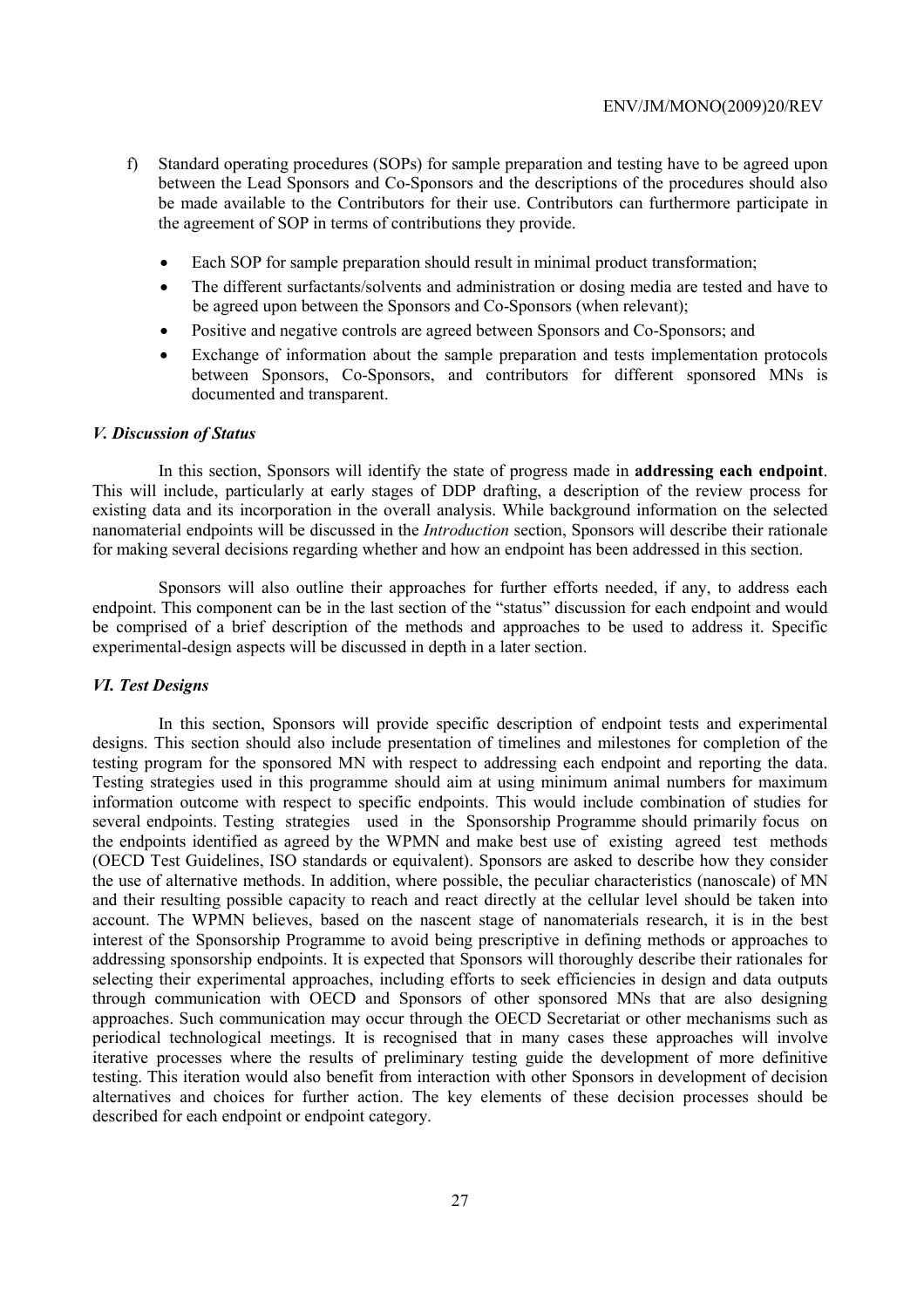#### *Sample Preparation and Dosimetry*

 Sponsor(s) should determine, as part of the implementation of the DDP, protocols for how test materials will be handled to ensure that materials remain consistent across and within tests, including attention to specification of properties and hygiene of media used to store or administer the sponsored MNs.

 Preparation of test samples and dose administration are critical considerations for the tests referred to or described in this guidance. For some nanomaterials, sample preparation and dosimetry may present complications not encountered with non nano-scale chemicals. For example, consideration should be given to the potential utility of dose metrics other than mass. The WPMN have identified questions regarding dosimetry, including what new measurement techniques will be needed to understand internal doses, and how to prepare and administer dosing material for *in vivo*/ *in vitro* studies for toxicity as well as for ecotoxicity, and fate and behaviour in the environment.

 In general, Sponsors should be mindful of the potential for changes in the test material due to sample preparation and/or the nature of the test methods that may affect outcomes. Varieties of methods for creating suspensions of various nanomaterials have been documented in the literature but provide a starting point for subsequent or future standardisation or subsequent agreed guidance for standardisation or guidance on media preparation. This aspect of the Sponsorship Programme is expected to be highly experimental and exploratory. In the *Test Design* subsection, Sponsors should describe their approaches to producing, characterising, and quantifying nanomaterial suspensions used in exposures. Critical decisions to be addressed include suspension technique (e.g., sonication, stirring, use of solvents or emulsifiers, etc.), methods used to monitor nanomaterial properties within suspensions, and the frequency at which monitoring will occur. It is suggested that Sponsors familiarise themselves with applicable OECD Test Guidelines and the "Difficult Substances" document.<sup>15</sup> While these documents have been found to be deficient in describing methods for nanomaterials testing, they do describe critical goals for exposure stability (e.g., change in concentrations no greater than +/- 20 % of targets over the duration of exposure).

 The Dossier should explain the reasons for the dose selection and, where appropriate, the rationale for vehicle selection. Methods for nanomaterial characterisation prior to and after use should be described in the Dossier, along with methods to characterise the nanomaterial in biological matrices. The Dossier should address the use of tissues (e.g., blood, liver) to conduct target organ dose metrics and possible metabolism or biological transformation of the sponsored MN. In order to assist sponsors, the WPMN has prepared *Preliminary Guidance Notes on Sample Preparation and Dosimetry for the Safety Testing of Manufactured Nanomaterials*16.

 Furthermore, as many tests will be based on existing OECD Test Guidelines, for consistency in review, it will be useful to refer to those guidelines and describe modifications that have been used.

# *Identification of Critical Elements*

 $\overline{a}$ 

 In the test design sections for each endpoint, Sponsors should also identify aspects such as species and life stages to be tested, the source of organisms, all aspects of organism husbandry, general test

<sup>&</sup>lt;sup>15.</sup> ENV/JM/MONO(2000)6 OECD Series on Testing and Assessment. Number 23. Guidance Document on Aquatic Mixture Testing of Difficult Substances and Mixtures

<sup>&</sup>lt;sup>16</sup> Preliminary Guidance Notes on Sample Preparation and Dosimetry for the Safety Testing of Manufactured Nanomaterials [ENV/JM/MONO(2010)25] is available at the OECD public website http://www.oecd.org/document/53/0,3343,en\_2649\_37015404\_37760309\_1\_1\_1\_1,00.html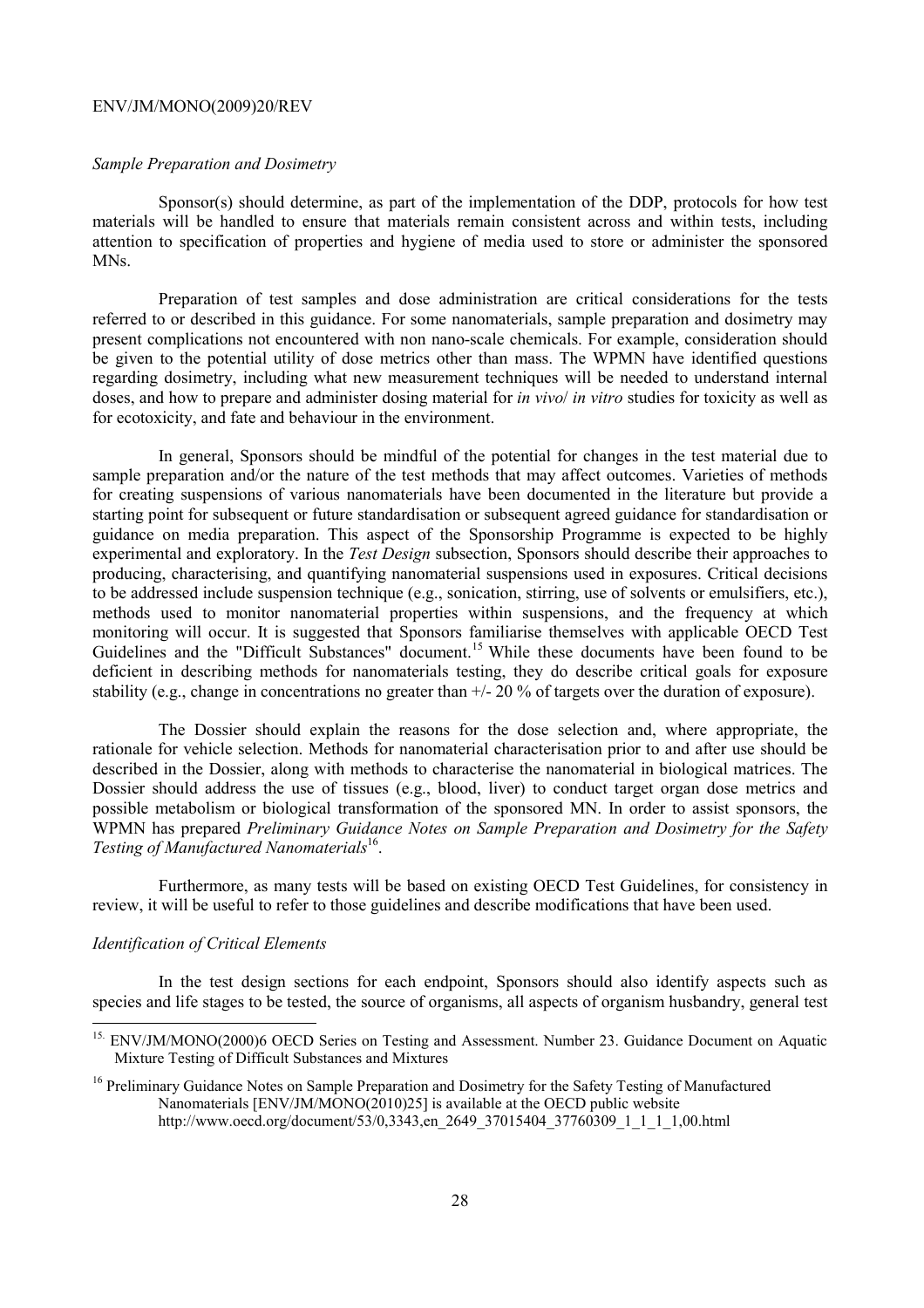procedures, endpoints that will be observed and the frequency of their observation. Sponsors should discuss these topics relative to the Sponsorship Programme list of endpoints as well as the unique nature of nanomaterials.

#### *Considering possible changes in physical chemical properties during testing*

 The physical-chemical properties of an MN may change during the testing for the endpoint. This should be considered and, if appropriate, monitored during the test. The physical-chemical characterisations listed in Annex II shall be considered.

# **ENDPOINTS FOR TESTING NANOMATERIALS**

 The following subsection lists information intended to guide Sponsors in the selection of test methods and reporting elements that should be considered when addressing the endpoints for Phase 1 testing. Following the guidance should ensure consistency between the various tests to be carried out on specific sponsored MNs and the datasets developed. It should also lead to the timely development of a Dossier on a nanomaterial describing basic characterisation, environmental transport and fate, ecotoxicity and mammalian toxicity information. Sponsors should notice that some of those possible methods described hereunder may not fit for tests of nanomaterials and need some modifications when they conduct testing.

## *Nanomaterial Information/Identification*

The following elements must be Completed.

#### *Nanomaterial name*

 All known names by which the material may be accurately or commonly described must be provided. Examples include CAS Name, International Union of Pure and Applied Chemistry (IUPAC) Name, trivial name and common trade names if widely used.

## *CAS Number*

Provide CAS number, if available.

# *Structural formula/molecular structure*

 An empirical formula and molecular structure must be provided. Each of these should be as precise as possible recognising that some materials may have some variable elements.

Composition of nanomaterial being tested (including degree of purity, known impurities or additives)

 This is a critical element and must be provided since there may be nanomaterials that are described by the same name, but have critical differences. The purity should be expressed as the percentage of the intended nanomaterial present (e.g., 95% pure). The balance should also be described as completely as possible using percentages (e.g., 2% graphite, 1% MWCNT, 1% SWCNT, 0.5% Fe catalyst). See Annex II for additional information on the definition of **Composition**.

 If additives are present in addition to the intended nanomaterial, they must be identified and the concentration provided. For example, if a nanomaterial is provided as a slurry or suspension, the concentration of the nanomaterial, the liquid and any additives such as surfactants must each be identified along with its concentration of the overall composition. Authors must consider if any treatments or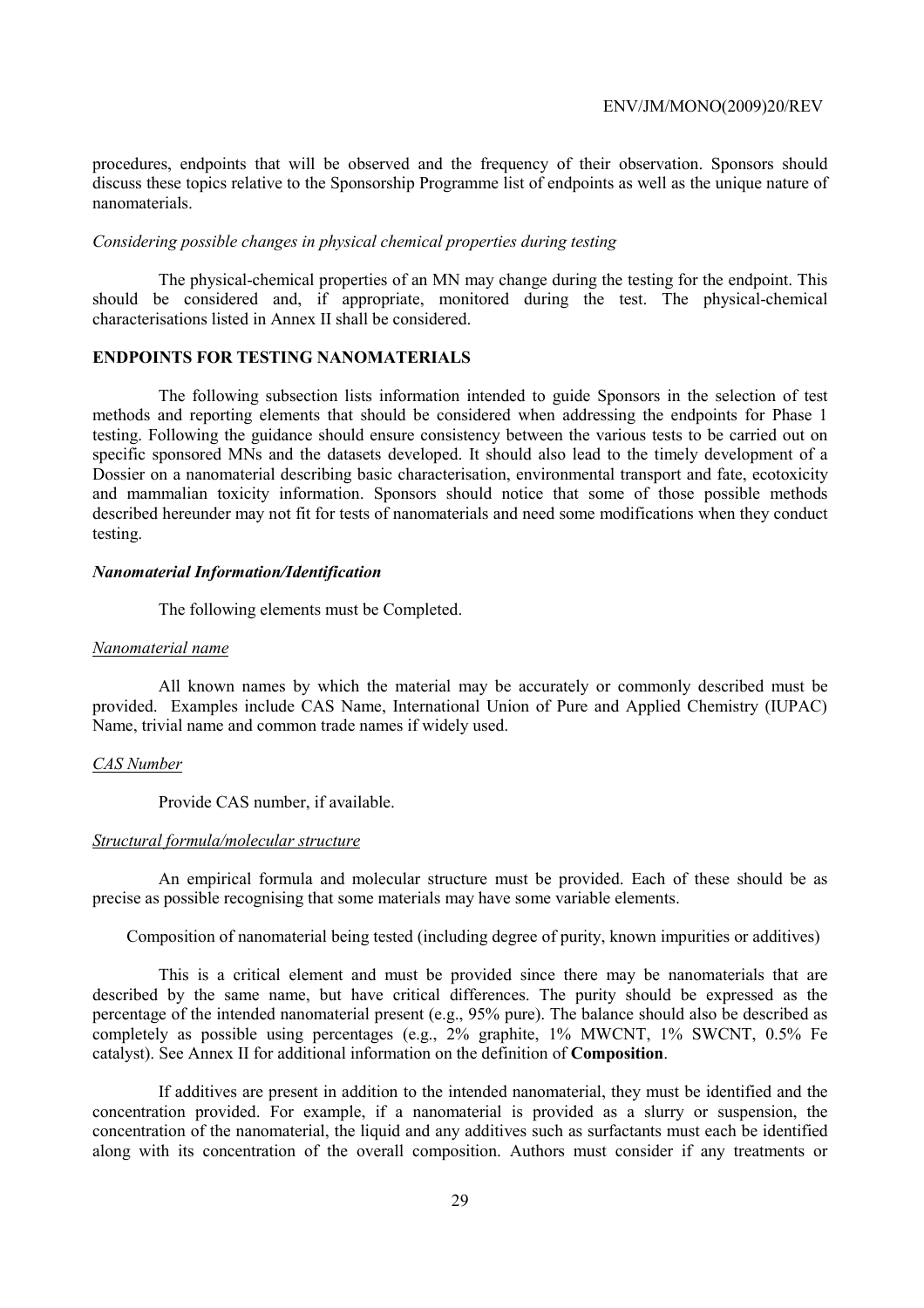additives change the character of the intended nanomaterial such that the results of the tests listed below may give misleading results.

#### *Basic morphology*

 A high level description of the morphological nature of the intended nanomaterial must be provided. For example, is the material amorphous or crystalline? Are the particles spherical, rods, plates? A detailed description of this element may be provided in the Characterisation section below. See Annex II for additional information on the definition of **Shape**.

#### *Description of surface chemistry (e.g., coating or modification)*

 Similar to the Composition element described above, if a nanomaterial has a functionalised surface, such as a treated, hydrophobic silica, the treating agent must be identified. Authors must consider if any treatments or additives change the character of the intended nanomaterial such that the results of the tests listed below may give misleading results. Unintentional functional groups on the surface such as those induced by purification processes must also be identified if feasible. See Annex II for additional information on the definition of **Surface Chemistry**.

#### *Major commercial uses*

 Dossiers are initially intended to be developed for nanomaterials that are in commerce or soon to enter commerce. It can be expected that the commercial uses are known and should be described as completely as possible. Examples of uses for nanoscale materials include reinforcing agents such as in tennis racquets, anti-soiling agents such as on glass, antimicrobial agents, etc. Some nanomaterials may have more than one use. Optional information that authors could consider providing would be the uses of the non-nanoscale form of the material. In some cases a nanomaterial may be intended to replace a nonnanoscale material and the contrast in the uses may be informative.

#### *Known catalytic activity*

Known catalytic activity should be described.

#### *Method of production (e.g., precipitation, gas phase)*

 The method of production must be described, particularly with respect to production methods that may affect key properties of the MN. For example, there are a variety of methods used to make carbon nanotubes including some that use catalysts. With any of the methods, whether or not a catalyst is used, there may be differences in the levels of impurities, tube length, number of walls for MWCNT, and so on. Another example is titanium dioxide where the method of manufacture may define whether the particles have an anatase, rutile or other form.

# *Physical-chemical Properties and Material Characterisation*

#### *Agglomeration/aggregation*

#### This element must be **addressed**.

 This property primarily addresses nanomaterial-nanomaterial interactions. Nanomaterials whether functionalised or not can interact with themselves by way of physical or chemical interactions. The presence of natural organic matter such as humic and fulvic acids play a role in determining this interaction and other charged polymers such as polysaccharides can be characterised for this purpose in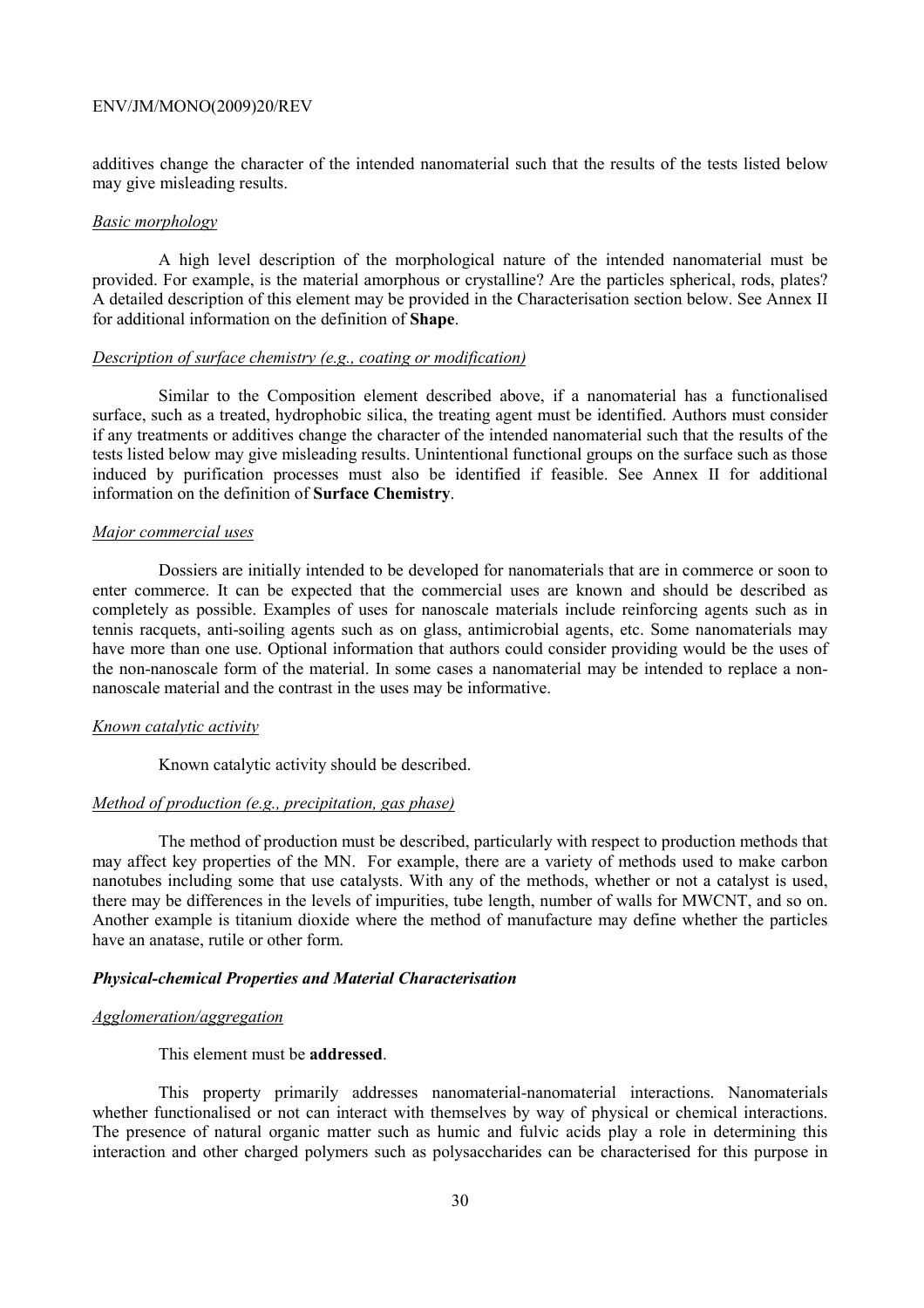terms of their stickiness coefficients. The concept of agglomeration has great relevance for determining the fate and transport of nanomaterials because agglomeration rates can determine where nanomaterials segregate (i.e., water column to sediments) or else their transport can be effected, e.g., when the agglomeration remains in a dispersion.

 The relevance of agglomeration/aggregation in alternate media such as solid phase or nonaqueous media also requires characterisation in order to determine the fate and transport properties of nanomaterials. For more information on media considerations, see Annex II.

The measurands of interest, beginning with a pre-determined unit of particles, are:

- − The effective mean particle size in a given medium and its evolvement over time (including the standard deviation); and/or;
- − qualitative assessment of state of aggregation and estimation of the primary particle size by TEM pictures
- − Indirect confirmation of.the estimated primary particle size by BET measurements, for materials with low/no internal porosity as is typical for pyrogenic oxides. Porosity data should therefore be taken into account.
- Possible method(s):
	- − Mean primary particle<sup>17</sup> size from powder TEM (for solids)
	- − Mean particle size from PCS/DLS (for liquid dispersions)
	- − Mean primary particle size calculated from BET surface area (for solids)
	- − Mean particle size determined by SAXS
	- − Mean particle size from SMPS (aerosol)

If none of the above are used, please specify the method used.

 For some determinations it may be important to perform the evaluation after a set period of time in a standardised water or biological composition.

# *Water Solubility/ Dispersibility*

 $\overline{a}$ 

This element must be **completed**. See Annex II for additional information on the term **Solubility**.

 Water Solubility/Dispersibility refers to the mass proportion of a given sample of nanomaterial which is held in water solution or as a colloidal suspension in water as a function of time or where the sample of nanomaterial loses its particulate character as it changes from a particle form to a molecular form. It must be recognised that Solubility and Dispersibility are not identical though the distinction can be difficult to recognise with MN. The water conditions to which the MN is exposed must also be considered

<sup>&</sup>lt;sup>17.</sup> Primary particle: Fused building blocks making up an aggregate. Primary particles as such are not freely available or accessible.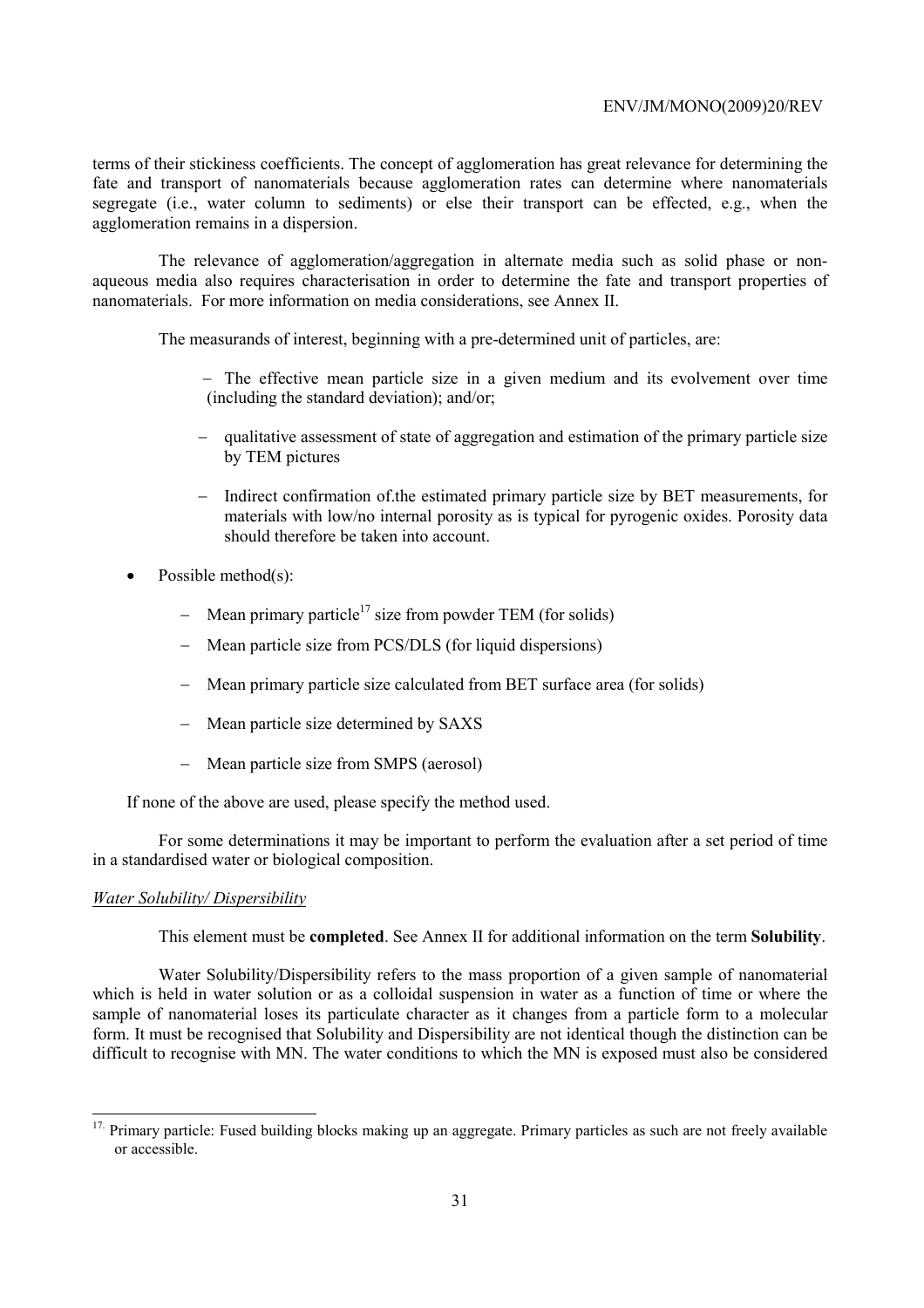as both solubility and dispersibility may be affected by pH, ionic strength, etc. For more information on media considerations, see Annex II.

 The measurand of interest is, beginning with a pre-determined unit of particles in a standardised solution and temperature, to measure the mass proportion of nanomaterials which are held in solution, and:

- i) whether this mass diminishes after a set period of time, or;
- ii) Determine the amount of time required for mass to diminish by  $X\%$ .
	- Possible method(s): OECD TG105*Water Solubility*

#### *Crystalline phase*

 This element must be **completed**. See Annex II for additional information regarding Crystallinity included within the definition of **Composition**.

 Crystalline phase refers to the specific space group for a given crystal structure. In certain cases, it is possible to have multiple crystalline phases, such as with silica and titania. This will render definition difficult in some cases. The measurand of interest is fraction of the different crystalline forms present. For amorphous MN the lack of Crystallinity should be reported to satisfy this element.

• Possible method(s): X-ray diffraction, electron diffraction.

## *Dustiness*

#### This element must be **addressed**.

 'Dustiness is defined as the propensity of a material to generate airborne dust during its handling, and provides a basis for estimating the potential health risk due to inhalation exposure<sup>-18</sup>.

 The measurand of interest is the degree to which a given nanomaterial can remain in the air column before settling. This would require investigation and characterisation of interactions of nanomaterials with other common airborne particulate matter.

• Possible method(s): EN 15051:2006, DIN 33897-2, Vortex shaker method<sup>19</sup>

#### *Crystallite size*

## This element must be **addressed**.

 A crystallite is a part of a larger piece of material that has the same crystal structure and orientation. Typically a crystalline material consists of many crystallites packed together. If not, it is a "single crystal" or "monocrystal". This parameter only applies to nanomaterials with a defined crystalline structure (see crystalline phase).

• Possible method(s): Atomic force microscopy, transmission electron microscopy, scanning electron microscopy, x-ray diffraction.

 $18.$ 18. Lidén, G., "Dustiness Testing of Materials Handled at Workplaces," Annals of Occupational Hygiene, 50, 437–439 (2006). 19 Maynard et al., J. Toxicol Environ. Health, A 67, 87-107(2004)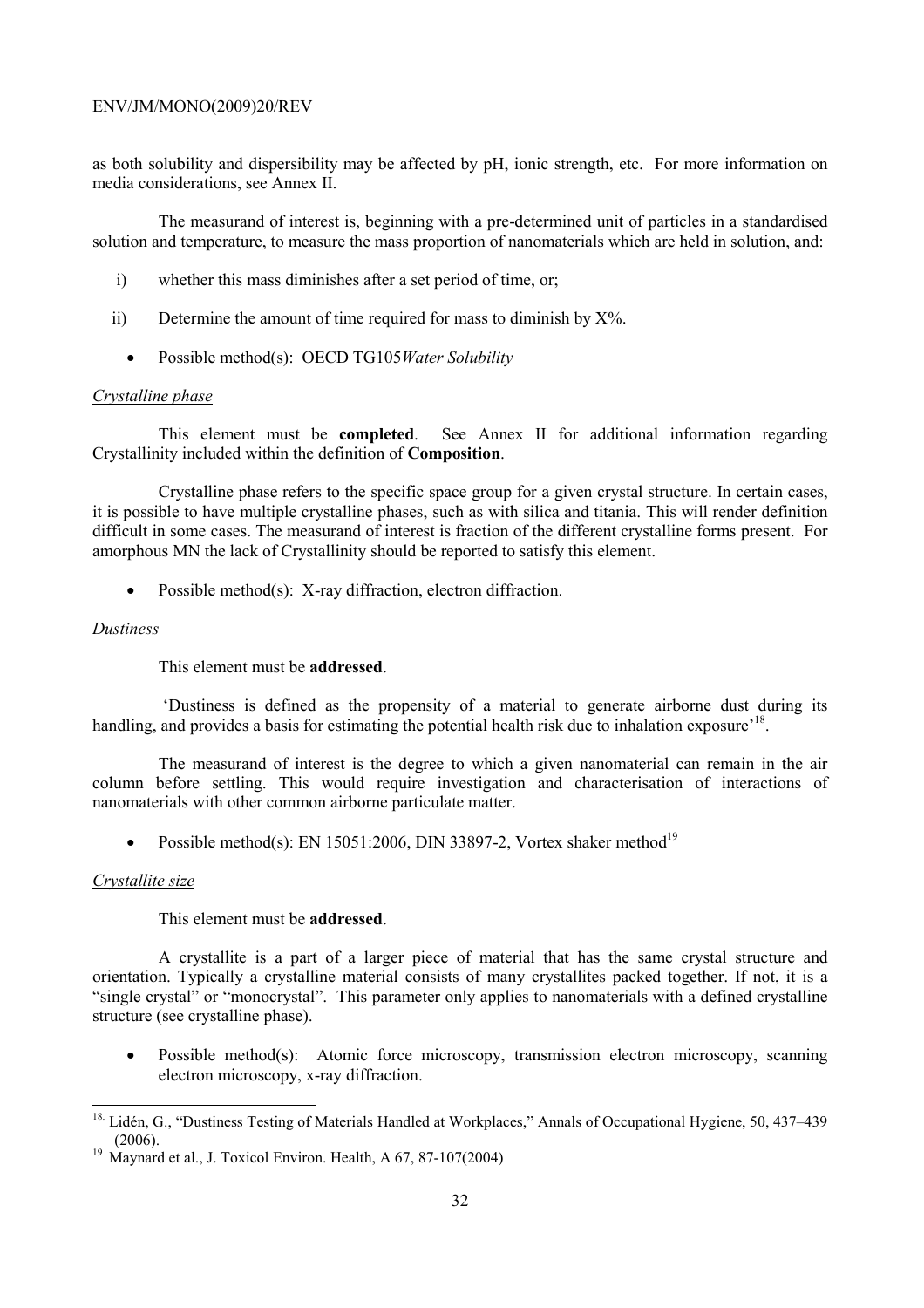# *Representative Electron Microscopy (TEM) picture(s)*

# This element must be **addressed**.

 TEM pictures will provide a qualitative view of the state of a sample of nanomaterials. For example, the perspective will include whether nanomaterials are aggregated and if there is uniformity or dispersity of particle sizes. High resolution scanning electron microscopy (SEM) can provide equivalent information in many cases.

• Possible method: TEM, SEM

# *Particle size distribution – dry and in relevant media*

This element must be **completed**. For information on media considerations, see Annex II.

 Definition of particle size: The physical dimensions of the smallest discrete form of a substance under specified measurement conditions. If a group of particles are of differing sizes they may described by a Particle Size Distribution.

# *Specific surface area*

 This element must be **completed**. See Annex II for additional information on the term Surface Area.

 Specific surface area is highly relevant for a number of parameters for toxicological and ecological risk assessment. It will dictate the surface charge density in cases where nanomaterials are surface functionalised. This in turn has direct consequences on (a) nanomaterial interaction (i.e., agglomeration) with other naturally occurring particulate matter (i.e., contaminant vectors); (b) route of exposure as a function of surface ligand-biological interface (i.e., bioaccumulation pathway, bioavailability); and (c) mechanisms of toxicity (e.g., dose response curves normalised for surface area may indicate different results compared to results presented on a per mass basis). The measured specific surface area is not necessarily biologically available. Porosity data should be considered as well.

• Possible method(s): Brunauer, Emmett, and Teller method<sup>20</sup>; ISO 9277:1995

# *Zeta potential (surface charge)*

 This element must be **completed.** See Annex II for additional information on the term Surface Charge and for information on media considerations.

- Zeta potential plays a key role in determining (1) the degree of colloidal interaction which is itself a function of the pH and ionic strength of the bulk solution; and (2) bioavailability of a compound when considering mass transport through charged membranes as related to exposure.
- Possible method(s): Measure electrophoretic mobility and calculate zeta potential

<sup>20.</sup> http://en.wikipedia.org/wiki/BET\_theory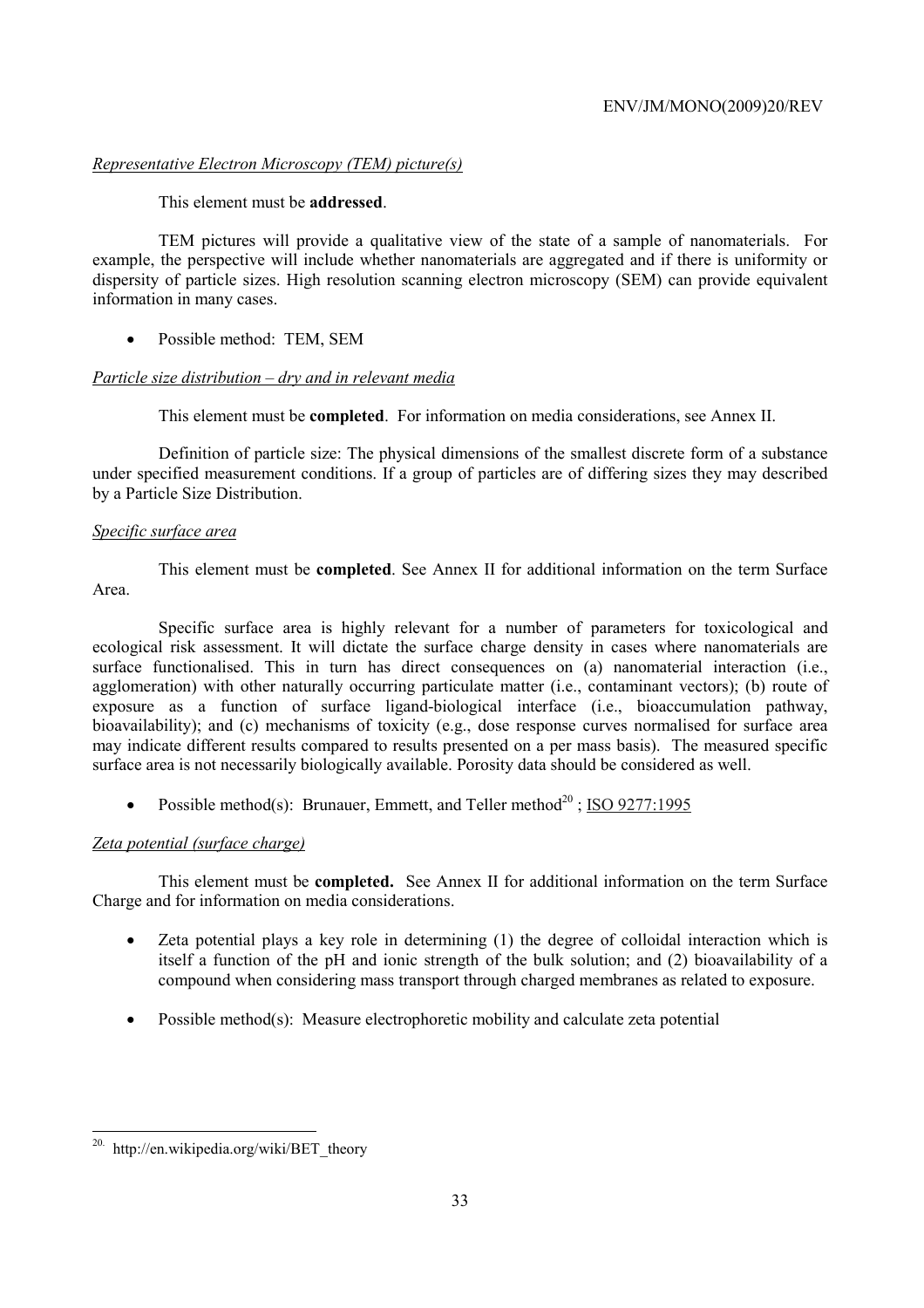# *Surface chemistry, where appropriate*

 This element must be **completed**. See Annex II for additional information on the term **Surface Chemistry**.

 The various modifications of the surfaces of nanomaterials will lead to numerous potential interactions and will play a key role in determining: i) fate in natural aqueous systems; ii) colloidal stability; iii) exposure. A given modification can affect other physical-chemical properties, such as agglomeration, dustiness, zeta potential, surface area, water solubility.

• Possible method(s): Chemical methods that compare the un-functionalised material with the functionalised material. Physical methods such EELS (electron energy loss spectroscopy), and, depending on the dimensions of the particles, possibly XPS (ESCA) or Auger electron spectroscopy. Functionalised probe AFM might also be possible and could allow the location of the functionalisations to be determined. More particle methods are ash content, TGA, TG-MS, total carbon content.

#### *Photocatalytic activity*

# This element must be **addressed**.

 Measuring photocatalytic activity will give an indication of the potential for transformations in the environment which in turn represents an important point of concern when evaluating the full life-cycle of the nanomaterial.

Note that UV-B exposure decreases rapidly at increasing depths in the water column. Water and the impurities in it strongly absorb and scatter incoming UV-B radiation. Some substances that are dissolved in water, such as organic carbon from nearby land, will also absorb UV-B radiation and enhance protection of microorganisms, plants, and animals from UV-B. Different masses of water at different locations contain different amounts of such dissolved substances and other particles, making evaluation of UV damage very  $difficult<sup>21</sup>$ 

- Possible method(s):
	- Photoreactivity of ZnO has been measured under constant focused photon flux from a 500 W medium pressure mercury arc lamp. The photoactivity index is measured as the zero order rate of the photocatalytic oxidation of liquid propan-2-ol to propanone under oxygenated conditions. Photoreactivities are expressed in terms of moles converted per gram of particulate per hour of irradiation.<sup>22</sup>

Note that ISO TC 206/WG37, Fine ceramics – Test methods for photocatalytic material, has a number of work items on this subject.

# *Pour density*

This element must be **addressed**.

 21 . http://earthobservatory.nasa.gov/Features/UVB/uvb\_radiation3.php

<sup>22.</sup> For example, see discussion in SCCNFP/0649/03 *The Scientific Committee On Cosmetic Products And Non-Food Products Intended For Consumers Opinion Concerning Zinc Oxide* http://ec.europa.eu/health/ph\_risk/committees/sccp/documents/out222\_en.pdf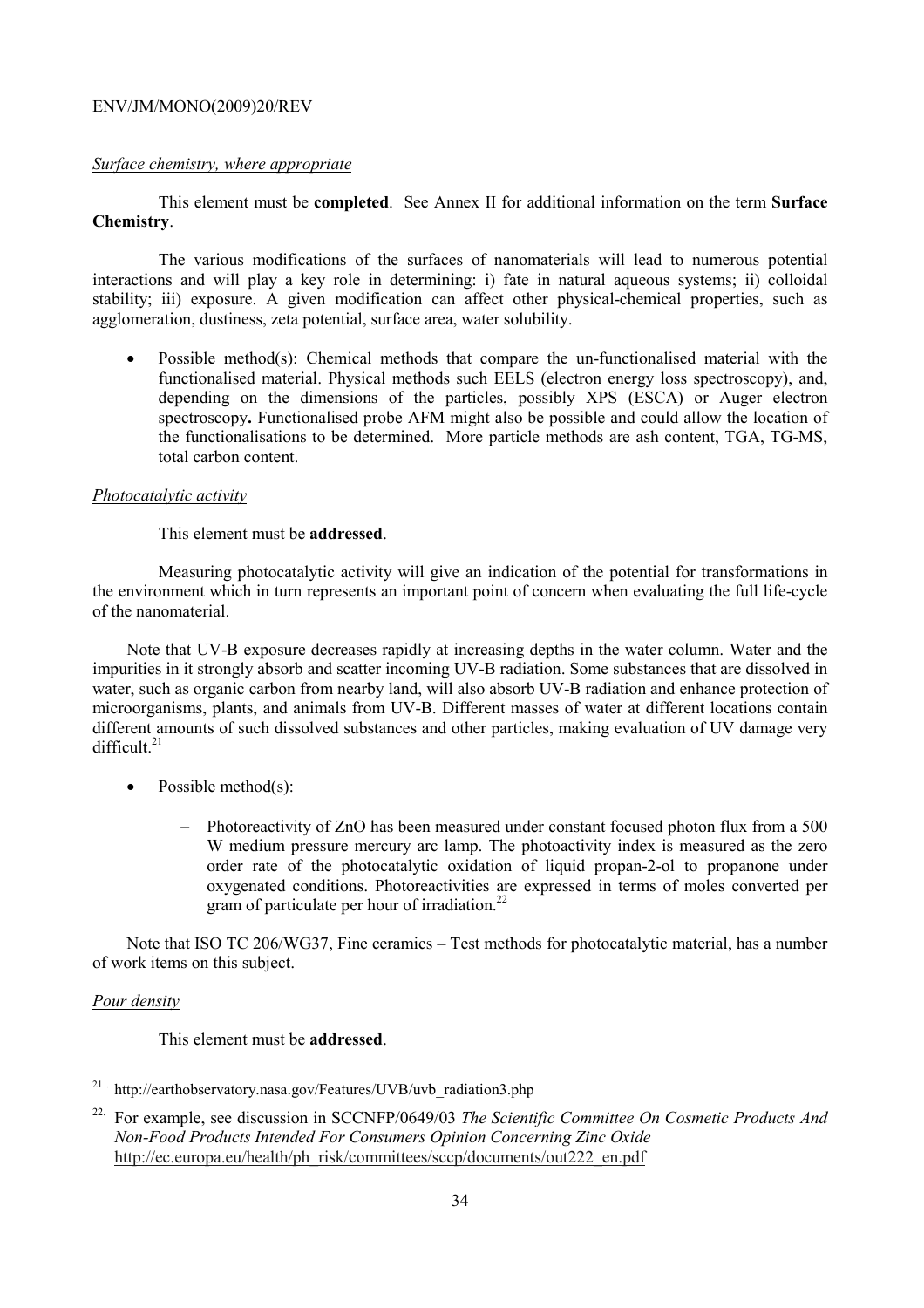Pour density is the apparent density of a bed of material formed in a container of standard dimensions when a specified amount of the material is introduced without settling.

• Possible method(s): To be determined (TBD). CEN/TC 184 and ISO TC 206 may publish relevant methods including NP0702: Fine ceramics (advanced ceramics, advanced technical ceramics) - Determination of bulk density of ceramic powders: Part. 2 Untapped density. ASTM D1513-05 to determine the Pour Density of Carbon Black may also be informative..

# *Porosity*

# This element must be **addressed**.

 Porosity can directly affect the fate of nanomaterials in the environment (i.e., density, colloidal stability) by, for example, modifying the settling velocity in either a bulk solution phase or air phase. An additional consideration while exploring this endpoint is that, in addition to the basic large surface area provided by nanomaterials, a high porosity may permit the nanomaterials to act as vectors for other contaminants, such as heavy metals.

• Possible method(s): ISO 15901 Part 1(mercury porosimetry) and Part 2 (mesopore analysis by gas adsorption), Part 3 (micropore analysis by gas adsorption),, Dye absorption

# *Octanol-water partition coefficient*

# This element must be **addressed**.

 Octanol-water partition coefficient has found applicability for soluble substances (and indicates the degree of hydrophobicity or hydrophilicity). While not commonly applied to insoluble materials, there has been some utility demonstrated in the case of fullerenes. In the cases where water solubility exists, this is due to colloidal stability, and as such is undefined in non-aqueous phases. Research must address to what degree colloidally suspended particles in the aqueous phase can also be suspended in a non-aqueous phase (such as octanol) and any relevance this may play to partitioning into biologically relevant lipid rich phases, such as cell walls, fat tissue, or other biological systems. See Annex II for additional information on the term **Solubility/Dispersibility**.

• Possible method(s): OECD TG107 *Partition Coefficient (n-octanol/water): Shake Flask Method*, TG123 *Partition Coefficient (1-Octanol / Water): Slow-Stirring Method*

# *Redox potential*

This element must be **addressed**.

• Possible Method(s): Electrochemical experiments with electrode and potentiometer

#### *Radical formation potential*

This element must be **addressed**.

 Potential to induce free radicals in organisms as has been demonstrated for a number of nanomaterials may have relevance to the toxicity of a MN. This can be measured by various means for different biological systems. Several known pathways have previously been reported in the literature for nanomaterials.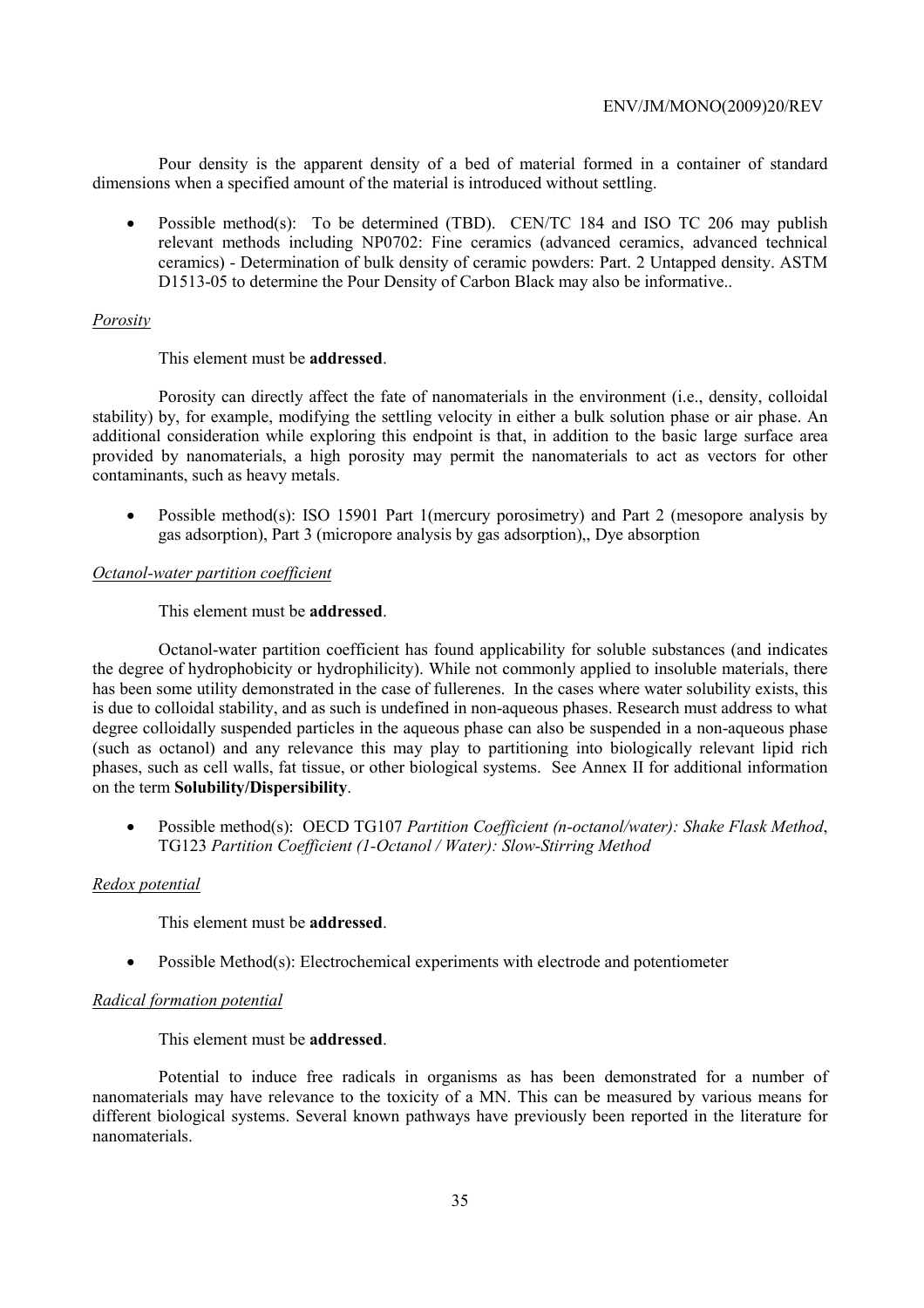• Possible method(s): **TBD**

# *Other relevant Physical-Chemical Properties and Material Characterisation information (where available)*

This element must be **addressed**. For information on media considerations, see Annex II.

# *Environmental Fate*

#### *Dispersion stability in water*

This element must be **addressed**.

 The term "dispersion stability" encompasses a number of considerations, with the ultimate goal of understanding which compartment the material will reside in if released into the aquatic environment. The Sponsor should first determine whether the nanomaterial will disperse or partially disperse in water. If the nanomaterial disperses, the Sponsor needs to determine whether the integrity of the particle can be sustained in an aquatic environment (e.g., will it dissolve/degrade). Secondly, for materials that do not readily dissolve/degrade, Sponsors will be asked to determine whether it will likely remain as: i) a uniform dispersion; ii) water suspension; iii) form a film on the surface; or iv) form an aggregate or agglomerate which will settle to sediment. For more information on media considerations, see Annex II.

 Degradation, transformation and persistence of MNs in the environment depends on their chemical composition, of both core and surface material. It is likely that many if not most will be relatively persistent in their original particulate form. Although, the organic coatings could be degraded or transformed by environmental factors, there is a lack of data in this area.

• Possible Method(s): **TBD** 

# *Biotic degradability*

#### This element must be **addressed**.

 A number of OECD biotic degradation test methods are available for consideration. However these OECD methods have been developed and validated principally for organic compounds. The nanomaterials addressed now under this test programme are principally inorganic; indeed even carbonbased nanomaterials tend to be of an inorganic nature. Hence they will most likely be considered persistent against biodegradation. Consequently a number of considerations exist when employing these studies including: i) biotic degradation studies which employ the test material as an energy source (for example, OECD 301), should be limited to carbon based nanomaterials, and ii) in biotic studies which have a nutrient source, degradation will need to be addressed in terms of directly measuring degradation of the particles and/or appearance of degradation products, rather than assessing production of carbon dioxide or oxygen consumption(mineralisation).

 Development of the DDP must include a discussion of which OECD biotic degradation methods are considered appropriate, as well as how best to measure the biotic degradability of particular nanomaterials. Biotic degradation approaches include:

- Ready biodegradability: OECD TG301 Series and OECD TG310 *Ready Biodegradability CO2 in sealed vessels (Headspace Test)*
- Inherent biodegradability: OECD TG302 Series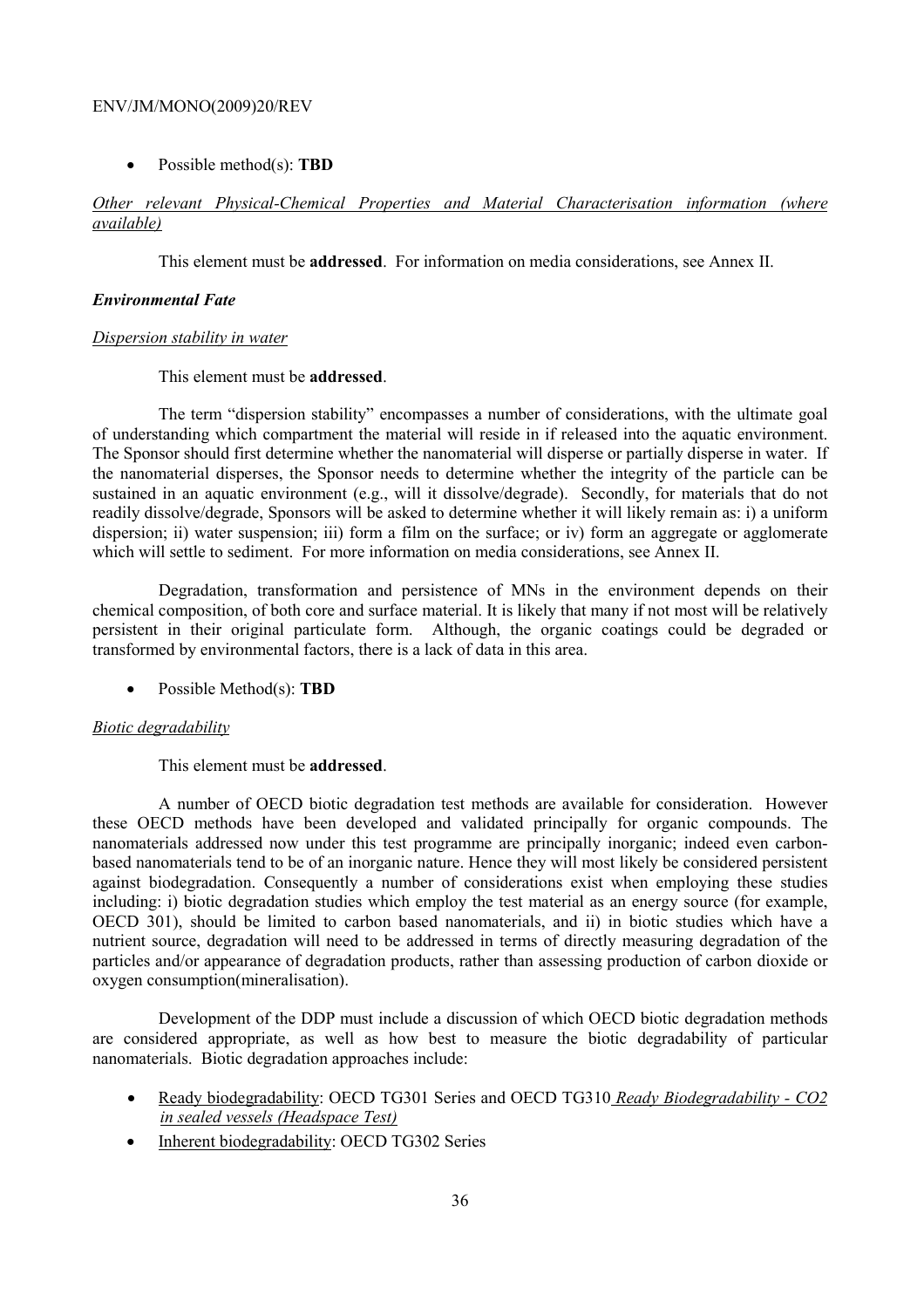In addition, biotic degradation tests simulating a range of environmental compartments are also available including:

- Simulation testing on ultimate degradation in surface water: OECD TG306 *Biodegradability in Seawater*, TG309 *Aerobic Mineralisation in Surface Water – Simulation Biodegradation Test*
- Soil simulation testing: OECD TG304A *Inherent Biodegradability in Soil* and OECD TG 307 *Aerobic and Anaerobic Transformation in Soil*
- Sediment simulation testing: OECD TG308 *Aerobic and Anaerobic Transformation in Aquatic Sediment Systems*
- Sewage treatment simulation testing: OECD TG303A *Simulation Test Aerobic Sewage Treatment : Activated Sludge Units* and TG303B *Simulation Test – Aerobic Sewage Treatment : Biofilms*

Anaerobic degradation simulating sediments and anaerobic effluent treatment could be tested by:

• OECD TG311 *Anaerobic Biodegradability of Organic Compounds in Digested Sludge: by Measurement of Gas Production*

# *Identification of degradation product(s)*

### This element must be **addressed**.

 It is important to understand whether an observed effect may be due to a product of degradation and not the test substance itself.

• Possible Method(s): **TBD** 

## *Further testing of degradation product(s) as required*

This element must be **addressed**.

• Possible Method(s): **TBD**

## *Abiotic Degradability and Fate*

This element must be **addressed**.

- Possible Method(s):
	- − Hydrolysis, for surface modified nanomaterials: OECD TG111(Hydrolysis as a function of pH)
	- − Phototransformation: OECD TG316 (Phototransformation of Chemicals in Water Direct Photolysis)

## *Adsorption-Desorption*

This element must be **addressed**.

• Possible Method(s): OECD TG106 *Adsorption/Desorption Using a Batch Equilibrium Method*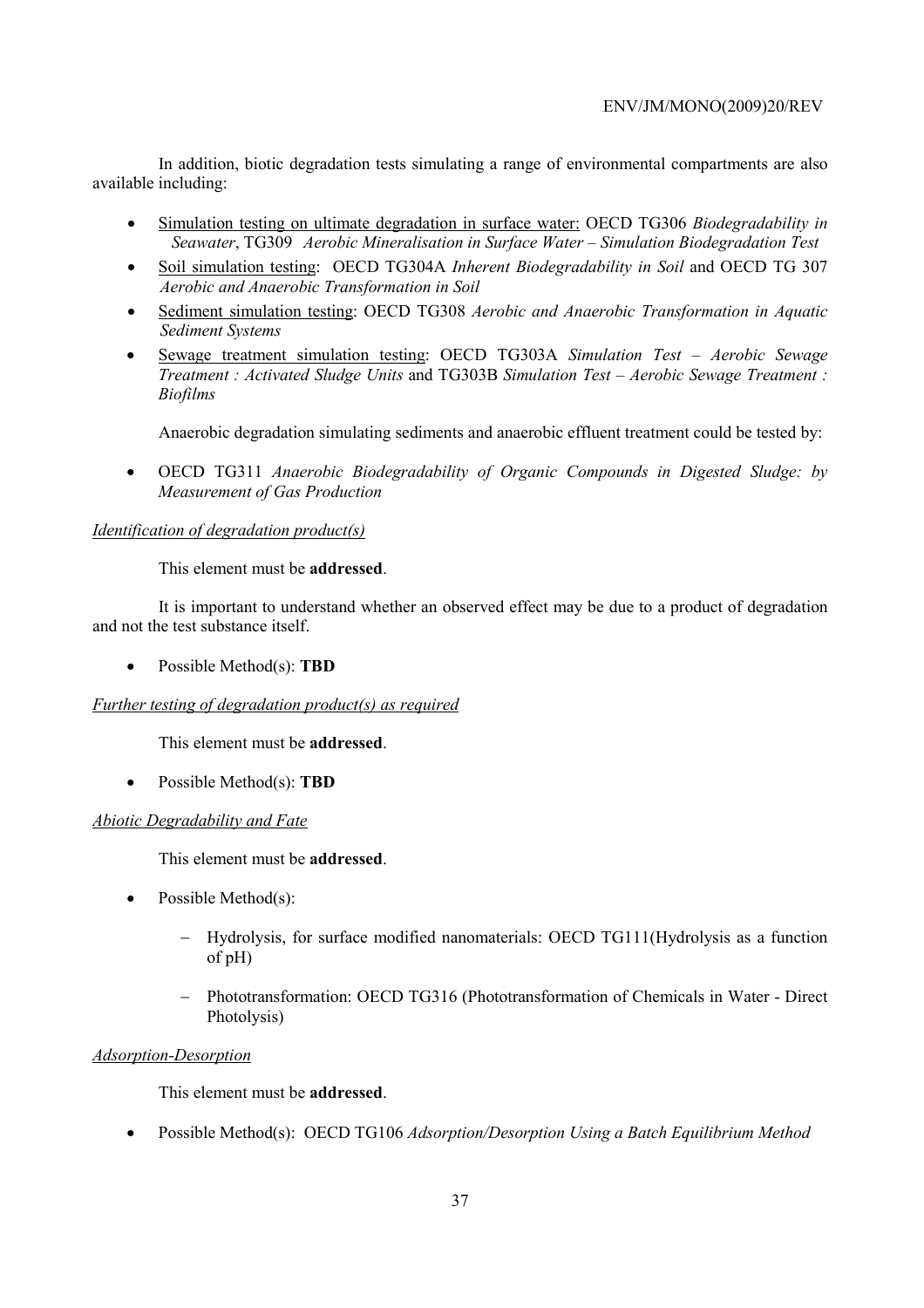## *Adsorption to soil or sediment*

This element must be **addressed**.

• Possible Method(s): **TBD** 

### *Bioaccumulation potential*

This element must be **addressed**.

 It is important to develop empirical information on the ability of nanomaterials to concentrate in biological tissue. There is currently no means of predicting bioaccumulation potential; approaches to predicting bioaccumulation potential in the chemical assessment field may not have application to nanomaterials. The challenge to assess bioconcentration or bioaccumulation of MNs is again the detection and characterisation the MNs during the exposure and in the tissues during testing. Possible methods would be.

• OECD TG305 *Bioconcentration: Flow-through Fish Test*, especially including dietary uptake.

 Standard BCF testing protocols such as OECD 305 (OECD 1996) may have critical limitations in sole testing of bioaccumulation of nanoparticles. It is likely that in most cases the relatively large size of nanoparticles compared to macromolecules limits their uptake by fish compared to standard molecular chemical substances. It has been observed that a large molecular size effectively limits direct uptake of large molecules (> 0.5 nm cross diameter). It is therefore unlikely that the existing standard protocol OECD 305 is suitable for these particles.

• OECD TG 315 *Bioaccumulation in Sediment-dwelling Benthic Oligochaetes Bioaccumulation in sediment worms*

The sediment method OECD TG315 could be especially relevant as sediment has been debated to act as a sink for NMs in the aquatic environment.

 Fish dietary BAF testing is not a standard OECD testing protocol yet. This spiked food method is suitable for testing of poorly soluble large molecules and might be suitable for testing several classes of nanoparticles, either entirely or in combination with the OECD 305. However, more data using a harmonised OECD dietary protocol, especially for testing nanomaterials, are needed.

### *Other relevant environmental fate information (when available)*

This element must be **addressed**.

 Other information relevant to understanding potential environmental fate of the sponsored MN should be provided, if available.

## *Toxicological and ecotoxicological effects*

 While in most cases the determination of an adverse outcome is sought through dose selection for many of the tests described for environmental and mammalian toxicity described in this guidance, Sponsors should note that non-adverse results are also informative for exploratory testing of Phase 1, and these should be reported.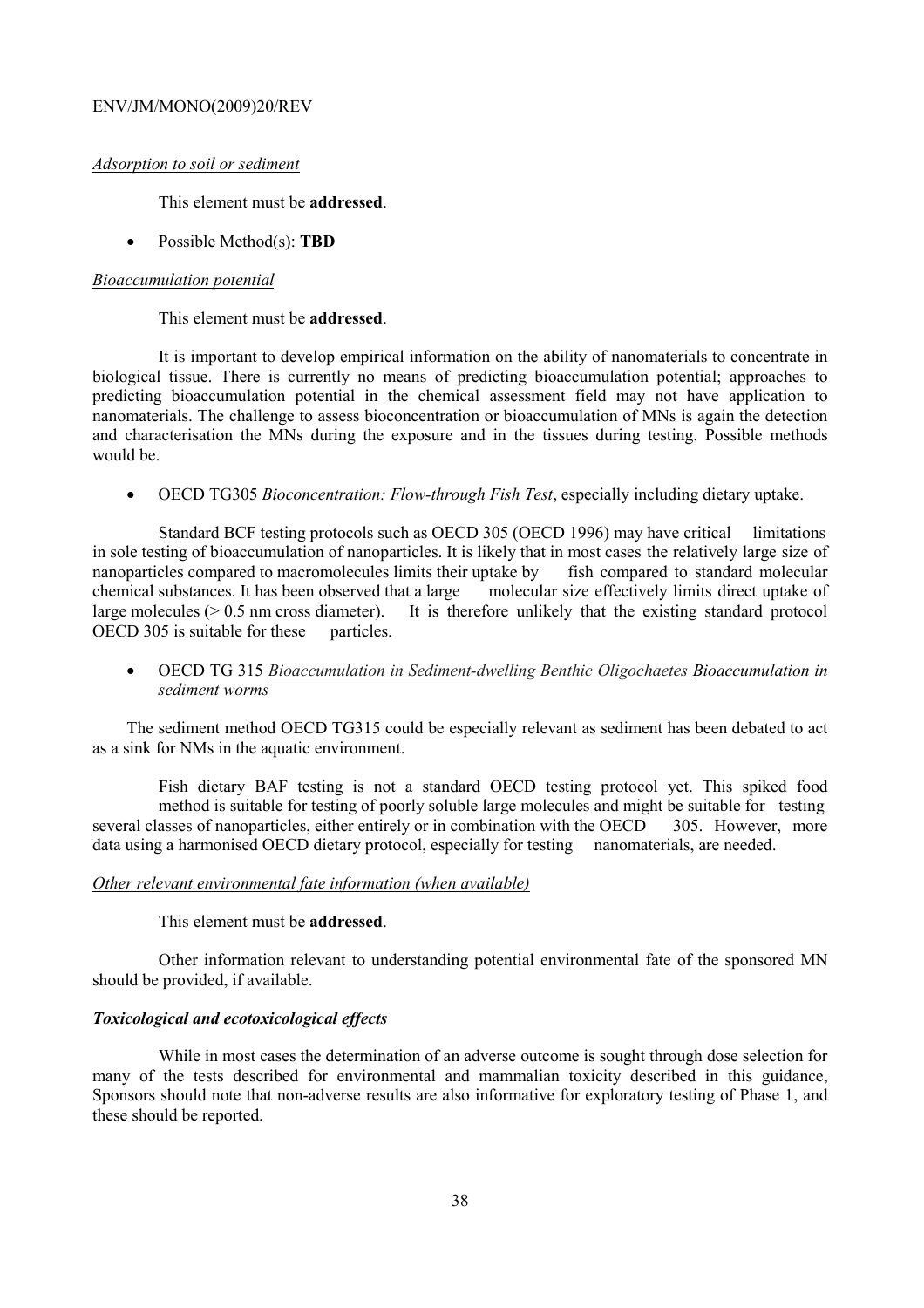### *Additional Material Characterisation Considerations*

 Sponsors conducting toxicity tests should use test material that has been characterised in accordance with the elements under "Nanomaterial Information/Identification" and "Physical-Chemical Properties and Material Characterisation" of Annex I and in the reporting template (see Page 47). Transportation, handling, and storage conditions may affect the characteristics of some MNs. Therefore, sponsors should describe plans to evaluate the effects of such conditions in the DDP. Best handling conditions should be described and DDPs should set procedures to determine whether and when the test material will need to be re-characterised prior to initiating toxicity tests.<sup>23</sup> Such re-characterisation may be required either partially or fully with respect to the elements in Annex I. Note that in some cases it may be determined through such evaluations that re-characterisation will need to be done even in batches or aliquots used at different dosing points in the same test procedure. Such decisions will likely depend on the nature of the material and the conditions surrounding its transport, handling, and storage. Note, however, that it is not expected that known catalytic activity, photocatalytic activity, pour density, porosity,  $K_{ow}$ , redox potential, and radical formation potential will need to be re-characterised. Sponsors may choose to use adequately justified surrogate measures to determine whether or not and at what stage recharacterisation is needed. Surrogate measures could include, for example, "Loss on Incineration" could be proposed for measurement of purity with where organic matter contamination may be an issue for a particular MN.

#### *Environmental Toxicology*

 $\overline{a}$ 

 In developing an environmental toxicity testing strategy, Sponsors should first undertake an examination of the sponsored MN's physical-chemical properties, as well as results from environmental fate testing. This will assist in determining into which environmental compartment or compartments the nanomaterial will partition, and consequently which series of ecological tests ought to be considered for priority testing.

 For example, if it is determined that the nanomaterial is expected to partition solely into the water compartment, then pelagic tests would need to be conducted. However, if it is expected to strongly adsorb, or has a very low water availability, then it may be expected to partition into soil or sediment compartments and therefore ecotoxicity testing would be needed for those compartments. However, regardless of the compartment the nanomaterial is expected to partition, both acute and chronic ecotoxicity testing should be undertaken in order to build mathematical relationships between acute and chronic toxicity for categories of nanomaterials. Surface coating, either manufactured or natural (e.g. humic acids), and aggregation/disaggregation will largely define the fate, behaviour and bioavailability of nanoparticles. Stabilisation by surface coating may maintain nanoparticles within the water column and hence increase bioavailability to aquatic organisms. Aggregation will likely lead to nanoparticles settling and joining the sediments. This could potentially make benthic organisms key receptors and targets of nanoparticles.

 A similar strategy should be applied when examining toxicity to microorganisms. If the properties indicate that the substance would be expected to partition into the soil, then microbial toxicity testing relating to nitrogen fixation or carbon transformation may be necessary. However, if it is expected to partition readily to the sediment, then the impact to anaerobic microorganisms should be considered.

<sup>&</sup>lt;sup>23</sup> Other means of assuring no changes may be developed as well. For example, a Sponsor may establish procedures that have been demonstrated to not affect particular properties, and refer to the use of those procedures in lieu of re-characterisation.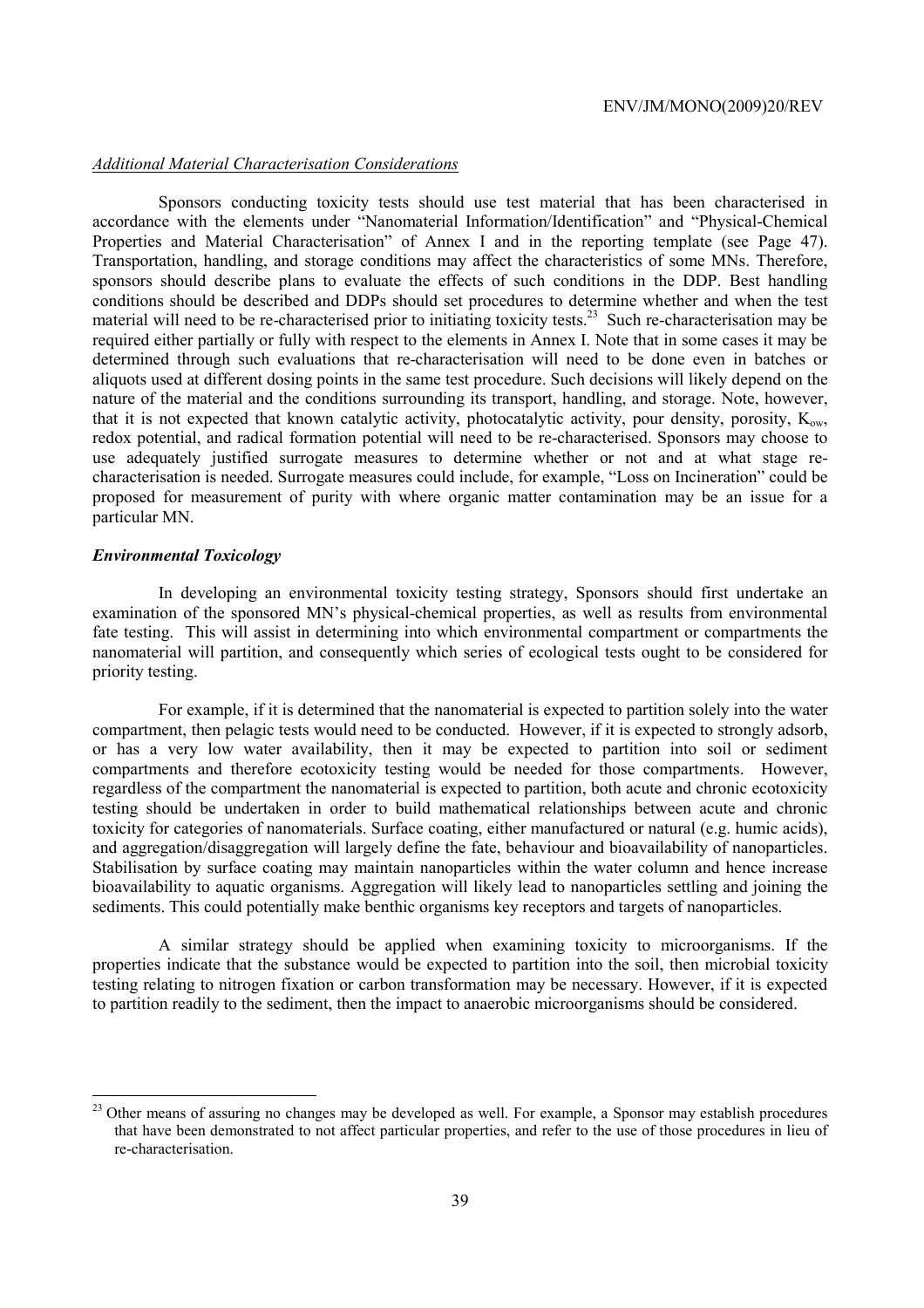## *Effects on pelagic species (short term/long term)*

- Fish: OECD TG203 *Fish, Acute Toxicity Test*, TG204 *Fish, Prolonged Toxicity Test: 14-Day Study*, TG210 *Fish, Early-Life Stage Toxicity Test*, TG212 *Fish, Short- term Toxicity Test on Embryo and Sac-fry Stages*, TG215 *Fish, Juvenile Growth Test*
- Crustaceans: OECD TG 202 *Daphnia sp. Acute Immobilisation Test*, OECD TG 211*(Daphnia magna Reproduction Test*
- Algae: OECD TG201 *Freshwater alga and cyanobacteria growth inhibition test*

## *Effects on sediment species (short term/long term)*

 The assessment of effects on the sediment organisms might be especially relevant when evaluating MNs as benthic organisms are considered to relevant target organisms if the MNs are concentrating in sediment after aggregation.

- Possible Method(s):
	- − OECD TG218 Sediment-Water Chironomid Tox Using Spiked Sediment, OECD TG219 Sediment-Water Chironomid Tox Using Spiked Water
	- − OECD TG 225 *Sediment-Water Lumbriculus Toxicity Test Using Spiked Sediment*. This method could be especially interesting as the same organism could be used for bioaccumulation studies (OECD TG 315)

# *Effects on soil species (short term/long term)*

This element must be **addressed**.

• Possible Method(s): OECD TG207 *Earthworm, Acute Toxicity Tests*, TG222 *Earthworm Reproduction Test (Eisenia fetida/Eisenia andrei)*, and OECD TG220 *Enchytraed reproduction test* 

## *Effects on terrestrial species*

This element must be **addressed**.

- Possible Method(s):
	- − Terrestrial/soil. The ISO springtail reproduction test with *Folsomia candida*. ISO guideline No. 11267 measures the effects of toxicant exposure on the survival, growth and reproduction of the soil-dwelling springtail *Folsomia candida*. The test has been standardised by the International Standards Organisation and has been extensively ringtested prior to approval for regulatory testing. To date, the standardised springtail test has been used for toxicity assessment of many metals, as well as a range of organic chemicals<sup>24</sup> during which responsiveness and robustness of the test for assessment of chronic toxic effects on ecologically relevant traits have been satisfactorily established. The corresponding OECD test guideline is currently under finalisation.

 $24$  see Hopkin, 1997; Fountain and Hopkin, 2005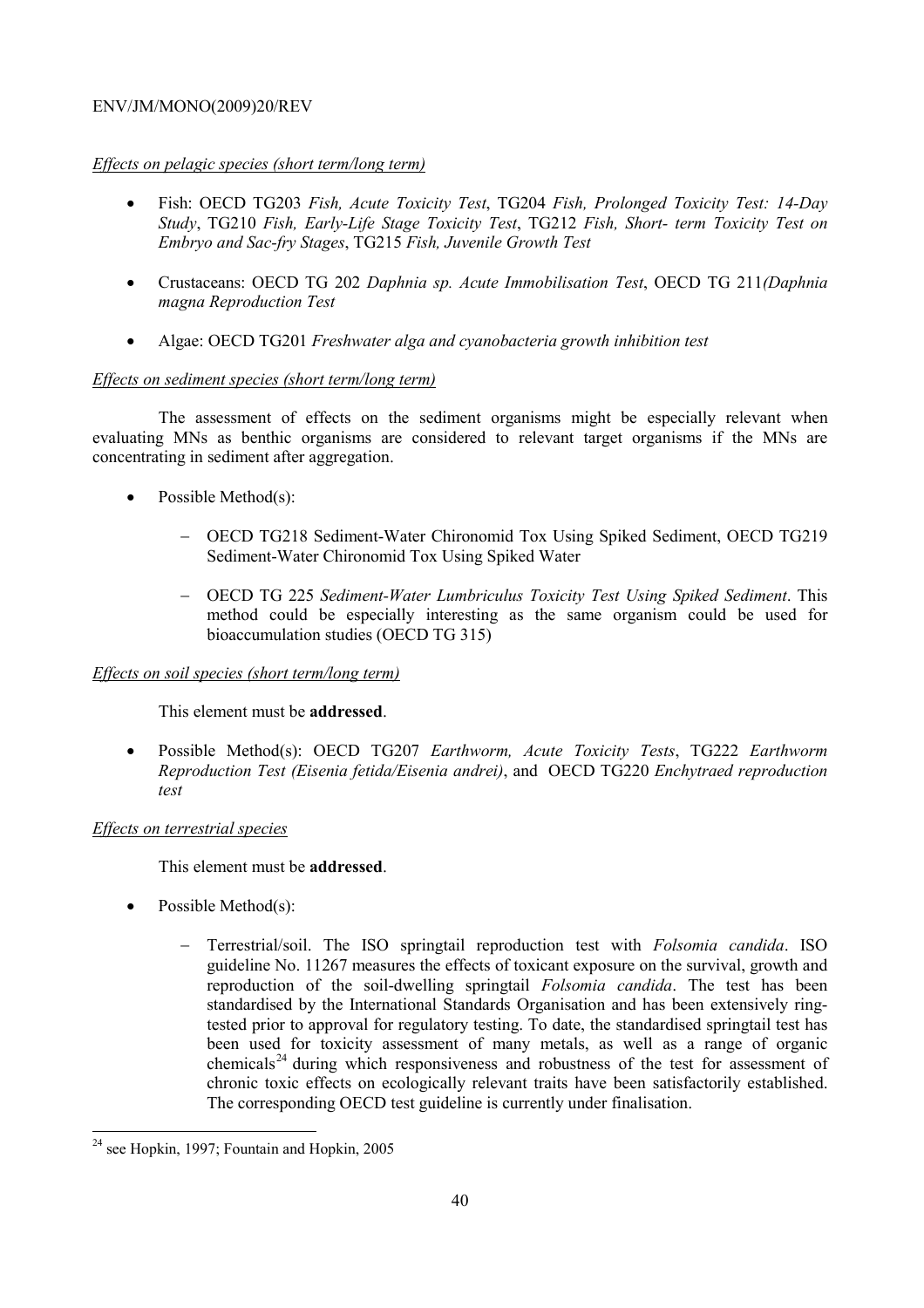- − Terrestrial/soil. OECD TG207 *Earthworm, Acute Toxicity Tests,* TG222 *Earthworm Reproduction Test (Eisenia fetida/Eisenia andrei)* and Enchytraeid Reproduction Test, OECD TG220. These three tests measure the toxicity of chemicals on survival for the acute test and weight change, feeding activity and reproduction for the chronic test both using the earthworms *Eisenia fetida* and *Eisenia andrei and* Enchyttraed worm *Enchytraeus albidus*. The procedures were both developed by the ISO and OECD and have each been ring tested and approved for regulatory testing. To date, the two standardised earthworm toxicity tests have been widely used for regulatory assessment of the non-target effects of pesticides, as well as in studies of the toxic effects of metals and organic chemicals.25 This work has established these tests as sensitive, reliable and robust.
- − Predatory mite test OECD TG 226: Predatory mite (*Hypoaspis (Geolaelaps) aculeifer*) reproduction test in soil. This method assesses the effects of test material on terrestrial predatory animals.

## *Effects on microorganisms*

This element must be **addressed**.

• Possible Method(s): OECD TG216 *Soil Microorganisms: Nitrogen Transformation Test*, OECD TG217 *Soil Microorganisms: Carbon Transformation Test*

*Effects on activated sludge at WWTP*

• OECD TG209 *Activated sludge respiration inhibition test*

## *Other relevant information (when available)*

 Other information that should be reported if available includes data obtained through alternative methods using *in vitro* models or assays using a reduced number of animals, structure activity relationships; and mechanistic information.

# *Mammalian Toxicology*

 Sponsors should consider likely exposure process to prioritise testing approaches and test method choices.

## *Pharmacokinetics/Toxicokinetics (ADME)*

# This element must be **addressed**.

 Adsorption, Distribution, Metabolism and Excretion (ADME) assessments have found great value in understanding material distribution throughout the body of surrogate species for humans, and the data can indicate potential target organs for systemic toxicity experiments. ADME information will be of great value for nanomaterials, but may be very challenging to obtain. It is expected that the Sponsor will not only characterise the nanomaterial in the dosing solution, but that the nanomaterial will be characterised in the biological matrix (e.g., protein binding). Methods that have been used to assist in tracking materials in ADME experiments include radiolabeling or chemical tags. The Sponsor must include an analysis of any modifications and will be expected to present data to document any differences

 $25\,$ Spurgeon et al., 2003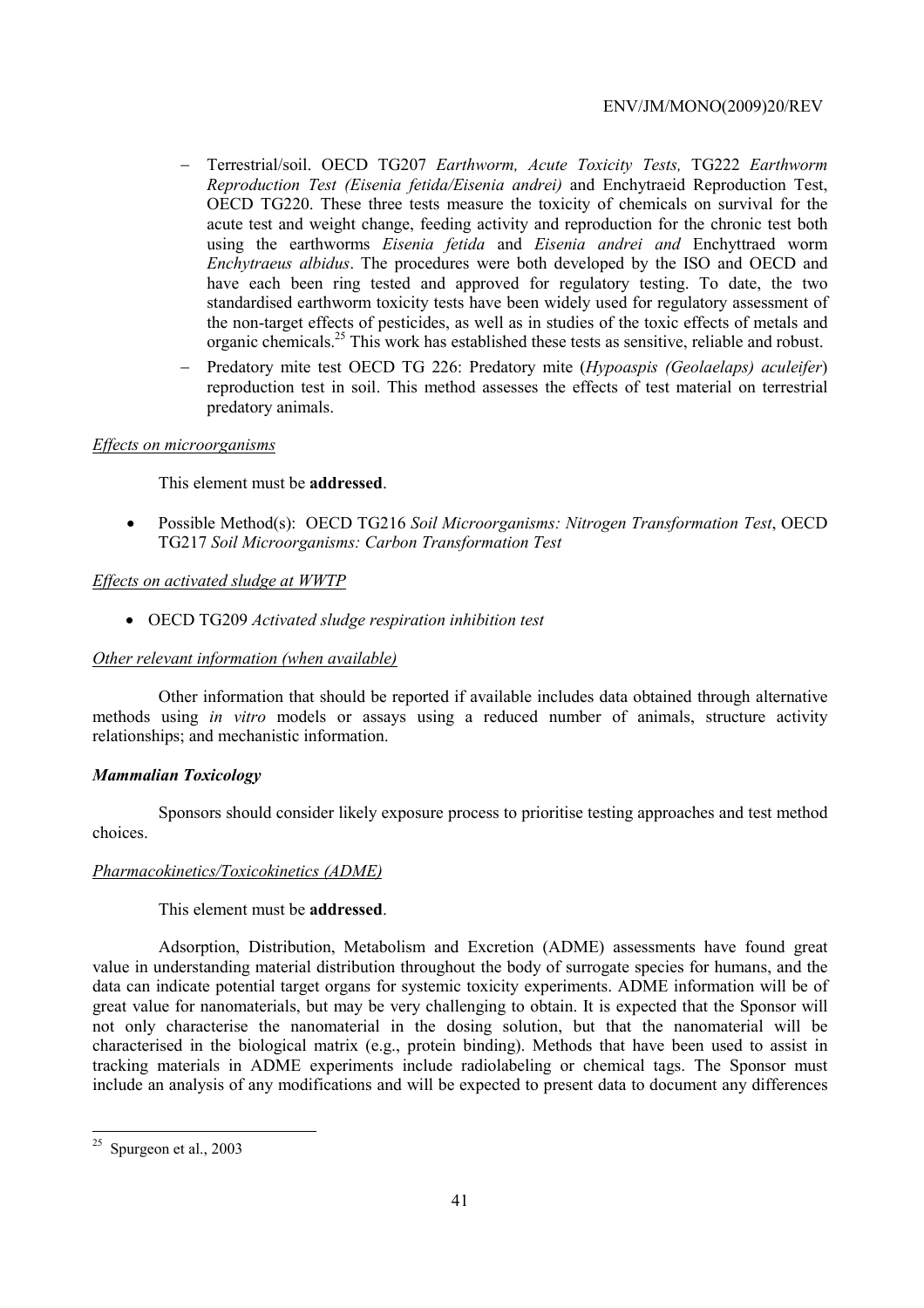these tagging methods may have on ADME parameters. For example, would using a radiolabel itself cause a toxicological impact?

• Possible Method(s): **TBD**

## *Acute toxicity*

This element must be **addressed**.

 Acute toxicity tests should explore the types of toxicity that may occur for brief exposures to the sponsored MN. The routes of exposure should include oral and dermal administration, but may include inhalation for some nanomaterials. The dossier should consider the utility of *in vitro* test methods where appropriate in addition to *in vivo* toxicity tests. Acute toxicity tests typically use both sexes of at least two species to monitor for enhanced responses in a particular sex/species.

• Possible Method(s): OECD TG420 *Acute Oral toxicity – Acute Toxic Class Method*, TG423 *Acute Oral Toxicity – Acute Toxic Class Method*, TG425 *Acute Oral Toxicity: Up-and-Down Procedure*, TG402 *Acute Dermal Toxicity,* TG403 *Acute Inhalation Toxicity*, additional shortterm inhalation test. 5-day Inhalation study with 28/90 day post-exposure monitoring and periodic BAL.

 Possible methods and approaches to consider in developing plans to address acute toxicity include:

- a) Skin Corrosion
- Possible Method(s): An OECD method has been established for acute skin corrosion test using in vitro methods (OECD TG430 In Vitro Skin Corrosion: Transcutaneous Electrical Resistance Test (TER), TG431 In Vitro Skin Corrosion: Human Skin Model Test, TG435 In Vitro Membrane Barrier Test Method for Skin Corrosion. These tests are meant to replace in vivo testing of skin corrosivity, and the dossier should explain where the Sponsor believes these tests will or will not allow accurate determination of the corrosive nature of the sponsored MN.
- b) Skin Irritation
- Possible Method(s): (OECD TG404 Acute Dermal Irritation/Corrosion).
- c) Skin sensitisation
- Possible Method(s): Methods have been established and validated for a number of chemicals using the guinea pig skin sensitisation model (OECD TG406 *Skin Sensitisation*) and the murine local lymph node assay (OECD TG429 *Skin Sensitisation: Local Lymph Node Assay*). The latter (OECD TG429) is a more recently evaluated assay, and is considered to be more accurate and utilises fewer animals than previous assays; however, penetration by insoluble materials is problematic and could generate false negatives in this assay. The dossier should explain the test to use, and describe any modifications to the OECD assays that are deemed necessary regarding nanomaterial testing (e.g., subcutaneous injections as modification to OECD TG429 to introduce insoluble materials should be considered).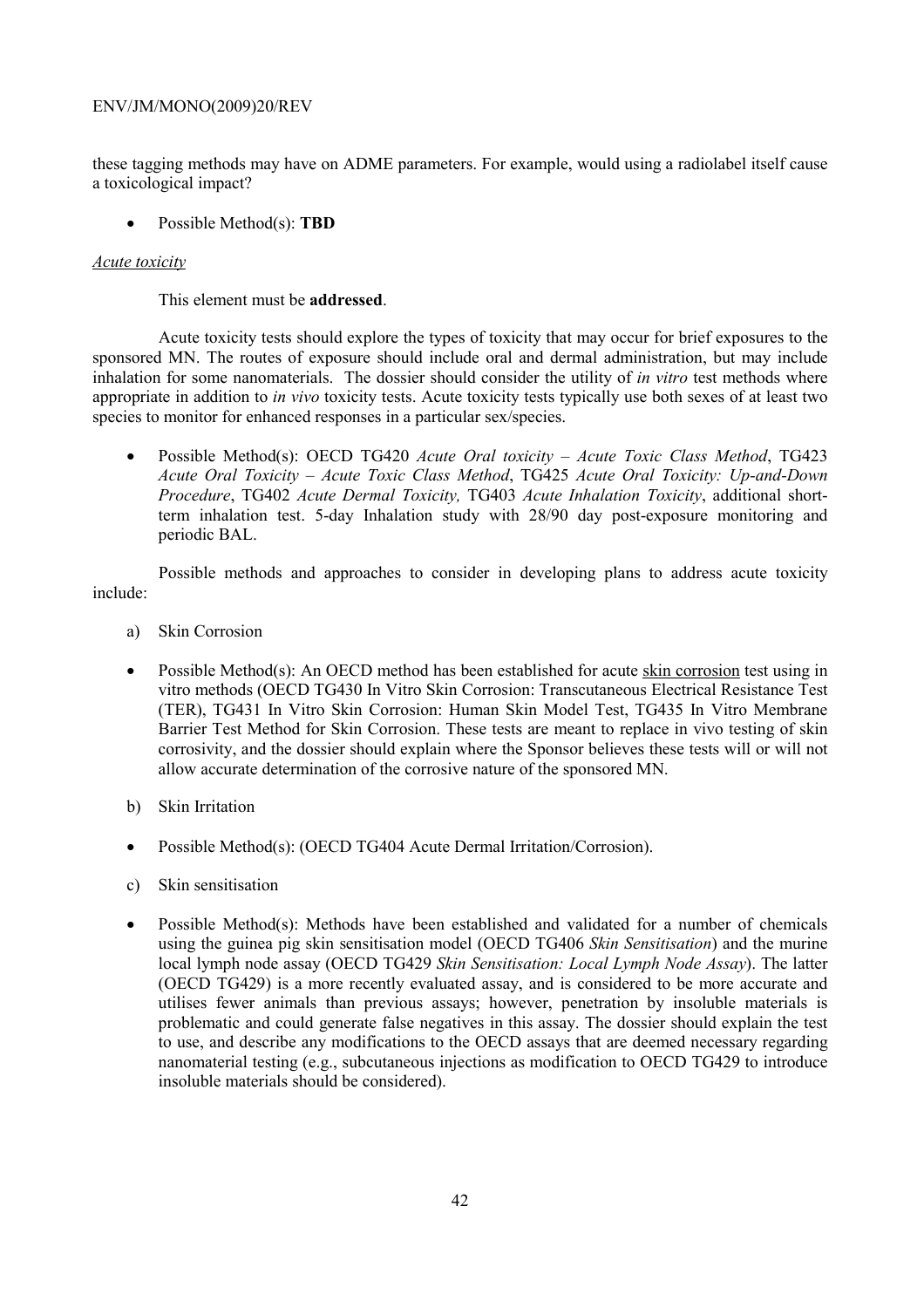- d) Acute Eye Irritation
- Possible Method(s): OECD 405 (Acute Eye Irritation/Corrosion) should be used only if the nanomaterial has not shown evidence of skin corrosivity. There are currently no *in vitro* eye irritation studies. The dossier should contain a description of the sponsored MN characterisation before and after dosing with this method.
- e) Phototoxicity
- Possible Method(s): This toxicity occurs when a material interacts with light and generates a new product or catalyzes the formation of other products that are toxic. An OECD method exists for acute phototoxicity using cultured murine cells (OECD TG432 *In Vitro 3T3 NRU Phototoxicity Test*).

### *Repeated dose toxicity*

## This element must be **addressed**.

 Repeated dose toxicity studies allow an exploration of cumulative effects of materials on biological systems. These studies should be informed by acute toxicity studies as well as by likely exposure scenarios for the sponsored MN. Many of the repeated dose toxicity studies are described in OECD test guidelines. The dossier should incorporate description of expected nanomaterial distribution and fate (disposition in the body) during a repeated dose study and the rationale for and approach to target specific organ system evaluations (for example, sponsored MN characterisation in and histopathology of selected organs).

 Possible routes and approaches to consider in developing plans to address repeated dose toxicity include:

- a) Oral
- Possible Method(s): OECD TG407 *Repeated Dose 28-Day Oral Toxicity Study in Rodents* and OECD TG409 *Repeated Dose 90-Day Oral Toxicity Study in Non-Rodents* are available for repeated oral dosing studies in rodents and in non-rodents. Sponsors should include repeated dose toxicity studies via the oral route for both sexes of mice and rats for the 28-day studies, and a description of expected 90-day repeated dose studies in rodents. Any reduction of species or sexes in the 90-day studies should be described in the dossier. Typically, these studies include complete histopathology of tissues to document organ response (or lack thereof) to the test articles. There are currently no validated *in vitro* methods to address repeated dose toxicity studies; however, the Sponsor should consider companion *in vitro* methods to explain any toxicity detected in the *in vivo* studies (e.g., membrane transport in specific cells).
- b) Dermal
- Possible Method(s): OECD TG410 *Repeated Dose Dermal Toxicity: 90-Day* is available for repeated dermal dosing studies in rodents and in non-rodents. Toxicokinetic and repeated dose oral studies can provide rationale for not conducting dermal toxicity studies; however, the Sponsors should provide an explanation why repeated dose dermal toxicity studies should not be used.
- c) Inhalation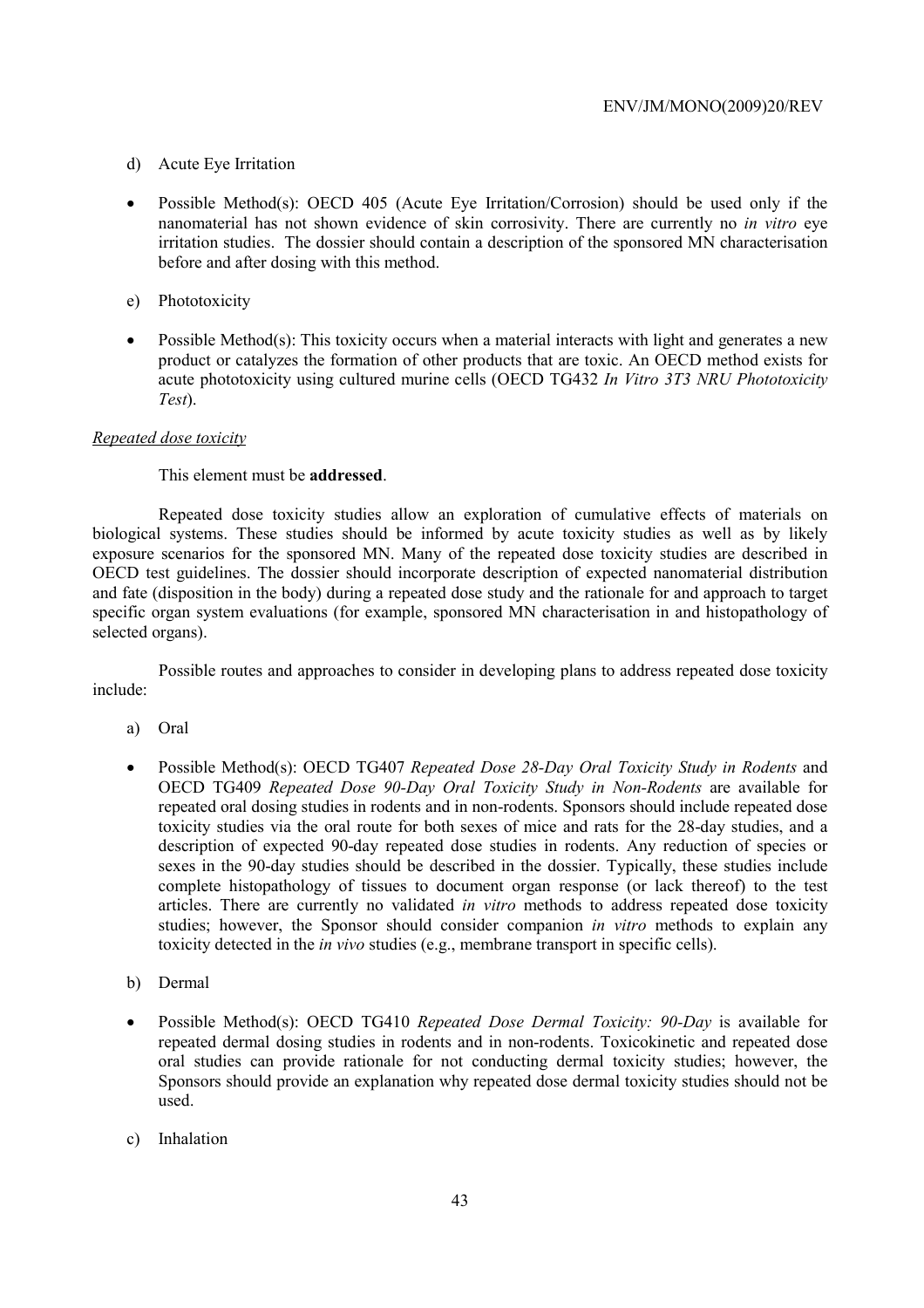This area of toxicity has received the most attention due to the potential airborne transport of nanomaterials and likelihood of inhalation during manufacture or use. For example, toxicity test data obtained by inhalation exposure experiments are used for the hazard characterisation and for setting exposure limit values in the workplace.

• Possible methods: OECD TG411 *Subchronic Inhalation Toxicity: 90-Day,* OECD TG412 *Repeated Dose Inhalation Toxicity: 28/14-Day*, OECD TG413 *Subchronic Inhalation Toxicity: 90-Day* are available for repeated dose inhalation studies.

If available, the results following tests must be included in the dossier for Phase  $1^{26}$ .

## *Chronic toxicity*

 The dossier must describe any relevant existing chronic study results of the sponsored MN (e.g., results from toxicokinetics and repeated-dose toxicity studies) including carcinogenicity studies. The dossier should report the routes of administration, frequency of dose, certification and characterisation of nanomaterial, any early endpoints to accompany the chronic toxicity test (e.g., micronucleus test at 1 year), and a list of all tissues histopathologically examined at the end of the study. Consistency of the reported results to OECD TGs 451, 452, 422, and 453 should be considered, and the dossier should contain any descriptions of the study that are different from these guidelines.

## *Reproductive toxicity*

 $\overline{a}$ 

 The dossier must describe relevant reproductive toxicity test results for the sponsored MN. In particular, test results should be considered in context of toxicokinetics data and understanding for the nanomaterial with respect to distribution of the sponsored MN to reproductive organs or the developing fetus (i.e., transplacental transfer) or neonate (i.e. mammary transfer) occurs.

Examples of studies that would be relevant if available for the sponsored MN would include:

- a) One-generation reproductive toxicity study which involves exposure of the male and female rodents for a specified length of time prior to mating (OECD TG415 *One-Generation Reproduction Toxicity*). Dosing of the pregnant females is continued through parturition and until weaning of the offspring. These studies are typically conducted with oral administration of test article; however, other routes of exposure could be used. The dossier should contain a description of the route of exposure, nanomaterial characterisation in the dose solution, on-going test parameters (e.g., fertility rate, successful offspring, body weights), post-mortem examination (i.e. tissues to be examined histopathologically), any dose metrics (i.e., detection of nanomaterials in tissues), and any accompanying tests (e.g., micronuclei formation in dams).
- b) A modification of the one-generation reproductive toxicity test is exposure of the dam only to the test article from conception to birth (OECD TG414 *Prenatal Developmental Toxicity Study*).
- c) A two-year (or additional generations) reproductive toxicity test (OECD TG416 *Two-generation Reproduction Toxicity Study*) extends the exposure of the offspring from the one-generation test through maturation, mating and production of a second generation of offspring (F2). The same considerations as mentioned above should be included in the dossier regarding a two- (or multiple) generation reproductive toxicity test.

<sup>&</sup>lt;sup>26</sup> Note that plans to test for these endpoints would generally be covered in DDPs and guidance for Phase 2 testing. It is not the intention of WPMN that the following endpoints must be addressed through testing undertaken in Phase 1 testing.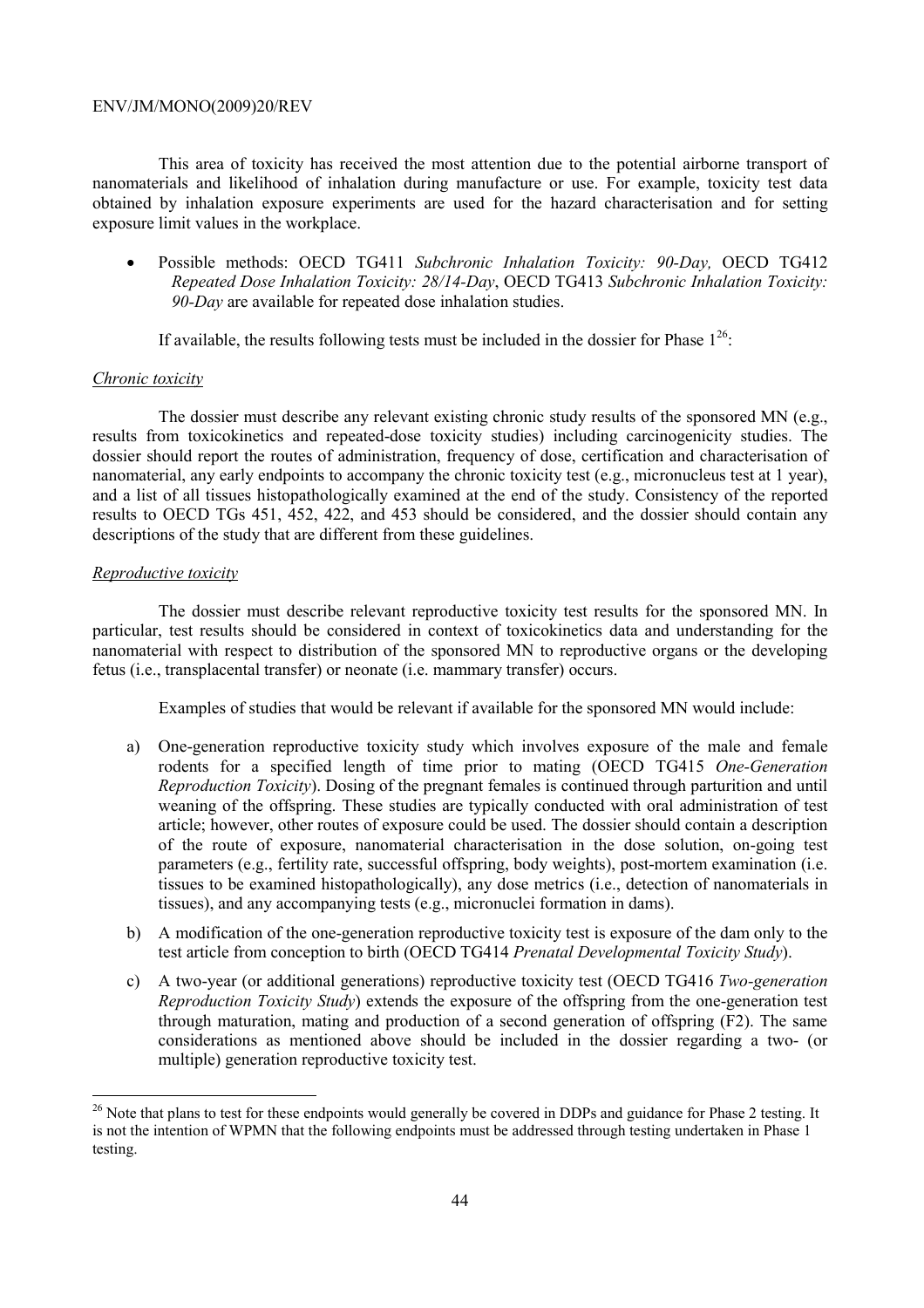### *Developmental toxicity*

• Possible Method(s): OECD TG414 *Prenatal Developmental Toxicity Study*, TG421 *Reproduction/Developmental Toxicity Screening Test*

### *Genetic toxicity*

 The dossier must describe any relevant existing genetic toxicity test results for the sponsored MN. Examples of studies that would be relevant if available for the sponsored MN would include:

a) *In vitro* Genotoxicity

 The dossier should explain which tests have been used, the expected utility of the test, and characterisation of the sponsored MN during the test (e.g., did particle size change when added to culture).

- Possible Method(s): *In vitro* methods are available for bacterial genotoxicity (*S. typhimurium* and *E. coli*; OECD TG471 *Bacterial Reverse Mutation Test)*, mammalian cell chromosome aberrations (OECD TG473 *In vitro Mammalian Chromosomal Aberration Test*), and mammalian cell gene mutations (mouse lymphoma cells; OECD TG476 *In vitro Mammalian Cell Gene Mutation Test*).
- b) *In vivo* Somatic Cell Genotoxicity

 Typically, *in vivo* tests are conducted when a material has been shown to be genotoxic in *in vitro*  tests; however, the dossier should explain why *in vivo* somatic cell genotoxicity tests should not be conducted in rodents being tested for repeated dose toxicity tests. The dossier should describe the test results available or to be conducted, whether these will be on animals as part of another test (e.g., 90-day oral repeated dose), and describe any *in vivo* additional somatic tests that are available or will be conducted.

- Possible Method(s): OECD guidelines exist for induction of chromosomal aberrations in rodent bone marrow cells (OECD TG475 *Mammalian Bone Marrow Chromosomal Aberration Test*), the induction of micronuclei formation in peripheral blood and bone marrow erythrocytes (OECD TG474 *Mammalian Erythrocyte Micronucleus Test*), and the induction of unscheduled DNA synthesis (i.e. DNA repair) in the liver of treated animals (OECD *TG486 Unscheduled DNA Synthesis (UDS) Test with Mammalian Liver Cells in vivo*).
- c) *In vivo* Germ Cell Mutagenicity

 The OECD has approved several methods for evaluating germ cell mutagenicity; however, the WPMN has recommended that germ cell mutagenicity assays not be conducted if somatic cell genotoxicity tests are conducted.

### *Experience with human exposure*

 The Dossier must describe relevant experience with human exposure to the sponsored MN. Sponsors are encouraged to coordinate the selection of sponsored MNs and subsequent evaluation of relevant experience with human exposure with the WPMN project *Co-operation on Exposure Measurement and Exposure Mitigation* (SG8).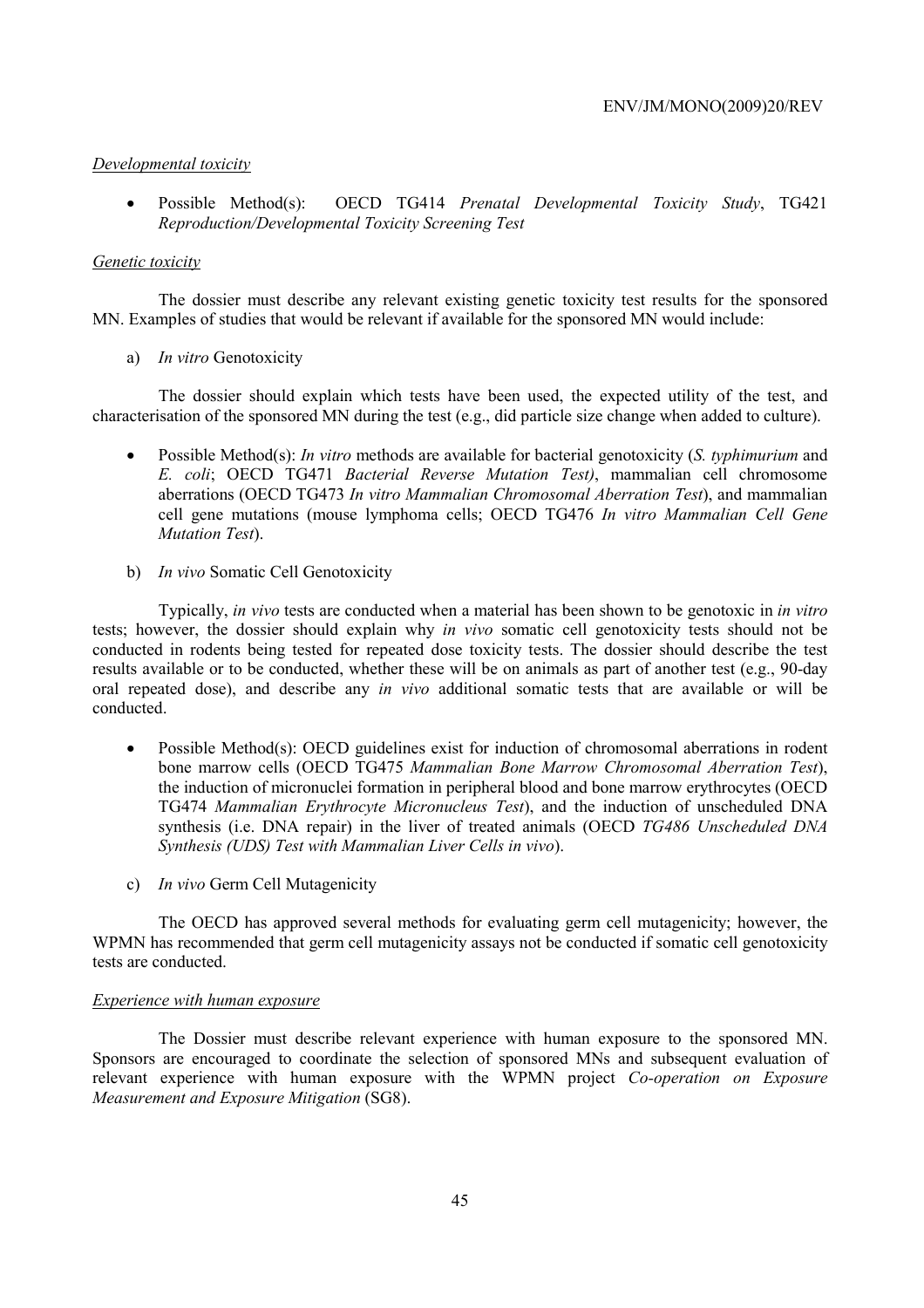### *Other relevant test data*

 Other toxicity tests or endpoints exist that may improve understanding of the properties of the sponsored MN. Sponsors are encouraged to consider these studies which improve interpretation of standard toxicity tests. Some of these to consider are photocarcinogenicity, start-stop studies, and biomarkers of exposure or toxicity (e.g., genomics, proteomics, metabonomics), data obtained through alternative methods using *in vitro* models or assays using a reduced number of animals, structure activity relationships; and studies to investigate potential mechanisms of toxicity.

## *Material Safety*

If available, the results following tests must be included in the dossier:

- a) Flammability
	- − Possible Method(s): TBD
- b) Explosivity − Possible Method(s): TBD
- c) Incompatibility
	- − Possible Method(s): TBD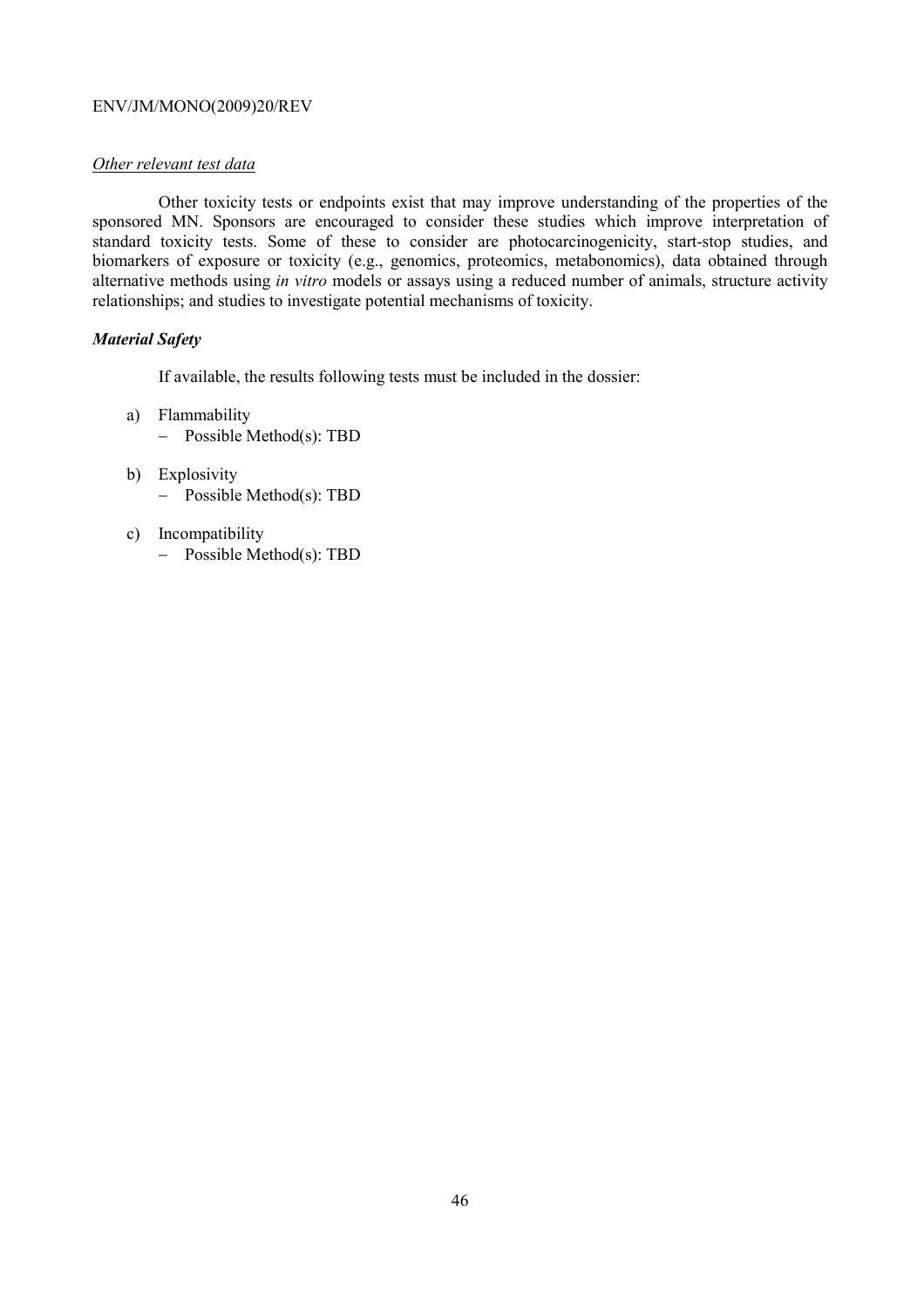### **SECTION 3: OUTPUTS**

 The Working Party has identified seven principal outputs from the WPMN testing programme. Each of these outputs is discussed below.

### *1. Phase 1 Data*

 The test programme, particularly Phase 1, seeks to develop a better understanding of the properties of representative MNs through study of sponsored MNs. As a general consideration, both positive and negative results (for example, with regard to hazard) are useful in developing this understanding. Therefore, all study results should be reported.

 Phase 1 testing results should be reported using the reporting template approved by the WPMN. Such template is being developed by the WPMN to be made available for sponsors in a later stage. The template will be organised around agreed-upon reporting elements. However, Sponsors are not limited to these reporting elements—they also may report other information that they believe is important to describing the findings of their testing programme. The reporting template is distinguished from Dossiers. A Dossier includes an interpretive compilation of data<sup>27</sup> that is derived from the reported templates. A Dossier may include descriptions of different materials including MNs and comparison materials and may includes different tests in one endpoint, whereas the reporting template would tend to report one test and one material for each entry.

#### *2. Recommendations for Phase 2*

 Each Sponsor should communicate to the Working Party its recommendations for any Phase 2 testing that it believes should be conducted. Such recommendations can be made at any point in the testing programme, but in all cases should be described at the conclusion of Phase 1 testing. In its recommendation, the Sponsor should indicate whether it will conduct some or all of the Phase 2 testing, or whether it recommends that some or all of the testing be done by another entity.

## *3. Phase 2 Data (if developed)*

See guidance for reporting Phase 1 data.

 $27$  Data includes both generated data and existing data.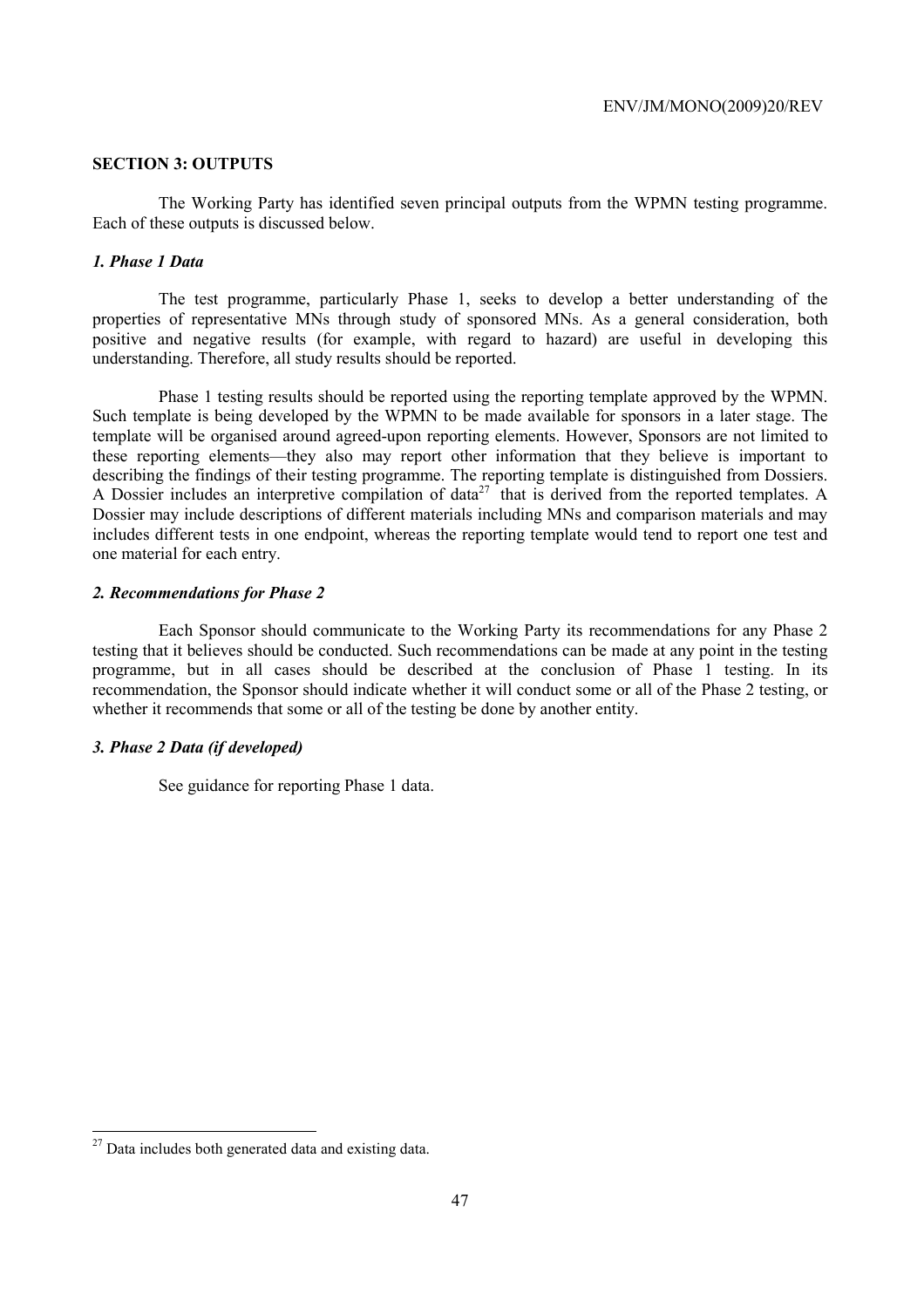### *4. Characterisation of Findings*

In the DDP submitted to the  $8<sup>th</sup>$  WPMN and in the Final Phase 1 WPMN Testing Programme Report, as well as after completing Phase 2 testing if it is conducted, the Sponsor should characterise the findings of the testing programme. While they will differ depending on the materials and endpoints testing, such characterisations of findings should address the following considerations, as well as any other considerations the Sponsor wishes to include:

- The approaches used for testing, including what guidelines, methods, and protocols were followed, as well as what other plausible approaches, if any, were considered but not used. For examples, if an OECD test guideline was not used, what considerations were given in the selection of another approach?
- The assumptions made in pursuing testing approaches. For example, were certain solvents or other materials used (or not used) in testing based on previous experience with those materials?
- Conclusions or inferences that can be made from endpoint-specific test results and how those conclusions or inferences relate to findings or inferences from findings of other tests within the testing programme as well as other tests conducted outside the testing programme. For example, did what was learned in an aggregation/accumulation study in water affect the approach taken to aquatic species toxicity testing done within the testing programme, and how does this relate to similar aggregation/accumulation and/or aquatic species toxicity testing done outside the testing program?
- Data gaps that remain for a given material and/or endpoint, and whether the testing group has recommendations for priorities in filling those data gaps. For example, if upon conclusion of testing the Sponsors believe that gaps remain in understanding what specific material properties impact toxicity, do the Sponsors have recommendations as to which particular properties should be the focus of future testing?
- Description of uncertainties in the findings. For example, if a mammalian toxicity test yielded an adverse effect that is common in the mouse but not the rat, what are the uncertainties of extrapolating those results to humans?

 It is also important that the Working Party write a report that characterises the overall findings from the WPMN testing programme. Such characterisation should be done at specific points in the testing programme, as part of the Working Party's communication strategy, as well as in the Final Phase 1 WPMN Testing Programme Report.

### *5. Test Guidelines and Methods Report*

 Since an important Working Party objective is to identify issues related to the applicability of OECD harmonised test guidelines to MNs, each Sponsor should develop a summary of which OECD Test Guidelines were used in the testing programme, any problems that were encountered in using those test guidelines, what other methods were used and why (as described in 4 above), and any other test guidelines considerations that the Sponsors believe are important to communicate.

 Furthermore, at the earliest practical point in development of modifications to OECD Test Guidelines, Sponsors should communicate with OECD through the clearinghouse function set up for this testing programme, and with the WNT as necessary, so that coordination of the development of modifications of Test Guidelines can be assured. This communication will tend to draw upon similar development efforts undertaken by Sponsors of other sponsored MNs and more directly move methods development toward standardised approaches for MNs.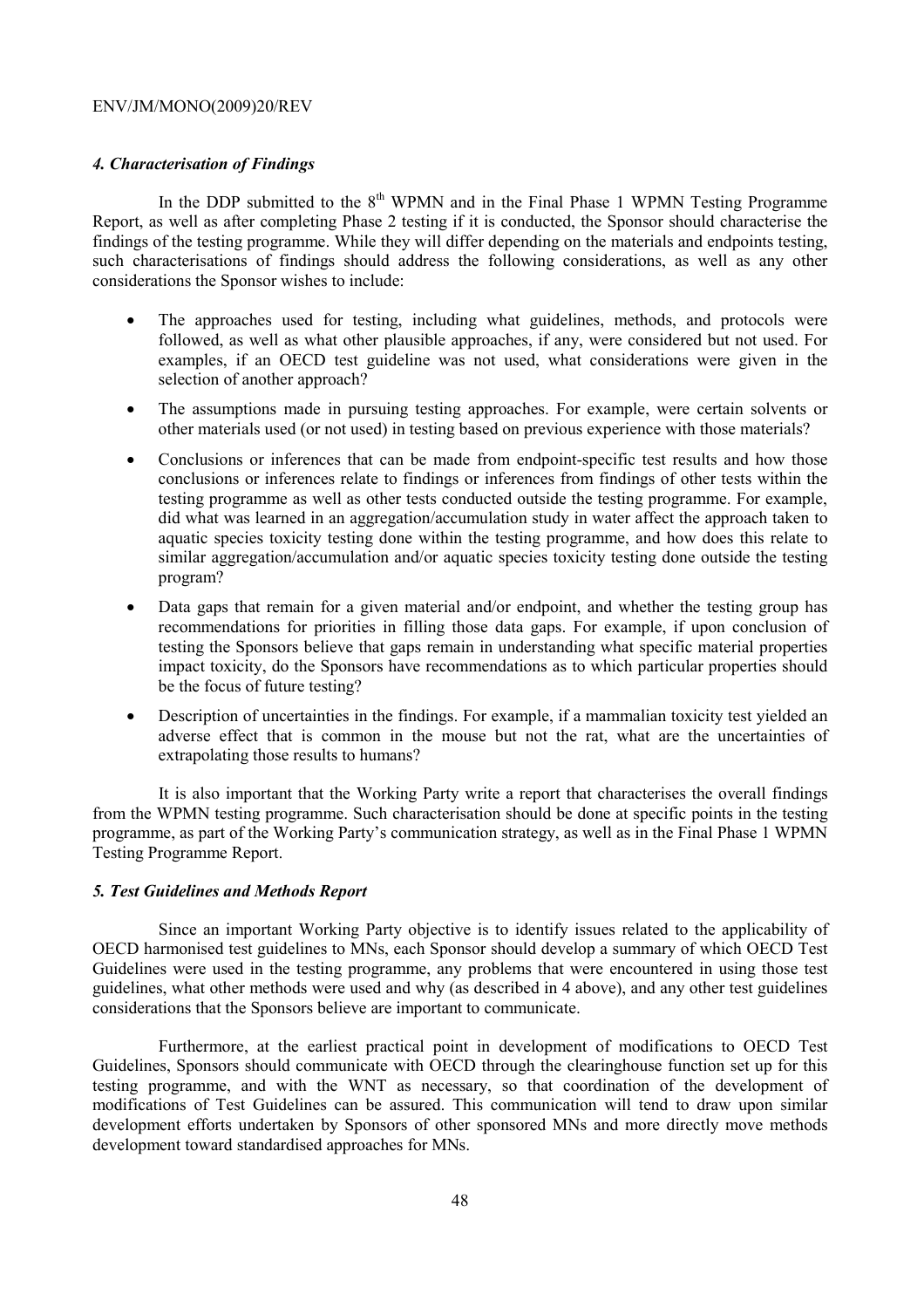## *6. Communication and Interim Progress Report*

 Each Sponsor should consider when, over the course of its testing programme, it should communicate with other Sponsors as well as other interested parties and stakeholders in order to share information and take advantage of developing a common understanding from consideration of other testing programmes. Sponsors should explore various possible communication means, including:

- Entry of published research or other publicly released information into the WPMN database.
- Use of wiki technology to post DDPs and associated changes on the WPMN password-protected website: with revision rights limited to sponsors
- Communication at WPMN meetings as well as through the Secretariat between meetings.
- Making interim results available according to the WPMN's communication strategy.
- By holding state-of-the-science workshops or conferences, or by leveraging venues outside the WPMN to present and discuss interim or final test findings.

## *7. Final Phase 1 WPMN Testing Programme Report*

Phase 1 final products will include:

- **Individual Dossiers.** Final dossiers will be published on the OECD public web site. Data will be reported in robust summaries.
- **Final Report.** It is important that the Working Party issue a report that aggregates and summarises approaches, findings, and recommendations from the various Sponsors. Discussions on the format and content of such a report should occur over the course of the testing programme.

## *8. Outputs Related to the Scientific Findings of a Project (Publications)*

 Knowledge resulting from the safety testing (Phase 1 or 2) of a sponsored MN can be published in the scientific literature if deemed necessary by the Sponsors of the MN.

 Lead Sponsors, Co-Sponsors and Contributors of a sponsored MN are responsible for coordinating with each other when producing publications. For example, Sponsors need to agree on the way they publish and on a fair redistribution of the impact of those publications among themselves.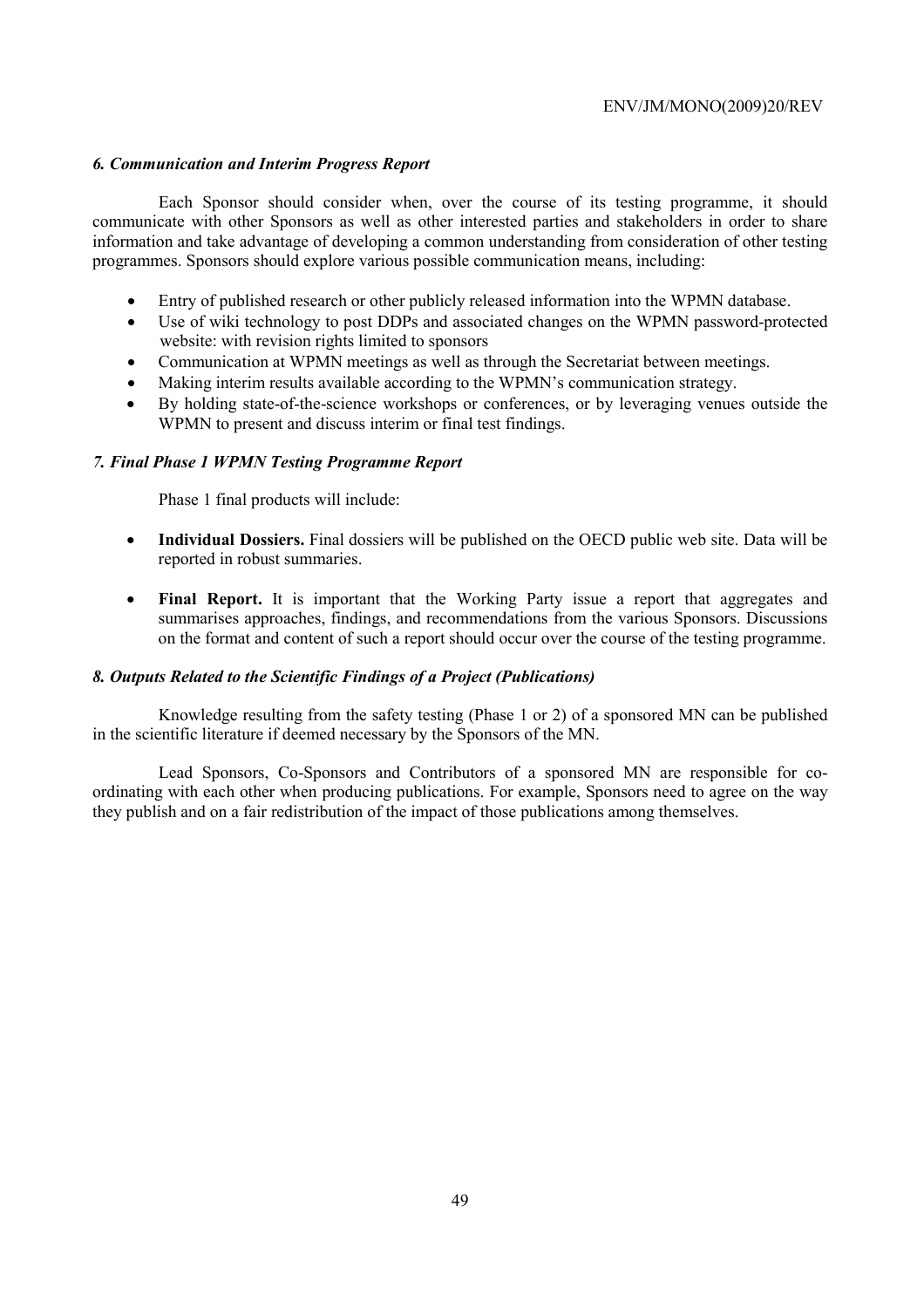#### **ANNEX I.**

## **LIST OF MANUFACTURED NANOMATERIALS AND LIST OF ENDPOINTS FOR PHASE ONE OF THE OECD TESTING PROGRAMME**

This annex has been extracted from the OECD Publication*, List of Manufactured Nanomaterials and List of Endpoints for Phase One of the OECD Testing Programme* [ENV/JM/MONO(2008)13/REV], which is available for free download at: www.oecd.org/env/nanosafety .

### **LIST OF REPRESENTATIVE MANUFACTURED NANOMATERIALS FOR TESTING**

The list of representative manufactured nanomaterial has been selected by the WPMN for use in its work. The word "representative" refers to those manufactured nanomaterials now, or soon to enter into commerce, for inclusion in a set of reference materials to support measurement, toxicology and risk assessment of nanomaterials. Therefore, the list was mainly selected taking into account those materials which are in commerce (or close to commercial use), but other criteria were also considered: for example, production volume, the likely availability of such materials for testing and the existing information that is likely to be available on such materials.

It was also emphasised that certain nanomaterials not included in the list may become important in the future and certain nanomaterials currently on the list may have (over time) reduced production and/ or use. Accordingly, the list should be considered as a "snapshot in time", of those nanomaterials in commerce or likely to enter into commerce in the near term. At the same time, some nanomaterials on the list may have variants<sup>1</sup> that the WPMN may wish to consider in detail in the future.

#### *Nanomaterials*

- Fullerenes (C60)
- Single-walled carbon nanotubes (SWCNTs)
- Multi-walled carbon nanotubes (MWCNTs)
- Silver nanoparticles
- Iron nanoparticles
- Carbon black
- Titanium dioxide
- Aluminium oxide
- Cerium oxide
- Zinc oxide
- Silicon dioxide
- Polystyrene
- **Dendrimers**
- Nanoclays

 $\overline{a}$ 

The order in which the nanomaterials are listed above does not indicate a priority.

<sup>1</sup> For example, C60 could be broadened to other fullerenes as well as chemically modified varieties of C60; it may also be important to analyse chemically modified single- and multi- walled CNTs; and the influence of surface coatings of elemental and metal oxide nanomaterials, and/ or their different shapes – e.g., rods.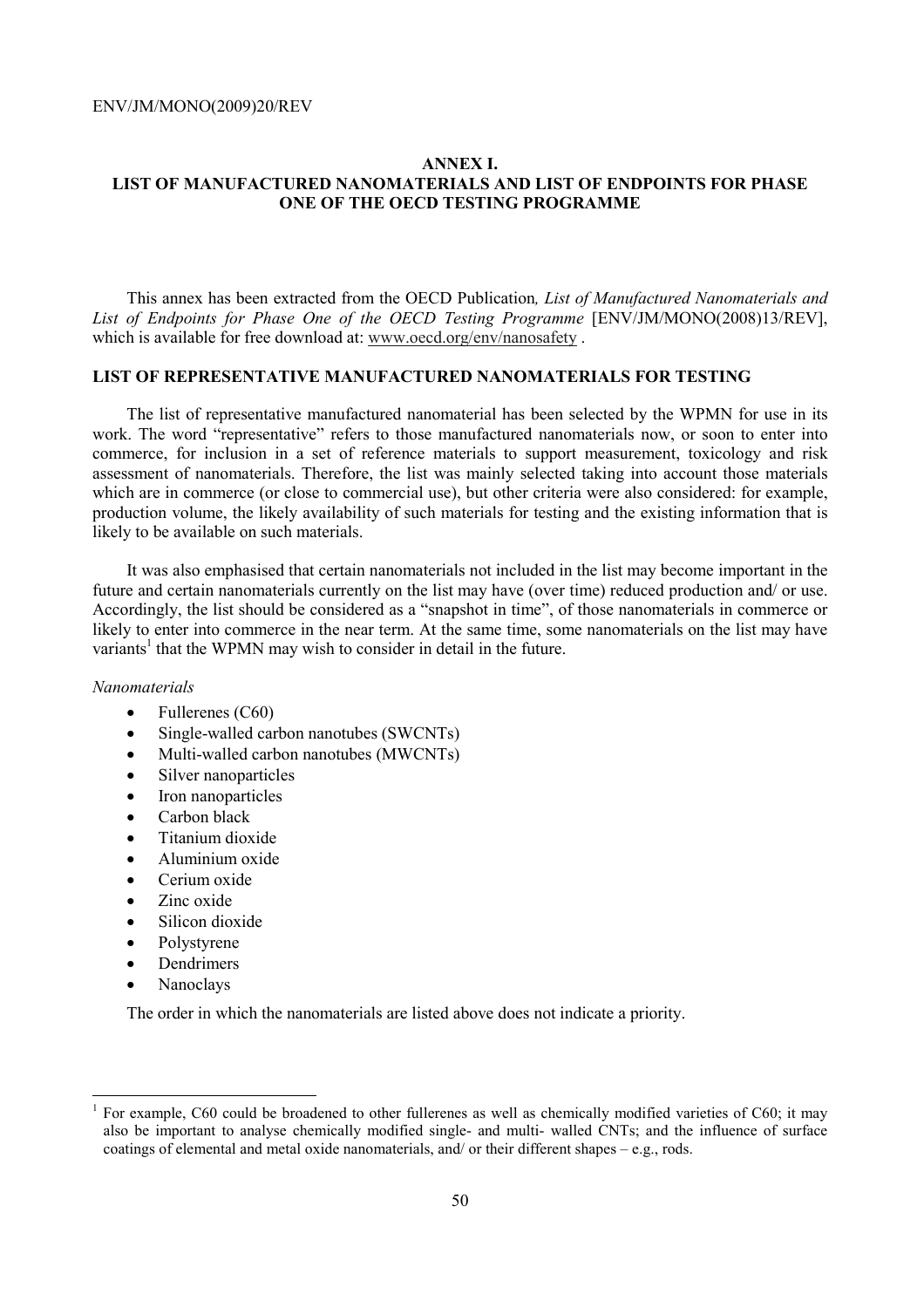### **LIST OF ENDPOINTS FOR PHASE ONE TESTING**

The list of endpoints is a set to take into account, when testing specific sponsored MNs for human health and environmental safety within phase one of the Testing Programme. Addressing this set should ensure consistency between the various tests to be carried out on specific nanomaterials. It should also lead to the development of dossiers for each nanomaterial describing basic characterisation, fate, ecotoxicity and mammalian toxicity information.

It is also expected that the list of endpoints be refined based on the practical results obtained through the testing programme. As such, phase one testing is expected to be of an exploratory nature, science-based and without any consequences for existing regulatory datasets.

### *Endpoints*

*Nanomaterial Information/Identification* 

- Nanomaterial name (from list)
- CAS Number
- Structural formula/molecular structure
- Composition of nanomaterial being tested (including degree of purity, known impurities or additives)
- Basic morphology
- Description of surface chemistry (e.g., coating or modification)
- Major commercial uses
- Known catalytic activity
- Method of production (e.g., precipitation, gas phase)

## *Physical-Chemical Properties and Material Characterisation*

- Agglomeration/aggregation
- Water solubility
- Crystalline phase
- Dustiness
- Crystallite size
- Representative TEM picture(s)
- Particle size distribution
- Specific surface area
- Zeta potential (surface charge)
- Surface chemistry (where appropriate)
- Photocatalytic activity
- Pour density
- Porosity
- Octanol-water partition coefficient, where relevant
- Redox potential
- Radical formation potential
- Other relevant information (where available)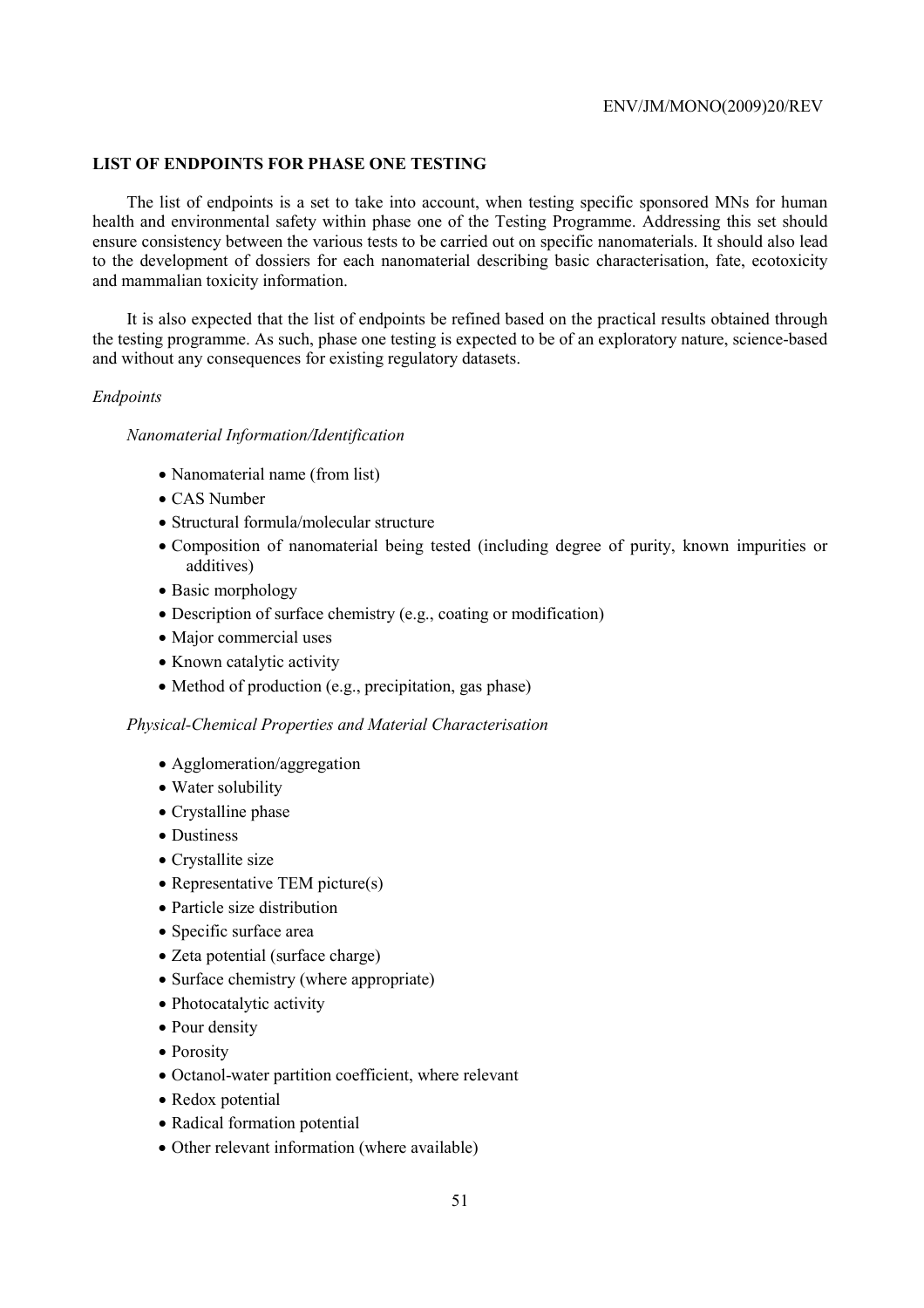# *Environmental Fate*

- Dispersion stability in water
- Biotic degradability
	- − Ready biodegradability
	- − Simulation testing on ultimate degradation in surface water
	- − Soil simulation testing
	- − Sediment simulation testing
	- − Sewage treatment simulation testing
- Identification of degradation product(s)
- Further testing of degradation product(s) as required
- Abiotic degradability and fate
	- − Hydrolysis, for surface modified nanomaterials
- Adsorption- desorption
- Adsorption to soil or sediment
- Bioaccumulation potential
- Other relevant information (when available)

# *Environmental Toxicology*

- Effects on pelagic species (short term/long term)
- Effects on sediment species (short term/long term)
- Effects on soil species (short term/long term)
- Effects on terrestrial species
- Effects on microorganisms
- Other relevant information (when available)

# *Mammalian Toxicology*

- Pharmacokinetics (ADME)
- Acute toxicity
- Repeated dose toxicity

If available:

- Chronic toxicity
- Reproductive toxicity
- Developmental toxicity
- Genetic toxicity
- Experience with human exposure
- Other relevant test data

# *Material Safety*

Where available:

- Flammability
- Explosivity
- Incompatibility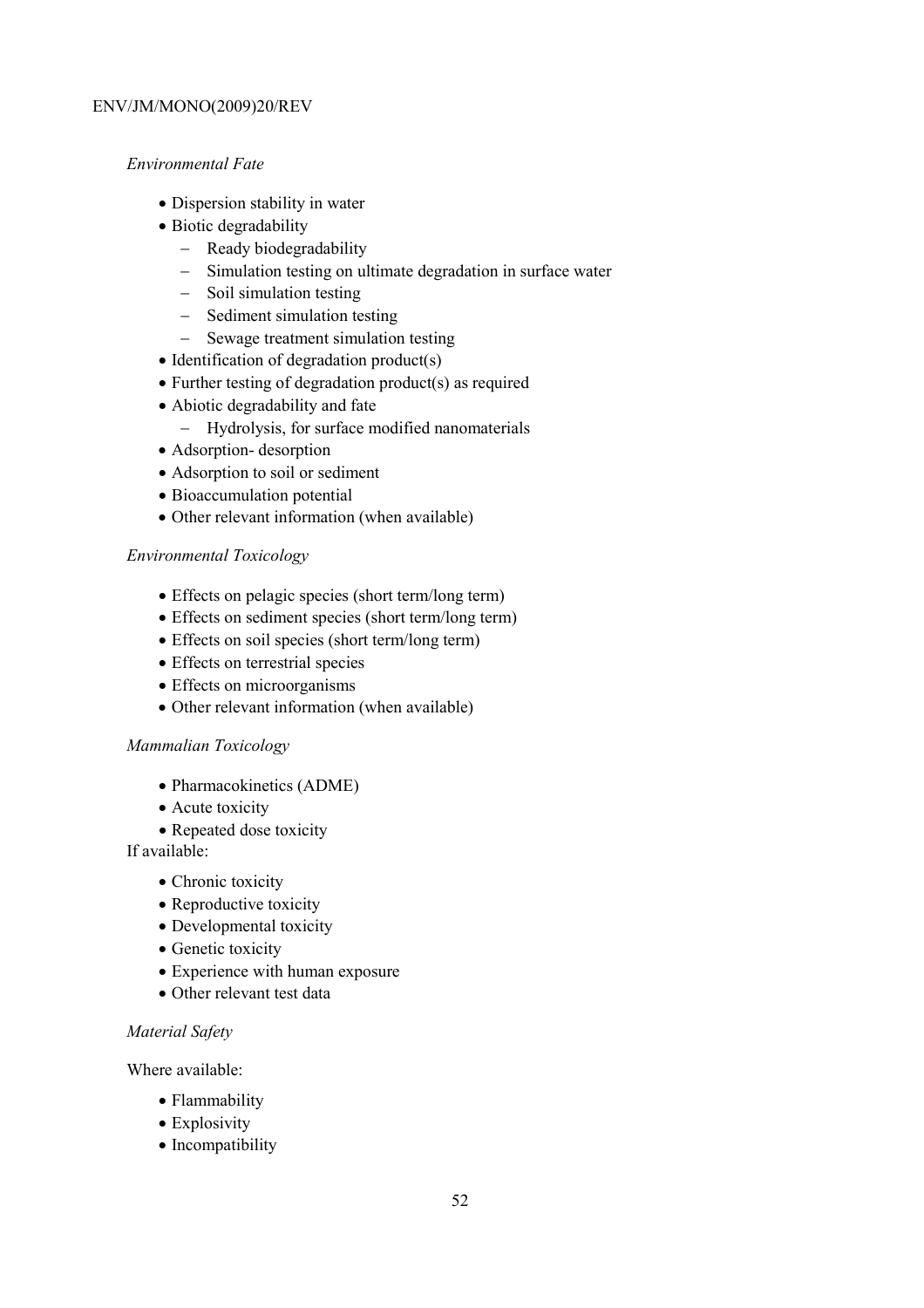### **ANNEX II. DEFINITIONS AND ADDITIONAL GUIDANCE FOR PHYSICAL-CHEMICAL CHARACTERISATION**

This annex provides a glossary and guidance of physical chemical characterisations of manufactured nanomaterials. The page numbers associated with the headings indicate the pages in the main text of this Guidance Manual.

The information in this annex builds on a Working Draft "Compilation of Definitions for Selected Physico-chemical Characterisation of Engineered Nanoscale Materials for Toxicologic Assessment" (Version 11-13-2008) of International Organisation for Standardisation, Technical Committee-Nanotechnologies - Working Group 3: Health, Safety and Environmental Aspects of Nanotechnologies - Project Group 5: Technical Report - Guidance on physico-chemical characterisation of engineered nanoscale materials for toxicologic assessment (ISO/TC229 /WG3/PG5). The Technical Report is at preparatory stage at the time of writing. The latest status of the Technical Report is available at the ISO website http://www.iso.org.

#### *Term: Aggregation/Agglomeration State (Pages 30-31)*

**Definition:**  $1 - A'/A''$ , where A' is the effective cross-section of a primary particle and A" is the effective cross-section of an agglomerated/aggregated particle<sup>29</sup>.

### **Clarification:**

#### *Aggregate*

Particle comprising strongly bonded or fused particles where the resulting external surface area may be significantly smaller than the sum of calculated surface areas of the individual components. The forces holding an aggregate together are strong forces, for example covalent bonds, or those resulting from sintering or complex physical entanglement. Aggregates are also termed secondary particles and the original source particles are termed primary particles<sup>30</sup>.

#### *Agglomerate*

Collection of loosely bound particles or aggregates or mixtures of the two where the resulting external surface area is similar to the sum of the surface areas of the individual components $31$ .

For this to be the case all primary particles would need to be at the surface of the agglomerate, which is impossible. I think a more accurate statement would be "where the surface area measured by gas absorption – BET – is similar to the sum of the surface areas of the individual components"

**Relevance to toxicology/ecotoxicology:** Current understanding is that as particles agglomerate or aggregate, the result is secondary particles that are larger, which might affect exposure. For example, if primary particles aggregate or agglomerate, the material might not enter a cell.

 29.

Bernhardt, C., <u>Particle Size Analysis: Classification and Sedimentation Methods</u>, Kluwer, 1994.<br>  $\text{ISO/TC229, Nanotechnology and Definitions for Nano-objects - nanoparticle, nanofibre and nanoplate, ISO/TS 27687 ISO Copyright Office, Geneva, 2007, p. 8.}$ 

<sup>&</sup>lt;sup>31</sup> ISO/TC229, Nanotechnologies – Terminology and Definitions for Nano-objects – nanoparticle, nanofibre and nanoplate, ISO/TS 27687 ISO Copyright Office, Geneva, 2007, p. 7.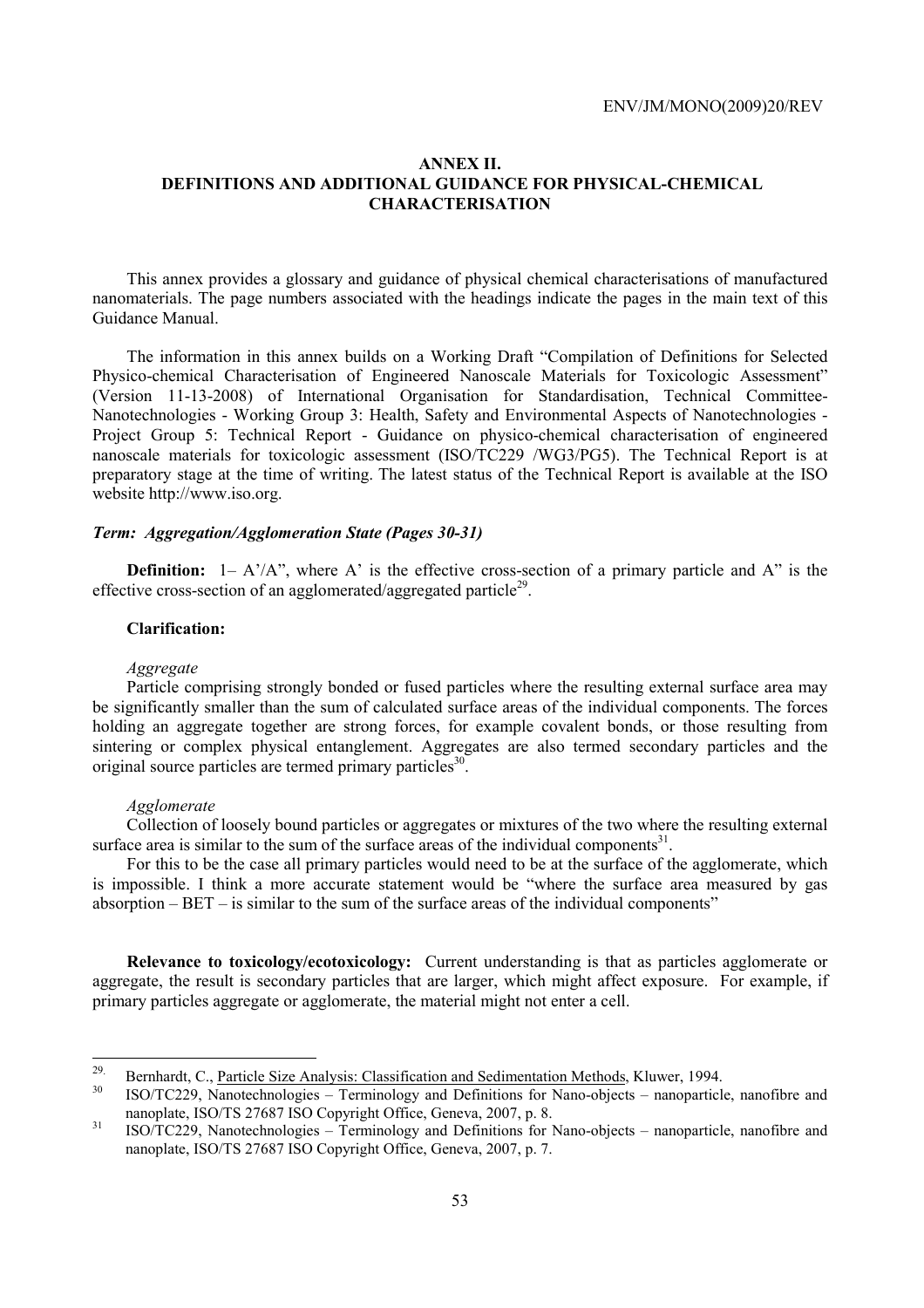**Measurand:** In this method the effective cross-section is the measurand. The effective crosssection can be determined by measuring aerodynamic/light scattering properties or by electron microscopy. For nanomaterials with a non-zero width of the distribution of agglomerated/aggregated particle sizes, the distribution of the degree of agglomeration should be characterised.

See Media Considerations below for additional information.

## *Term: Composition (Pages 29 & 32)*

**Definition:** Chemical identity and molecular structure of the nanomaterial

**Clarification:** Composition characterisation must include those substances expected as well as those undesired such as impurities.

Furthermore, the molecules attached to the surface could be considered under composition characterisation. However, we presently list surface chemistry separately.

This point is particularly challenging as the surface molecules, often called capping molecules, are dynamic. They may exchange dynamically with molecules in the solution. Their arrangement, such as lying on the surface versus upright would likely impact toxicity.

From a manufacturing perspective, a product formed from two or more discrete chemical materials (e.g., compounds or elements), which materials are not chemically bonded to each other. An alloy is usually a composition (?), but may in some instances (e.g., intermetallics, etc.) be a compound<sup>32</sup>.

**Relevance to toxicology/ecotoxicology:** For the nanomaterial, composition would include the type of elements involved in the core as well as the form or valance of those elements. Furthermore it would be of value to have the crystalline state of the core such as fcc, hcp, epsilon, etc. (crystal structure would be better dealt with under a separate entry)

#### **Measurand:**

- Atomic abundance
- Elemental analysis
- Data may be presented perhaps in ratio or percentage of whole.
- Crystalline state
- Metal valance states (e.g. Iron (Fe) as in Fe<sub>2</sub>O<sub>3</sub> vs. Fe<sub>3</sub>O<sub>4</sub>)

For carbon-containing materials, it may be difficult to determine which allotrope of carbon is present, for instance, nanotube, fullerene, multi-walled CNT or single-walled CNT, etc. If we include surface chemistry, other measurands would need to be added.

This measurand should also include phase composition, such as 10% of amorphous carbon, 10% of graphite, 80% of such and such SWCNT. Please note that this example applies not just to carboncontaining nanomaterials, but for many chemical elements and compounds.

listbox.wipo.int/wilma/ipcreform/200304/msg00001/Glossary e\_Paris\_approved.doc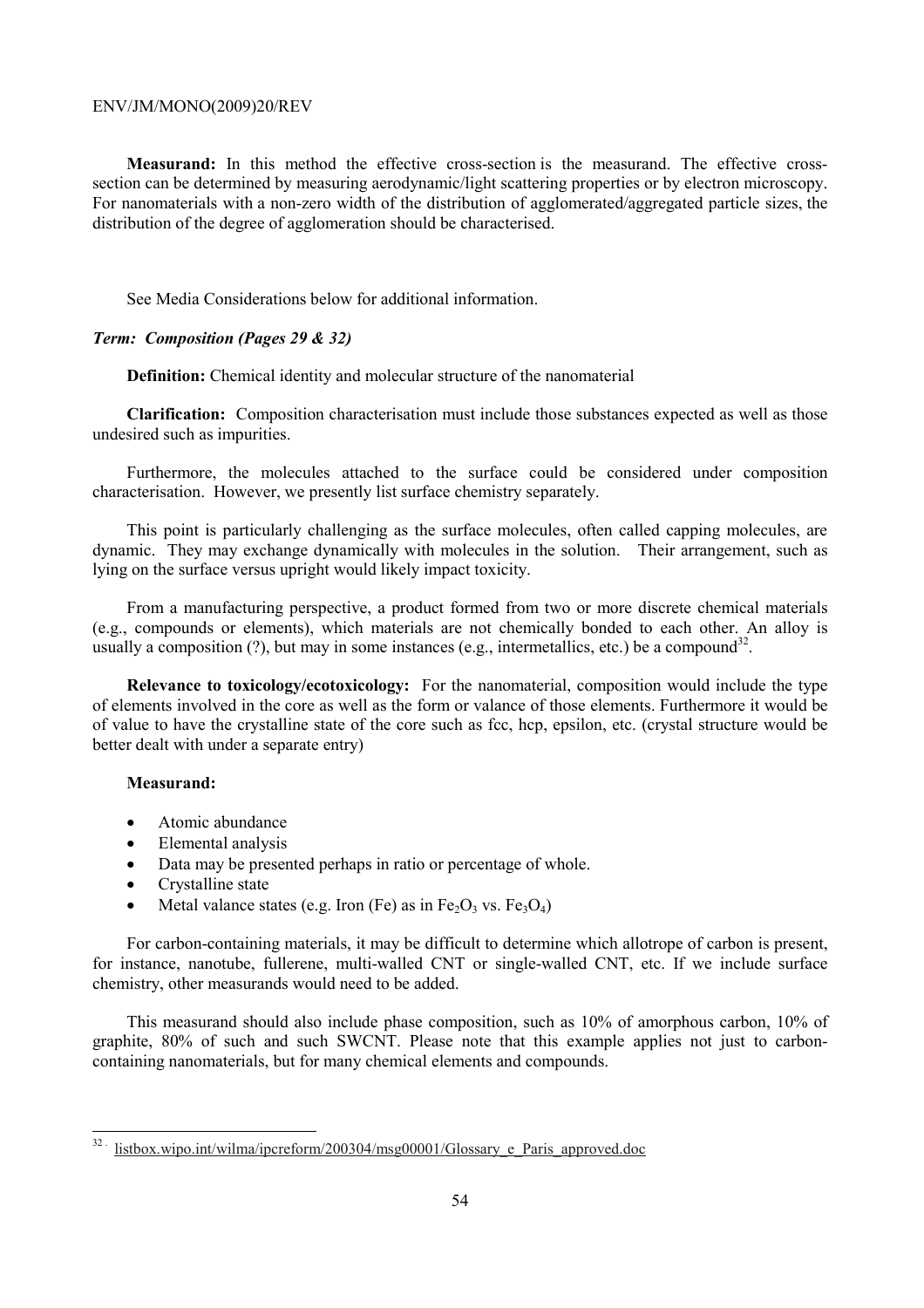#### *Term: Particle Size/ Size Distribution (Page 33)*

 $\overline{a}$ 

**Definition:** The physical dimensions of particle determined by specified measurement conditions and with a specified method. If a group of particles are of differing sizes, they may be described by a Particle Size Distribution.

**Clarification:** The conditions to which a substance is subjected may affect the size of the discrete form of a substance. The conditions may affect aggregation/disaggregation; agglomeration/deagglomeration, particle growth, particle dissolution and the like.

The measured size of a particle is always dependent on the particular method that is being used to examine, measure or visualise it. Particle size is measured by assessing effects on physical phenomena where the magnitude of the effect depends on the size of the particle being examined. Examples of different measurement methods are diffusion velocity in liquids, electrophoretic mobility in gases and dynamic light scattering of particles or the integral surface measurement of a particle system (BET method). Any given particle will interact with its environment according to its own specific physical and chemical make-up. This means that the size of a particle reported by one technique might not be the same as the size when measured with another technique. In many fields it has been the custom to define particle size ranges with common behaviour, sources or composition using the method of measurement embedded in the definition. An example is the term ultrafine particles defined as particles with equivalent diameters smaller than 100 nm. Equivalent diameter refers to the practice of reporting the size of a particle of unknown composition or shape as if the particle had known composition and spherical shape. For example, when the particles are measured using an inertial based instrument, aerodynamic diameter is an equivalent diameter, computed as if the particle has unity specific gravity and a spherical shape corresponding to the measured particle settling velocity. Unfortunately the term ultrafine particle is sometimes used interchangeably with the term nanoparticle. Initially, the term nanoparticle was used to describe man-made particles smaller than 100 nm with unique properties $^{33}$ .

**Relevance to toxicology/ecotoxicology:** Particle size is a critical parameter in the assessment of environmental, health and safety aspects of nanoscale materials and questions regarding the EHS impacts from nanoscale materials often relate to size. Indeed, relating change in size to changes in other properties might lead to predictable mathematical relationships. The evaluations of EHS impacts necessarily involve biological systems which are themselves complex and may also introduce complications into the evaluation of material properties. Biological systems generally include water, which might encourage an increase in particle size, but might also include biosurfactants that can encourage collections of particle to disperse. Dissolved materials in biosystems may adsorb on or be absorbed by substances potentially affecting particle size and corresponding biological responses. For example, a solid particle that in its dry form is 50 nm may be 1000 nm in biological media.

Addressing this endpoint should include discussion of the effect of particle size on point of deposition in inhalation testing, its potential impact on translocation and penetration of biological barriers, e.g. the blood-brain barrier, its impact on penetration into cells and subcellular structures, dispersion in environmental media, etc., as appropriate.

**Measurand:** For a representative sample of nanoparticles, determine both average size of individual particles and size distribution of the sample of particles.

<sup>&</sup>lt;sup>33.</sup> ISO/TC229, Nanotechnologies – Terminology and Definitions for Nano-objects – nanoparticle, nanofibre and nanoplate, ISO/TS 27687 ISO Copyright Office, Geneva, 2007, p. 10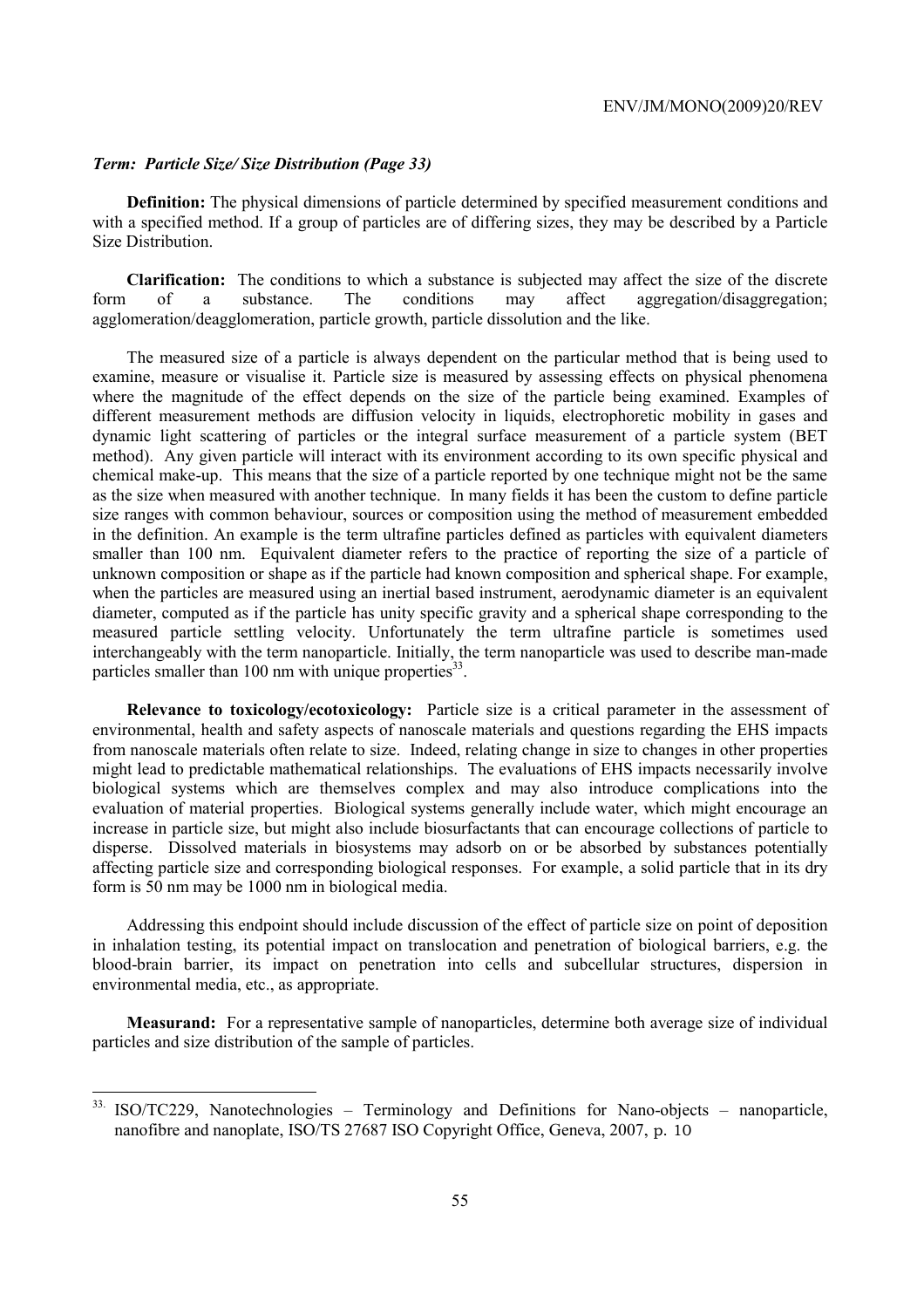After dispersing any loosely bound agglomerates using slow agitation, measure the average size and size distribution of particles using: i) microscopy (particle counting) or ii) dynamic light scattering with/without prior size exclusion chromatography treatment.

Particle size can be also determined through measurements of aerodynamic properties.

See Media Considerations below for additional information.

#### **Box 2: Guidance Information for Particle Size/ Size Distribution**

*The text below is intended to present an example of the detailed guidance with regard to physical chemical properties. A similar level of guidance may be provided for the other physical-chemical properties and be included in subsequent versions of the Guidance Manual.* 

### **Clarification**

The conditions to which a substance is subjected may affect the size of the discrete or free form of a substance and include environmental and test organism impacts. The conditions may affect aggregation/disaggregation, agglomeration/deagglomeration, particle growth (e.g. crystal growth, absorption), particle dissolution and the like. In addition, particle size and its distribution will be directly dependant on the physical form of the material under study (i.e., dry, deposited, wet dispersed, aerosol, coated, etc). For the purposes of this guidance, particle size and distribution in all physical forms will need to be considered in water quality and pH ranges that are representative of a variety of environmental conditions and those relevant to human health. Terminology as defined in ISO Technical Specification 27687 09-2008 is included in this definition by reference.

### **Considerations**

The size of a substance that is the subject of an evaluation is a fundamental issue with respect to assessing environmental, health and safety aspects of nanoscale materials. Indeed, relating variation in size to variations in other properties may lead to predictable mathematical relationships. The evaluations of EHS impacts necessarily involves biological systems which are themselves complicated and may also introduce complexity into the evaluation of material properties. Biological systems generally include water which may encourage an increase in particle size but may also include biosurfactants that may encourage collections of particles to disperse. Dissolved materials in biosystems may adsorb on or absorb into substances potentially affecting particle size and corresponding biological responses. For example, a solid particle that in its dry form is 50 nm may be 1000 nm in biological media or its surface may be changed so completely (such as "corona effects") that the surface chemistry is no longer characteristic of the original MN.

The measured size of a particle is always dependent on the particular method that is being used to examine, measure or visualise the particle. Particle size is measured by using one or a number of physical phenomena whose strength depends on the size of the particle being examined. Examples of different measurement methods are diffusion velocity in liquids, electrophoretic mobility in gases and dynamic light scattering of particles or the integral surface measurement of a particle system (BET method - This method gives specific surface area of the sample and not particle size and calculations are needed to derive a particle size.). Any given particle will interact with its environment according to its own specific physical and chemical make-up. This means that the size of a particle reported by one technique may not be the same as the size when measured with another technique.

In many fields it has been the custom to define particle size ranges with common behavior, sources or composition using the method of measurement embedded in the definition. An example is the term ultrafine particles defined as particles with equivalent diameters smaller than 100 nm. Equivalent diameter refers to the practice of reporting the size of a particle of unknown composition or shape as if the particle had known composition and spherical shape. For example, when the particles are measured using an inertial based instrument, aerodynamic diameter is an equivalent diameter, computed as if the particle has unity specific gravity and a spherical shape corresponding to the measured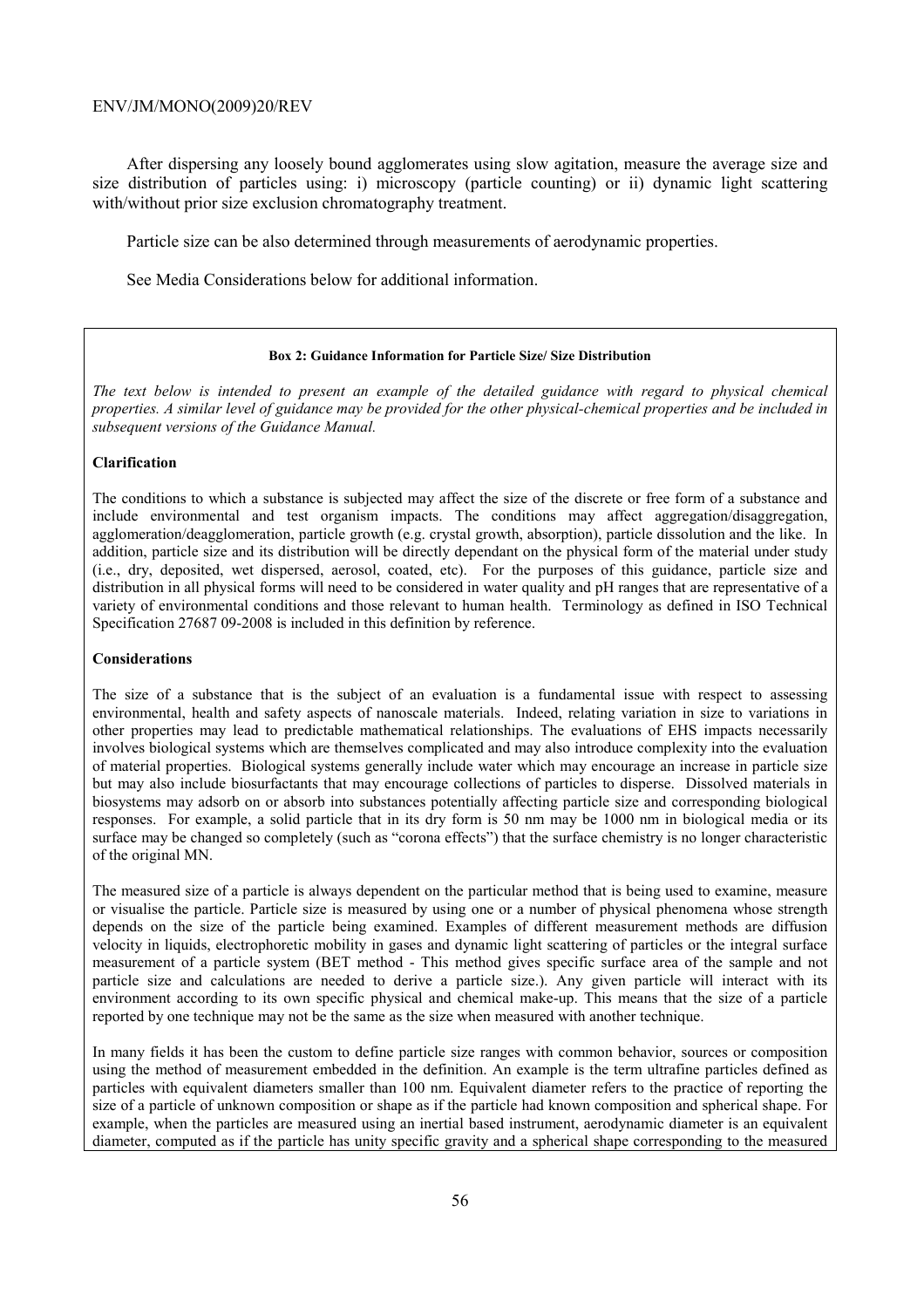particle settling velocity.

#### **Recommended Test Methods:**

Sponsors may find work being performed by ISO TC229 JWG2  $PG10^{34}$  to be informative.

#### *Particles in Air*

Scanning Mobility Particle Sizer (SMPS), a combination of DMA, Dynamic Mobility Analyzer, followed by CPC.

#### *Particles in Aqueous Media*

**Dynamic Light Scattering (DLS):** For dilute aqueous suspensions to give hydrodynamic mean size based on cumulants analysis (z-average size and polydispersity index, see ISO 13321). Size distribution analysis (inversion) not standardised and highly subject to artifacts and data error. Before analysis by DLS, particles may be separated by centrifugation (using size of particle vs. speed of centrifuge correlations), fractionation (such as field flow), and size exclusion chromatography (using standards of appropriate shape and size) to minimise artifacts during analysis.

**SEM and/or TEM:** For number weighted distribution and mean size, required specific sample preparation and analysis procedures to avoid creating/counting artifacts; not appropriate for assessing frequency of small agglomerate/aggregates because of inability to differentiate between artefacts and aggregates without specific controls; also not appropriate for composite materials encapsulated in an organic surface coating. Not appropriate for some soft materials like dendrimers, polymers; best for high-z materials.

**Dynamic Mobility Analyzer:** For assessment of aerosol size, in conjunction with electrospray device for sampling liquid dispersion, yields number weighted aerodynamic size, not appropriate for soft materials that may collapse upon drying

**Atomic Force Microscopy:** For assessment of number weighted maximum profile height size of particles deposited on dry flat substrate using tapping mode, may be used in aqueous environment as well with appropriate cell; not generally appropriate for soft deformable materials, but not limited; can assess composite materials, but may not accurately report surface coatings.

**Small Angle Neutron X-ray scattering:** For assessment of mean size and distributed in multiple forms (dry, wet dispersed, aerosol form); best used for aqueous dispersions at moderate to low particle concentrations, appropriate for opaque suspensions not amenable to optical techniques.

**Size Exclusion Chromatography:** Using appropriate standards, particle size distribution may be determined for wet samples. Limitations of this technique include standards which are required and must have similar surface areas and shapes to the tested material so that they may be retained for a similar period of time in the column.

 $\overline{a}$ 34 . ISO/TC 229/JWG2/PG10 General Framework for Determining Nanoparticle Content in Nanomaterials by Generation of Aerosols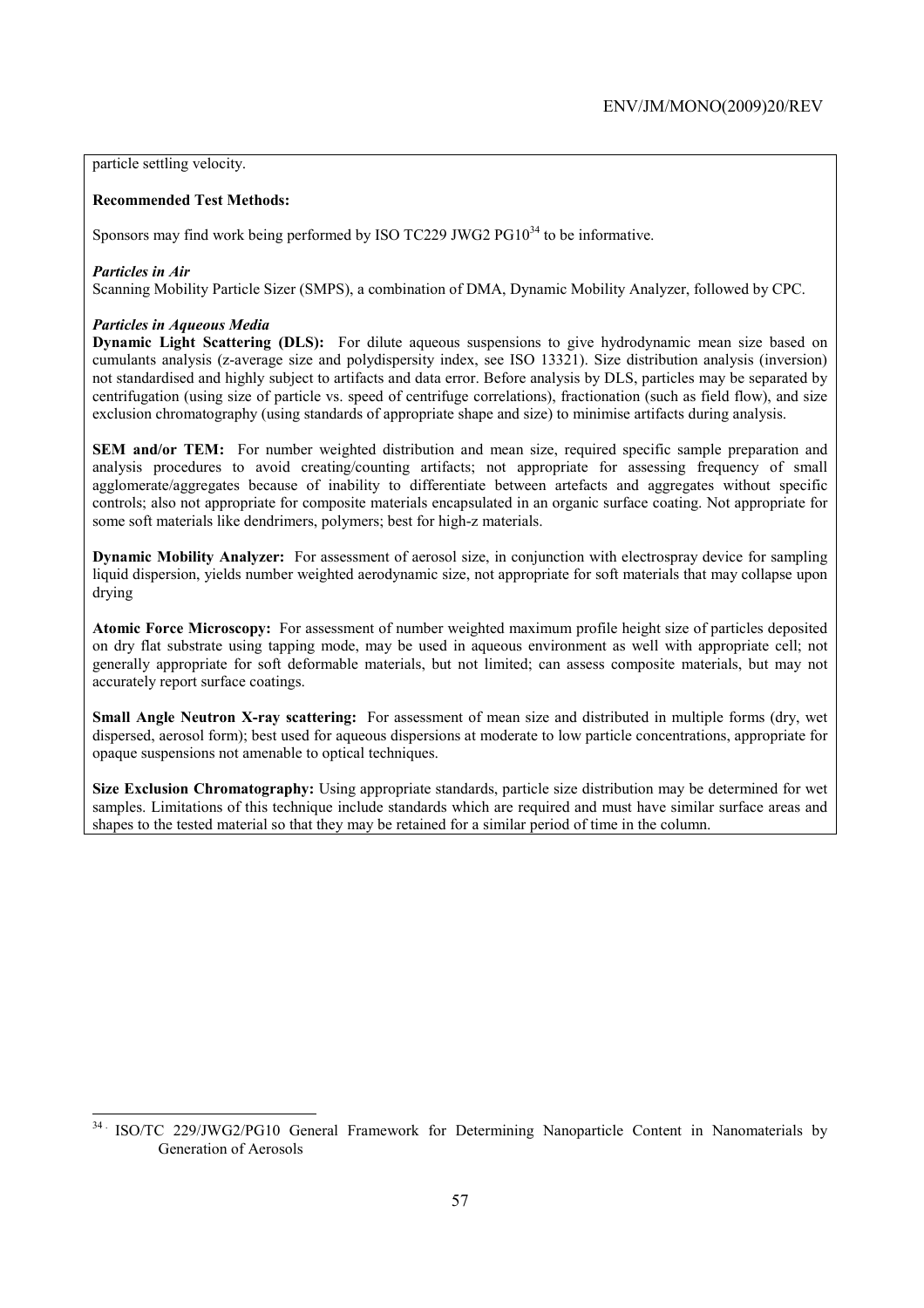#### *Term: Purity/Impurity (to be included in Composition – Pages 29 & 32)*

**Definition:** A substance is said to be pure when its physical and chemical properties coincide with those previously established and recorded in the literature, and when no change in these properties occurs after application of the most selective fractionation techniques.

The opposite Impurity describes an unintended constituent present in a substance as produced. It may originate from the starting materials or be the result of secondary or incomplete reactions during the production process. While it is present in the final substance it was not intentionally added. It could also come from post production contamination.

**Clarification:** In other words, purity exists when no impurity can be detected by any experimental procedure $35$ .

Purity is an amount for the content of the declared substance.

**Relevance to toxicology/ecotoxicology:** It must be ensured that every obtained effect is based on the pure described substance and not the result of an impurity.

Impurities are then relevant, if they are present in the substance and they have toxicological and/or eco-toxicological importance. Impurities should be chemically identified, if technically possible and included in the technical specification, with stated maximum concentrations.

The scope of examinations should be dependent every time on the manufacturing process, whereas thresholds should ever depend on the manufacturing process and the toxicological properties! It is a caseby-case decision.

The manufacturer should prepare a specification with relevant impurities.

Methods often used for impurity evaluations:

- Melting point and IR-spectroscopy for powders,
- AAS and ICP-MS (AES) for metallic impurities
- $\bullet$  UV/VIS, GC-MS<sup>n</sup> or LC-MS<sup>n</sup> for organic impurities

#### *Term: Shape (Page 30)*

 $\overline{a}$ 

**Definition:** A geometrical description of the extremities of the particle or collections of particles, agglomerates or aggregates, that make up the material under investigation. [ISO/ TC 24]

**Clarification:** Chemical and physical shape is determined by how the atoms in a molecule are bonded to each other and will assume the shape that most minimises electron pair repulsion. Whilst this might apply to bottom up manufacture, the shape of top down processed particles, as opposed to molecular assemblies, e.g. CNTs, will depend upon other factors, e.g. the surface tension of the liquid phase of the material if produced by laser ablation.

<sup>35</sup> Hawley, GG, rev., The Condensed Chemical Dictionary, Tenth Edition, Van Nostrand Reinhold Company, New York, 1981, p.871.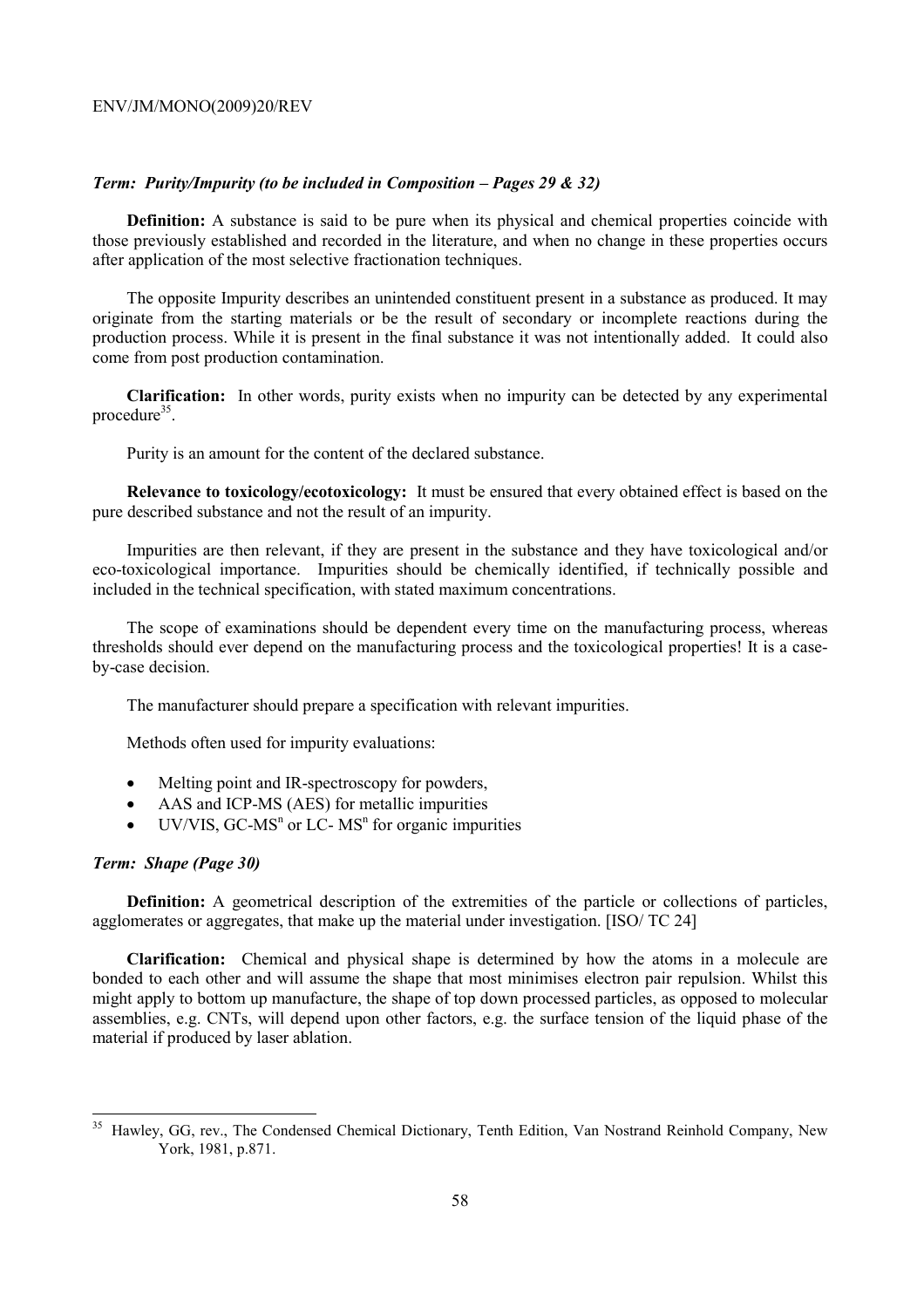**Relevance to toxicology/ecotoxicology:** In relation to potential health effects the elongation ratio, also known as the aspect ratio may important because for those materials that have a sufficient aspect ratio such that the materials may be considered to be fibers.

**Measurand:** Aspect ratio, anything geology has to offer regarding "habit".

Electron microscopy could be used to describe aspect ratio.

Particle shape may be defined by a set of dimensionless terms. A number of schemes have been proposed in the past in fields as diverse as soil analysis and pharmaceuticals. The following scheme is from Heywood (1947).

If L, B and T are the length, breadth and thickness of a particle:

Elongation ratio  $= L/B$ 

Flatness ratio  $=$  B/T

Sphericity = surface area of equivalent sphere/actual surface area

Circularity = circumference of circle with same area/Actual perimeter

Rugosity = actual perimeter/circumference of circumscribing circle. It is likely that shape descriptors will need to be more complex than this and it might be worth reviewing what geology/mineralogy has to offer.

#### *Term: Solubility/Dispersibility (Pages 31-32)*

**Definition:** Degree to which a material (the solute) can be dispersed in another material (the solvent) such that a single, temporally stable, phase results.

**Clarification:** The concept of solubility is relevant to both liquids and solids but not to gases. Solubility typically depends on, and increases with temperature, and might also depend on pressure. Materials that are soluble at all relative proportions are said to be completely "miscible", an example being alcohol and water, whereas materials that do not form a solution at any concentration are said to be completely insoluble or completely immiscible, an example being molybdenum and copper. Lack of solubility of one material in another is displayed by the formation of precipitates (precipitated phases) in solids and by separation into separate phases in liquids.

Note – colloidal suspensions, which might be formed by the dispersion of nanoparticles in a liquid, are not solutions but can be difficult to distinguish from solutions as they have long-term or indefinite stability. Nanoparticle detection/sizing techniques, e.g. laser scattering will be necessary to determine whether or not a sample consists of a colloidal suspension rather than a solution

From a toxicological view point, solubility in both fat and water will be important as these will affect the biological and/or environmental distribution of a material

**Relevance to toxicology/ecotoxicology:** If a nanomaterial is soluble in biological or environmental media then it is likely to be presented to the in-vitro/in-vivo test system in a molecular or ionic form and can be expected to elicit precisely the same response as more usual chemical forms of the material. (Note, however, that soluble materials in nanoparticle form will almost certainly dissolve more quickly than larger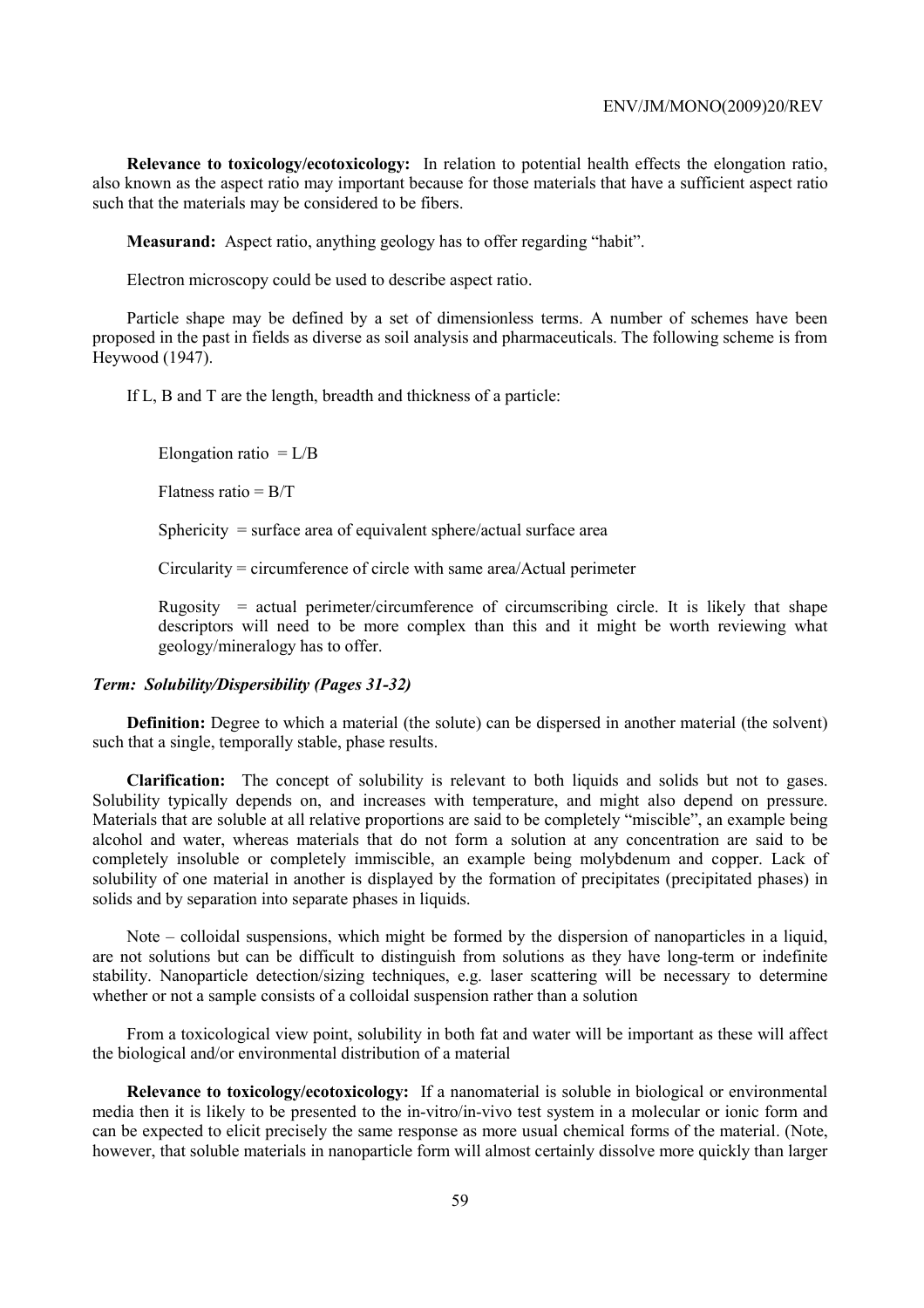forms, and that the equilibrium concentration of a solution formed from a partially soluble material in nanoparticle form might be different to that formed from larger particles of the same material.) However, if the nanomaterial under investigation is insoluble in biological or environmental media then it will be presented to the in-vitro test system in its original form and might elicit a quite different response from that expected of the chemical composition. For example:

- i) Carbon nanotubes have been shown to elicit an asbestos-like response in macrophages because of their fiber morphology and biopersistence (insolubility), whereas graphite particles (of the same chemical composition, i.e. carbon, do not elicit the same response.
- ii) Silicas of the group SAS, synthetic amorphous silica (comprising pyrogenic silicas, precipitated silicas, silica gels, silica sols), that may be nanostructured materials (as defined by ISO TC229 JWG1 PG6) or nano-objects (ISO TS 27687), show rather high solubility and dissolution rates in water at ambient pH and temperature. Hence high surface area nanostructured materials or nanoobjects of silica will dissolve in the aqueous fluids of the biological organisms, and disappear within a few weeks from a biological organism by natural means. The subsequently formed silicates are found throughout the Earth's lithosphere (as oxygen and silicon are the most common and frequent elements in the lithosphere).

**Measurand:** The measurand for solubility is solubility constant – maximum mass of the solute that can be dissolved in unit mass of the solvent at standard temperature and pressure (need to check this definition).

See Media Considerations below for additional information.

#### *Term: Stability*

**Definition:** For nanomaterials, two types of stability must be considered: Physical stability and Chemical stability.

*Physical stability* (of a material): the tendency of a material to remain in its current physical state.

*Chemical stability* (of a material): the tendency of a material to chemically dissociate or undergo a chemical reaction in the presence of other materials.

Thermodynamic stability occurs when a system is in its lowest energy state, while kinetic stability is a measure of the time it takes for a reaction or dissociation to occur.

### **Clarification:**

*Physical stability* of a nanomaterial can be affected by changes in the physical, particularly thermal, and chemical, e.g. pH, environment.

*Chemical stability* of a nanomaterial will be affected by changes in the physical, particularly thermal, environment. Changes in the chemical environment, e.g. pH, might also affect the chemical stability by influencing the reaction pathway.

Chemical stability is a combination of two terms - thermodynamic stability and kinetic stability.

*Thermodynamic stability* is a measure of the change in free energy between the starting material(s) and the product(s). The thermodynamic stability determines whether a reaction can occur.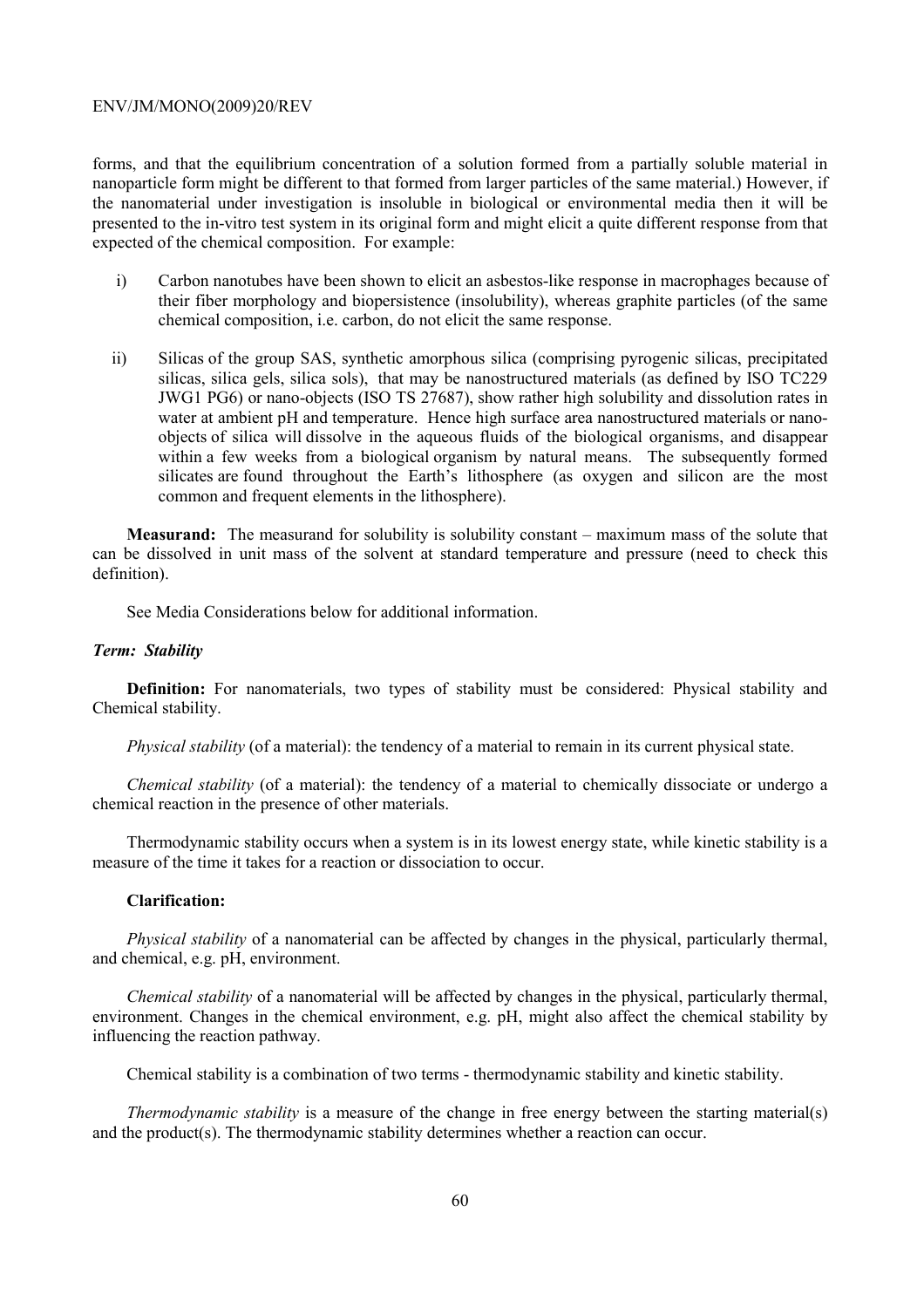*Kinetic stability* is a measure of the energy barrier that must be overcome in order for the reaction to occur.

#### **Relevance to toxicology/ecotoxicology:**

### *Physical stability*

The state of agglomeration or aggregation will strongly affect dispersion and transport of a material, for example its ability to form a stable aerosol, e.g. affecting it penetration into the lung, or its distribution in environmental, e.g. aquatic, media. The solubility of a material might change the toxic impact of a nanomaterial, e.g., by changing its bio-distribution and/or its tendency to bio-accumulate.

### *Chemical stability*

As chemical reactions occur at surfaces, the high specific surface area of nanomaterials means that reactions will typically propagate faster than for larger scale materials. This explains the high risk of explosion associated with nanoparticles.

In view of the potential reactivity of nanomaterials, storage under inappropriate conditions, e.g. exposure to oxygen, might adversely affect the material composition.

### **Measurand:**

#### *Physical Stability:*

Since the physical stability will depend on the change in physical state occurring and might also depend on the chemical environment, a single measurand of physical stability does not exist. Zeta potential provides a measure of the stability of liquid suspension.

#### *Chemical stability:*

Thermodynamic stability is measured by the equilibrium constant for a particular reaction.

Kinetic stability is determined by measuring the rate of reaction,  $k$ , and calculating the energy barrier, *Ea*, in the Arrhenius equations:

$$
k = A_o e^{-Ea/RT}
$$

Stability could also be defined by a half-life time before a nanomaterial changes its phase, e.g., structural transformation or agglomerate/aggregate leading to drastic changes in the biological behavior.

See Media Considerations below for additional information.

#### *Term: Surface Area (Page 33)*

**Definition:** Area of the exposed surface of a particle.

**Clarification:** For particles, this is usually given as the specific surface area – the surface area of unit mass of the material, which for nanoparticles can easily exceed 100  $m^2/g$ .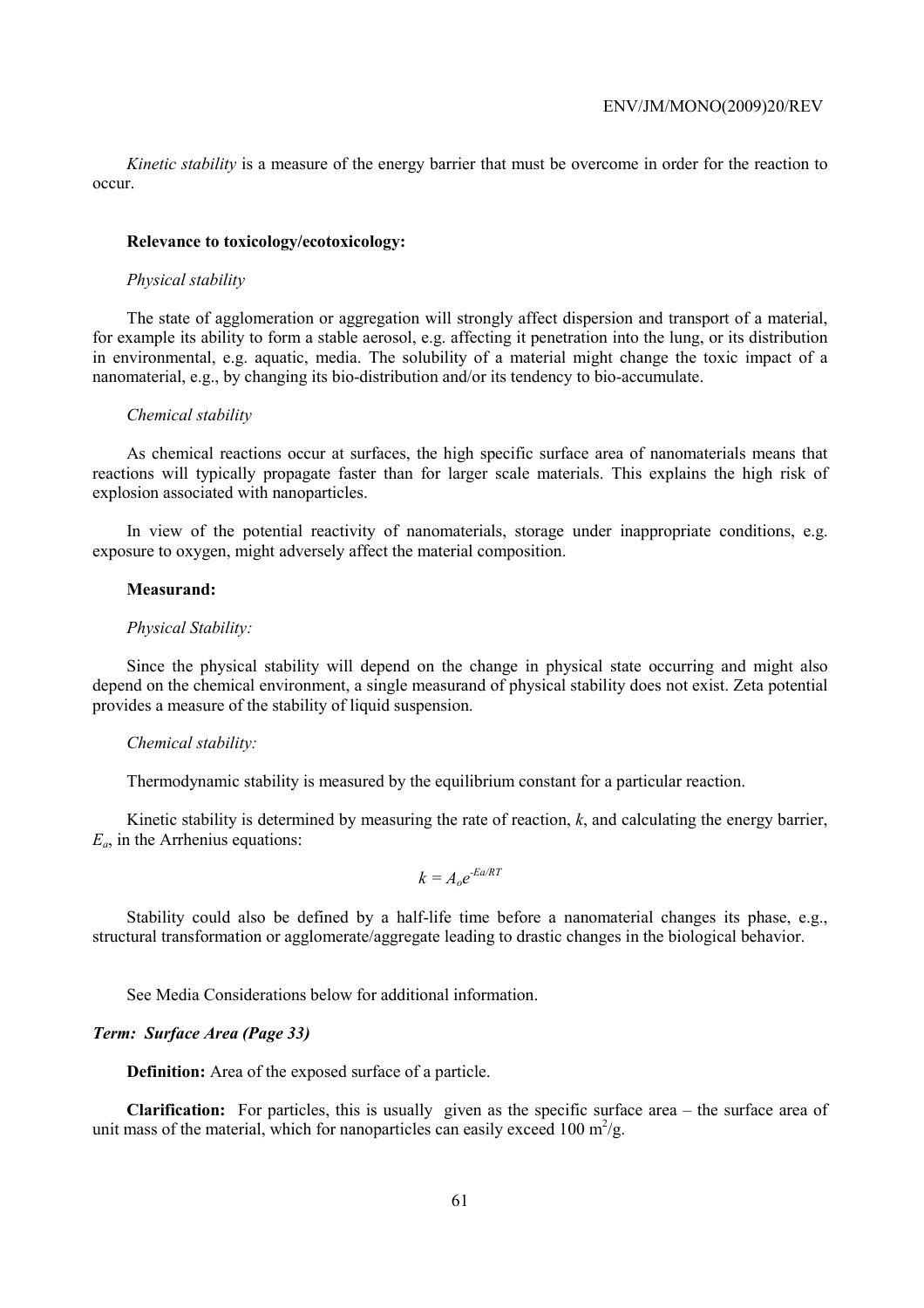Can also be used to refer to the total surface area, which would include the surface area of open pores.

**Relevance to toxicology/ecotoxicology:** Chemical reactions take place at surfaces, hence a sample of material with a high surface area to volume ratio can be expected to have a higher reactivity than a sample of the same material with a low surface area to volume ratio.

Specific surface area appears to be relevant for a number of parameters for toxicological and ecological risk assessment. It will dictate the surface charge density in cases where nanomaterials are surface functionalised. This in turn has direct consequences on (a) nanomaterial interaction (i.e., agglomeration) with other naturally occurring particulate matter (i.e., contaminant vectors); (b) route of exposure as a function of surface ligand-biological interface (i.e., bioaccumulation pathway, bioavailability); and (c) mechanisms of toxicity (e.g., dose response curves normalised for surface area may indicate different results compared to results presented on a per mass basis).

**Measurand:** Specific surface area = surface area per unit mass.

NOTE: typically determined using the BET method<sup>36</sup>.

### *Term: Surface Chemistry (Page 34)*

**Definition:** Chemical nature, including composition, of the outermost layers of the nano-object.

**Clarification:** Might be dominated by single atomic species, as for example in non-terminated fullerene (only carbon atoms) or inorganic fullerenes, e.g.  $M_0S_2$ , where the outer atomic layer is typically sulfur, or by specific chemical moieties that have been deliberately attached to the surface for some technical reason. Note nanoparticles are often coated to reduce agglomeration and such coatings will dictate the surface chemistry of such particles.

**Relevance to toxicology/ecotoxicology:** Surface chemistry will affect the way nanomaterials behave in biologically relevant phenomena such as osmosis, cell function and metabolic mechanisms in plants and animals $\frac{37}{2}$ 

The various functionalisations of nanomaterials will lead to innumerable potential interactions and will play a key role in determining (1) fate in natural aqueous systems; (2) colloidal stability; and (3) exposure. For a given functionalisation, this in turn will affect other physico-chemical properties, such as agglomeration, dustiness, zeta potential, surface area, water solubility, etc. Thus, it is widely hypothesised and to some degree validated that surface chemistry will play one of the key roles in determining the ultimate risk of a given nanomaterial.

**Measurand:** Appropriate measurands might be – proportion of surface coated with different chemical species.

## **Potential methods:**

• Zeta potential (measure of charge) – surface chemistry will affect Zeta but ZP is not a measure of surface chemistry.

<sup>36.</sup> ISO/TC229, Nanotechnologies – Terminology and Definitions for Nanoparticles, ISO/TS 27687 ISO Copyright Office, Geneva, 2007, pp. 5.

<sup>&</sup>lt;sup>37.</sup> Hawley, GG, rev., The Condensed Chemical Dictionary, Tenth Edition, Van Nostrand Reinhold Company, New York, 1981, p. 986.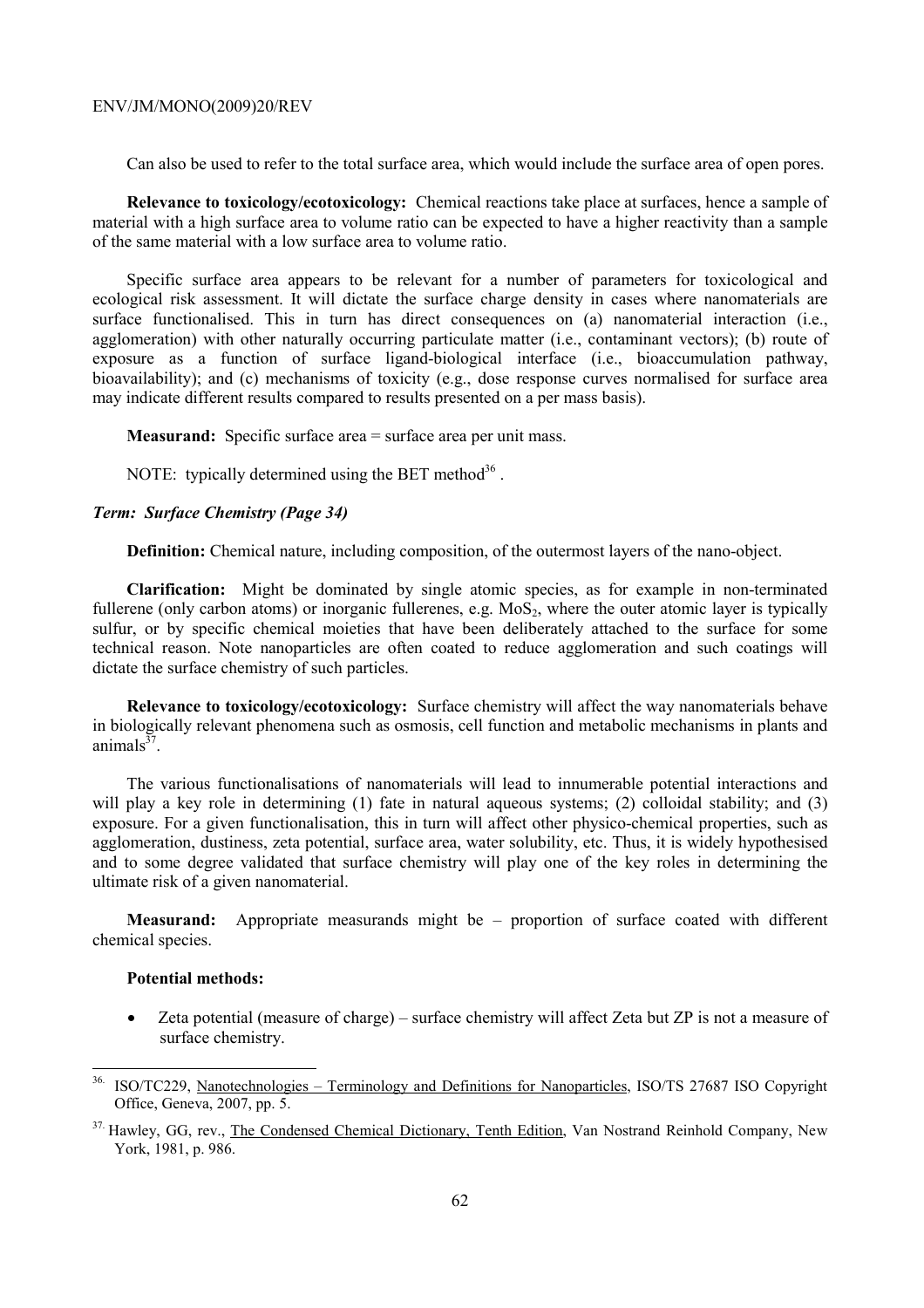- Solubility as a function of  $pH$  see above
- Thermogravimetric analysis determine degree of functionalisation for metallic nanoparticles
- Absorption isotherm (BET) determination of surface area
- SEM, TEM (determine surface morphology and size)
- Dynamic light scattering (determine hydrodynamic radius)

#### *Term: Surface Charge Density (Page 33)*

**Definition:** Electric charge present at an interface, for instance on the surface of a semiconductor material, or on the surface of a protein in water<sup>38</sup>.

**Clarification:** In colloidal systems the "surface charge" can be calculated by determining the zeta potential**.** Zeta potential is an abbreviation for electrokinetic potential in colloidal systems. From a theoretical viewpoint, zeta potential is the electric potential in the interfacial double layer (DL) at the location of the slipping plane versus a point in the bulk fluid away from the interface. In other words, zeta potential is the potential difference between the dispersion medium and the stationary layer of fluid attached to the dispersed particle<sup>39</sup>.

**Relevance to toxicology/ecotoxicology:** The significance of zeta potential is that its value can be related to the stability of colloidal dispersions. The zeta potential indicates the degree of repulsion between adjacent, similarly charged particles in a dispersion. For molecules and particles that are small enough, a high zeta potential will confer stability, i.e., the solution or dispersion will resist aggregation. When the potential is low, attraction exceeds repulsion and the dispersion will break and flocculate<sup>1</sup>. In nanotoxicology, zeta potential (surface charge) plays a key role in determining (1) the degree of colloidal interaction which is itself a function of the pH and ionic strength of the bulk solution; and (2) bioavailability of a compound when considering mass transport through charged membranes as related to exposure.

**Measurand:** Zeta potential is not measurable directly but it can be calculated using theoretical models and an experimentally-determined electrophoretic mobility or dynamic electrophoretic mobility<sup>12</sup>.

Surface charge expressed a charge density or zeta potential express in mV.

### **MEDIA CONSIDERATIONS**

Depending on the overall approach with regard to exposure routes and exploration of the other endpoints in Annex I, the following considerations for specific media are offered.

### *Airborne particles*

Airborne particles are typically, but not always, dry. The parameters necessary to measure airborne nanomaterials are particle number per unit of volume, median and distribution of mass, and aerodynamic diameter. Particle number, using a condensation particle counter (CPC), is valuable data and relatively simple to obtain. These are light scattering devices that assume a spherical particle, which is not always the case, e.g., CNTs. Median diameter (aerodynamic) and distribution are essential, but these are not straightforward to measure for nanomaterials. The 'gold standard' for aerodynamic diameter of aerosols is cascade impaction, and there are impactors that have cutoff sizes in the nano-range. Typically, these need a

<sup>38.</sup> <sup>38.</sup> http://en.wikipedia.org/wiki/Surface\_charge  $\frac{39}{2}$ . MeNail S. "Terms Used at NGU (National

<sup>39.</sup> McNeil, S., "Terms Used at NCI (National Cancer Institute)-NCL (Nanotech Characterisation Lab)," Frederick, MD, 2008.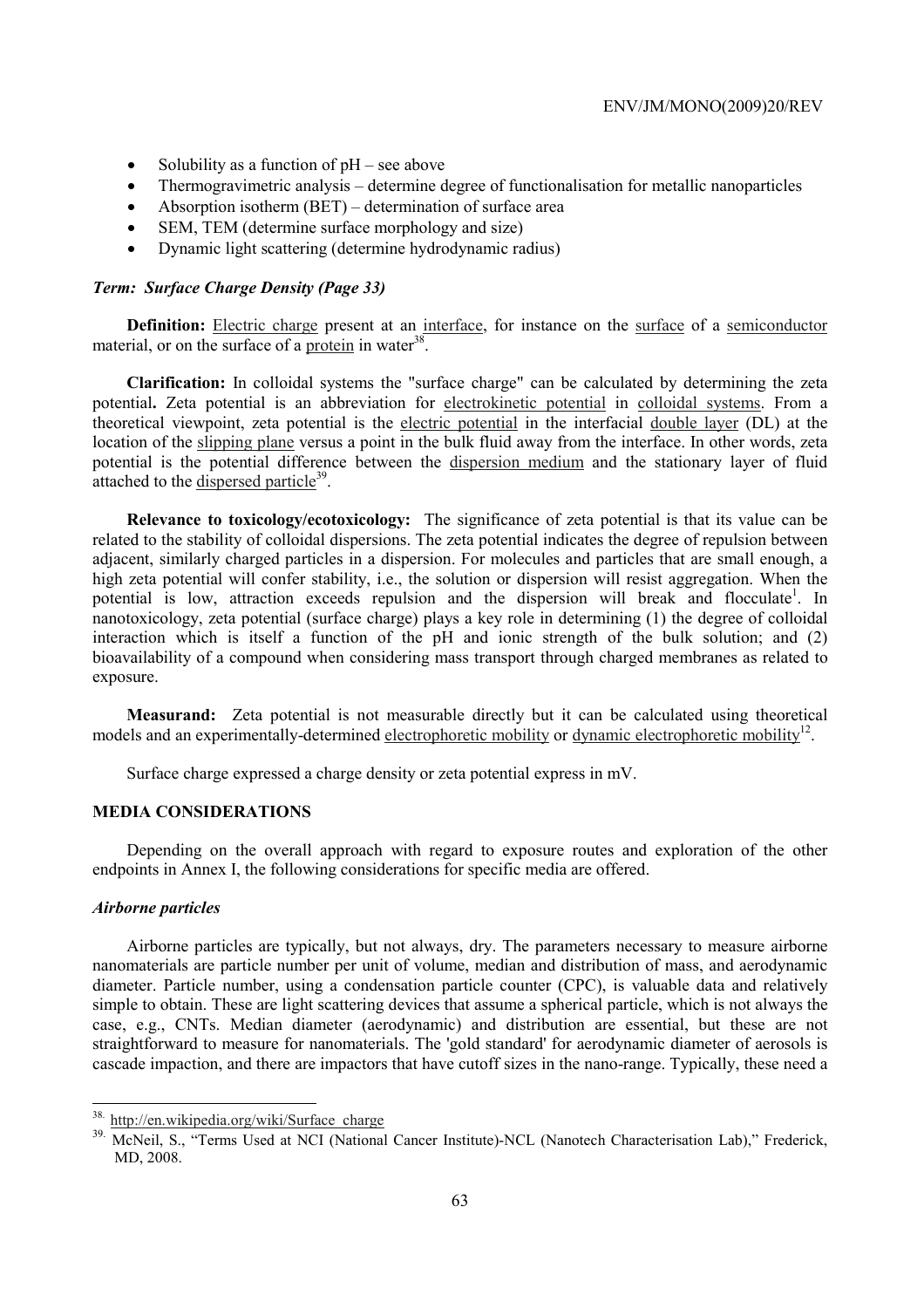lot of air to pass through before the mass can be measured with any accuracy; that limits their utility because nanomaterials simply don't weight very much. None-the-less, an impactor can indicate if there are agglomerates present, which is important. It is also worthwhile to have the filter or slide samples examined under a microscope (EM, for example) to see if the particles measured are really nanomaterials. An SMPS is the typical instrument for size distribution of nanomaterials, but it is not very mobile and is not a common 'lab' piece of equipment. For all these instruments, calibration is key – and is often challenging.

All these need to be measured while the nanomaterial is in the air, because experience has taught that generation methods may alter the characteristics of the particle.

#### *Particles in Aqueous Suspension*

Circumstances where particles exist in an aqueous suspension include certain physical-chemical analysis, contact with an organism (internally or externally) or in an environmental medium.

#### *Water samples*

Investigators are asked to consider examining aqueous based physical-chemical properties in the following aqueous solutions:

- Medium hardness at pH 7 at 3 concentrations (e.g. 10, 1 and 0.1 mg/L for more dispersal materials)
- Medium hardness with pH at 4, 7 and 9
- Low, medium and hard water at pH 7,
- pH 7 with a low, medium and high well described NOM isolate (e.g. Standard Suwannee River Humic Acid (SRHA) @ 1, 5, 10ppm)
- Standardised sea water
- Iso-tonic solution (0.9% w/v NaCl)
- Artificial saliva
- Artificial serum

It is recommended that investigators first examine the particular property using 3 concentrations under consistent conditions. Results of this analysis will inform on the most relevant concentration to be examined in further testing. For all hardnesses, the concentration of all the major ions should be described as well as the specific ionic strength. In addition, pH adjustments should be ideally undertaken with NaOH/HCl, where possible. Natural Organic Matter (NOM) isolate should be well described and taken by reverse osmosis. Ideally a standardised NOM should be used such as SRHA. If ideal test conditions cannot be achieved, then explanations should be provided.

Testing of properties is encouraged under these various media in order that we may better understand the material's behavior under a variety of conditions. Furthermore, investigators are invited to generate data in additional media based on trends observed in results or specific experience or insight.

### *Preparation and Analysis*

Before undertaking testing with nano particles, loosely bound agglomerates should be dispersed using slow agitation.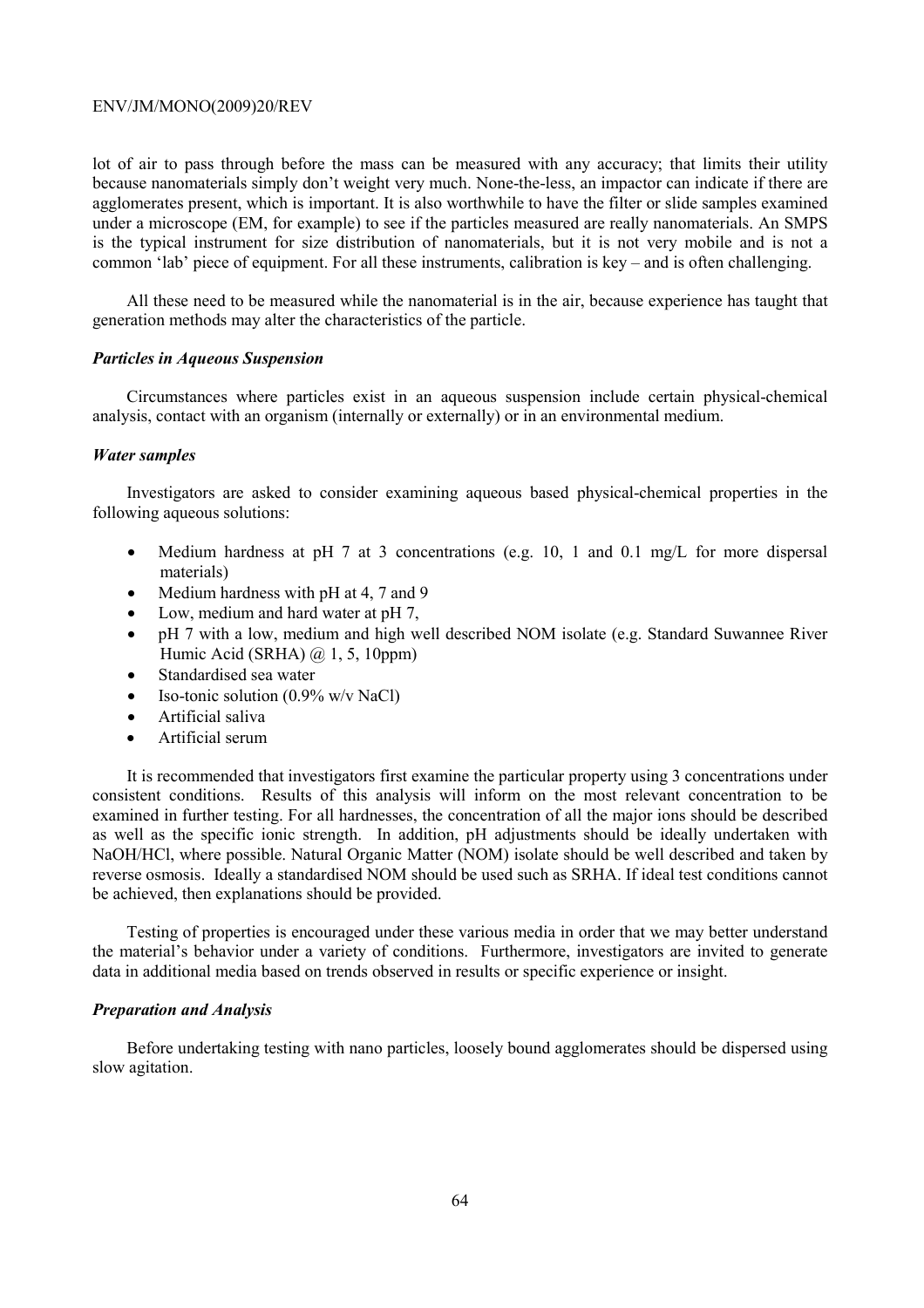## **ANNEX III. DATA SHARING TEMPLATE FORMAT40**

### *Introduction*

 This document is intended to provide guidance to lead sponsors, co-sponsors and other contributors of the OECD Sponsorship Programme of Testing a Representative Set of Manufactured Nanomaterials on how to report their results within the programme. This document is composed of three parts:

- The **first part** describes essential elements to be included in the dossiers in order to facilitate data sharing and comparison as well as essential elements to be included in the templates when reporting results for the different endpoints/characteristics;
- The **second part** contains two examples of robust study template taken from the Screening Information DataSets (SIDS) Dossiers Guidance<sup>41</sup>: i) acute toxicity to fish; ii) mammalian toxicity (repeated dose toxicity). These examples, as well as all the templates in the SIDS guidance, should be further developed with regard to the amount of details that the templates prompt for, and thus there is a need to review and expand the templates to address all the points stated in the first part. Eventually this second part should be expanded to contain the actual updated reporting templates for all endpoints; and
- The **third part** gives guidance on templates for non-standardised test methods.

#### *Data sharing*

 $\overline{a}$ 

 The format of templates used for sharing study results should be standardised to ensure that all relevant information is captured and make it easier for the reader to go through the information. The format should include a thorough description of the material tested, provide a detailed enough study description to enable a clear understanding of how the study was performed and describe the results in detail, so to allow a comparison with other studies and materials.

 Learning from the OECD HPV program as well as other past experiences of reporting test results within several programmes for different kinds of chemicals (e.g. the HPVs, pesticides, biocides and new chemicals), and from REACH, which also integrated these experiences, an appropriate approach seems to be data sharing in form of robust study summaries. The robustness, i.e. the elaboration and recording of all relevant information in detail, must be underlined as exactly this allows the scientific acceptance of the summary studies between stakeholders and between programmes.

 Within the European Union an in-depth discussion on robust study summaries has taken place, leading to the integration of the experience from the industrial chemicals, the pesticides and biocides legislation, in agreed formats for submitting robust study summaries for industrial chemicals and biocides to the authorities. These formats have been implemented as a database, namely the recently developed version 5 of IUCLID. This reporting format might seem complex, however, it resembles directly what a potential registrant would need to provide to the regulatory authorities and, in addition, has the advantage of exploiting IUCLID that is, as well, an accepted tool for data information exchange within the OECD.

<sup>&</sup>lt;sup>40</sup> The Annex III has added in April 2010 as agreed by the WPMN at its  $6<sup>th</sup>$  meeting.

<sup>41 .</sup> http://www.oecd.org/dataoecd/13/17/36045066.pdf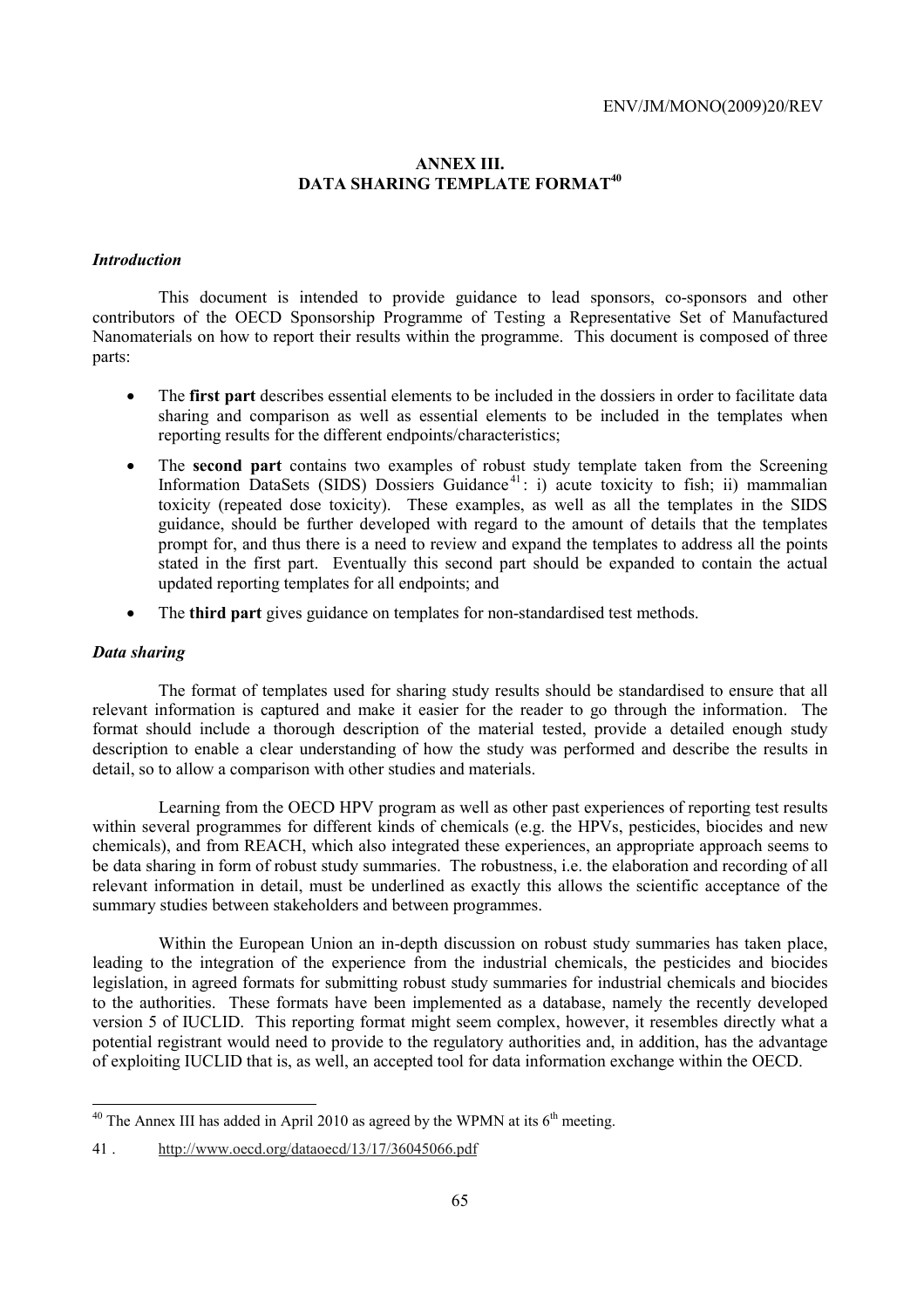In the following, a (possibly) comprehensive list of entries that could be included in such a format is given. Some of these may not be relevant for all nanomaterials, so they might be simply labelled as not applicable in the report on the individual nanomaterial. It is important to keep the order of appearance given, to ensure a direct compatibility with IUCLID.

 On this basis, it would then be possible to generate templates similar to the ones of the OECD SIDS Dossiers, which are compiled in the "Guidance for Completing a SIDS Dossier"<sup>42</sup>.

 Those templates were generated for communicating test results obtained for industrial chemicals and seem to be an excellent starting point for discussing how to best achieve data sharing of studies with nanomaterials. For nanomaterials it is recommended that many fields are extended, e.g. the description of the test-material, including its stability, homogeneity and influence of the media/matrix/vehicle, in order to ensure that the data are really comparable between different studies and materials.

## **PART I: ESSENTIAL ELEMENTS FOR THE DOSSIERS AND TEMPLATES**

The OECD Sponsorship Programme of Testing a Representative Set of Manufactured Nanomaterials on intends to develop dossiers on selected Nanomaterials. In order to help in extracting relevant information from this programme, it is opportune to set a common general structure for these dossiers, which will allow easy extraction of the information as well as comparison among different nanomaterials. On the other hand, this template should serve as a guide for contributors on how to report their results within the programme. According to the *Guidance Manual for the Testing of Manufactured Nanomaterials: OECD's Sponsorship Programme*, the following information should be reported for all tested materials and studies (as appropriate):

#### *I.1 Nanomaterial Information/Identification*

The information given should be sufficient to enable each substance to be identified. If it is not technically possible or if it does not appear scientifically necessary to give information on one or more items below, the reason should be clearly stated.

- Nanomaterial name (chemical name (e.g. IUPAC) and, if different, name from list).
- CAS Number.

- EC number (if available).
- Structural formula/molecular structure.
- Composition of nanomaterial being tested, including degree of purity in %, nature of known impurities including isomers and by-products (in % or ppm) or additive(s) (in ppm or %) (e.g. stabilising agents, surfactants or inhibitors. As appropriate.
- Spectral data (ultra-violet, infra-red, nuclear magnetic resonance or mass spectrum) (If appropriate).

<sup>&</sup>lt;sup>42</sup> See http://www.oecd.org/dataoecd/13/17/36045066.pdf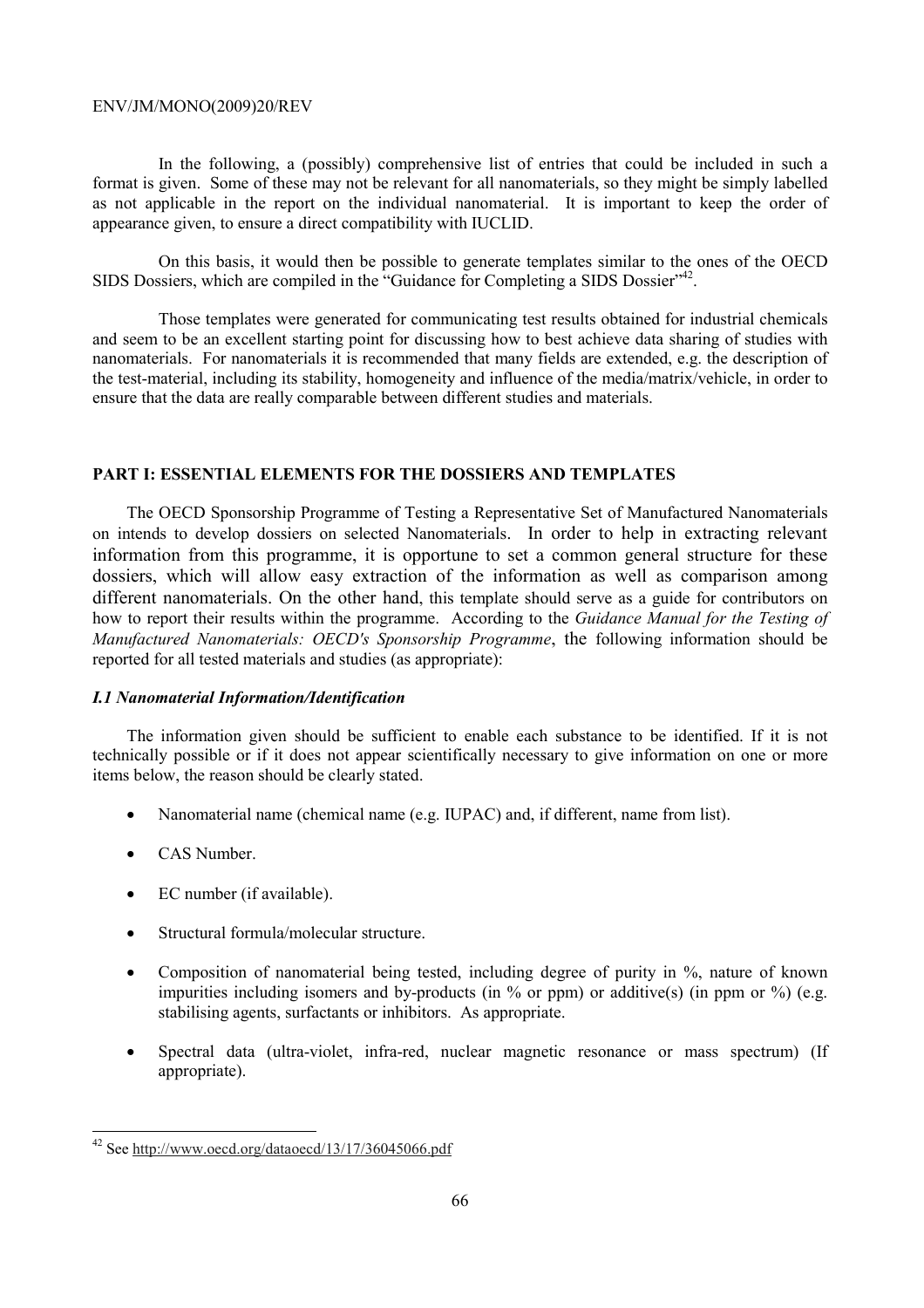- High performance liquid chromatogram, gas chromatogram (If appropriate).
- Description of the analytical methods or the appropriate bibliographical references for the identification of the material and, where appropriate, for the identification of impurities and additives. This information should be sufficient to allow the methods to be reproduced.
- Basic morphology
- Description of surface chemistry (e.g., coating or modification)
- Major commercial uses
- Known catalytic activity
- Method of production (e.g., precipitation, gas phase)
- Producer/provider
- Batch no, and any other information useful to univocally identify the material used

The following properties and characteristics should be reported for all materials and studies (as appropriate).

### *I.2 Physical-Chemical Properties and Material Characterisation*

 The following list is a list of physical-chemical properties that might be relevant to address for nanomaterials, but for the individual nanomaterials an evaluation of the relevance of each property should take place taking into account also stated limits of the applicability of the different tests methods, and the nature of the tested material.

## *Characterisation of the material as on the shelf:*

- Appearance, (if applicable).
- Melting point, (if applicable).
- Density, (if applicable).
- Particle size including size distribution
- n-octanol-water partition coefficient, where relevant
- Water solubility/dispersibility, hydrophilicity
- Solubility/dispersability in organic solvents, oleophilicity
- Auto flammability, (if applicable).
- Flammability, (if applicable).
- Explosiveness, (if applicable).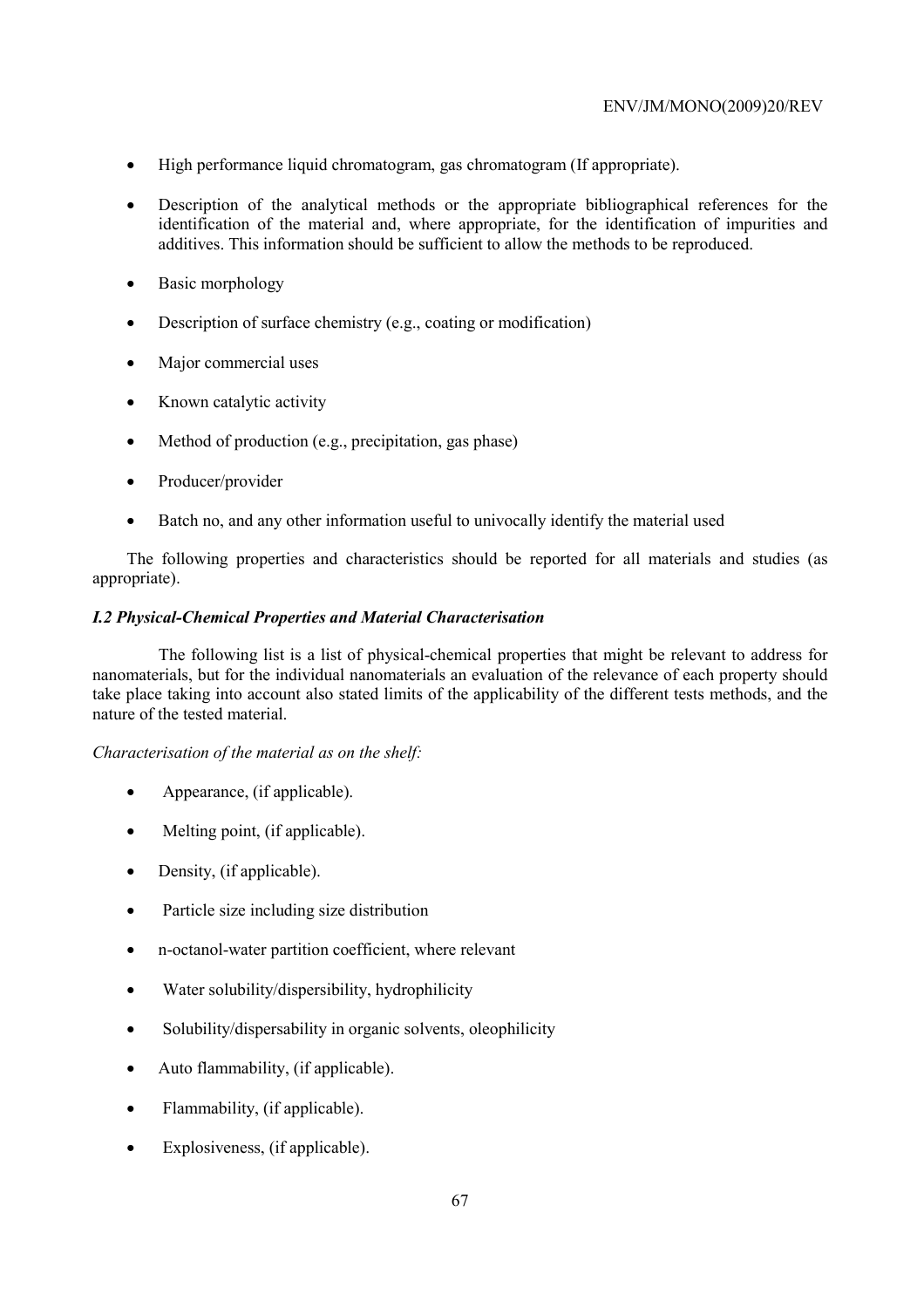- Oxidising properties, (if applicable).
- Oxidation reduction potential
- Stability in organic solvents and identity of relevant degradation products
- Storage stability and reactivity towards container material
- Stability; thermal, sunlight, metals
- pH, (if applicable).
- Dissociation constant, (if applicable).
- Other additional relevant physico-chemical information,( where available)
- Agglomeration/aggregation
- Crystalline phase
- Crystallite and grain size
- Aspect ratio, shape, (from e.g. TEM, SEM)
- Specific surface area
- Zeta potential (surface charge)
- Surface chemistry (where appropriate)
- Stability and homogeneity (on the shelf, in water/organic solvents)
- **Dustiness**
- Porosity, pore density
- Photocatalytic activity
- Pour density
- Radical formation potential
- Catalytic activity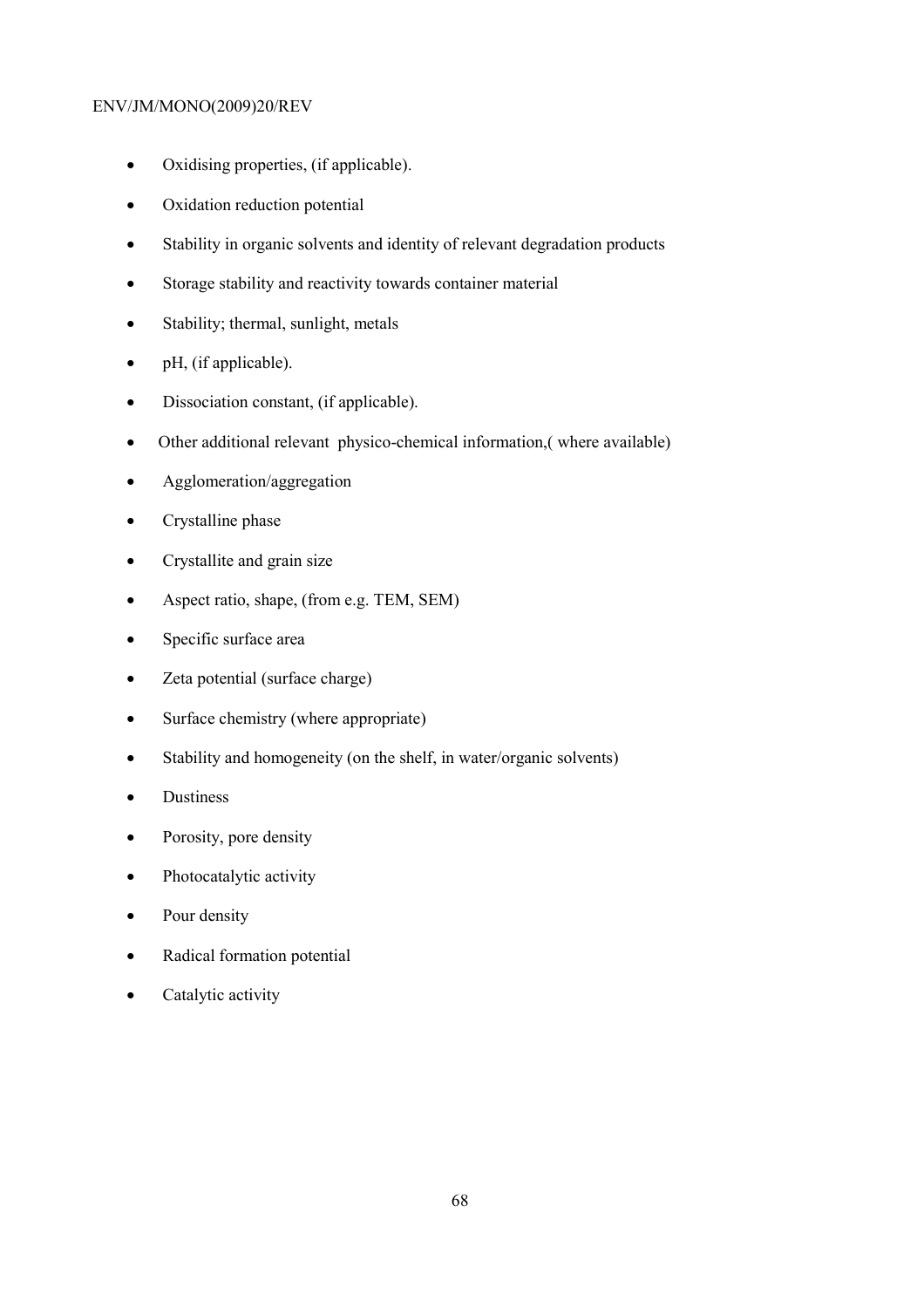*Characterisation, homogeneity and stability of prepared test items***<sup>43</sup>***in respective media (as appropriate):* 

- Test item preparation protocol, conditioning (for test media, test matrices as used for toxicological assessment and fate analysis), homogeneity (minimum sample intake), short term stability
- Physical chemical properties:
	- − composition/purity
	- size and size distribution
	- − agglomeration/ aggregation
- Zeta-Potential
- Biophysical properties (as appropriate):
	- − protein binding/corona characterisation
	- residence times
	- − adsorption enthalpy
	- − conformation changes on binding

## *I.3 Endpoints*

The following endpoints should be addressed for all nanomaterials as appropriate.

## *Environmental Fate and behaviour*

- **Stability** 
	- − Phototransformation in air
	- − Hydrolysis
	- − Phototransformation in water
	- − Dispersion stability in water
	- − Abiotic degradability and fate (other)
- Biodegradation (as appropriate, depending on the material).
	- − Biodegradation in water: screening tests

 $\overline{a}$ <sup>43</sup> This is intended to assess how sample preparation procedures and media may influence the properties and behaviour of the nanomaterials and the results of subsequent testing.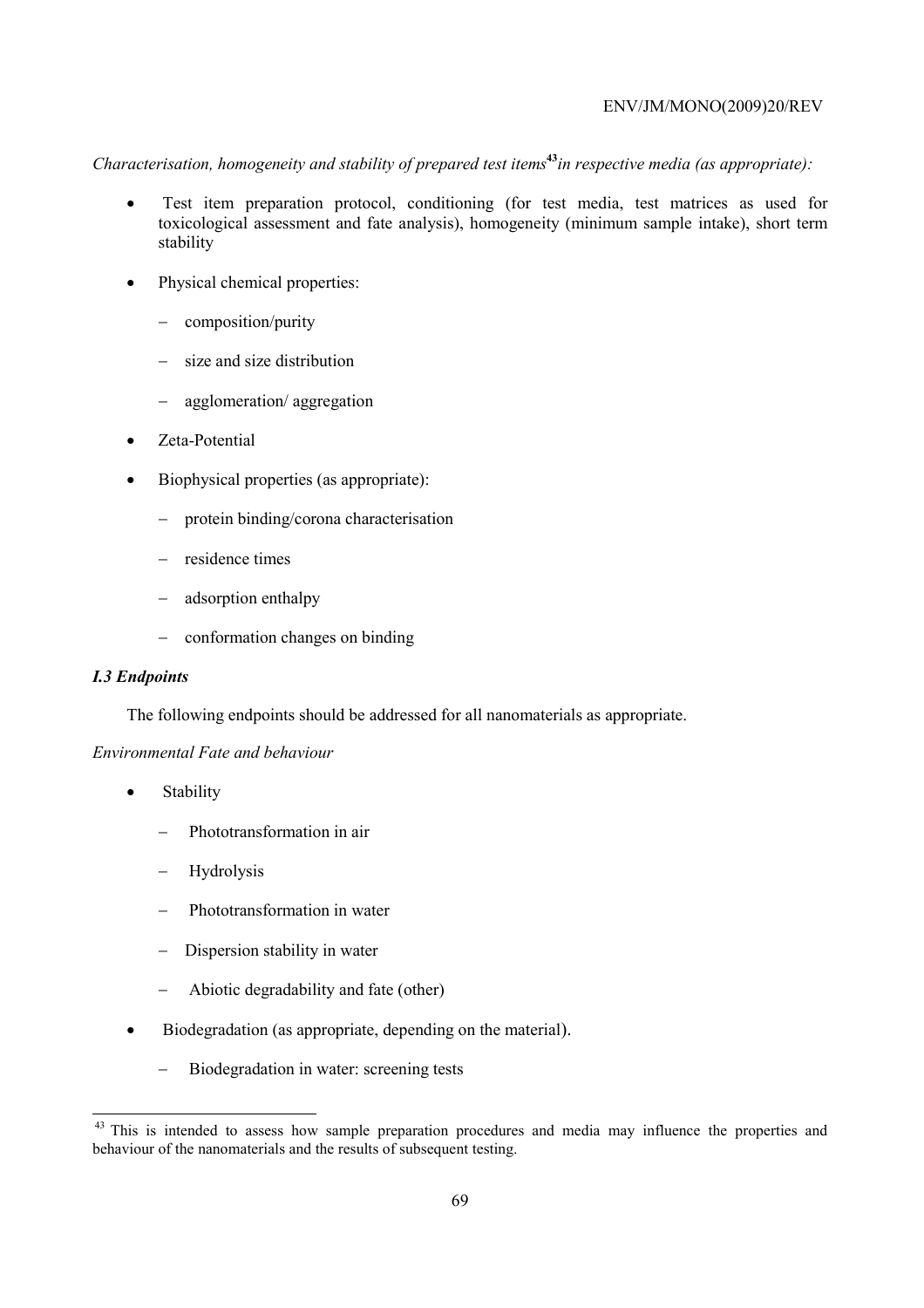- − Biodegradation in water and sediment: simulation tests
- − Biodegradation in soil
- − Identification of degradation product(s)
- − Sewage treatment simulation testing
- Bioaccumulation (as appropriate, depending on the material).
	- − Bioaccumulation: aquatic/sediment
	- − Bioaccumulation: terrestrial
- Transport and distribution
	- − Adsorption/desorption
	- − Other distribution data
- Other relevant information (when available)

## *Environmental Toxicity*

- Aquatic toxicity
	- Short-term toxicity to fish
	- Long term toxicity to fish
	- Short term toxicity to aquatic invertebrates
	- Long term toxicity to aquatic invertebrates
	- Toxicity to aquatic algae and cyanobacteria
	- − Sediment toxicity
	- − Terrestrial toxicity
- Toxicity of soil macroorganisms except arthropods
- Toxicity to terrestrial arthropods
	- − Toxicity to soil microorganisms
- Additional ecotoxicological information

## *Mammalian Toxicity*

(As appropriate)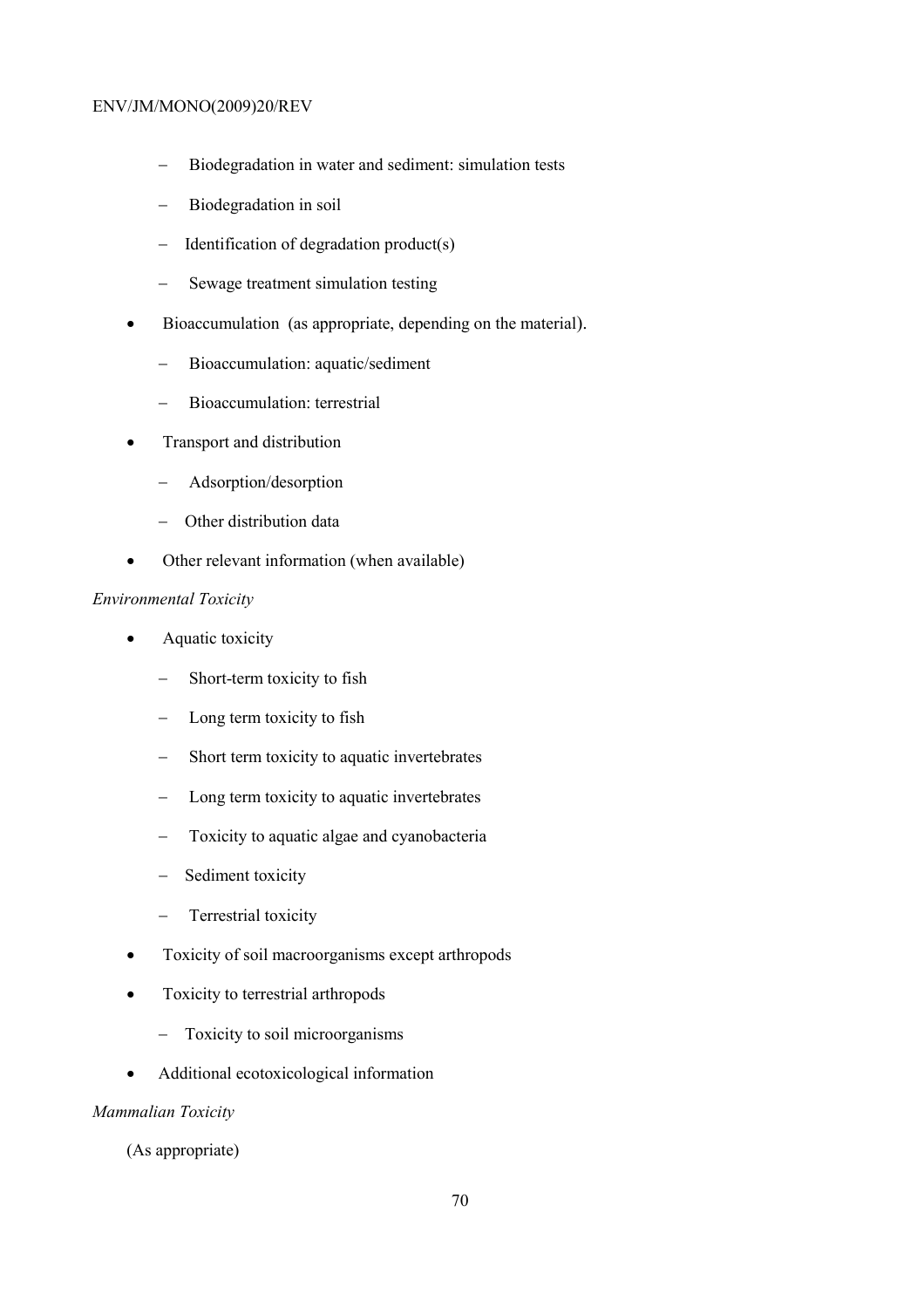- Pharmacokinetics, ADME
	- − Basic toxicokinetics
	- − Dermal absorption
- Acute toxicity
	- − Acute toxicity: oral
	- − Acute toxicity: inhalation
	- − Acute toxicity: dermal
	- − Acute toxicity: other routes
- Irritation/corrosion
	- Skin irritation/corrosion
	- − Eye irritation
- Sensitisation
	- − Skin sensitisation
- Repeated dose toxicity
	- − Repeated dose toxicity: oral
	- − Repeated dose toxicity: inhalation
	- − Repeated dose toxicity: dermal
- Genetic toxicity
	- − Genetic toxicity *in vitro*
	- − Genetic toxicity *in vivo*
- Toxicity to reproduction
	- − Toxicity to reproduction
	- − Developmental toxicity/teratogenicity
	- − Toxicity to reproduction: other tests
- Specific investigations:
	- − Neurotoxicity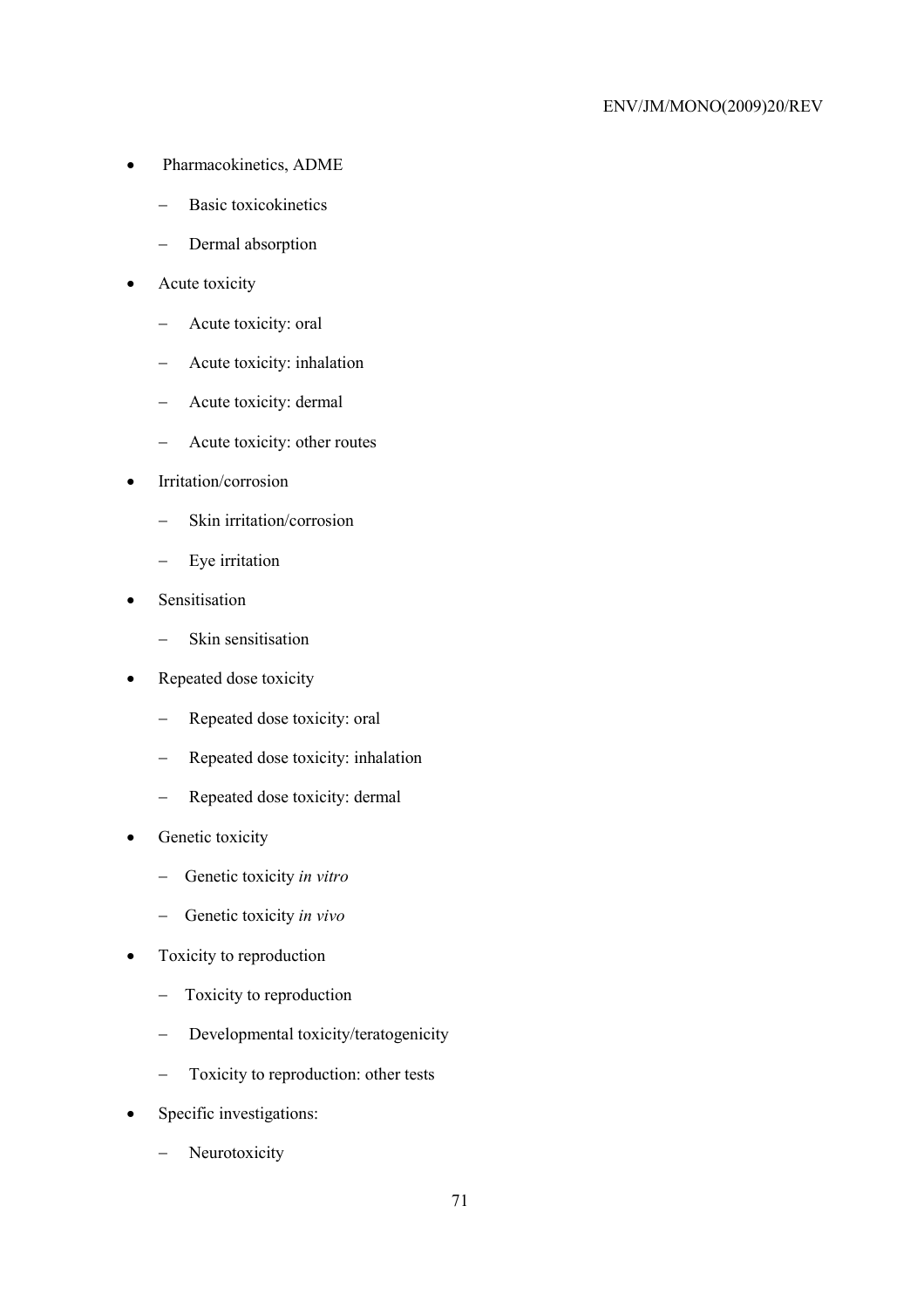- − Immunotoxicity
- − Other Specific Investigations
	- − Phototoxicity
	- − Blood compatibility/ blood toxicity
	- − Cardiovascular toxicity
- − Other test data
- − Chronic Toxicity
- − Exposure related to humans

## *I.4 Material Safety*

To ensure appropriate and safe handling of the material, information on the following properties should be investigated and adequately addressed:

- Flammability
- Explosivity
- Incompatibility

# *I.5 Appearance and organisation of the study reports*

## *General appearance of the templates*

Within each study, the following sections should be included:

- Test material identification (on the shelf, as before)
- Test materials details, test item preparation, conditioning protocols, characterisation and stability (free text describing any relevant details)
- **Methods**
- Test conditions
- Results
- Discussion/Remarks
- **Conclusion**
- **References**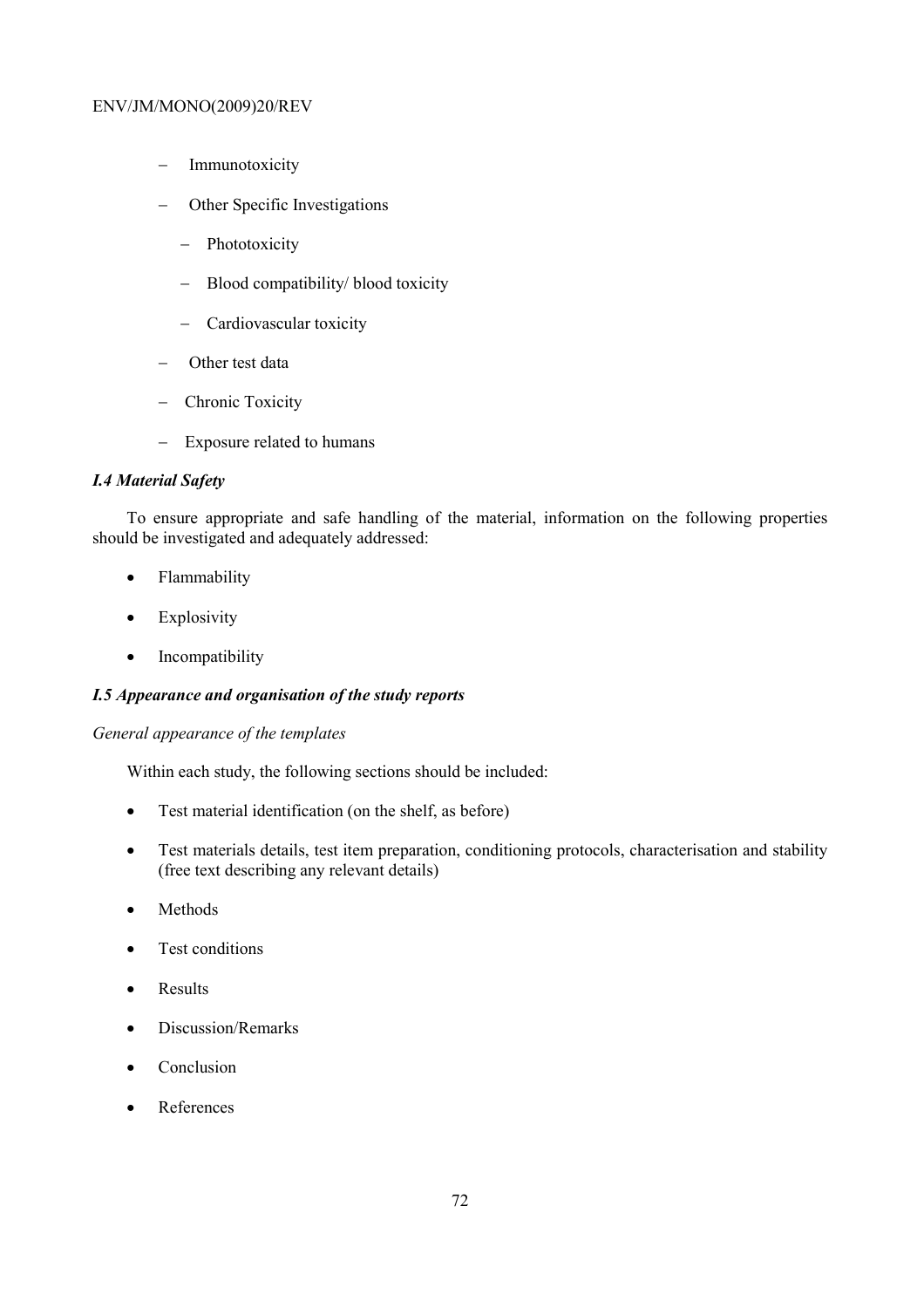# *Test material section*

The following details should be given in the test material sections:

- Nanomaterial name
- CAS number
- EC number, if available
- Structural formula / molecular structure
- Composition of the nanomaterial being tested (including purity, impurities or additives)
- Characteristics / Identifiers specific to nanomaterials
	- − Characterisation, homogeneity and (short term) stability of prepared test items:
		- − Test item preparation protocol, conditioning (for test media, test matrices as used for toxicological assessment and fate analysis), homogeneity (minimum sample intake), short term stability
		- − Physical chemical properties:
			- − composition/purity
			- − size and size distribution
			- − agglomeration/ aggregation
			- − Zeta-Potential
		- − Biophysical properties:
			- − corona characterisation
			- − residence times
			- − adsorption enthalpy
			- − conformation changes on binding
		- − Other relevant information

### *Methods section*

The following details should be given in the methods sections:

- Test guideline
- Year of the test guideline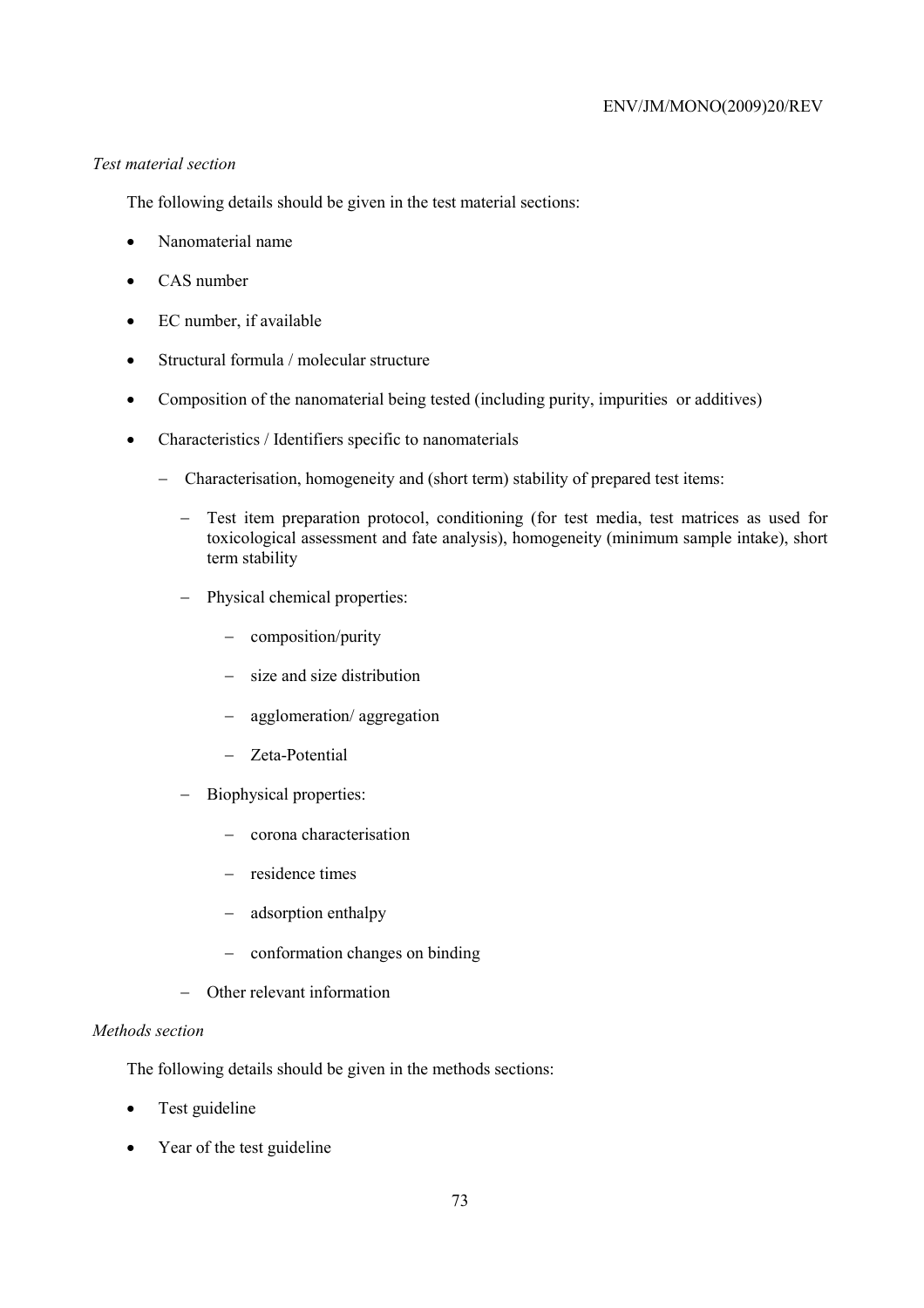- Modifications of the guideline
- Species / Strain
- Exposure route
- **Exposure duration**
- GLP
- Analytics (in particular, analytical verification of doses or concentrations)
- **Statistics**
- Any other relevant information

## *Test conditions section*

The following details should be given in the test conditions section:

- Description of the test item preparation protocol
- Description of the test item
- Description of the test vehicle/media/matrix
- Homogeneity and stability in test media and conditions

### *Results section*

The following details should be given in the in results section:

• According to the guidance on SIDS dossiers a detailed description of all relevant findings

### *Discussion/remarks section*

The following details should be given in the in discussion/remarks section:

• This section should describe how the results were used and interpreted to reach the conclusions. In particular, it should address whether and how any conclusion on "classification or nonclassification" for the addressed endpoint can be derived from this particular study results.

## *Conclusions section*

The following details should be given in the in the conclusions section:

• The study authors conclusion as well as the sponsor's conclusion are stated

### *Reference section*

The following details should be given in the in the reference section: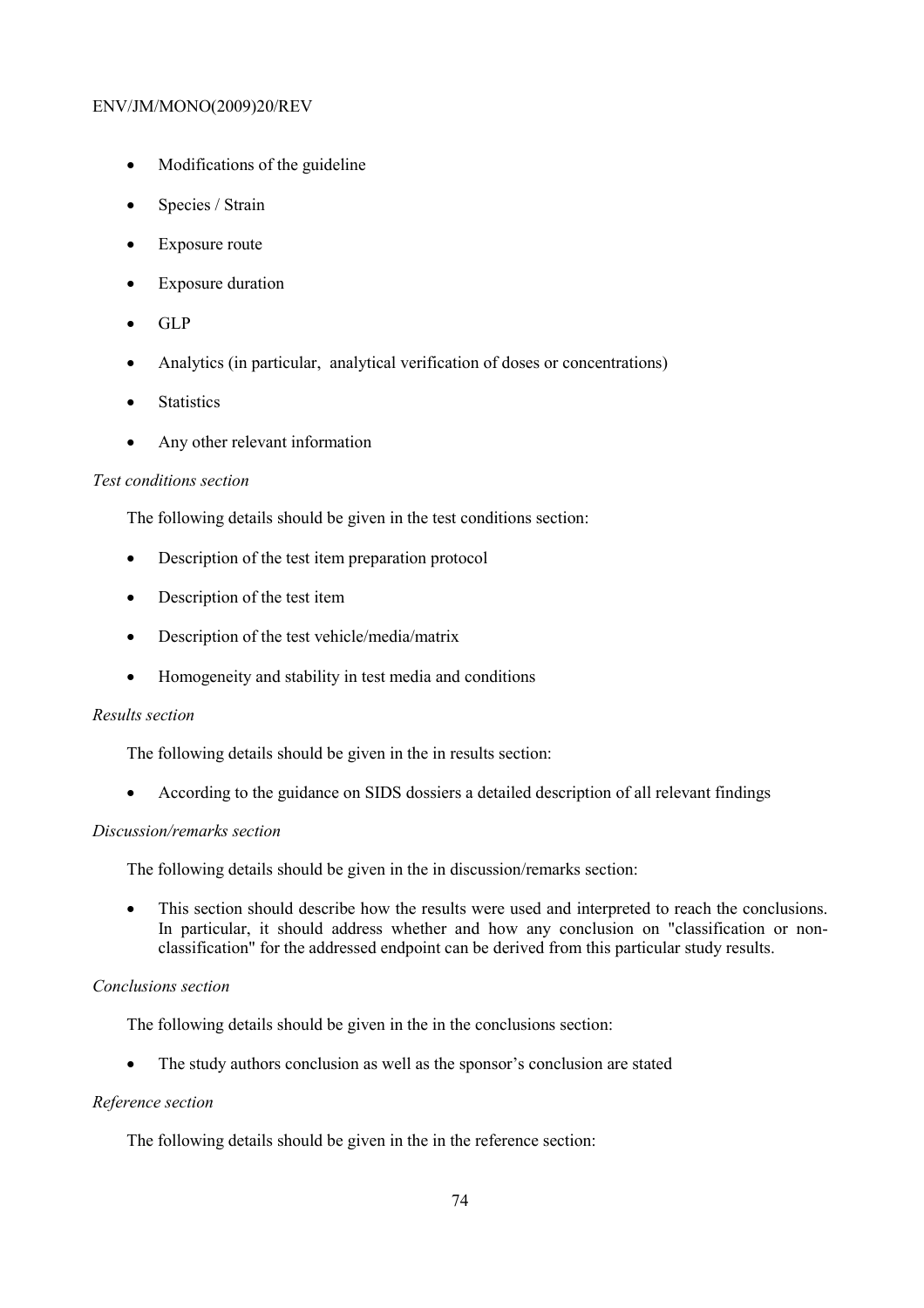- Identity of testing laboratory
- Reference to study number,
- Report number
- Report date

The information given above is illustrated in part two of this document where some examples of how the information is collected and presented are given.

### **PART II: EXAMPLES**

These examples, focusing on a few end-points: acute toxicity to fish and repeated dose toxicity, have been reviewed and expanded to address the details and points stated in Part I and its structure aligned with it. The remaining the templates in the SIDS guidance would also need to be similarly modified.

### *Example: Acute toxicity to fish*

In the following, a **draft** template for reporting the outcome of the study on acute toxicity to fish, which was taken from the Screening Information DataSets (SIDS) Dossiers Guidance and adapted for this programme is shown:

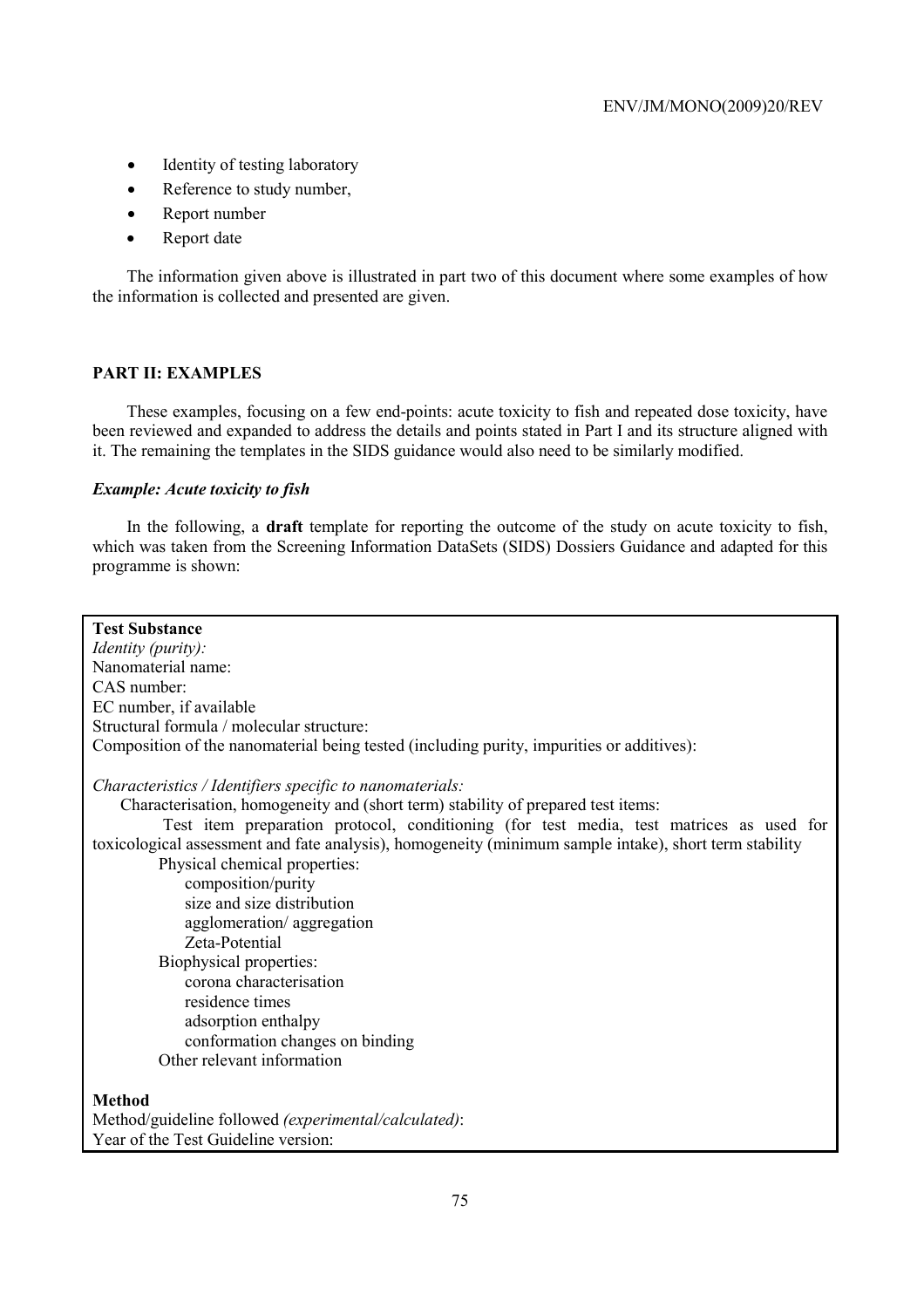Test type *(static, semi-static, flow-through, field observation):*  Year *(study performed):* GLP:  $Yes [ ] No [ ]$ Species/Strain/Supplier: Analytical Monitoring: Exposure period*[Duration]:*  Doses/concentration levels: Frequency of treatment: Control group and treatment: Post exposure observation period: Statistical methods: Other relevant information:

**Test Conditions**: (*Detail and discuss any significant protocol deviations, and detail differences from the guideline followed including the following as appropriate:* 

• *Test Item* 

 *Description of the test item preparation protocol Description of the test item Description of the test vehicle/media/matrix Homogeneity and stability in test media and conditions* 

- *Test fish (Age/length/weight, loading, pretreatment):*
- *Test conditions, for example:* 
	- ♦ *Dilution water source:*
	- ♦ *Dilution water chemistry (hardness, alkalinity, pH, TOC, TSS, salinity):*
	- *Stock and test solution and how they are prepared:*
	- *Concentrations dosing rate, flow-through rate, in what medium:*
	- $Vehicle/solvent$  and concentrations:
	- Stability of the test chemical solutions:
	- *Exposure vessel type (e.g., size, headspace, sealed, aeration, lighting, # per treatment):*
	- *Number of replicates, fish per replicate:*
	- Water chemistry in test (D.O., pH) in the control and one concentration where effects were  *observed:*
- *Test temperature range:*
- *Method of calculating mean measured concentrations (i.e. arithmetic mean, geometric mean, etc.) :*

# **Results**

Nominal concentrations *(as mg/L):* Measured concentrations *(as mg/L):* Unit *(results expressed in what unit):* Element value *(e.g. LC<sub>50</sub>, LC<sub>0</sub>, LL<sub>50</sub>, or LL<sub>0</sub> at 48, 72 and 96 hours, etc., based on measured or nominal: concentrations):*  Statistical results *(as appropriate*): Effect concentration instead of element value (or appropriate metrics)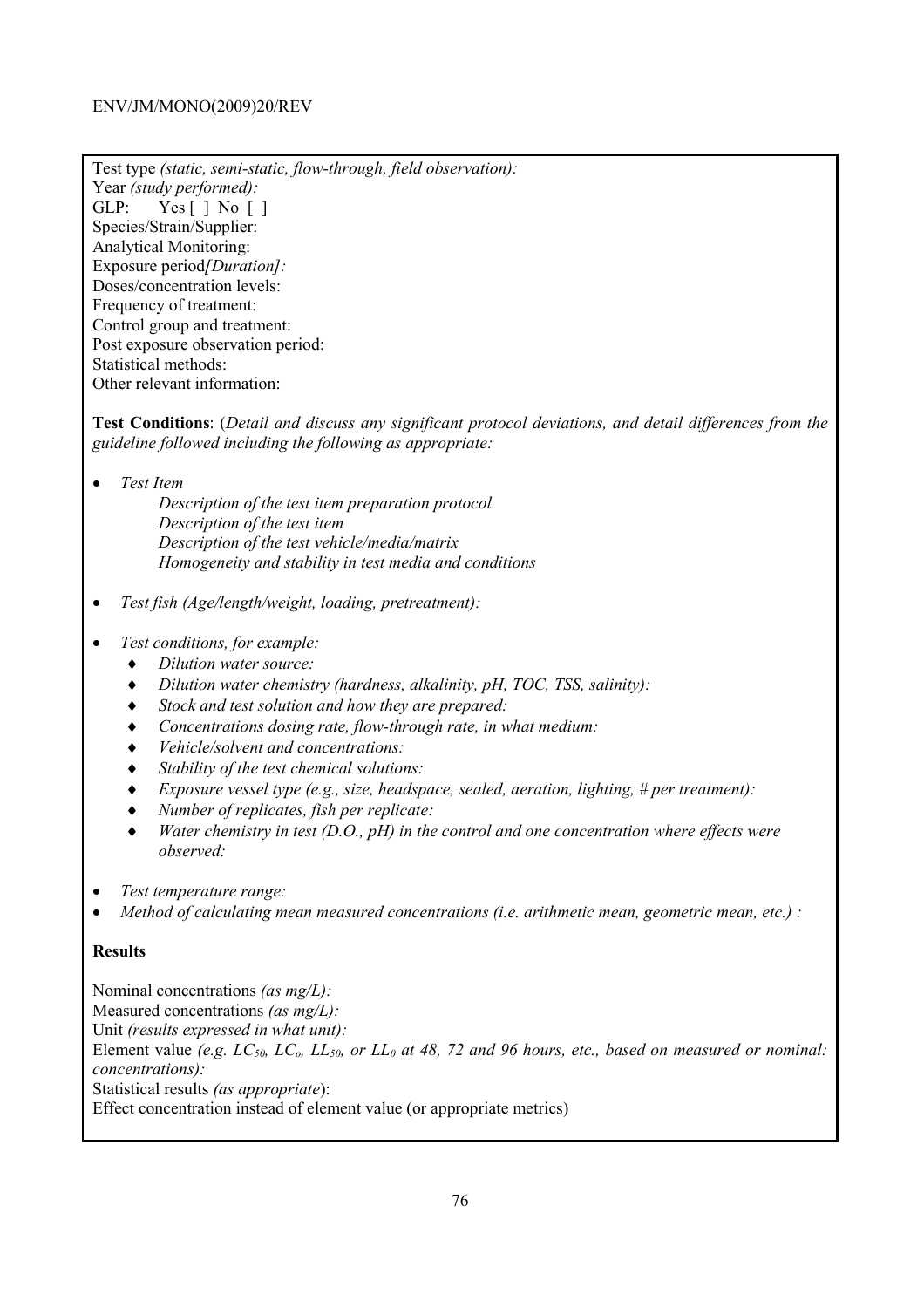Remarks **(***Discuss if the effect concentration is greater than the solubility of the substance in the test medium. Describe additional information that may be needed to adequately assess data for reliability and use, including the following:* 

- *Biological observations:*
- *Table showing cumulative mortality:*
- *Lowest test substance concentration causing 100% mortality:*
- *Mortality of controls:*
- *Abnormal responses:*
- *Reference substances (if used) results:*
- *Any observations, such as precipitation that might cause a difference between measured and nominal values:*
- *length of (and effects observed during) post-exposure observation period*
- *basis for effect, if known*

## **Conclusions**

**Discussion/Remarks on the conclusions:** *(Describe how the results were used and interpreted to reach the conclusions. In particular, it should address whether and how any conclusion on "classification or non-classification" for the addressed endpoint can be derived from this particular study results.* Remarks: *(Identify source of comment)* 

# **Reliability**

*(Data reliability code, e.g. Klimisch code, if used, possibly a flag for 'key study')* 

Remarks: *(The rationale for the reliability code should be described clearly as should the process by which the "Reliability" decision was made)* 

**References** *(Free Text) including:*

 Identity of testing laboratory Reference to study number, Report number Report date

### **Other**

Last changed: *(administrative field for updating)*  Order number for sorting: *(administrative field)* 

Remarks *(Use for any other comments necessary for clarification.)*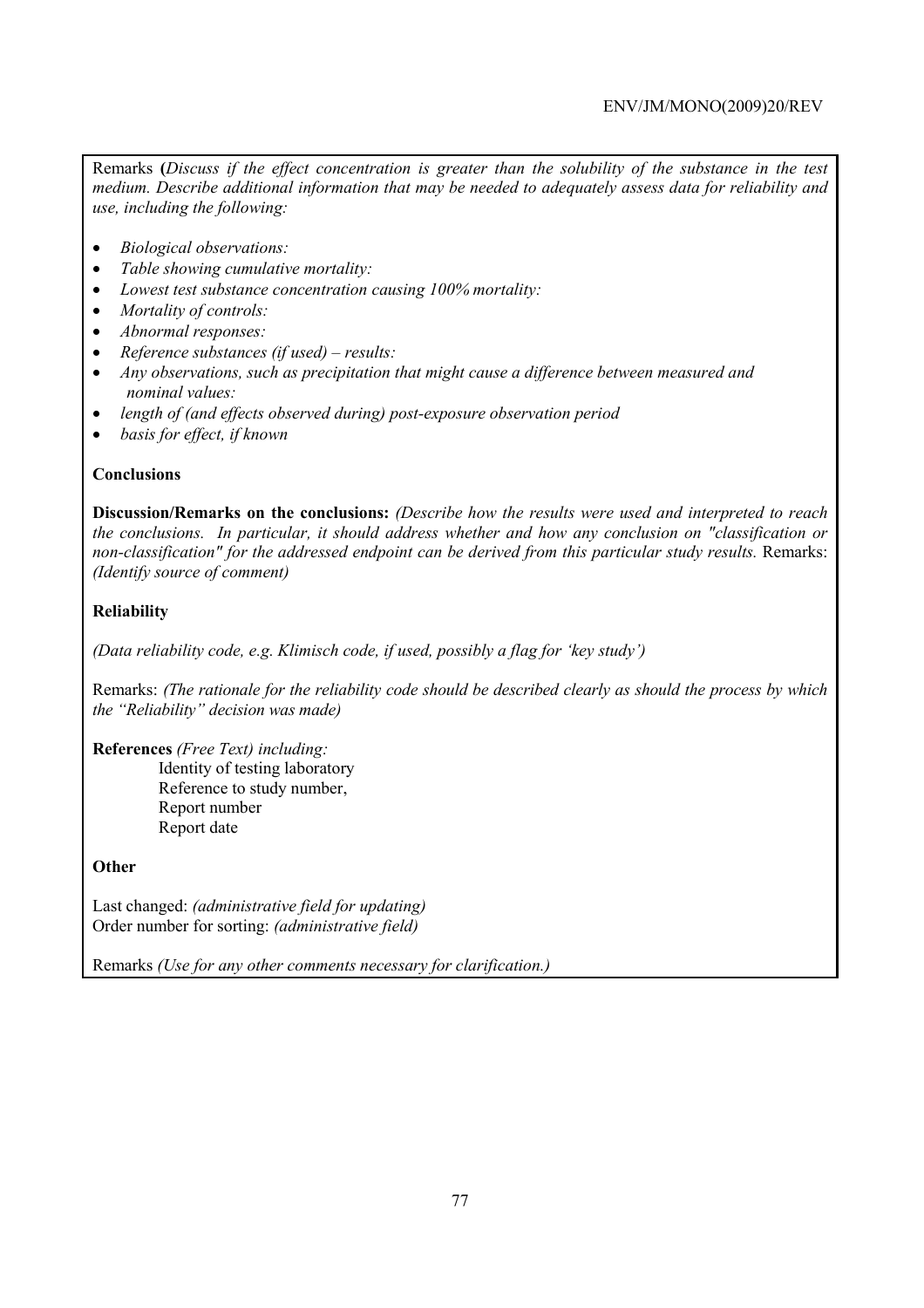In the following, a **draft** template for reporting the outcome of the study on acute toxicity to fish, which was taken from the Screening Information DataSets (SIDS) Dossiers Guidance and adapted for this programme is shown:

#### *Example: Mammalian Toxicity: Repeated Dose Toxicity*

**Test Substance**  *Identity (purity):* Nanomaterial name: CAS number: EC number, if available Structural formula / molecular structure: Composition of the nanomaterial being tested (including purity, impurities or additives): *Characteristics / Identifiers specific to nanomaterials:*  Characterisation, homogeneity and (short term) stability of prepared test items: Test item preparation protocol, conditioning (for test media, test matrices as used for toxicological assessment and fate analysis), homogeneity (minimum sample intake), short term stability Physical chemical properties: composition/purity size and size distribution agglomeration/ aggregation Zeta-Potential Biophysical properties: corona characterisation residence times adsorption enthalpy conformation changes on binding Other relevant information **Method**  Method/guideline followed: Year of the Test Guideline version: Modifications/deviations of the test guideline (if any): Test type: Year (*study performed*): Species: Strain: Route of administration, oral (gavage, drinking water, and feed), dermal, inhalation (aerosol, vapour, gas, particulate), other: Exposure period: GLP: Yes [ ] No [ ] Duration of test: Doses/concentration levels: Sex: Frequency of treatment: Control group and treatment: Post exposure observation period: Statistical methods: Other relevant information: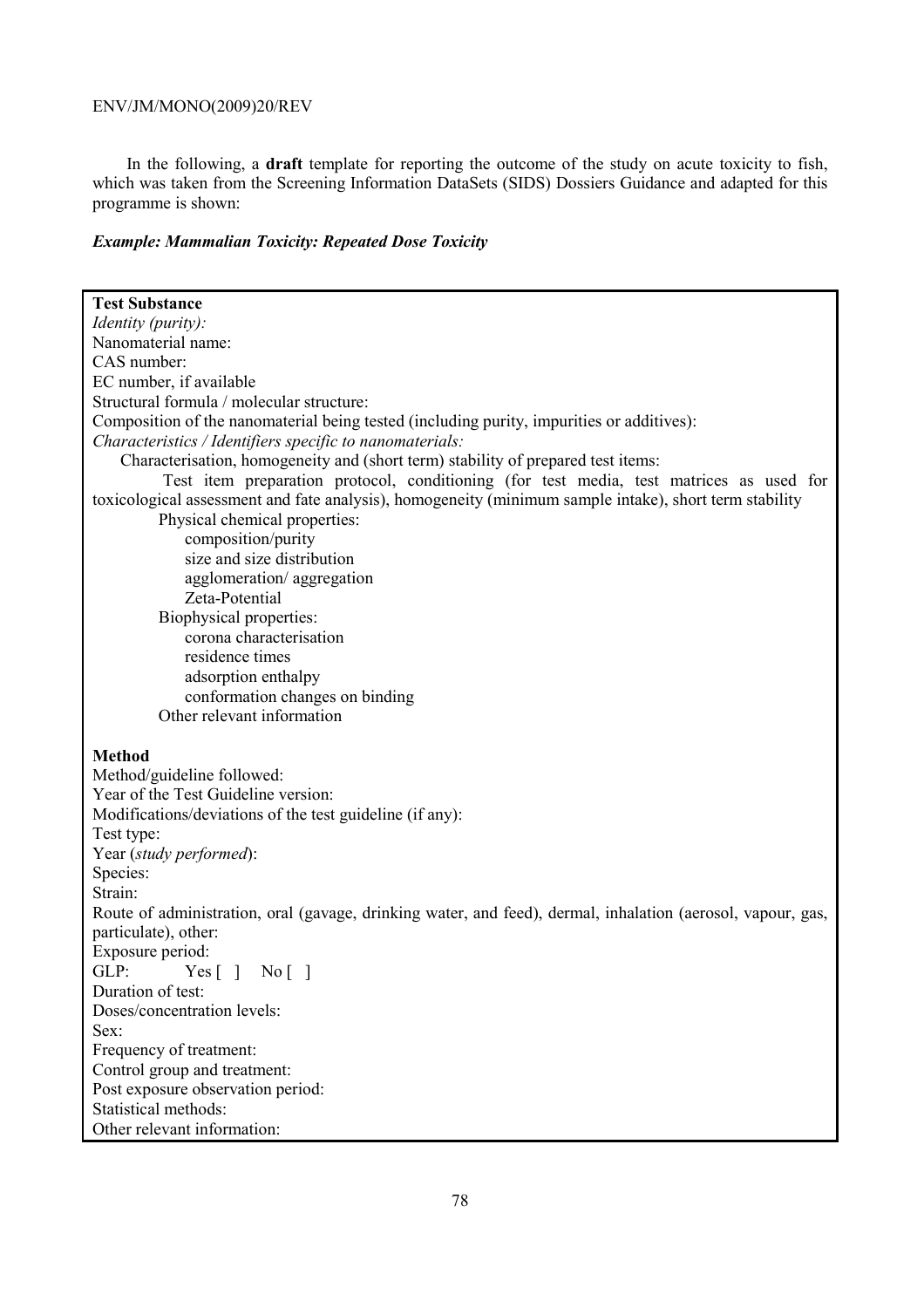**Test Conditions** (*Detail and discuss any significant protocol deviations and detail differences from the guideline followed including the following as appropriate):* 

 *Test Item* 

 *Description of the test item preparation protocol Description of the test item Description of the test vehicle/media/matrix Homogeneity and stability in test media and conditions* 

- *Test Subjects* 
	- $Age$  *at study initiation:*
	- ♦ *No. of animals per sex per dose:*
- *Study Design* 
	- ♦ *Vehicle:*
	- Satellite groups and reasons they were added:
	- *Data on positive controls (if used)*
	- ♦ *Clinical observations performed and frequency (clinical pathology, functional observations,*

*etc.):* 

♦ *Organs examined at necropsy (macroscopic and microscopic):* 

## **Results**

NOAEL (NOEL): LOAEL (LOEL): Actual dose received by dose level by sex (if known): Toxic response/effects by dose level: Statistical results (as appropriate)

Discussion/Remarks on the results: *(Describe additional information that may be needed to adequately assess data for reliability and use, including the following if available. Provide at a minimum qualitative descriptions of elements where dose effect related observations were seen):* 

- *Body weight:*
- *Food/water consumption:*
- *Description, severity, time of onset and duration of clinical signs:*
- *Ophthalmologic findings incidence and severity:*
- *Haematological findings incidence and severity:*
- *Clinical biochemistry (including urinanalysis) findings incidence and severity:*
- *Mortality and time to death:*
- *Gross pathology incidence and severity:*
- *Organ weight changes:*
- *Histopathology incidence and severity* :
- *Neurobehaviour observations (if appropriate)*

### **Conclusions**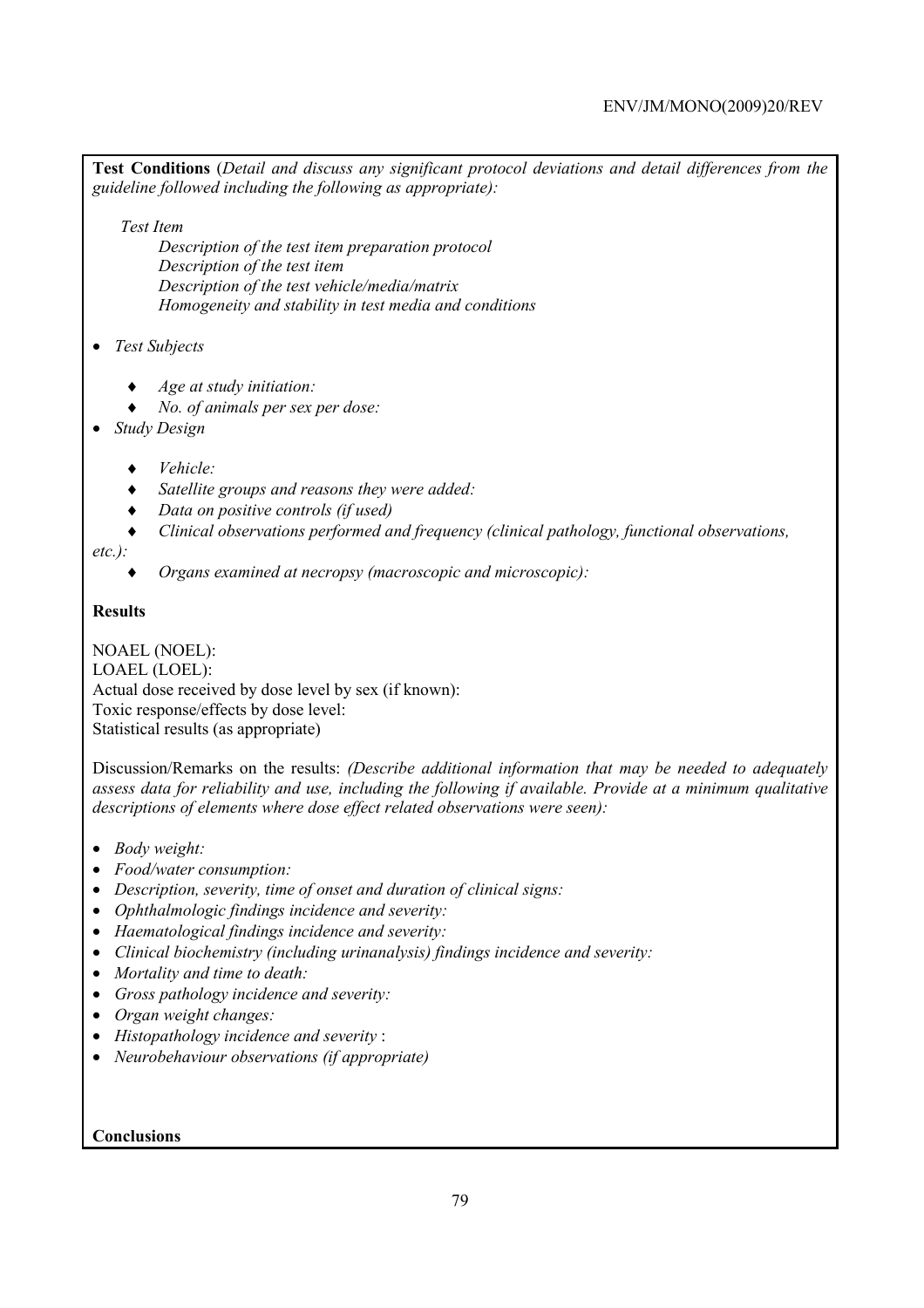**Discussion/Remarks on the conclusions:** *(Describe how the results were used and interpreted to reach the conclusions. In particular, it should address whether and how any conclusion on "classification or non-classification" for the addressed endpoint can be derived from this particular study results.* Remarks: *(Identify source of comment)* 

### **Reliability**

*(Data reliability code, e.g. Klimisch code, if used, possibly a flag for 'key study')* 

Remarks: *(The rationale for the reliability code should be described clearly as should the process by which the "Reliability" decision was made)*

**References** *(Free Text,) including:*  Identity of testing laboratory Reference to study number, Report number Report date

### **Other**

Last changed: *(administrative field for updating)*  Order number for sorting: *(administrative field)* 

Remarks *(Use for any other comments necessary for clarification.)* 

## **PART III: DRAFT PROPOSAL FOR DATA SHARING FORMAT FOR NON-STANDARDISED TEST METHODS**

The information collected in the template for non-standardised methods should be, as far as possible, in line with the information required for the standardised methods.

#### *Test substance identification:*

(as far as possible, as in part I)

- Nanomaterial name (chemical name (e.g. IUPAC) and, if different, name from list)
- CAS Number
- Structural formula/molecular structure.
- Composition of nanomaterial being tested, including degree of purity in %, nature of known impurities including isomers and by-products (in  $\%$  or ppm) or additive(s) (in ppm or  $\%$ ) (e.g. stabilising agents, surfactants or inhibitors. As appropriate.
- Basic morphology
- Description of surface chemistry (e.g., coating or modification)
- Major commercial uses
- Known catalytic activity
- Method of production (e.g., precipitation, gas phase)
- Producer/provider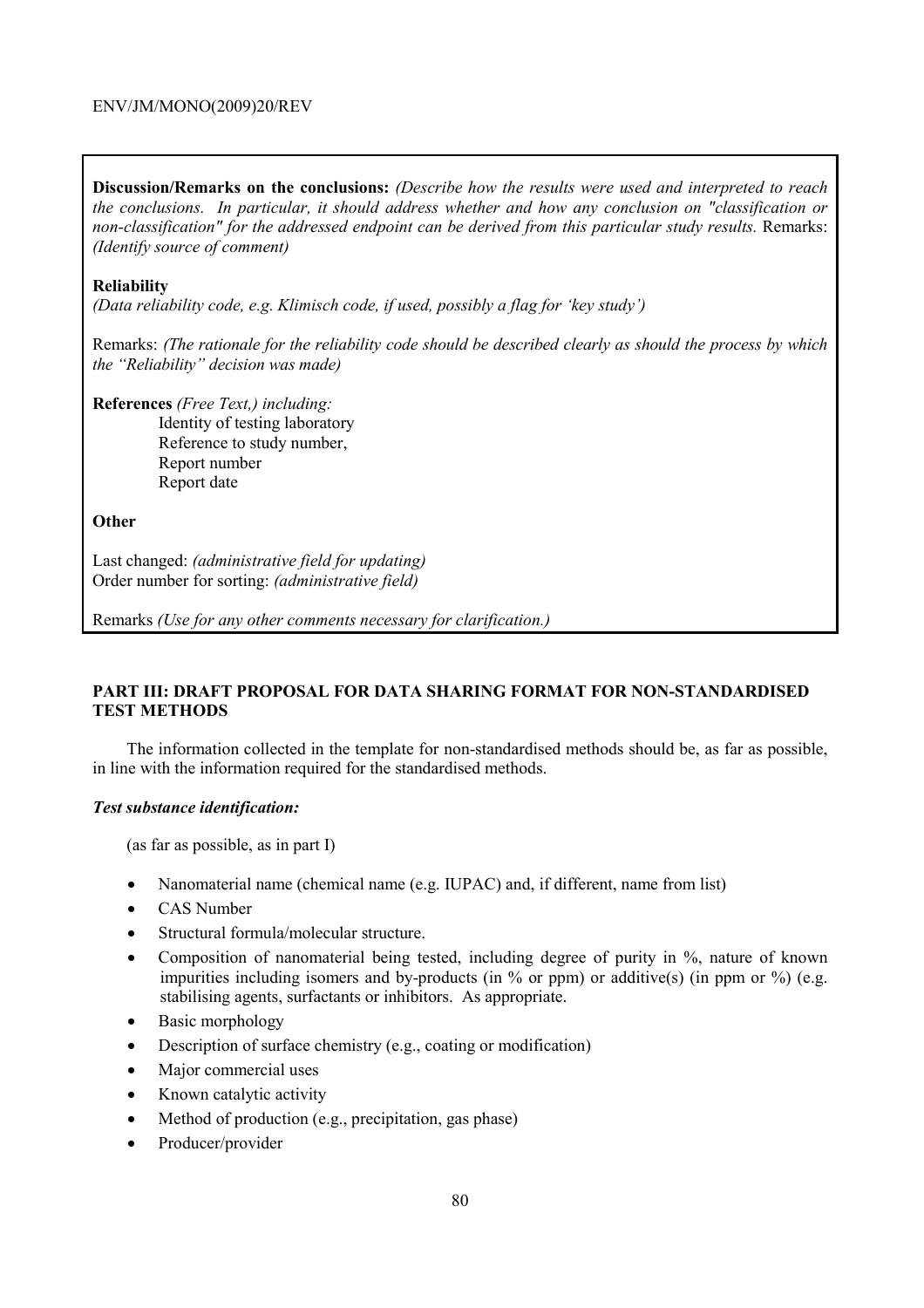- *Batch no, and any other information* useful to univocally identify the material used
- Other relevant information

# *Test substance characterisation44:*

# *Research Field*

- **Characterisation**
- Physico-chemical properties
- Environmental Fate
- Ecotoxicology
- Toxicology
- Exposure Assessment Environment (including environmental safety)
- Exposure Assessment Human (including workplace safety)

## *Study result type:*

- Experimental result
- Estimated by calculation
- Read-across
- QSAR
- Other

# *Method*

- *In vitro* 
	- − Test system:
- *In vivo* 
	- − Species:
- Sample administration
- Exposure route
- **Exposure duration**
- Description of the method and give justification, e.g. "no guidelines available" or "methods used comparable to guidelines xy, or other.
- Analytics (in particular, analytical verification of doses or concentrations)
- **Statistics**
- Any other relevant information

# *Test conditions45:*

 $\overline{a}$ 

- Description of the test item preparation protocol
- Description of the test item

<sup>&</sup>lt;sup>44</sup> As far as possible, as in part I and, if available, both for the material as "on the shelf" and for the prepared test item.

 $45$  See also Part I (page 66-75).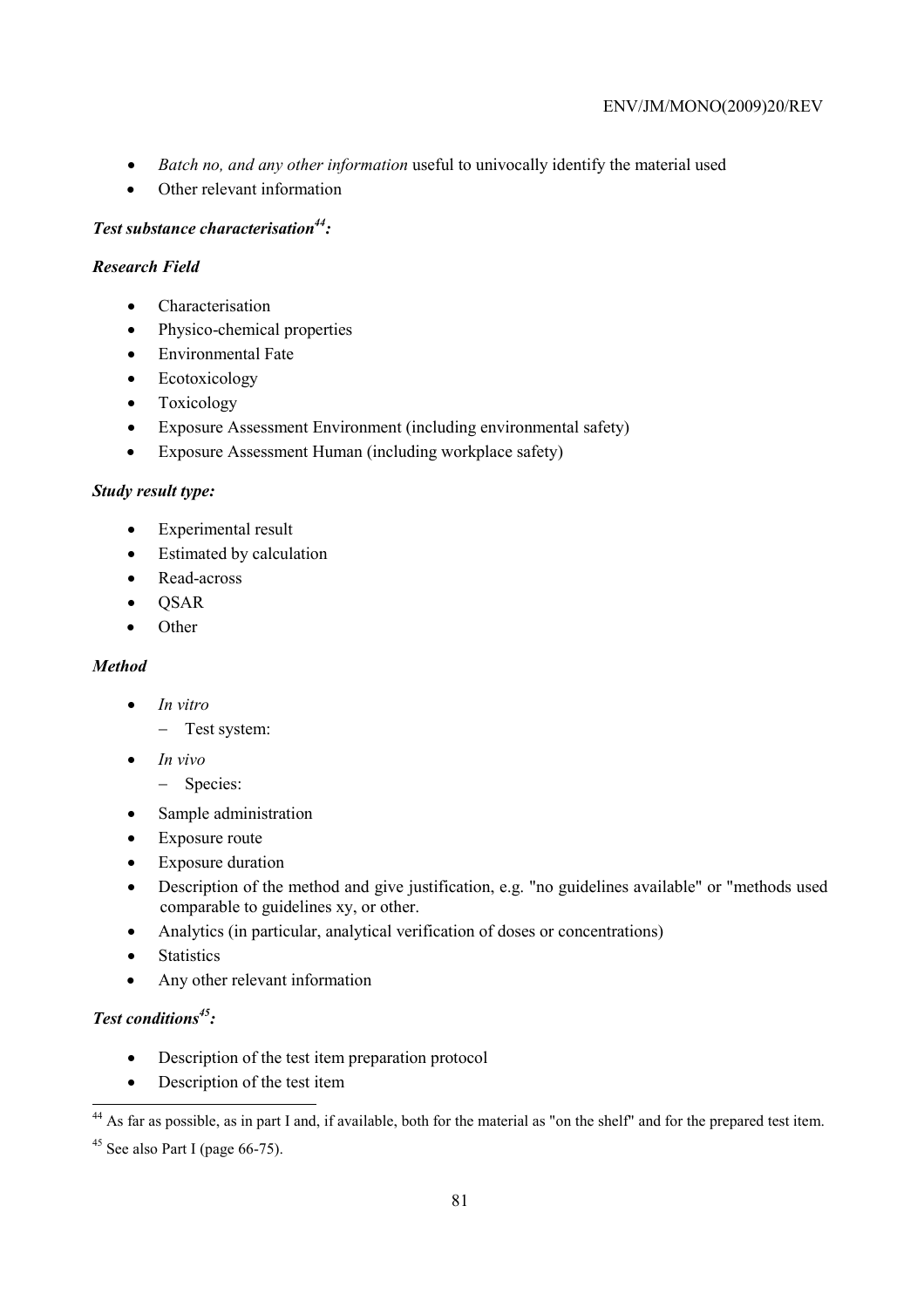- Description of the test vehicle/media/matrix
- Homogeneity and stability in test media and conditions

### *Reliability:*

- Quality control: Indicate whether GLP was applied or other quality control measures.
- Minimum performance criteria

### *Results:*

Summary of all the relevant results according, as far as possible, to the guidance on SIDS dossiers

## *Discussion/Remarks:*

Description of how the results were used and interpreted to reach the conclusions. In particular, it should address whether and how any conclusion on "classification or non-classification" for the addressed endpoint can be derived from this particular study results.

## *Conclusion:*

The study author's conclusion, as well as the sponsor's conclusion should be stated.

## *Reference:*

Author(s), year, title, laboratory name, laboratory report number, report date (if published, list journal name, volume: pages). Company, if appropriate.

# **Useful links**

OECD Guidance on Completing a SIDS Dossier

http://www.oecd.org/dataoecd/13/17/36045066.pdf

ECHA Guidance for identification and naming of substances under REACH

http://reach.jrc.it/docs/guidance\_document/substance\_id\_en.pdf

ECHA Guidance on data-sharing

http://reach.jrc.it/docs/guidance\_document/data\_sharing\_en.pdf

ECHA Guidance on substance-evaluation

http://reach.jrc.it/docs/guidance\_document/evaluation\_en.pdf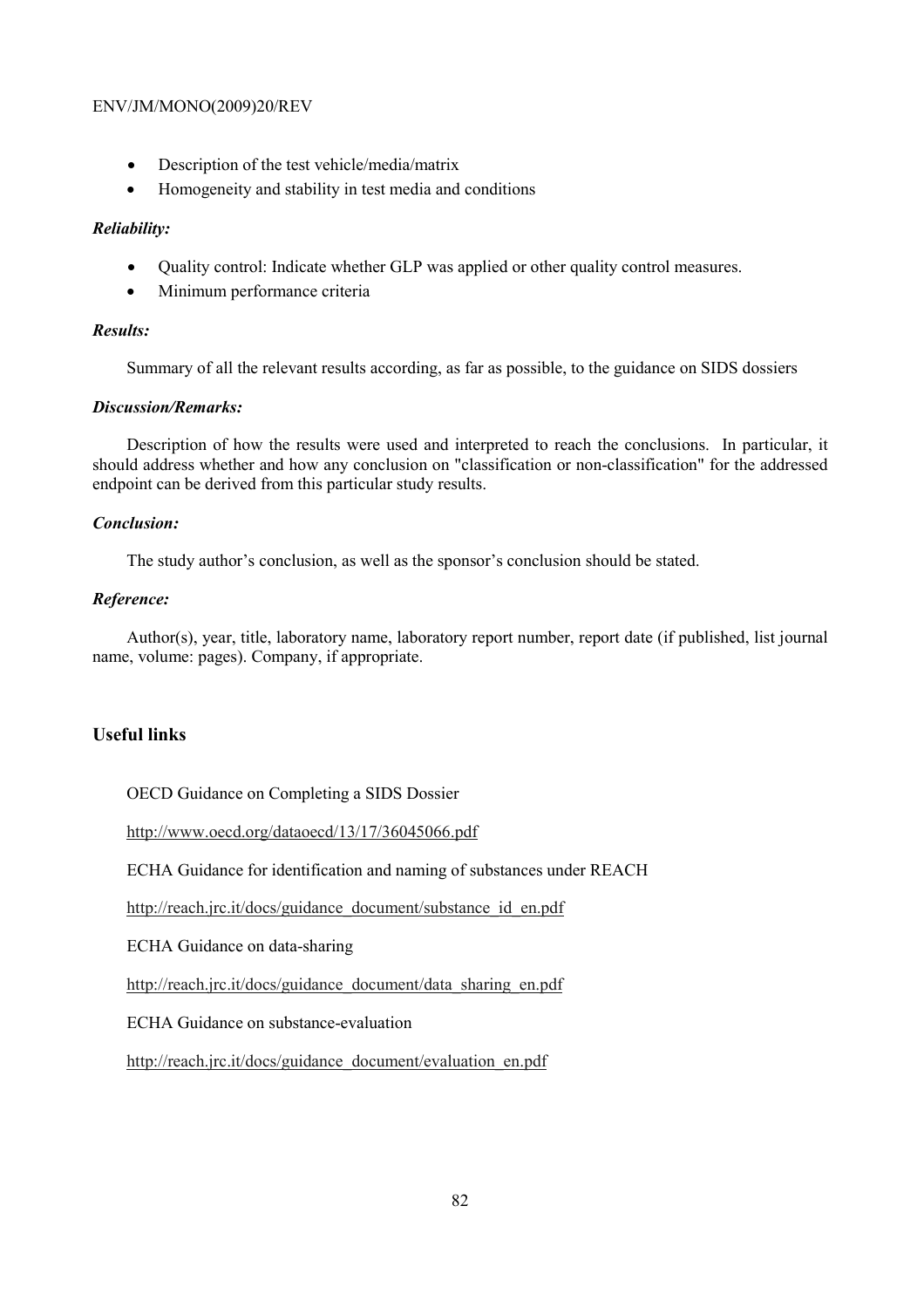# **ANNEX IV.**

# **ALTERNATIVE METHODS IN THE SPONSORSHIP PROGRAMME**

1. Alternative methods are an integral part of the WPMN's work on the Sponsorship Programme. This will be particularly relevant as the work of the WPMN steering group on The Role of Alternative Methods in Nanotoxicology (SG7) evolves. It is foreseen that this section will be developed in parallel with WNT-programme activities on the validation of the test guidelines and form a part of the development of an overall strategy for reducing the use of animals in the hazard evaluation of nanomaterials and for the identification of unforeseen toxicity concerns or biological mechanisms of action.

2. An alternative method is a test that: (i) reduces the number of animals required; (ii) refines procedures to lessen or eliminate pain or distress to animals, or enhances animal well-being; (iii) or replaces animals with non-animal systems or with less sentient species. This refers directly to the 3Rs principle of refinement, reduction and replacement, which should be respected in the sponsorship programme. Modern toxicology makes use of integrated testing strategies (ITS). This includes application of a weight of evidence (WoE) approach for certain toxicological endpoints or information requirements. This WoE takes into account all available sources of information and types or formats of data.

In the sponsorship programme the application of the 3Rs is addressed on three different levels for an endpoint and across endpoints:

- Existing information is used in a WoE approach, comprising as well physico-chemical information and data derived by using *in silico* models (also referred to as "non-test methods") as far as applicable and existing.
- New data needs to be generated for MN, if no reliable and adequate data exist. *In vitro* methods may be used to generate new information related to the agreed upon endpoints in the program requirements when standardized test methods exist. Other assays that address mode of action may be considered by the sponsors in parallel with the *in vivo* assays, such that new biomarkers of effect and/or of susceptibility might be reliably identified *in vitro* and subsequently verified and recognised to be predictive for a relevant adverse effect. There are *in vitro* methods for some OECD health effects guidelines e.g. genotoxicity and skin absorption and these are an integral part of testing strategies for the hazard assessment of chemicals. Similarly, for this sponsorship programme, sponsors should seriously consider relevant *in vitro* methods in the development of the Dossier Developmental Plans (DDPs). Potential assays that the sponsors may consider in addition to *in vitro* methods in OECD guidelines are described in the tables Y and Z (see Annexes).
- If existing information collected from all available sources and data generated are deemed to be insufficient for a given endpoint, *in vivo* methods are used. Testing strategies applied should aim at using minimum animal numbers for maximum information outcome. This concerns as well combination of studies for several endpoints. Thus, sponsors should strive for developing testing strategies that include *in vitro* methods.

### **Selection and prioritisation of test methods**

3. At this stage, it is not yet possible to make recommendations for specific alternative approaches to be used in testing nanomaterials. However, in order to be consistent with the flexibility of phase 1 of the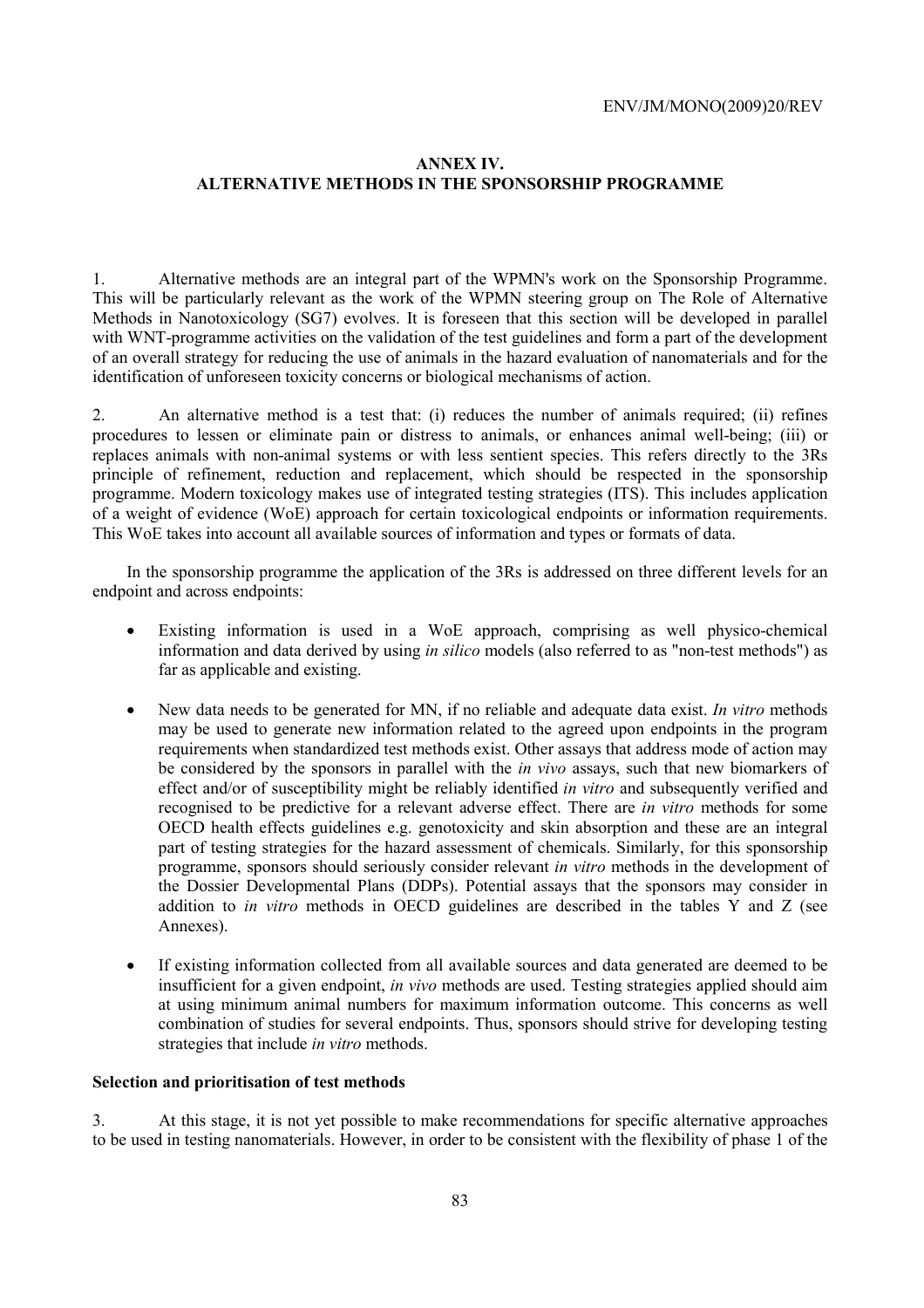Sponsorship Programme sponsors may consider evaluating in parallel how information (including identification of unforeseen toxicity concerns and knowledge of biological mechanisms of action) generated through alternative methods can be used.

4. Some methods, though not all inclusive, that have been used and reported in the literature (including some assays that need to be standardized and validated) have been collated and sorted by endpoints and corresponding effects that these methods may display.

5. These tests are summarized in Table Z. They were analysed and sorted according to endpoints as addressed in the sponsorship programme, and further nano-specific needs so far identified. Endpoints and sub-endpoints or effects are addressed, which will support subsequent use of information generated in targeted weight of evidence approaches and in support to the development of testing strategies as addressed below.

6. Table Z of test methods may serve as a resource for selection and prioritisation. The table also highlights possible interferences with assays, which may not offer reliability or relevance for a specific purpose if applied improperly. Further collaboration in the frame of SG7 foresees to collate corresponding references and possible protocols for use related to identified and prioritised methods to further develop table Z.

Based on scientific evidence, suitable candidate assays are prioritized in five sequential steps:

- i) Compare purpose, intended use and method description with nano-specific needs (sub-endpoints) and address the areas; update as well with SG4 review on nano-specific concerns and corresponding information requirements.
- ii) Identify NON reliable tests/measurement parameters (e.g. interferences of MN with test system components) and attribute low priority and/or describe pitfalls.
- iii) Identify NON relevant tests/measurement parameters (e.g. test system components or cells used that are not representative) and attribute low priority and/or describe pitfalls.
- iv) Selection of key assays for use in the Sponsorship Programme taking into account indicated links from SG4, systems toxicology, and priority items identified from nano-specific information needs. RELEVANCE.
- v) Set order of priority according to i) to iv) and thereafter set order of priority according to the feasibility of test method standardization, transferability and overall RELIABILITY.

### **Validation of test methods**

7. A large number of *in vitro* assays are currently used, but the suitability and validity remains unclear as reference results are missing. In accordance with the needs of the present programme, criteria are presented which shall support selection of test methods for relevant endpoints and enable method prioritisation. These criteria are directly derived from the OECD Guidance Document no 34 and support the scientific validation process with due regard to the test guidelines in WNT.

8. The test method validation process targets two elements: Reliability (repeatability/ reproducibility) and relevance (predictability). A specific issue for nano-related endpoints is the lack of existing data. For MNs scientific acceptance criteria related to the validation of test methods are not available, because they have not yet been established. Such criteria would be described according to OECD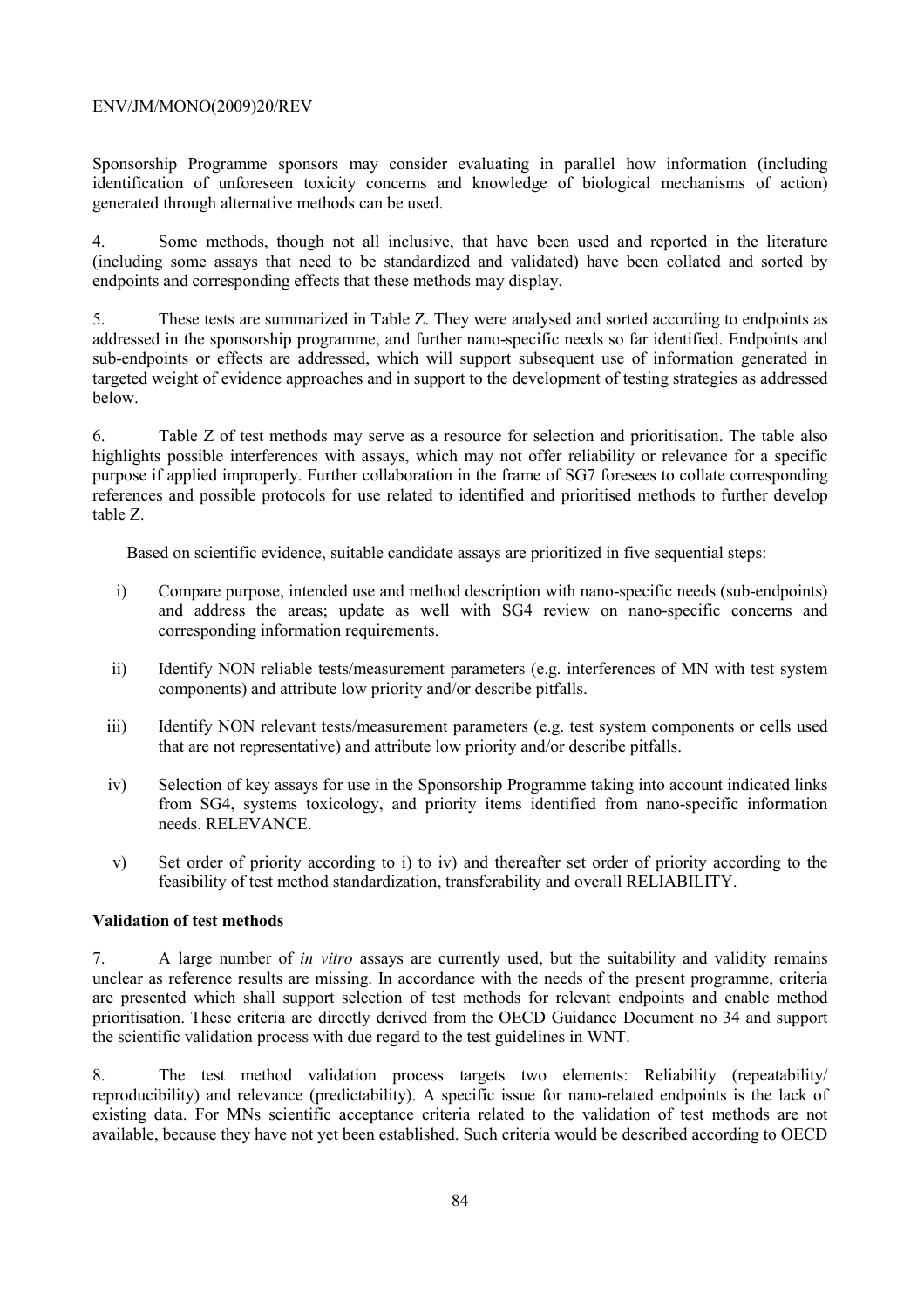Guidance document 34<sup>46</sup>. Test method definition and information according to this guidance document should be collected and developed with due regard to formal validation of the test method used.

## **Quality assurance and test item preparation**

9. Even if testing in the frame of the sponsorship programme is not performed under GLP it should be based on its principles. This comprises the need to use a well defined test item and vehicle/matrix/medium. Test item preparation has been identified as a most critical step. Test item properties have to be addressed along with physico-chemical properties following sample preparation. For a specific test a suitable test item related set of information has to be developed. Information on other properties, such as corona formation (for example, surface modifications by proteins, lipids, solvents and salts) may be pivotal depending on the vehicles/matrices/media used.

# **Testing strategies**

10. A long-term vision and strategy for toxicity testing in the future might eliminate many of the *in vivo* assays currently used. A testing strategy will be described consisting of tiered test schemes and/or test batteries, that are expected to be more predictive of the *in vivo* response than could be obtained from any individual component of the testing system. Just like an individual toxicity test, a test scheme and/or test battery can be validated for use in regulatory decision making following the principles outlined in [ENV/JM/MONO(2005)14]. Integrated testing strategies are understood as approaches that integrate different types of data and information into the decision-making process. In addition to the information from individual assays, test batteries, and/or tiered test schemes, integrated testing strategies may incorporate approaches such as weight-of-evidence and exposure/population data into the final risk assessment for a substance.

11. In summary, testing strategies used in this programme should aim at using minimum animal numbers for maximum information outcome with respect to making predictions. This concerns as well combination of studies for several endpoints.

12. Sponsors may consider tests which provide mechanistic information and information on perturbations of metabolic pathways based on the findings from *in vivo* test methods. Modern toxicology not only addresses apical/gross toxicity endpoints, but may use systems toxicology platforms and methodology including high throughput assay technology to characterise biological responses of certain cell or tissue models upon exposure to chemicals.

 $46$ 

<sup>46</sup> Guidance document on the validation and international acceptance of new or updated test methods for hazard assessment, Series on Testing and Assessment No. 34, OECD Environment Directorate, Paris, 18 August 2005 (2005)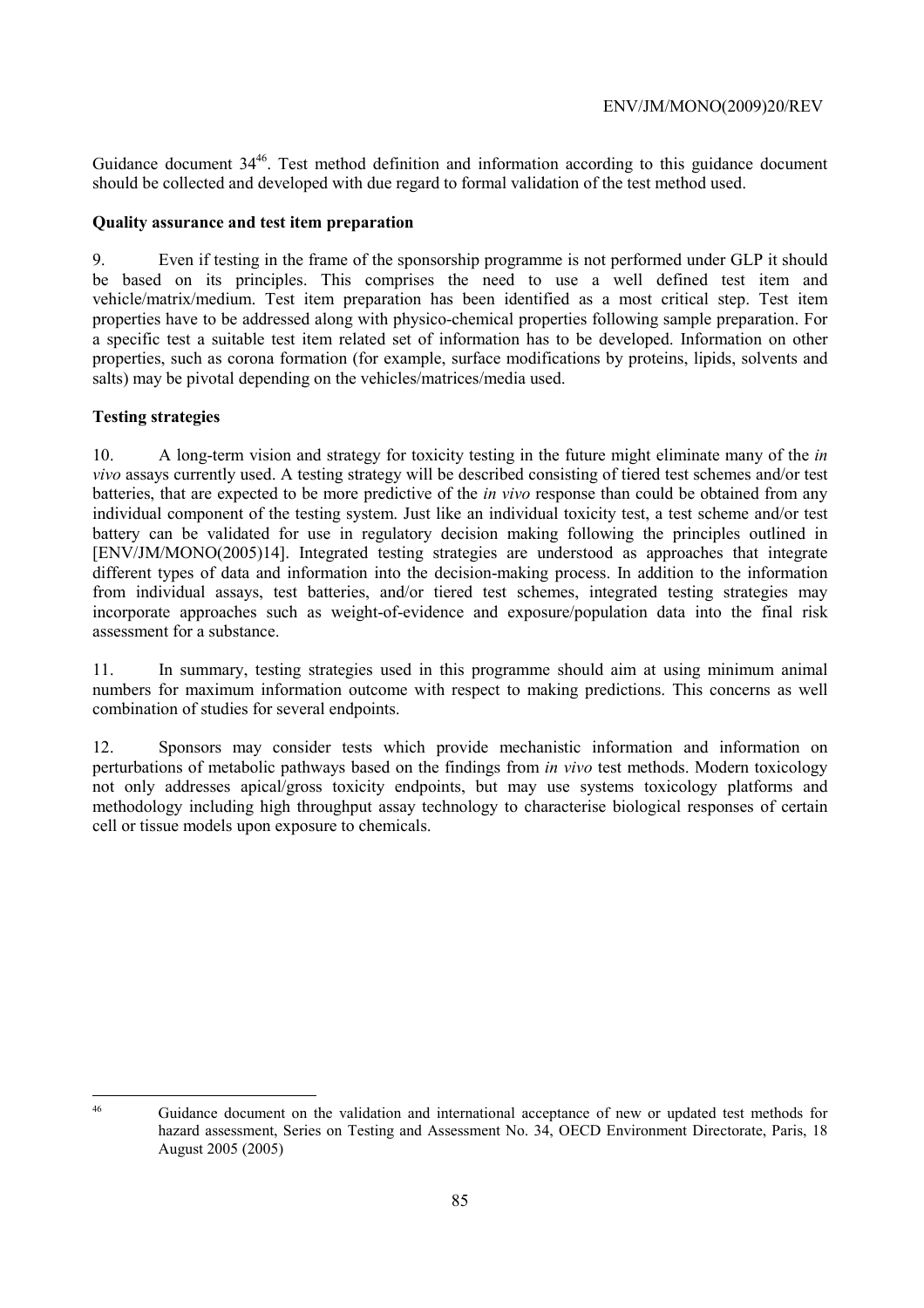# **Table Y**

| <b>Validated In Vitro Tests for Chemicals</b>                                                                                                                                                                                                                                                                                                                                                                                                                                                                                                 |  |  |  |
|-----------------------------------------------------------------------------------------------------------------------------------------------------------------------------------------------------------------------------------------------------------------------------------------------------------------------------------------------------------------------------------------------------------------------------------------------------------------------------------------------------------------------------------------------|--|--|--|
| <b>Genotoxicity Assays</b><br>OECD TG 471 Bacterial Reverse mutation assay<br>OECD TG 473 In Vitro mammalian chromosome aberration test<br>OECD TG 476 In Vitro mammalian cell gene mutation test<br>Skin corrosivity tests<br>OECD TG 430 In vitro skin corrosion test: transcutaneous electrical resistance test<br>OECD TG 431 In vitro skin corrosion test: human skin model test<br>OECD TG 435 In vitro membrane barrier test for skin corrosion<br>Phototoxicity<br>OECD TG 432 In vitro 3T3 NRU phototoxicity test<br>Skin absorption |  |  |  |
| OECD TG 428 skin absorption in vitro test.<br>Severe eye irritation and corrosion<br>OECD TG 437. The Bovine Corneal Opacity and Permeability (BCOP) Test Method for<br>Identifying Ocular Corrosives and Severe Irritants.<br>OECD TG 438. The Isolated Chicken Eye (ICE) Test Method for Identifying Ocular<br><b>Corrosives and Severe Irritants</b>                                                                                                                                                                                       |  |  |  |
| <b>Estrogenic Agonist-Activity of Chemicals</b><br>TG 455. Stably Transfected Human Estrogen Receptor-a Transcriptional Activation Assay<br>for Detection of Estrogenic Agonist-Activity of Chemicals.                                                                                                                                                                                                                                                                                                                                        |  |  |  |
| Near - OECD validated assays, accepted by EC                                                                                                                                                                                                                                                                                                                                                                                                                                                                                                  |  |  |  |
| Skin irritation<br>In Vitro Skin Irritation: Reconstructed Human Epidermis (RhE) Test Method<br>Under evaluation by OECD WNT; accepted in the EU: Test Method Regulation (EC) B46                                                                                                                                                                                                                                                                                                                                                             |  |  |  |
| <b>ECVAM - ESAC endorsed validation</b>                                                                                                                                                                                                                                                                                                                                                                                                                                                                                                       |  |  |  |
| Embryotoxicity/teratogenicity<br>Embryonic stem cell test for embryotoxicity.                                                                                                                                                                                                                                                                                                                                                                                                                                                                 |  |  |  |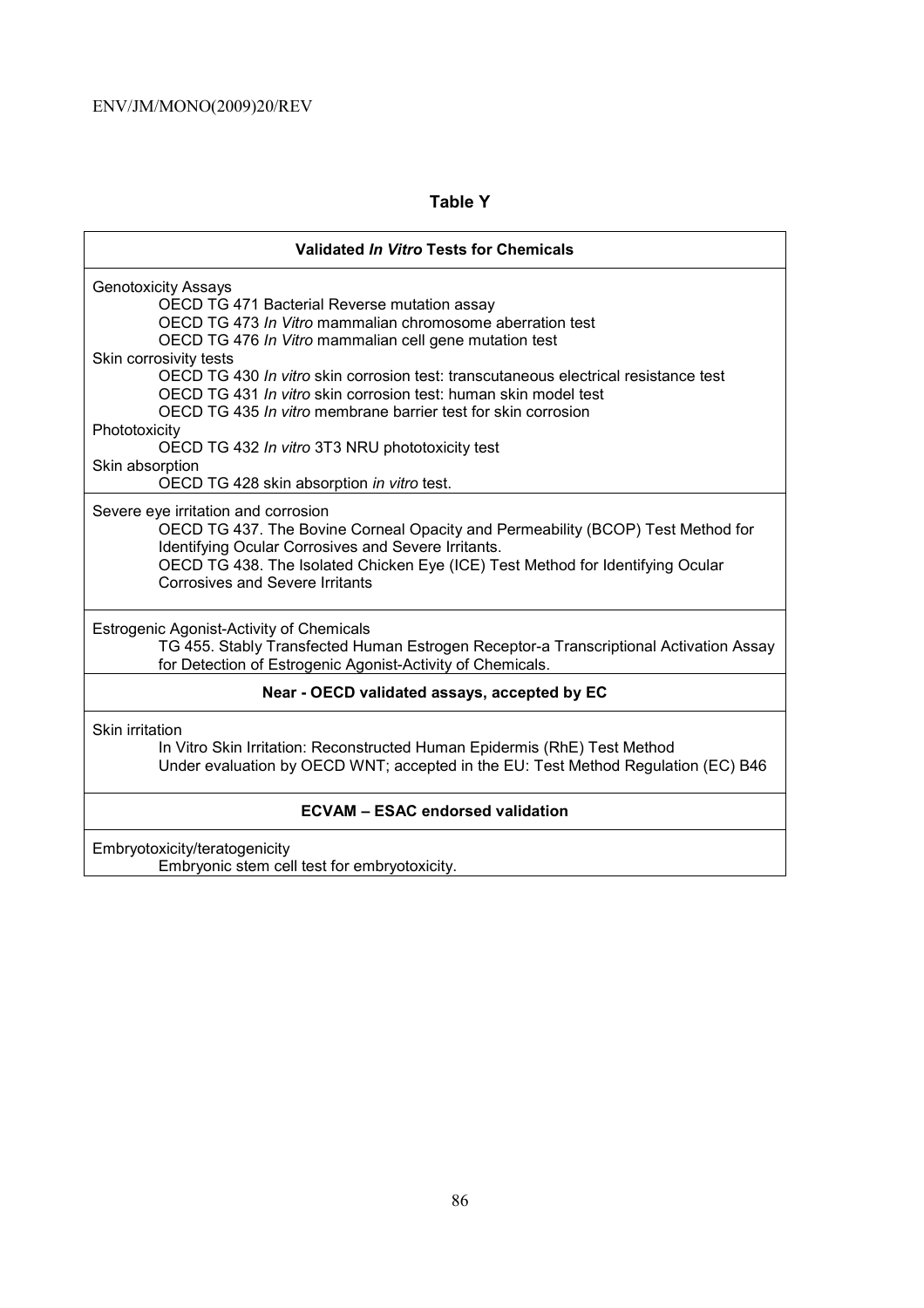# **Table Z: Summary of available vitro test systems sorted by (sub-) endpoints**

|                                                | In vitro model                                                                              |                                                                                 |                                                                                                        |  |
|------------------------------------------------|---------------------------------------------------------------------------------------------|---------------------------------------------------------------------------------|--------------------------------------------------------------------------------------------------------|--|
| <b>Endpoint</b>                                | (standardized cell lines/primary<br>cells)                                                  | <b>Measurement</b>                                                              | <b>Comments</b>                                                                                        |  |
|                                                | <b>Cytotoxicity (dose-effect relationship)</b>                                              |                                                                                 |                                                                                                        |  |
| Cells and cell layer morphology                | Adherent cells (HaCaT, CaCo-2,<br>CaLu3, RLE-6NT, A549, NRK-                                | Phase contrast microscopy                                                       | MN precipitations may affect cell<br>detection.                                                        |  |
|                                                | 52E, MDCK, HepG2, Balb/3T3,<br><b>NIH 3T3)</b>                                              | Digital Holography for cell<br>morphology alterations                           | No known MN effects.                                                                                   |  |
| Epithelial barrier integrity                   | Epithelial cells with intact tight<br>junctions (HaCaT, CaCo-2,<br>CaLu3, RLE-6NT, NRK-52E, | <b>Trans Epithelial Electrical</b><br>Resistance (TEER) = Impedance<br>sensing. | No known MN effects.                                                                                   |  |
|                                                | MDCK, HepG2)                                                                                | Optical methods e.g. Digital<br>Holography for cell morphology<br>alterations   | No known MN effects.                                                                                   |  |
| Cell viability, cellular metabolic<br>activity | Adherent cells: HaCaT, CaCo-2,<br>CaLu3, RLE-6NT, A549, NRK-<br>52E, MDCK, HepG2, Balb/3T3, | LDH release                                                                     | MN may adsorb LDH or LDH<br>substrates or interfere with colour<br>detection.                          |  |
|                                                | <b>NIH 3T3</b><br>Suspension cells: JURKAT,                                                 | Neutral Red uptake                                                              | MN may adsorb Neutral Red or<br>interfere with colour detection.                                       |  |
|                                                | MonoMac, U937, THP-1, RAW-<br>294.7                                                         | Propidium lodide uptake                                                         | MN may adsorb PI or interfere with<br>fluorescence detection.                                          |  |
|                                                |                                                                                             | Tetrazolium salts MTT, XTT, WST-<br>1, MTS assays                               | MN may adsorb Tetrazolium salts<br>or interfere with colour detection.                                 |  |
|                                                |                                                                                             | Alamar blue assay                                                               | MN may adsorb Alamar blue or<br>interfere with colour detection.                                       |  |
|                                                |                                                                                             | BrdU assay                                                                      | No known MN effects.                                                                                   |  |
| Proliferation                                  | Adherent cells: HaCaT, CaCo-2,<br>CaLu3, RLE-6NT, A549, NRK-<br>52E, MDCK, HepG2, Balb/3T3, | Tetrazolium salts MTT, XTT, WST-<br>1, MTS assays<br>Alamar blue assay          | MN may adsorb Tetrazolium salts<br>or interfere with colour detection.<br>MN may adsorb Alamar blue or |  |
|                                                | <b>NIH 3T3</b>                                                                              |                                                                                 | interfere with colour detection.                                                                       |  |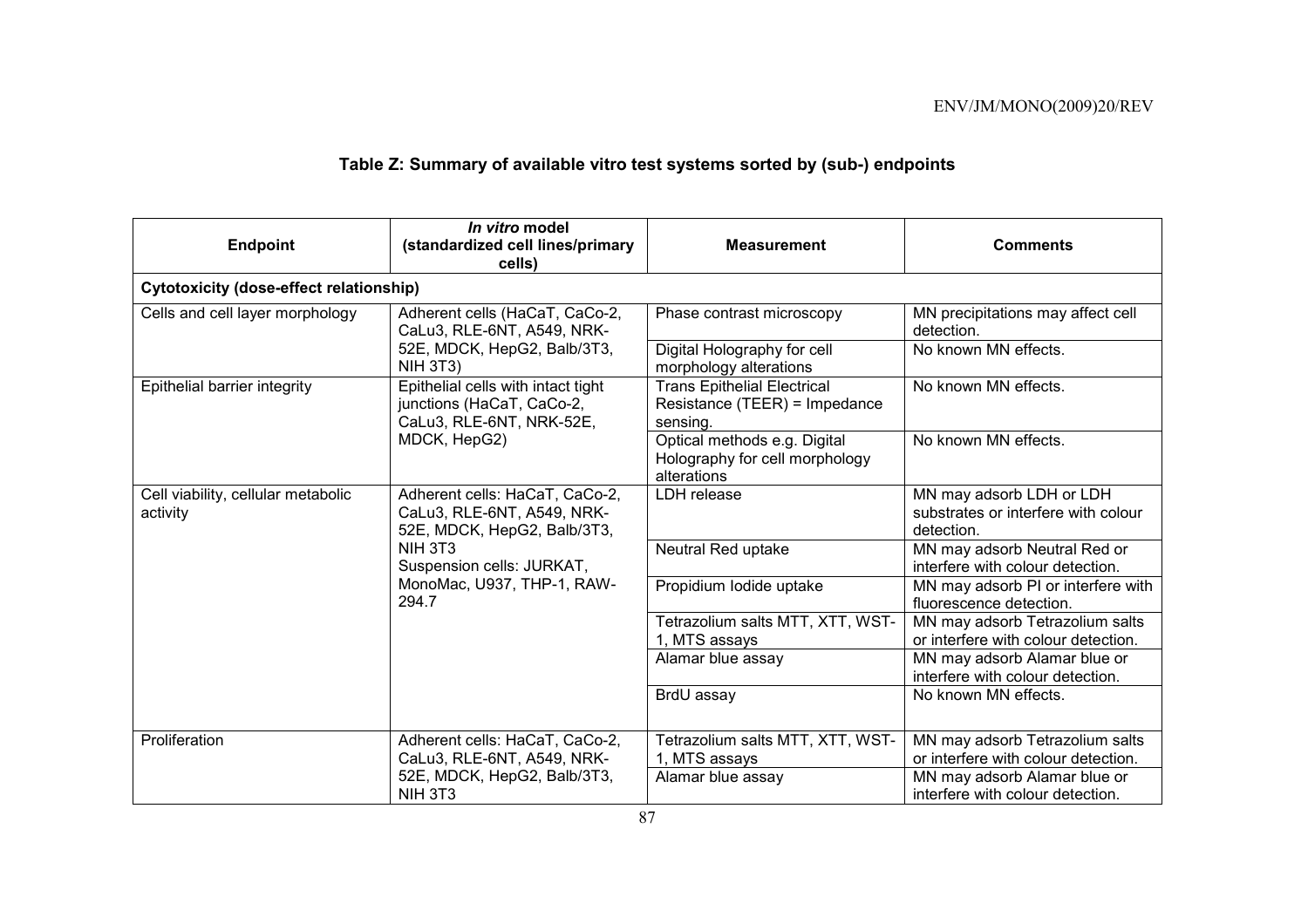|                                                         | Suspension cells: JURKAT,                                                                                                                       | BrdU assay                                                                                                 | No known MN effects.                                                          |
|---------------------------------------------------------|-------------------------------------------------------------------------------------------------------------------------------------------------|------------------------------------------------------------------------------------------------------------|-------------------------------------------------------------------------------|
|                                                         | MonoMac, U937, THP-1, RAW-<br>294.7                                                                                                             | Cell counting (FACS, Casy)                                                                                 | No known MN effects.                                                          |
|                                                         |                                                                                                                                                 | <b>Trans Epithelial Electrical</b><br>Resistance (TEER) = Impedance<br>sensing.                            | No known MN effects.                                                          |
| Cell death: necrosis, apoptosis                         | Adherent cells: HaCaT, CaCo-2,                                                                                                                  | Caspase-3 activation                                                                                       | No known MN effects.                                                          |
| (membrane integrity, induction of<br>apoptotic cascade) | CaLu3, RLE-6NT, A549, NRK-<br>52E, MDCK, HepG2, Balb/3T3,<br><b>NIH 3T3</b><br>Suspension cells: JURKAT,<br>MonoMac, U937, THP-1, RAW-<br>294.7 | Annexin V binding                                                                                          | MN may adsorb Annexin V or<br>interfere with fluorescence<br>detection.       |
|                                                         |                                                                                                                                                 | bcl2/bax ratio by ELISA                                                                                    | No known MN effects.                                                          |
|                                                         |                                                                                                                                                 | LDH release                                                                                                | MN may adsorb LDH or LDH<br>substrates or interfere with colour<br>detection. |
|                                                         |                                                                                                                                                 | Propidium lodide uptake                                                                                    | MN may adsorb PI or interfere with<br>fluorescence detection.                 |
|                                                         |                                                                                                                                                 | Cell morphology alterations<br>detected by optical methods<br>(Digital Holography) or impedance<br>sensing | No known MN effects.                                                          |
| <b>Stress response</b>                                  |                                                                                                                                                 |                                                                                                            |                                                                               |
| Oxidative stress                                        | Adherent cells: HaCaT, CaCo-2,<br>CaLu3, RLE-6NT, A549, NRK-<br>52E, MDCK, HepG2, Balb/3T3,                                                     | ROS assay (e.g. H <sub>2</sub> DCF-DA)                                                                     | MN may adsorb DCF-DA or<br>interfere with fluorescence<br>detection.          |
|                                                         | NIH <sub>3T3</sub><br>Suspension cells: JURKAT,<br>MonoMac, U937, THP-1, RAW-<br>294.7<br>endothelial cells, PBMC                               | Modified comet assay (oxidative<br>DNA damage)                                                             | No known MN effects. Time<br>intensive.                                       |
|                                                         |                                                                                                                                                 | <b>GSH</b> depletion assay                                                                                 | No known MN effects.                                                          |
|                                                         |                                                                                                                                                 | SOD assay                                                                                                  | MN may adsorb SOD or SOD<br>substrates or interfere with colour<br>detection. |
|                                                         |                                                                                                                                                 | Nrf2 reporter gene assays                                                                                  | No known MN effects                                                           |
| Induction of Heat Shock Proteins                        |                                                                                                                                                 | HSP Microarray or RT-PCR                                                                                   | No known MN effects.                                                          |
|                                                         |                                                                                                                                                 | <b>HSP</b> western Blot                                                                                    | No known MN effects.                                                          |
|                                                         |                                                                                                                                                 | HSP reporter gene assays                                                                                   | MN may interfere with<br>fluorescence/colour detection.                       |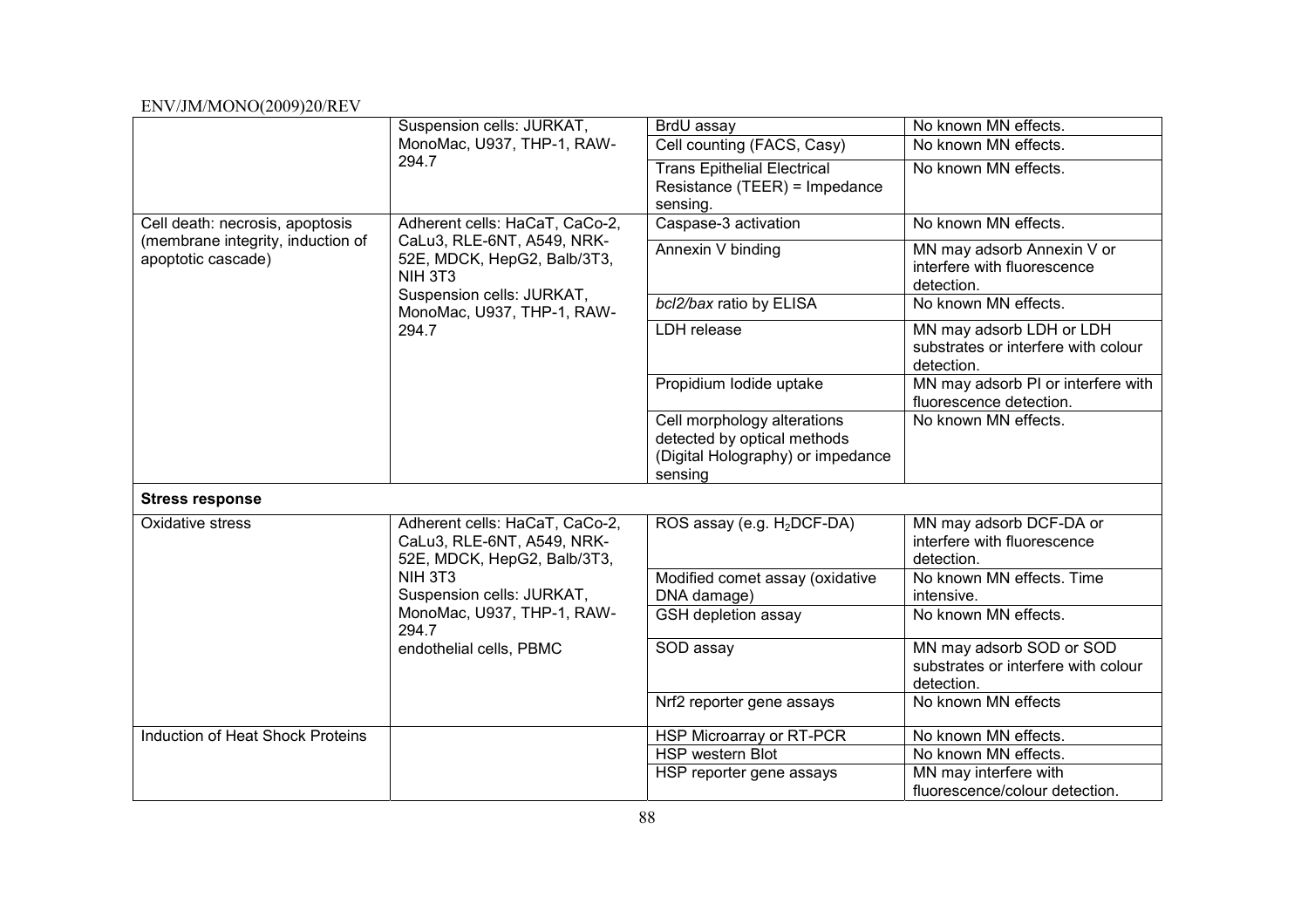| Stress kinase activation                 |                                    | Stress kinase translocation                              | MN may interfere with                                                |
|------------------------------------------|------------------------------------|----------------------------------------------------------|----------------------------------------------------------------------|
|                                          |                                    |                                                          | fluorescence/colour detection.                                       |
|                                          |                                    | (immunolabeling or fluorescence                          |                                                                      |
|                                          |                                    | tagged protein expression)                               |                                                                      |
| NO production                            |                                    | <b>INOS RT-PCR</b>                                       | No known MN effects.                                                 |
|                                          |                                    | <b>iNOS Western Blot</b>                                 | No known MN effects.                                                 |
|                                          |                                    | iNOS reporter gene assays                                | MN may interfere with                                                |
|                                          |                                    |                                                          | fluorescence/colour detection.                                       |
|                                          |                                    | RNS/NO Assay (DAF-DA)                                    | MN may adsorb DAF-DA or<br>interfere with fluorescence<br>detection. |
| <b>Inflammatory response</b>             |                                    |                                                          |                                                                      |
| Induction of pro-inflammatory            | Blood (PBMC), co-culture models    | Interleukines, chemokines and                            | No known MN effects.                                                 |
| peptides and cytokines, mediators,       | (fibroblasts, epithelial cells,    | TNF $\alpha$ , expression by RT-PCR or                   |                                                                      |
| prostaglandins and leukotrienes,         | macrophages/leukocytes e.g.        | microarrays,                                             |                                                                      |
| adhesion molecules, factors for          | HaCaT, CaCo-2, CaLu3, RLE-         | Adhesion molecule expression:                            |                                                                      |
| extravasation                            | 6NT, A549, NRK-52E, MDCK,          | E-selectin, ICAM-1, VCAM-1, etc.,                        |                                                                      |
|                                          | HepG2, Balb/3T3, NIH 3T3,          | EIA determination                                        |                                                                      |
|                                          | JURKAT; MonoMac, U937, THP-        | Interleukines, chemokines and                            | MN may adsorb Interleukines,                                         |
|                                          | 1, RAW-294.7)                      |                                                          |                                                                      |
|                                          | Human monocyte derived             | TNF $\alpha$ , prostaglandins and                        | chemokines and $TNF\alpha$ or interfere                              |
|                                          | macrophages (huMDMac), Human       | leukotrienes, secretion by ELISA                         | with (colour) detection system.                                      |
| Fibrogenic effects                       | monocyte derived dendritic cells   | TGF <sub>B</sub> , Collagen gene expression<br>by RT-PCR | No known MN effects.                                                 |
|                                          | (huMDDC)                           | TGF <sub>B</sub> gene expression by ELISA                | MN may adsorb $TGF\beta$ or interfere                                |
|                                          | Human endothelial cells, venous,   |                                                          | with colour detection.                                               |
| Immunotoxicity                           | arterial, macro and microvascular, | Dendritic cell maturation markers                        | MN may adsorb marker antibodies                                      |
|                                          | HUVEC, HASVEC, HAFEC,              | (flow cytometry).                                        | or interfere with fluorescence                                       |
|                                          | pulmonary microvascular EC         |                                                          | detection.                                                           |
|                                          | Polymorphonuclear Granulocytes     | T-cell activation (by antigen                            | MN may adsorb MTT or interfere                                       |
|                                          | (PMN) including co-culture and     | presentation), MTT Assay                                 | with colour detection.                                               |
|                                          | flow conditions                    | Cell death and apoptosis by                              | MN may adsorb Annexin V, PI or                                       |
|                                          |                                    |                                                          |                                                                      |
|                                          |                                    | Annexin V binding/PI uptake,                             | interfere with fluorescence                                          |
|                                          |                                    | FACS detection.                                          | detection.                                                           |
| <b>Blood components: Adverse effects</b> |                                    |                                                          |                                                                      |
| Non-cellular effects                     | Whole blood, serum, plasma,        | Fibrinogen-fibrin conversion                             | MN may adsorb coagulation                                            |
|                                          | isolated cell fractions            | (Thrombin), Fibrinogen                                   | proteins.                                                            |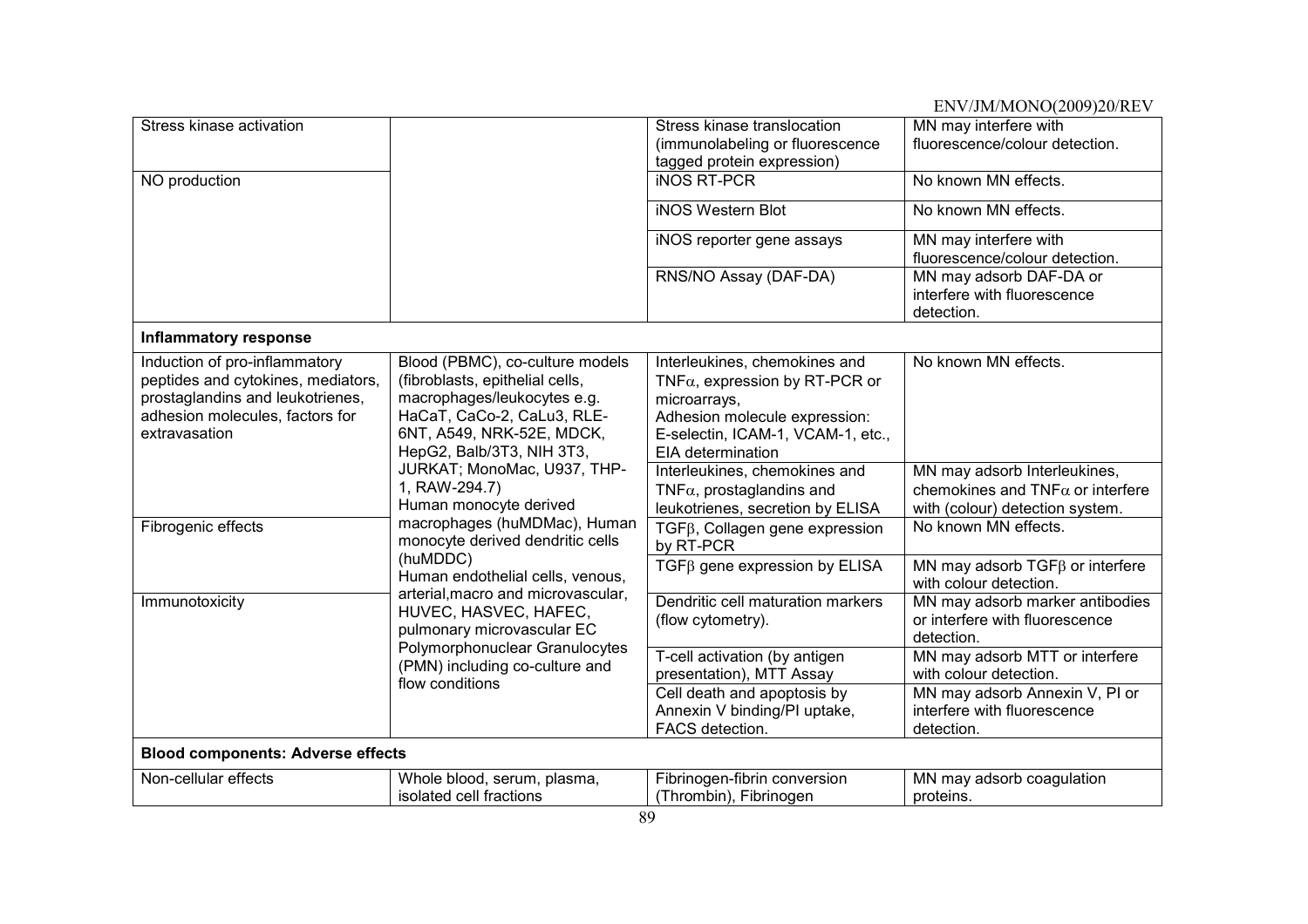|                               |                                                                                                                                                                                     | concentration by coagulation                                                                              |                                                                                     |
|-------------------------------|-------------------------------------------------------------------------------------------------------------------------------------------------------------------------------------|-----------------------------------------------------------------------------------------------------------|-------------------------------------------------------------------------------------|
|                               |                                                                                                                                                                                     | assay<br>Fibrinolysis (Plasmin activity), D-<br>dimer ELISA                                               | MN may adsorb plasmin and D-<br>dimers or interfere with colour<br>detection.       |
|                               |                                                                                                                                                                                     | Complement activation (e. g. iC3b<br>ELISA)                                                               | MN may adsorb iC3b or interfere<br>with colour detection.                           |
| White blood cells             |                                                                                                                                                                                     | Oxidative burst (DCF-DA ROS<br>assay)                                                                     | MN may adsorb DCF-DA or<br>interfere with fluorescence<br>detection.                |
|                               |                                                                                                                                                                                     | Interleukines and cytokine<br>expression (ELISA)                                                          | MN may adsorb Interleukines and<br>cytokines or interfere with colour<br>detection. |
| Red blood cells               |                                                                                                                                                                                     | Oxygen transport capacity                                                                                 | No standardized in vitro test<br>available.                                         |
|                               |                                                                                                                                                                                     | Haemolysis (free haemoglobin<br>detection)                                                                | No known MN effects.                                                                |
| <b>Platelets</b>              |                                                                                                                                                                                     | Contact activation (aggregometry,<br>decrease in optical density,<br>detected by spectroscopy)            | MN may interfere with light<br>detection.                                           |
|                               |                                                                                                                                                                                     | Thrombin generation from<br>Prothrombin (ELISA, Thrombin<br>activity assays)                              | MN may adsorb Prothrombin and<br>Thrombin or interfere with colour<br>detection.    |
|                               |                                                                                                                                                                                     | Platelet activation (Thrombin,<br>aggregometry, decrease in optical<br>density, detected by spectroscopy) | MN may adsorb Thrombin and<br>interfere with light detection.                       |
| <b>Specific endpoints</b>     |                                                                                                                                                                                     |                                                                                                           |                                                                                     |
| Genotoxicity (DNA damage)     | Adherent cells: HaCaT, CaCo-2,<br>CaLu3, RLE-6NT, A549, NRK-<br>52E, MDCK, HepG2, BEAS 2B,<br>Balb/3T3, NIH 3T3<br>Suspension cells: JURKAT,<br>MonoMac, U937, THP-1, RAW-<br>294.7 | Comet assay<br>Micro Nucleus assay (FACS)                                                                 | No known MN effects.<br>MN may interfere with<br>fluorescence detection.            |
| Carcinogenicity (altered gene | Immortalised mouse fibroblast                                                                                                                                                       | Cell Transformation Assay (CTA)                                                                           | No known MN effects.                                                                |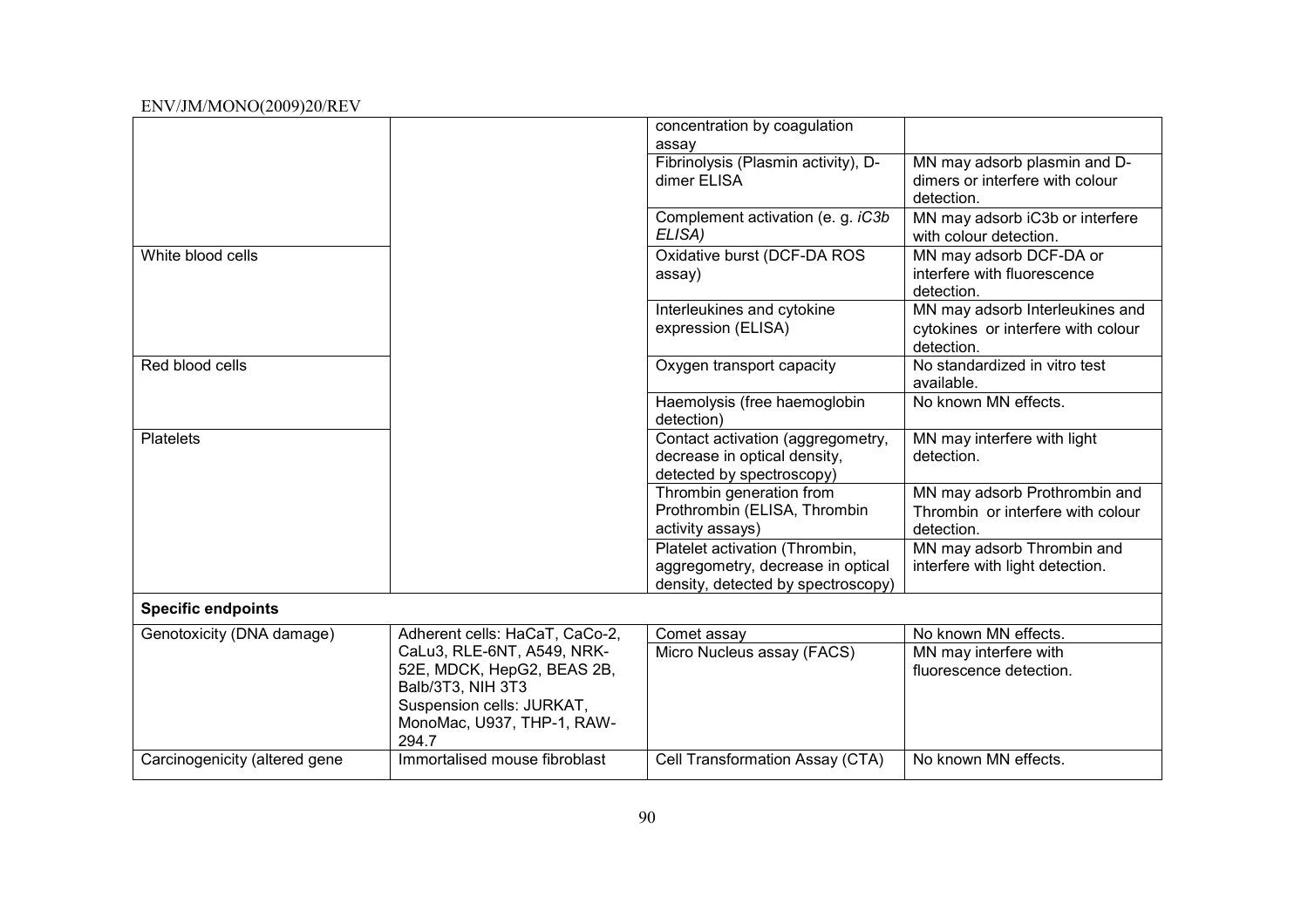| expression, malignant<br>transformation, induction of tumor                                                                                             | (Balb/3T3, NIH 3T3); Syrian<br>Hamster Embryo Cells (SHE)                                                    | PCR and DNA arrays                                                              | No known MN effects.                                                            |  |
|---------------------------------------------------------------------------------------------------------------------------------------------------------|--------------------------------------------------------------------------------------------------------------|---------------------------------------------------------------------------------|---------------------------------------------------------------------------------|--|
| associated mutations)                                                                                                                                   |                                                                                                              | Protein arrays                                                                  | No known MN effects.                                                            |  |
| Neurotoxicity                                                                                                                                           | PC12 (poor neuronal model),<br>neuronal stem cells (not                                                      | Differentiation assay (neuronal<br>markers)                                     | No known MN effects.                                                            |  |
|                                                                                                                                                         | standardized), P19, SHSY-5Y                                                                                  | <b>Electrical excitability</b>                                                  | No known MN effects.                                                            |  |
|                                                                                                                                                         |                                                                                                              | Neurotransmitters release (HPLC,<br>ELISA)                                      | MN may adsorb neurotransmitters<br>or interfere with colour detection.          |  |
|                                                                                                                                                         |                                                                                                              | Locomotor behaviour in embryo of<br>zebra fish                                  | No known MN effects.                                                            |  |
| Embryotoxicity/ Teratogenicity,<br>developmental toxicity                                                                                               | Frog embryos                                                                                                 | Frog Embryo Teratogenesis assay<br>in Xenopus (FETAX)                           | No known MN effects.                                                            |  |
|                                                                                                                                                         | Murine stem cell line D3                                                                                     | Embryonal stem cell test (EST)                                                  | No known MN effects.                                                            |  |
| Phototoxicity (many nanoparticles<br>absorb or scatter light and<br>influence these tests)                                                              | Skin derived cells (HaCaT),<br>fibroblasts (Balb/3T3, NIH 3T3)                                               | DNA damage by CFE + UV<br>exposure (anti-CPDs and anti64<br>PPs immunostaining) | MN may adsorb marker antibodies<br>or interfere with fluorescence<br>detection. |  |
|                                                                                                                                                         |                                                                                                              | TG 432 human skin phototoxicity<br>test (Neutral Red uptake)                    | MN may adsorb Neutral Red or<br>interfere with colour detection.                |  |
| Organ specific toxicity                                                                                                                                 | Primary hepatocytes                                                                                          | Albumin expression, p450<br>function, cell viability.                           | MN may interfere with cell viability<br>assays.                                 |  |
| In vitro barrier tests                                                                                                                                  |                                                                                                              |                                                                                 |                                                                                 |  |
| Effects on biological barriers<br>(Lung, gastrointestinal, dermal,<br>endothelial)<br><b>Tight epithelial layers</b><br><b>Tight endothelial layers</b> | Epithelial and endothelial cell lines<br>forming tight layers:<br>MDCK, CaCo2, NRK, Calu-3, A549,<br>HaCaT   | <b>Trans Epithelial Electrical</b><br>Resistance (TEER) = Impedance<br>sensing  | No known MN effects.                                                            |  |
| Cell membranes<br>Blood brain barrier (BBB)<br>Placenta<br>Neuronal transport                                                                           | Endothelial cells: primary rat brain<br>endothelial cells, hCMEC/D3, primary<br>human lung endothelial cells | Optical methods e.g. Digital<br>Holography for cell morphology<br>alterations   | No known MN effects.                                                            |  |
| <b>Blood testis</b>                                                                                                                                     | Blood-Brain Barrier: primary rat or<br>porc brain endothelial cells or<br>hCMEC/D3 in coculture with         | Labelled MN uptake, absorption<br>and transmigration.                           | Depends on the availability and<br>detection systems of/for labelled            |  |